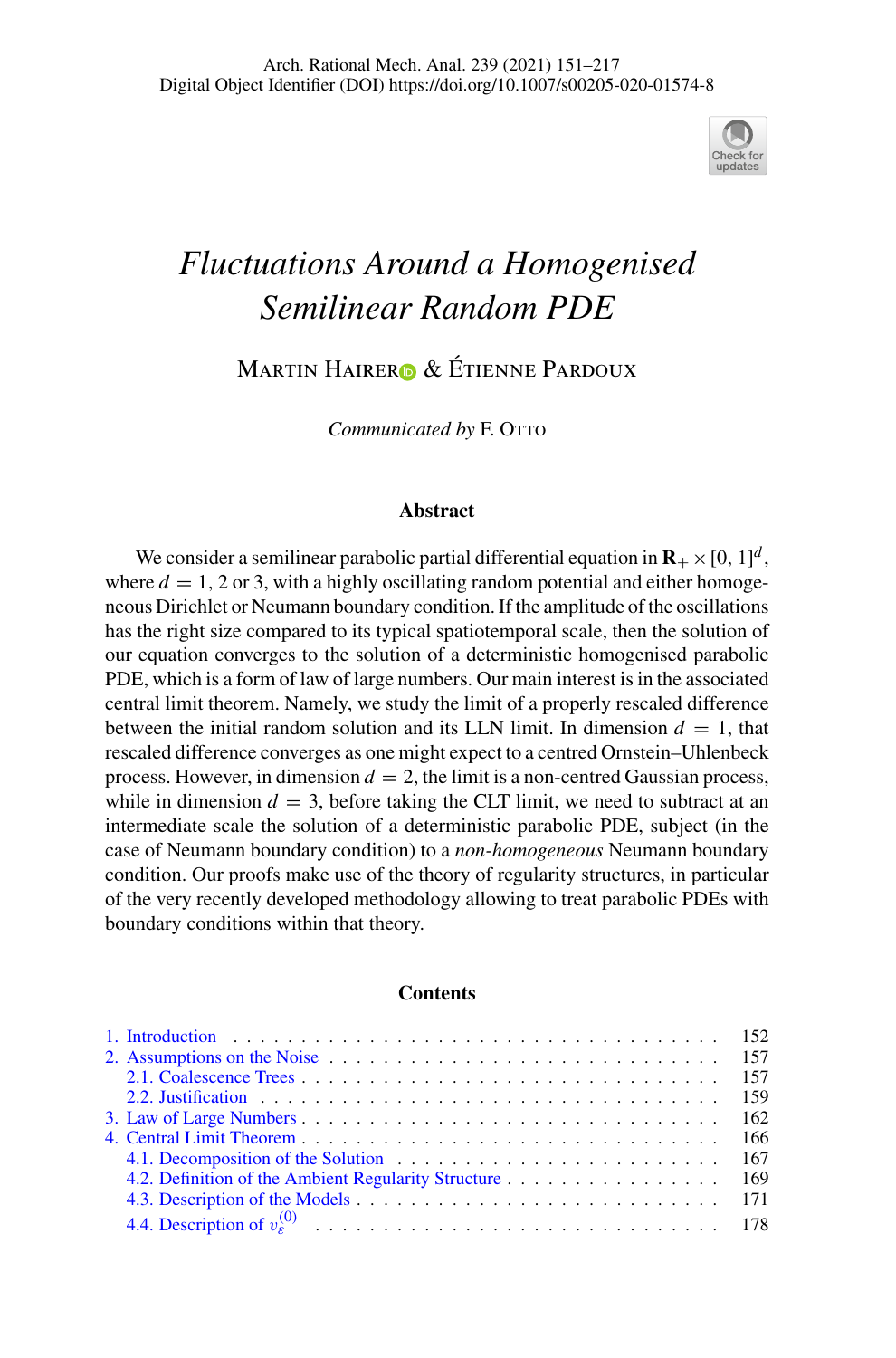| 183                                                                                                      |  |
|----------------------------------------------------------------------------------------------------------|--|
| 188                                                                                                      |  |
| 188                                                                                                      |  |
| 191                                                                                                      |  |
| 192                                                                                                      |  |
| 193                                                                                                      |  |
| 196                                                                                                      |  |
| 204<br>5.6. Bounds on the Function $Q_1, \ldots, \ldots, \ldots, \ldots, \ldots, \ldots, \ldots, \ldots$ |  |
| 205                                                                                                      |  |
|                                                                                                          |  |

## **1. Introduction**

<span id="page-1-0"></span>Fix  $D = [0, 1]^d$  with  $d \le 3$ , and consider the family of functions  $u_{\varepsilon}$ :  $[0, T] \times$  $D \rightarrow \mathbf{R}$  solving the PDE

<span id="page-1-2"></span>
$$
\partial_t u_{\varepsilon}(t,x) = \Delta u_{\varepsilon}(t,x) + H(u_{\varepsilon}(t,x)) + G(u_{\varepsilon}(t,x))\eta_{\varepsilon}(t,x), \quad u_{\varepsilon}(0,x) = u_0(x),\tag{1.1}
$$

endowed with either Dirichlet boundary conditions  $u_{\varepsilon}(t, x) = 0$  for  $x \in \partial D$  or Neumann boundary conditions  $\langle n(x), \nabla u_{\varepsilon}(t, x) \rangle = 0$ , where *n* denotes the outward facing unit vector normal to the boundary of *D*. The driving noise  $\eta_{\varepsilon}$  appearing in this equation is given by

<span id="page-1-1"></span>
$$
\eta_{\varepsilon}(t,x) = \varepsilon^{-1} \eta(\varepsilon^{-2}t, \varepsilon^{-1}x), \tag{1.2}
$$

where  $\eta(t, x)$  is a stationary centred random field, which we do not assume Gaussian, but with relatively good mixing properties (see Assumption [2.1](#page-7-0) for details) and moments of all orders after testing against a test function. Note that  $\eta_{\varepsilon}$  is scaled by  $\varepsilon^{-1}$  rather than  $\varepsilon^{-(d+2)/2}$ , so the noise from [\[10,](#page-65-0)[14\]](#page-65-1) (which were restricted to  $d = 1$ ) has been multiplied by  $\varepsilon^{d/2}$ .

In the case when *G* is linear and  $H = 0$ , this problem has been well studied. See for example [\[1](#page-64-1)] for the case where furthermore  $\eta$  is Gaussian and constant in time [note that in our case  $m = 2$  so the exponent  $\alpha$  appearing there would equal 1 in our case, as used in  $(1.2)$ ], [\[4\]](#page-65-2) for a similar result in the non-Gaussian case.

Although we will allow  $\eta$  to be a generalised random field in  $d = 1$ , we assume throughout that there exist locally integrable *functions*  $\kappa_p$ :  $(\mathbf{R}^{d+1})^p \to \mathbf{R}$  that are continuous outside of the big diagonal  $\Delta_p = \{(z_1, \ldots, z_p) \in (\mathbf{R}^{d+1})^p : \exists i \neq p \}$ *j* with  $z_i = z_j$  and such that, for any  $C_0^{\infty}$  test functions  $\phi_1, \ldots, \phi_p$ , the joint cumulant  $\kappa_p(\phi_1,\ldots,\phi_p)$  of  $\eta(\phi_1),\ldots,\eta(\phi_p)$  satisfies

$$
\kappa_p(\phi_1,\ldots,\phi_p)=\int \kappa_p(z_1,\ldots,z_p)\,\phi_1(z_1)\cdots\phi_p(z_p)\,\mathrm{d} z_1\cdots\mathrm{d} z_p.
$$

(By stationarity, the functions  $\kappa_p$  only depend on the differences of their arguments.) Here and below, we always use the convention that *z* (resp.  $z_i$ ,  $\overline{z}$ , etc) denotes a space-time coordinate given by  $z = (t, x)$  (resp.  $z_i = (t_i, x_i)$ ,  $\overline{z} = (\overline{t}, \overline{x})$ , etc). We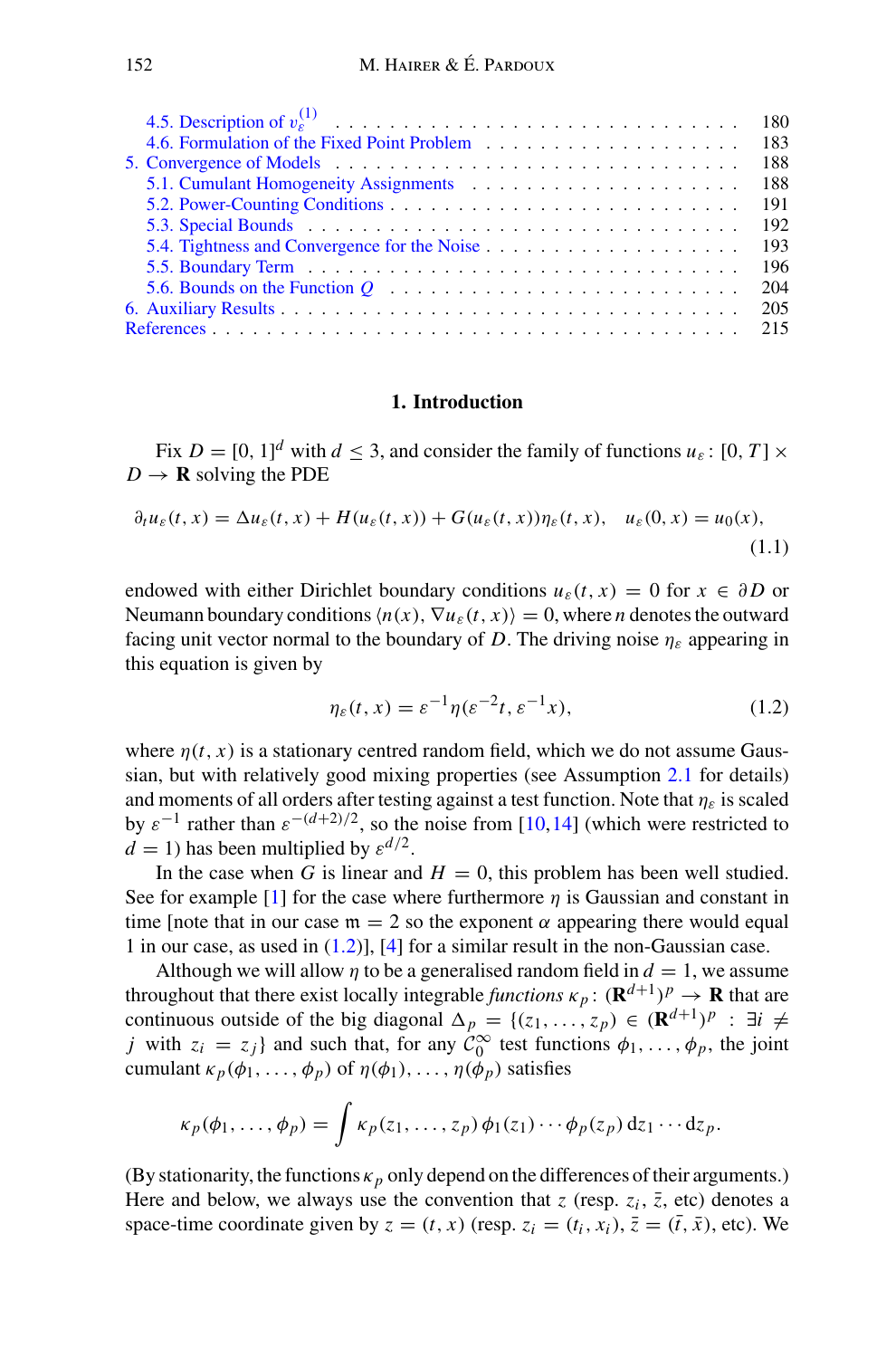furthermore normalise our problem by assuming that the covariance of  $\eta$  integrates to 1 in the sense that

<span id="page-2-4"></span>
$$
\int_{\mathbf{R}^{d+1}} \kappa_2(0, z) dz = 1.
$$
\n(1.3)

In particular, we assume that  $\kappa_2(0, \cdot)$  is absolutely integrable, but this will in any case follow from Assumption [2.1.](#page-7-0) Furthermore, define the constants

$$
\begin{aligned}\n\frac{\partial}{\partial \theta} &= \int P(z) \, \kappa_2(0, z) \, \mathrm{d}z, & \frac{\partial}{\partial \theta} &= \int P(z) \, \kappa_2(0, z) \, \mathrm{d}z, \\
\frac{\partial}{\partial \theta} &= \int P(z) P(z') \, \kappa_3(0, z, z') \, \mathrm{d}z \, \mathrm{d}z', & \frac{\partial}{\partial \theta} &= \int P(z) P(z' - z) \, \kappa_3(0, z, z') \, \mathrm{d}z \, \mathrm{d}z',\n\end{aligned}
$$

where *P* denotes the heat kernel, that is the fundamental solution to the heat equation on *the whole space*. Here and below, symbols drawn in red denote fixed *constants*, while symbols drawn in blue will later denote basis vectors of a suitable regularity structure associated to our problem. In dimension  $d = 1$ , our assumptions on  $\kappa_2$  will guarantee that the integral  $\frac{8}{2}$  converges absolutely, while in dimensions 2 and 3 our assumptions on  $\kappa_2$  and  $\kappa_3$  will guarantee that all of these integrals converge absolutely.

The scaling  $\varepsilon^{-1}$  chosen in  $\eta_{\varepsilon}$  is such that  $u_{\varepsilon}$  converges as  $\varepsilon \to 0$  to a limit  $u^{(0)}$ , which is our first result. Indeed, writing

<span id="page-2-3"></span>
$$
H_{\eta}(u) = H(u) + \frac{9}{6}G'(u)G(u), \qquad (1.4)
$$

<span id="page-2-0"></span>we have the following "law of large numbers":

**Theorem 1.1.** Let  $u_{\varepsilon}$  be as above and let  $u^{(0)}$  be the (local) solution to the deter*ministic PDE*

<span id="page-2-2"></span>
$$
\partial_t u^{(0)} = \Delta u^{(0)} + H_\eta(u^{(0)}), \tag{1.5}
$$

*with the same initial condition*  $u_0 \in C^\alpha$  *as* [\(1.1\)](#page-1-2) [*for some arbitrary*  $\alpha \in (0, 1)$ ] *and with homogeneous Dirichlet* (*resp. Neumann*) *boundary condition. In the case of Dirichlet boundary conditions, we impose that u*<sup>0</sup> *vanishes on the boundary.*

*Assume that the functions G, H :*  $\mathbf{R} \to \mathbf{R}$  *are of class*  $C^5$  *and*  $C^4$  *respectively, that the driving field* η *satisfies Assumption* [2.1](#page-7-0)*, and let furthermore T* > 0 *be such that the* (*possible*) *explosion time for*  $u^{(0)}$  *is greater than T. Then, in probability and uniformly over*  $[0, T] \times D$ ,  $u_{\varepsilon}$  *converges to*  $u^{(0)}$  *as*  $\varepsilon \to 0$ .

<span id="page-2-1"></span>The proof of this result will be given in Section [3.](#page-11-0) Our main quantity of interest however are the fluctuations of  $u_{\varepsilon}$  around its limit  $u^{(0)}$ . One interesting feature of this problem is that in order to see these fluctuations, it is not sufficient to recenter around  $u^{(0)}$ . Instead, as soon as  $d \ge 2$ , a suitable first-order correction  $u^{(1)}$  living at scale  $\varepsilon$  has to be subtracted first. Our precise "central limit theorem" then takes the following form: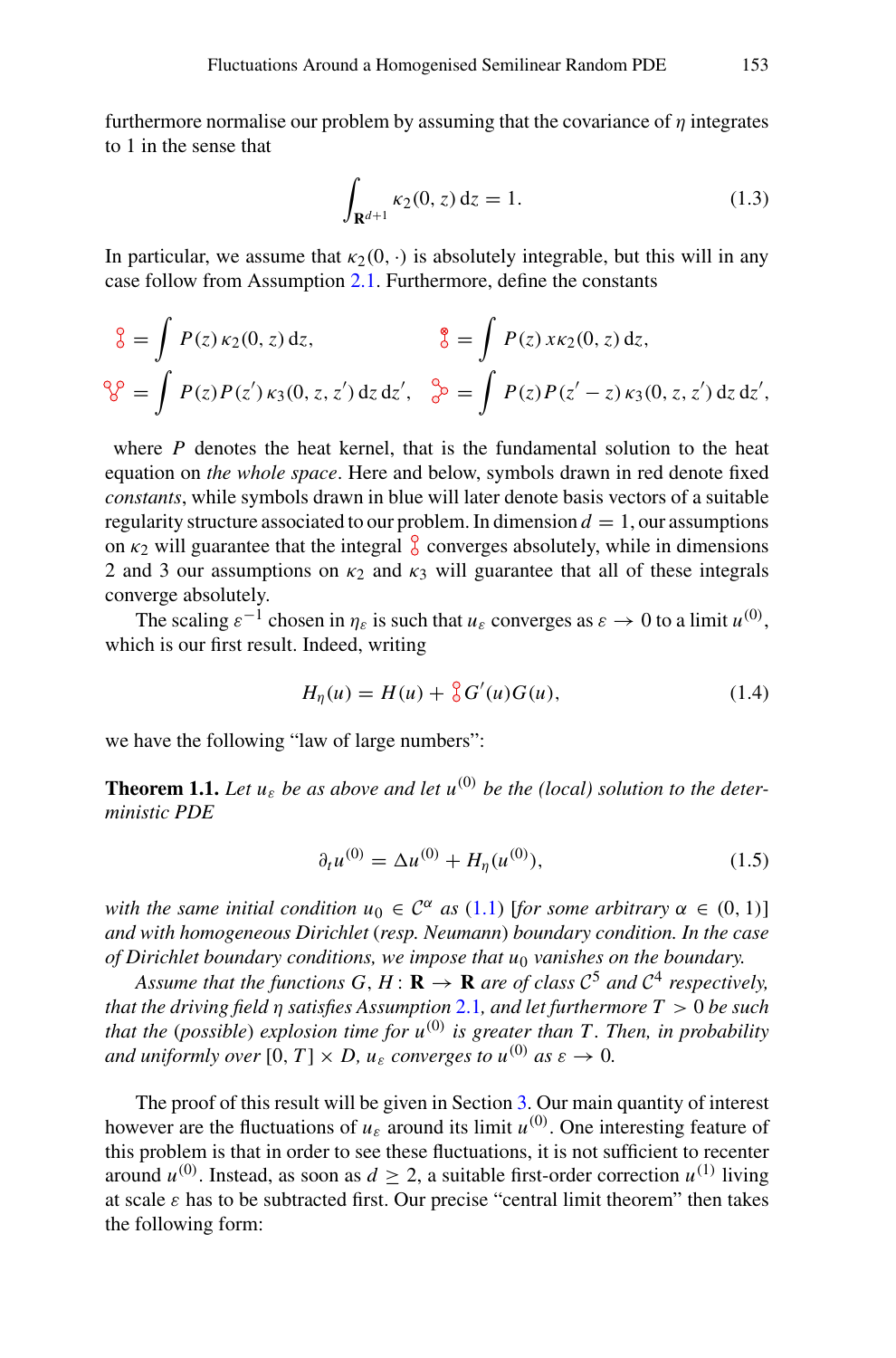**Theorem [1](#page-3-0).2.** *Let u*<sub>0</sub> *be such that its extension to all of*  $\mathbb{R}^d$  *by reflections*<sup>1</sup> *is of class*  $C^3$ , let  $u_{\varepsilon}$  and  $u^{(0)}$  be as above and assume G, H, T and  $\eta$  are as in Theorem [1.1](#page-2-0). *Let furthermore*  $u^{(1)} = 0$  *for d* = 1 *and, for d*  $\in \{2, 3\}$ *, let*  $u^{(1)}$  *be the solution to* 

<span id="page-3-4"></span>
$$
\partial_t u^{(1)} = \Delta u^{(1)} + H'_\eta(u^{(0)})u^{(1)} + \Psi(u^{(0)}, \nabla u^{(0)}),
$$
  

$$
\Psi(u, p) = \frac{1}{2} \sqrt[9]{(G^2 G'')(u) + \sqrt[9]{(G(G')^2)(u) + (G')^2(u) \langle \sqrt[8]{(g, p)} \rangle}}, \quad (1.6)
$$

*with zero initial condition.* (*Note that is an* **R***<sup>d</sup> -valued constant.*) *In the case of Neumann boundary condition, we furthermore impose that*  $\langle \nabla u^{(1)}(t, x), n(x) \rangle =$  $c(x)GG'(u^{(0)}(t, x))$  *for*  $x \in \partial D$ , where c is an explicit function on the boundary *of D which is constant on each of its faces* [*the precise values of c on each face will be given in* [\(5.16\)](#page-45-1)]*, while we impose homogeneous Dirichlet boundary conditions otherwise.*

*Then, in law and in*  $C^{\alpha}([0, T] \times D)$  *for any*  $\alpha < 1 - \frac{d}{2}$ *, one has* 

<span id="page-3-2"></span>
$$
\lim_{\varepsilon \to 0} \frac{u_{\varepsilon} - u^{(0)} - \varepsilon u^{(1)}}{\varepsilon^{d/2}} = v,\tag{1.7}
$$

*where* v *is the Gaussian process solving*

<span id="page-3-1"></span>
$$
\partial_t v = \Delta v + H'_{\eta}(u^{(0)})v + G(u^{(0)})\xi,
$$
\n(1.8)

*endowed with homogeneous Dirichlet* (*resp. Neumann*) *boundary condition and* 0 *initial condition, and* ξ *denotes a standard space-time white noise.*

*Proof.* Combining Proposition [4.18](#page-34-0) with Proposition [4.16](#page-33-0) and [\(4.1\)](#page-15-1) shows that if we set  $v_{\varepsilon} = \varepsilon^{-d/2} (u_{\varepsilon} - u^{(0)} - \varepsilon u^{(1)})$  then we do indeed have  $\lim_{\varepsilon \to 0} v_{\varepsilon} = v_{\varepsilon}$ (weakly in  $C^{(d-2)/2-\kappa}$  on [0, *T*]). The limit v is identified as the solution to [\(1.8\)](#page-3-1) by combining the second part of Proposition 4.16 with Lemma 4.10. by combining the second part of Proposition [4.16](#page-33-0) with Lemma [4.10.](#page-28-0)

*Remark 1.3.* If all we were interested in is the law of large numbers, then the conditions of Assumption [2.1](#page-7-0) on  $\eta$  could easily be weakened.

*Remark 1.4.* In the case of Neumann boundary conditions, it may appear paradoxal that, even though  $u_{\varepsilon}$ ,  $u^{(0)}$  and v all satisfy homogeneous boundary conditions,  $u^{(1)}$  does not! This phenomenon is very similar to the presence of the "boundary" renormalisation" that can appear in the context of singular SPDEs [\[9\]](#page-65-3). There is no contradiction since the convergence  $v_{\varepsilon} \to v$  takes place in a very weak topology in which the notion of "normal derivative at the boundary" is meaningless in a pointwise sense. (A very simple example displaying a similar phenomenon is  $n^{-1/2}$  sin(*nx*), whose derivative at the origin diverges like  $\sqrt{n}$  while that of its limit vanishes.)

<span id="page-3-3"></span><span id="page-3-0"></span> $<sup>1</sup>$  Here we perform the reflections consistent with the reflection principle for our choice</sup> of boundary conditions.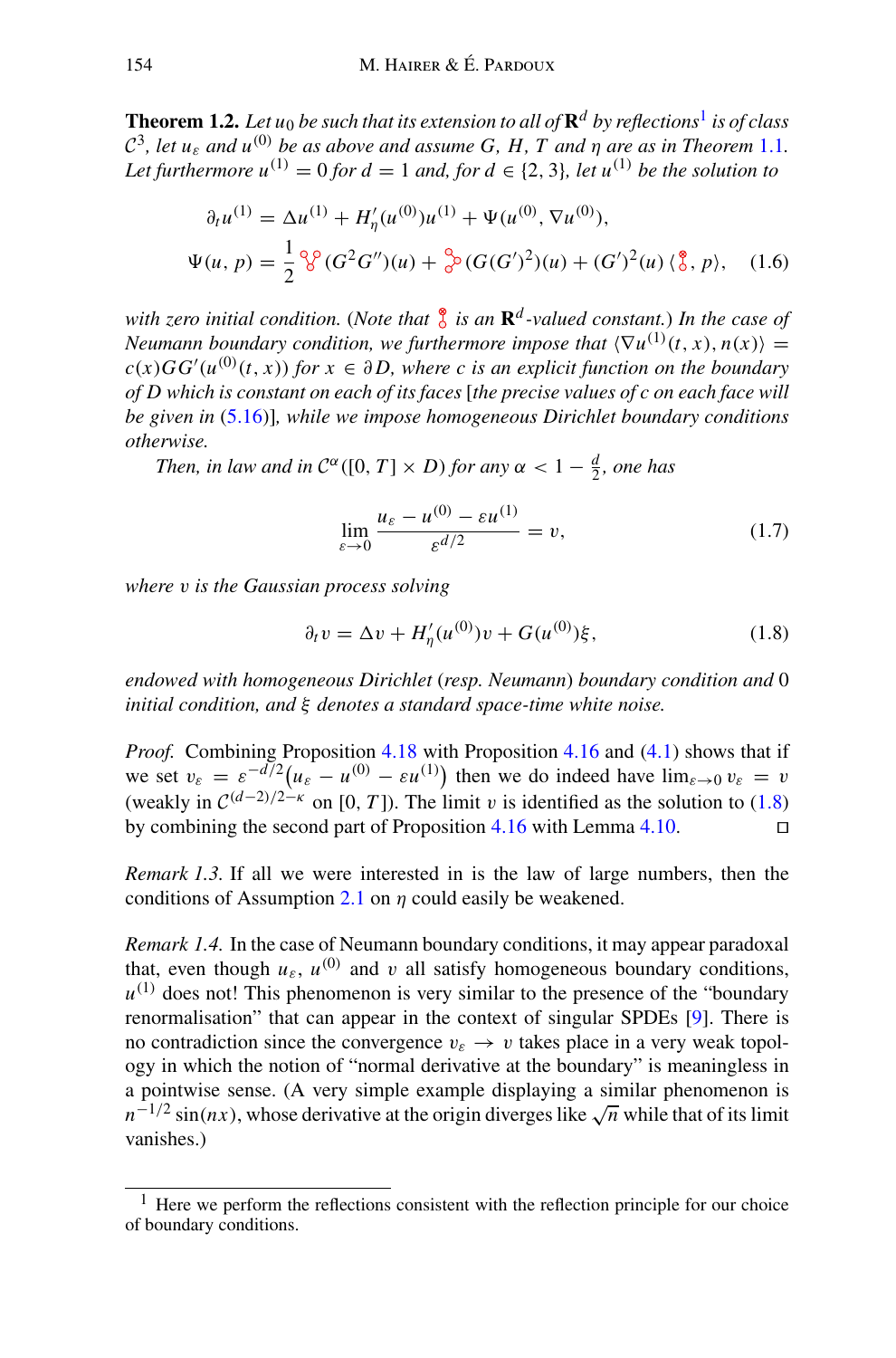*Remark 1.5.* Regarding the precise meaning of the equation fulfilled by  $u^{(1)}$  in the case of Neumann boundary condition, denote by  $\delta_{\partial D}$  the distribution on **R** ×  $\partial D$ given by

$$
\delta_{\partial D}(\phi) = \int_{\mathbf{R}} \int_{\partial D} \phi(t, x) \, dx \, dt,
$$

where the integration over the faces of ∂D are performed against the two-dimensional Lebesgue measure. With this notation, the solution to any equation of the form

<span id="page-4-1"></span>
$$
\partial_t u = \Delta u + f \text{ in } D, \quad \langle \nabla u(t, x), n(x) \rangle = g(x) \text{ on } \partial D, \quad u(0, x) = u_0(x), \tag{1.9}
$$

(and in particular the equation determining  $u^{(1)}$ ) is defined as the solution to the integral equation

<span id="page-4-0"></span>
$$
u(z) = \int_{D} P_{\text{Neu}}(z, (0, x')) u_0(x') dx' + \int_{\mathbf{R}^4} P_{\text{Neu}}(z, z') (f \mathbf{1}_+^D + g \delta_{\partial D}) (dz'),
$$
\n(1.10)

where  $P_{\text{Neu}}$  denotes the homogeneous Neumann heat kernel, with the convention that  $g(t, x) = 0$  for  $t \le 0$ , and where  $\mathbf{1}_+^D(t, x) = \mathbf{1}_{\{t \ge 0\}} \mathbf{1}_{\{x \in D\}}$ . Here, we used the notation  $\int \phi(z) \eta(dz)$  for the usual pairing between a distribution  $\eta$  and a suitable test function  $\phi$ . To see that solutions to [\(1.10\)](#page-4-0) and [\(1.9\)](#page-4-1) do indeed coincide if f and *g* are sufficiently regular for the solution to be differentiable up to the boundary, it suffices to note that the mild formulation is equivalent to the weak formulation, see for example [\[20\]](#page-65-4), with the term  $g\delta_{\partial D}$  appearing as the boundary term when integrating by parts.

*Remark 1.6.* In dimension  $d = 1$ , the term  $u^{(1)}$  in [\(1.7\)](#page-3-2) is of course redundant. In dimension *d* = 2, it is still the case that  $\varepsilon^{-d/2}(u_{\varepsilon} - u^{(0)})$  converges to a limit, but this limit is not centred anymore. In higher dimensions, additional corrections appear. We expect to have a result of the form

<span id="page-4-2"></span>
$$
\lim_{\varepsilon \to 0} \varepsilon^{-d/2} \left( u_{\varepsilon} - \sum_{k=0}^{\lfloor d/2 \rfloor} \varepsilon^k u^{(k)} \right) = v,
$$
\n(1.11)

where  $u^{(0)}$  is as above and the  $\bar{u}^{(k)}$  satisfy an equation of the type

$$
\partial_t u^{(k)} = \Delta u^{(k)} + H'_\eta(u^{(0)})u^{(k)} + \Psi_k,
$$

for some inhomogeneity  $\Psi_k$  depending on the  $u^{(\ell)}$  for  $\ell \leq k$  and some of their derivatives. Since  $\nu$  has vanishing expectation, we expect to also have

$$
\lim_{\varepsilon\to 0}\varepsilon^{-d/2}\big(u_\varepsilon-\mathbf{E} u_\varepsilon\big)=v,
$$

so that the  $u^{(k)}$  provide an expansion of  $\mathbf{E} u_{\varepsilon}$  in powers of  $\varepsilon$ . Note however that the techniques used in this paper do not provide moment bounds on the solution, so that even in  $d \leq 3$  this would require some additional work.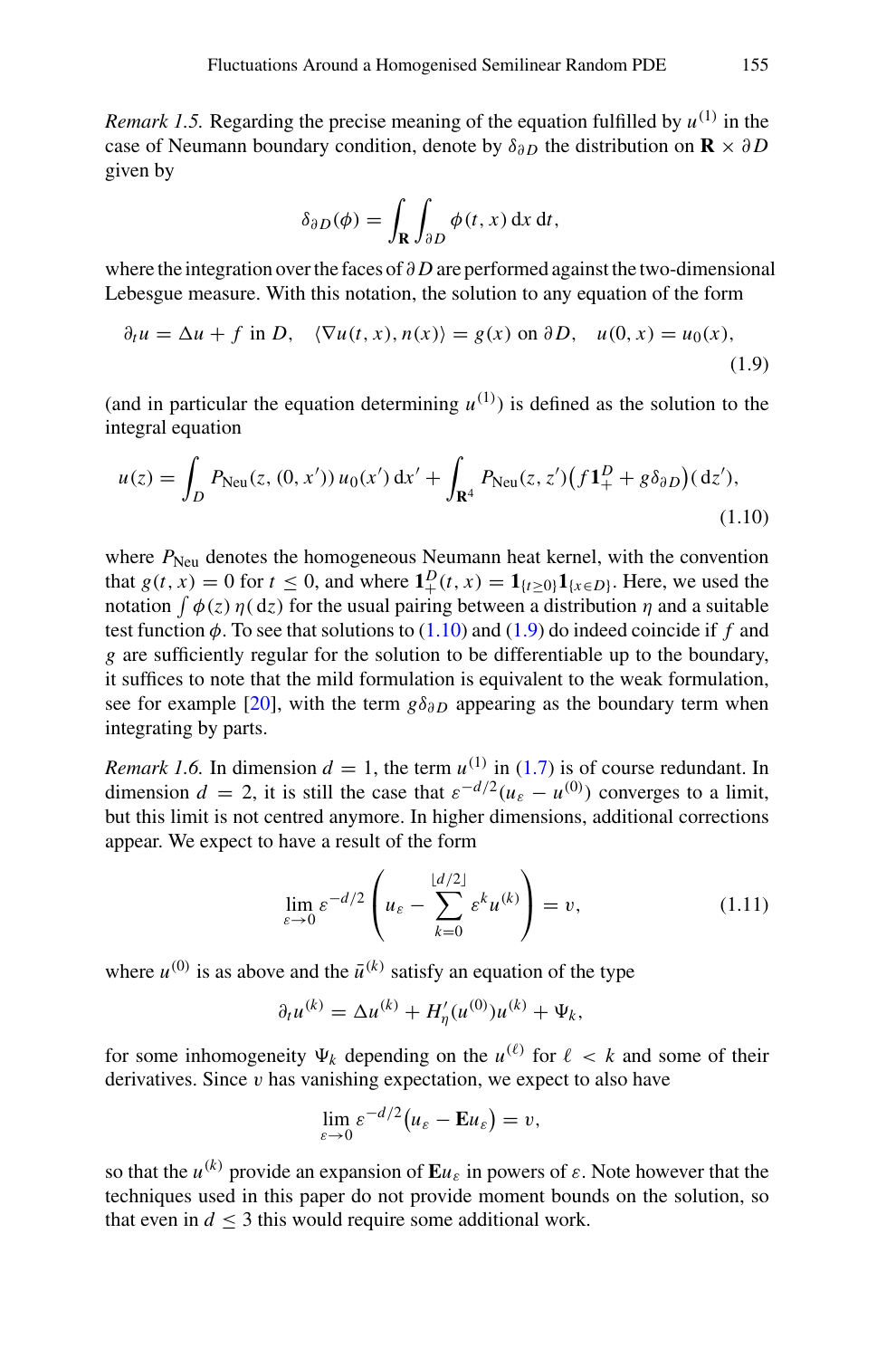*Remark 1.7.* The form of the terms appearing in the successive correctors as well as the constants multiplying them can in principle be derived from [\[2](#page-64-2), Eq. 2.12] which describes the form of the counterterms  $\Upsilon$  associated to a given tree  $\tau$ . The recursion given there suggests a correspondence  $\circ \sim G(u)$  with incoming edges corresponding to functional derivatives with respect to *u* (so  $\frac{1}{6} \sim G'(u)$  and  $\frac{1}{6} \sim \frac{1}{2}$  $G''(u)$ ) and powers of *X* corresponding to formal directional derivatives, so ⊗ ∼  $G'(u)\nabla u$ . This shows a priori that the counterterm multiplying  $\delta$  for example must be of the form  $G'(u)G(u)$ , etc. The numerical constants multiplying these terms do however differ from those appearing in [\[2](#page-64-2)] since their meaning is slightly different: in [\[2](#page-64-2)] we use counterterms to "recenter" the original equation in order to obtain a finite limit while here we leave the original equation untouched and compute its "centering". If we leave aside the behaviour at the boundary, this in principle allows to guess the general form of the equations for the  $u^{(k)}$  appearing in [\(1.11\)](#page-4-2) for any dimension.

The most surprising part of Theorem  $1.2$  is surely the fact that in the case when  $u_{\varepsilon}$  has homogeneous Neumann boundary conditions, even though v and  $u^{(0)}$ both also have homogeneous boundary conditions,  $u^{(1)}$  does not, which seems to contradict [\(1.7\)](#page-3-2). This is of course not a contradiction but merely suggests that if we write  $v_{\varepsilon}$  for the expression appearing under the limit in [\(1.7\)](#page-3-2), then  $v_{\varepsilon}$  exhibits a kind of boundary layer. Note also that the statement that " $v$  satisfies homogeneous boundary conditions" only makes sense in terms of the integral equation that it solves since  $\nu$  itself is not differentiable at the boundary. (It is not even a function!)

Before we proceed, let us give a heuristic explanation for the appearance of this boundary layer. Consider the simplest case  $H = 0$ ,  $G(u) = u$  and  $u_0 > 0$ , in which case we can consider the Hopf-Cole transform  $h_{\varepsilon} = \log u_{\varepsilon}$ , yielding

$$
\partial_t h_{\varepsilon} = \Delta h_{\varepsilon} + |\nabla h_{\varepsilon}|^2 + \eta_{\varepsilon}.
$$

To leading order, one would expect the right hand side to behave like  $|\nabla h_{\varepsilon}|^2 \simeq$  $\mathbf{E}|\nabla Z_{\varepsilon}|^2$ , where  $Z_{\varepsilon}$  solves  $\partial_t Z_{\varepsilon} = \Delta Z_{\varepsilon} + \eta_{\varepsilon}$  endowed with homogeneous Neumann boundary conditions. It turns out that, in the interior of the domain, one has

$$
\lim_{\varepsilon\to 0} \mathbf{E} |\nabla Z_{\varepsilon}|^2 = \delta,
$$

which allows one to "guess" the correct limit  $u^{(0)}$ . On the boundary however  $\nabla Z_{\varepsilon} =$ 0, so that one expects  $\mathbf{E}|\nabla Z_{\varepsilon}|^2 - \frac{8}{6}$  to be of order  $\mathcal{O}(1)$  in a layer of width  $\mathcal{O}(\varepsilon)$ around ∂ *D*. When going to the next scale, this results in a boundary correction of order  $O(\varepsilon^{-1})$  in this boundary layer, which precisely scales like a surface measure on the boundary. Remark [1.5](#page-3-3) shows that the net effect of this correction is to modify the boundary condition.

The remainder of the article is structured as follows. First, in Section [2,](#page-6-0) we formulate our main assumption on the driving noise  $\eta$  and we show that this assumption is "reasonable" by exhibiting an explicit class of examples for which it is satisfied. In Section [3,](#page-11-0) we then show that the law of large numbers holds. Although this could probably be shown by "classical" means without too much effort, we will use the theory of regularity structures because it shortens the argument and allows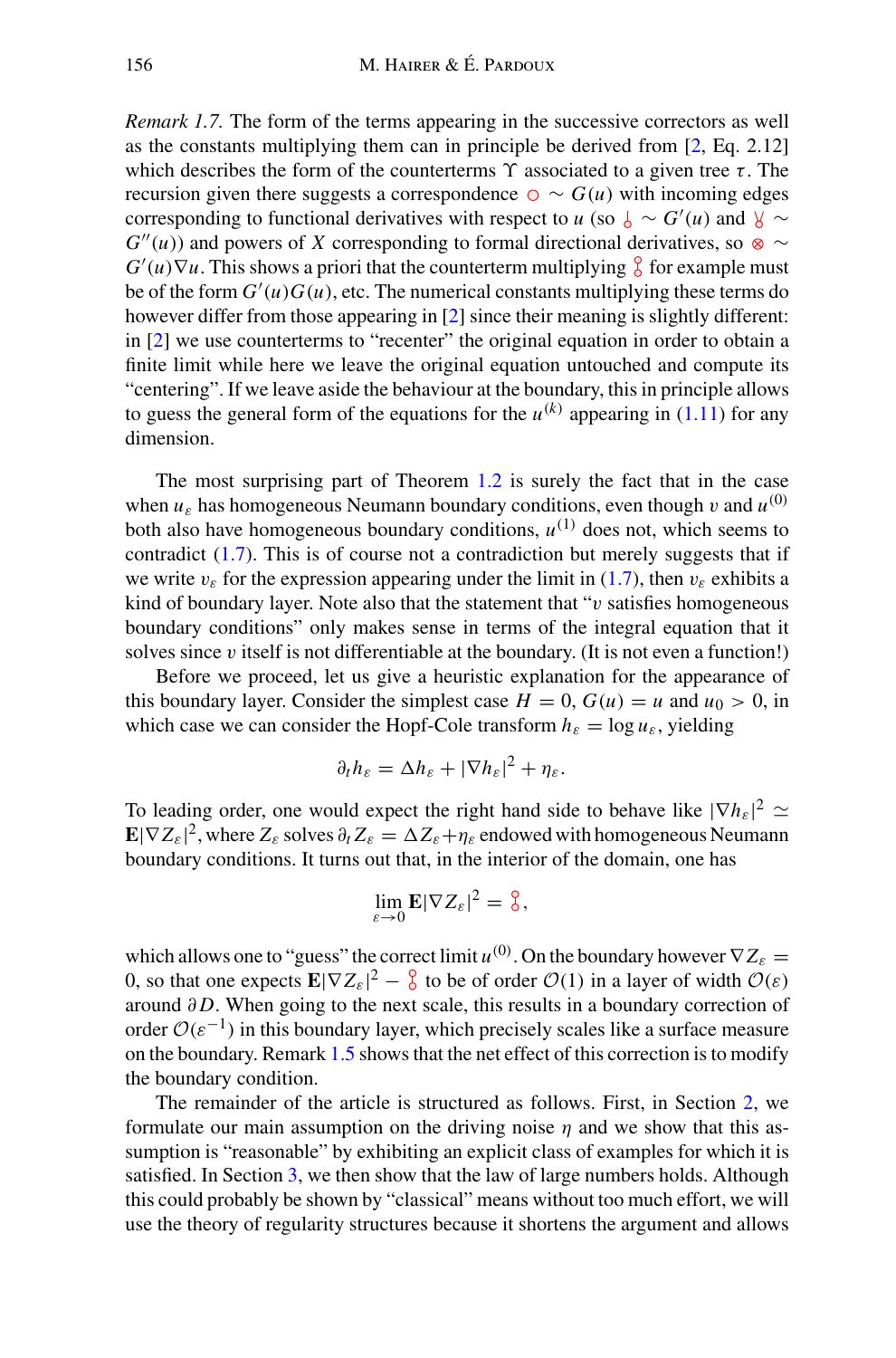us to introduce some results and notation that will be of use later on. In Section [4,](#page-15-0) we then show that the central limit theorem holds. The main tool in this proof is the convergence of a certain "model" for an appropriate regularity structure as well as refinements of the type of boundary estimates first considered in [\[9\]](#page-65-3). The convergence of the model is given in Section [5.](#page-37-0) "Appendix B" is devoted to the proof of a result showing that the operations of "convolution by a singular kernel" and "multiplication by a smooth function" almost commute, modulo a much smoother remainder, a fact that will undoubtedly sound familiar to anyone acquainted with microlocal analysis. "Appendix C" contains a version of the reconstruction theorem that is purpose-built to allow us to deal with modelled distribution that have very singular boundary behaviour and goes beyond the version obtained in [\[9](#page-65-3)]. This appendix was written in collaboration with Máté Gerencsér.

#### **2. Assumptions on the Noise**

<span id="page-6-0"></span>In this section, we formulate our precise assumptions on the driving noise and we show that they are satisfied for example by a mollified Poisson process. In a nutshell, we want to assume that correlations are bounded by  $\|z - \bar{z}\|^{-2c}$  at small scales and  $\|z - \bar{z}\|^{-2\bar{c}}$  at large scales with  $\underline{c} = \frac{1}{2} - \delta$  and  $\overline{c} = \frac{d+2}{2} + \delta$  for some  $\delta \in (0, \frac{1}{2})$ . However, we also want to encode the fact that higher order cumulants behave "better" than what is obtained from simply using the Cauchy–Schwartz inequality. Note that our assumptions are trivially satisfied by any continuous Gaussian process with correlations that decay at least like  $\|z-\overline{z}\|^{-2\overline{c}}$ . Here and below,  $\|\cdot\|$  will always denote the parabolic distance between space-time points. It will be convenient (in particular in "Appendix A") to make sure that  $\|\cdot\|$  is smooth away from the origin, so we set for example  $||z||^4 = ||(t, x)||^4 = |x|^4 + |t|^2$ .

#### *2.1. Coalescence Trees*

<span id="page-6-1"></span>In order to formulate this precisely, we need a simplified version of the con-struction of [\[15,](#page-65-5) Appendix A]. Given any configuration  $(z_1, \ldots, z_n)$  of p points in  $\mathbf{R}^{d+1}$  with all distances distinct, we associate to it a binary tree *T* in the following way. Consider Kruskal's algorithm [\[17](#page-65-6)] for constructing the minimal spanning tree of the complete graph with vertices  $\{z_1, \ldots, z_p\}$  and edge-weights given by their (parabolic) distances. One way of formalising this is the following. Consider the set  $P_p$  of partitions of  $\Omega_p = \{1, \ldots, p\}$ . We define a distance  $d_z$  between subsets of  $\Omega_p$  as the Hausdorff distance induced by  $\{z_1, \ldots, z_p\}$ , namely

$$
d_z(A, B) = \max \Big\{ \sup_{i \in A} \inf_{j \in B} ||z_i - z_j||, \sup_{j \in B} \inf_{i \in A} ||z_i - z_j|| \Big\}.
$$

We then define a map  $K: \mathcal{P}_p \to \mathcal{P}_p$  in the following way. If  $\pi = {\Omega_p}$ , then  $K(\pi) = \pi$ . Otherwise, let  $A \neq B \in \pi$  be such that  $d_z(A, B) \leq d_z(C, D)$  for all *C*,  $D \in \pi$ . Thanks to our assumption on the  $z_i$ , this pair is necessarily unique. We then set

$$
K(\pi) = (\pi \setminus \{A, B\}) \cup \{A \cup B\},\
$$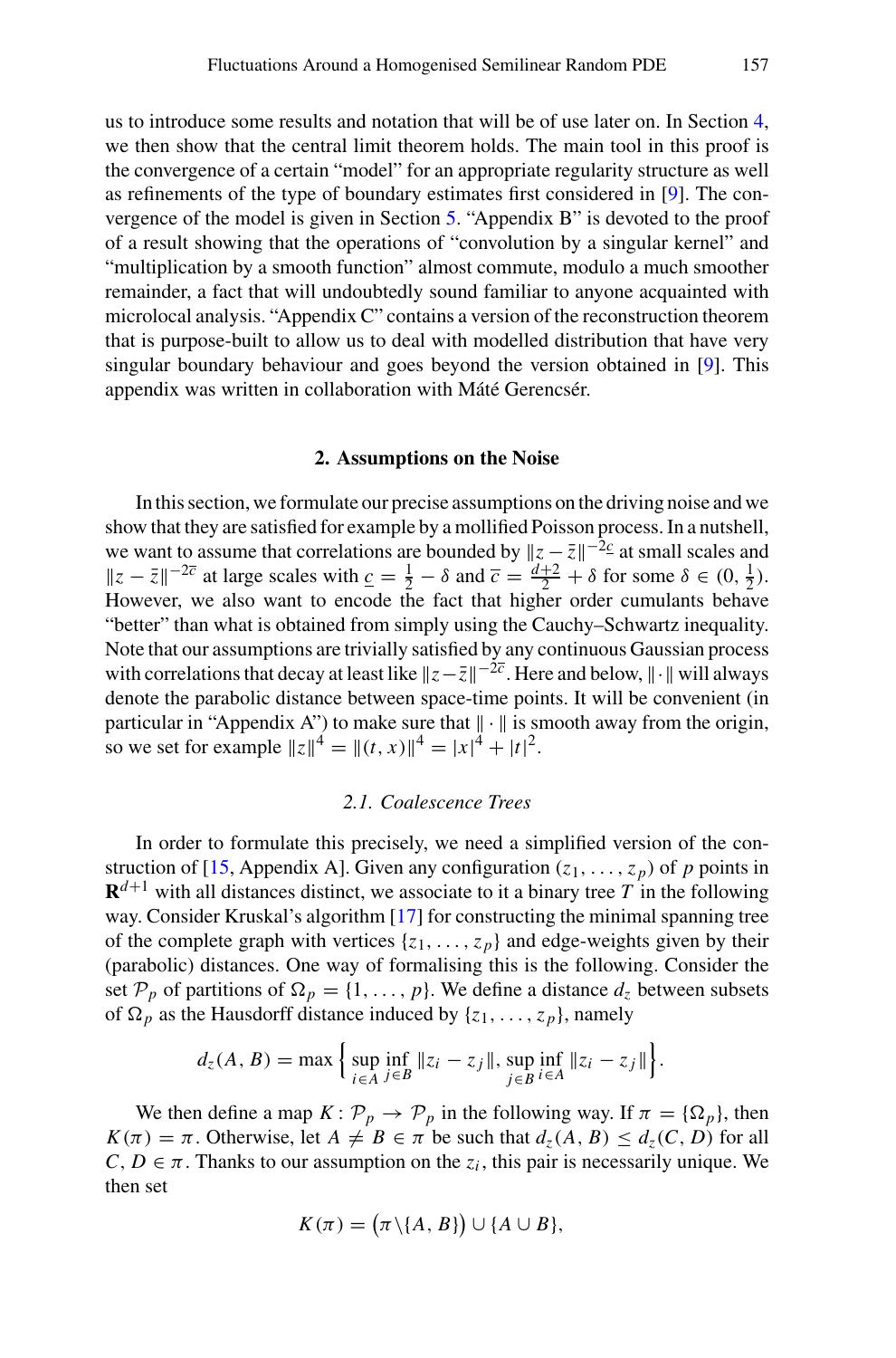that is  $K(\pi)$  is obtained by coalescing the two sets *A* and *B* in the partition  $\pi$ . The vertices of *T* are then given by  $V_T = \bigcup_{n \geq 0} K^n(\{\{1\}, \ldots, \{p\}\})$ , that is  $V_T$ consists of all the blocks of those partitions. The set  $V_T$  comes with a natural partial order given by inclusion:  $A \leq B$  if and only if  $A \supset B$ . The (directed) edge set  $E_T \in V_T \times V_T$  of *T* is then given by the Hasse diagram of  $(V_T, \leq)$ :  $(A, B) \in E_T$ if and only if  $A \leq B$  and there is no  $C \in V_T$  such that  $A \leq C \leq B$ . It is easy to verify that *T* is a binary tree and that its leaves are precisely given by the singletons. It will be convenient to also add to  $V_T$  a "point at infinity"  $\otimes$  which is connected to  $\Omega_p$  by an edge  $(\Omega_p, \otimes)$  and to view  $\otimes$  as the minimal element of  $V_T$ .

We write  $\mathring{V}_T = V_T \setminus \{ \{1\}, \ldots, \{p\}, \bigcirc \}$  for the interior nodes. Each interior node *A* ∈  $\hat{V}_T$  has exactly two children *A*<sub>1</sub> and *A*<sub>2</sub> such that  $(A, A_i) \in E_T$  for  $i = 1, 2$ . We then define an integer labelling  $\mathbf{n}$ :  $\mathring{V}_T \to \mathbf{Z}$  by  $\mathbf{n}(A) = -[\log_2 d_z(A_1, A_2)].$ We will always view **n** as a function on all of  $V_T$  with values in  $\mathbb{Z} \cup \{\pm \infty\}$  by setting  $\mathbf{n}(\circledast) = -\infty$  and  $\mathbf{n}(\{i\}) = +\infty$  for  $i = 1, \ldots, p$ . Note now that if *A*, *B* and *C* are three disjoint sets, then

$$
d_{z}(A, B) \leq \min\{d_{z}(A, C), d_{z}(B, C)\} \Rightarrow d_{z}(A, B) \leq d_{z}(A \cup B, C).
$$

As a consequence, the map **n** is monotone increasing on  $V_T$ . Furthermore, as in  $[15, Eq. A.15]$  $[15, Eq. A.15]$ , there exist constants *c*, *C* depending only on *p* such that

$$
c2^{-\mathbf{n}(\{i\}\wedge\{j\})}\leq \|z_i-z_j\|\leq C2^{-\mathbf{n}(\{i\}\wedge\{j\})},
$$

for all *i*, *j*.

Given a configuration of points  $z = (z_1, \ldots, z_p) \in (\mathbf{R}^{d+1})^p$ , we now write  $\mathbf{t}_z = (T, \mathbf{n})$  for the corresponding data constructed as above. We furthermore define a function  $\rho: \mathbf{R}_+ \to \mathbf{R}_+$  by

<span id="page-7-0"></span>
$$
\rho(r) = r^{-\overline{c}} \wedge r^{-\underline{c}}.
$$

(Beware that  $\rho$  is an upper bound for the *square root* of the covariance between two points.) We then assume that the following bound holds:

**Assumption 2.1.** With the notations as above, for any  $p \ge 2$  and any  $\{k_i\}_{i=1}^p \subset$  $\mathbf{Z}_{+}^{d+1}$ , the *p*th joint cumulant for  $\eta$  satisfies the bound

<span id="page-7-1"></span>
$$
\left| \Big(\prod_{i=1}^p D_i^{k_i}\Big) \kappa_p(z_1,\ldots,z_p) \right| \lesssim \rho\big(2^{-\mathbf{n}(\Omega_p)}\big) \prod_{A \in \mathring{V}_T} \rho\big(2^{-\mathbf{n}(A)}\big) \prod_{i=1}^p 2^{|k_i| \mathbf{n}(i^{\uparrow})}, \tag{2.1}
$$

uniformly over all  $z \in (\mathbf{R}^{d+1})^p$ . (Recall that  $\Omega_p$  is the root of the tree *T*.) Here and below, the length of the multiindex *k* should be interpreted in the parabolic sense,  $\text{namely } |k| = 2k_0 + \sum_{i=1}^{d} k_i.$ 

In dimensions  $d \in \{2, 3\}$ , we furthermore assume that  $\eta : \Omega \times \mathbf{R}^{d+1} \to \mathbf{R}$  is a measurable function with  $\mathbf{E}|\eta(0)|^p < \infty$  for  $p = (d+2)/c$ .

*Remark 2.2.* The additional condition that  $\eta$  takes values in  $L^p$  for sufficiently high *p* is mainly technical and could probably be dropped with some additional effort. It will be used to bound  $\hat{R}^{(d)}_{\varepsilon}$  in the proof of Proposition [4.16.](#page-33-0) The exponent  $(d+2)/c$ is consistent with the condition on the correlation function in the sense that this is the lowest value of *p* for which  $L_{\text{loc}}^p \subset C^{-\frac{c}{2}}$ .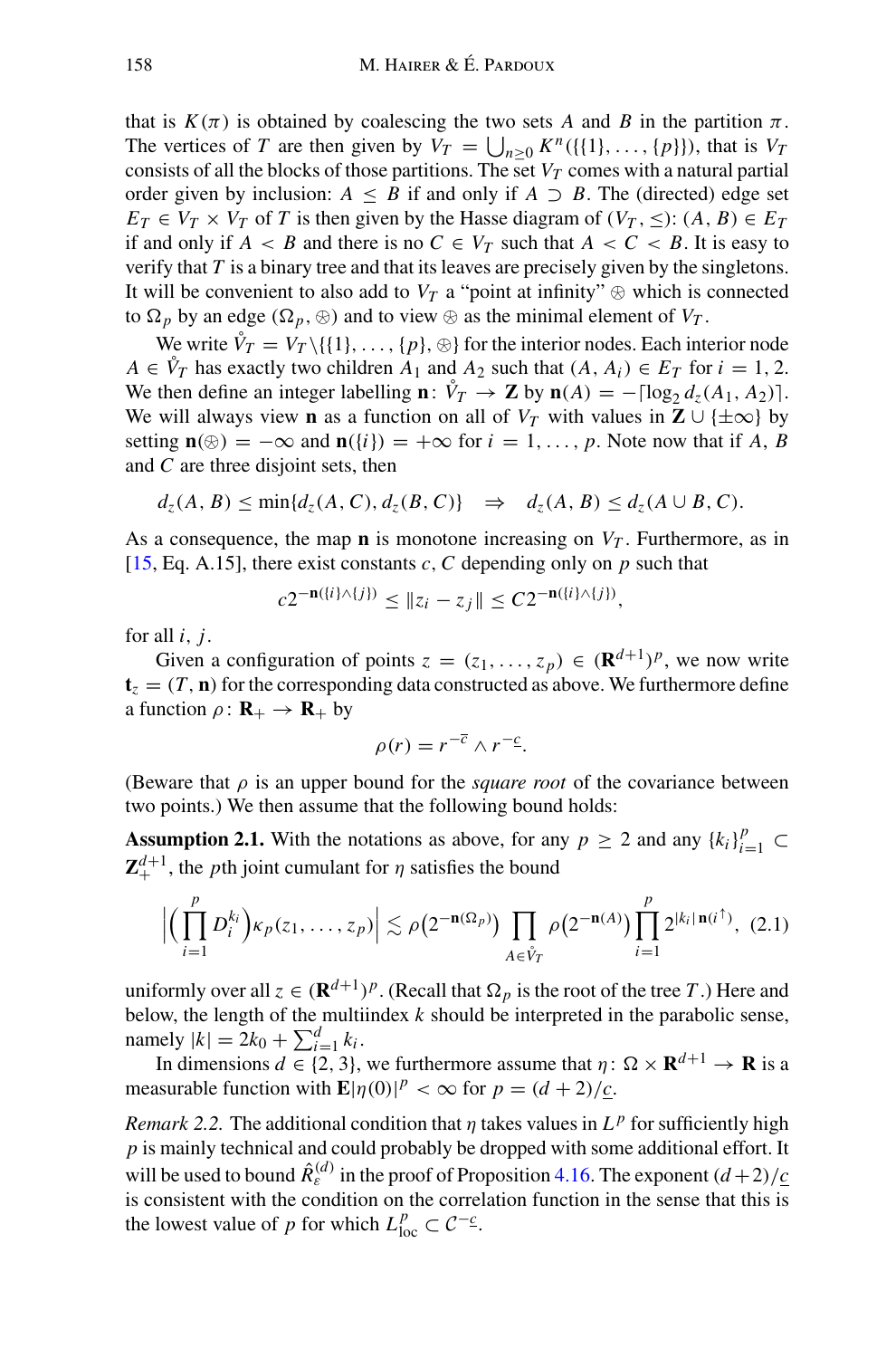Note also that the cumulants  $\kappa_p^{(\varepsilon)}$  of the rescaled process  $\eta_{\varepsilon}$  satisfy

$$
\kappa_p^{(\varepsilon)}(z_1,\ldots,z_p) = \varepsilon^{-p} \kappa_p(S_\varepsilon z_1,\ldots,S_\varepsilon z_p),\tag{2.2}
$$

<span id="page-8-0"></span>where  $S_{\varepsilon}(t, x) = (t/\varepsilon^2, x/\varepsilon).$ 

#### <span id="page-8-2"></span><span id="page-8-1"></span>*2.2. Justification*

We claim that the assumption on the noise is rather weak on the ground that many natural constructions yield stationary random processes that satisfy it. We provide details for the following example:

**Proposition 2.3.** *Let*  $\theta$ :  $\mathbb{R}^{d+1} \rightarrow \mathbb{R}$  *be smooth away from* 0 *and such that for*  $all \ k \in \mathbb{Z}_+^d, \ |D^k\theta(z)| \lesssim ||z||^{-2\overline{c}-|k|} \ \text{for} \ ||z|| > 1 \ \text{and} \ |D^k\theta(z)| \lesssim ||z||^{-c-|k|} \ \text{for}$  $||z|| < 1$ . Let  $\mu$  be a Poisson point measure over  $\mathbb{R}^{d+1}$  with intensity 1 and set  $\eta = \mu \star \theta$ , then  $\eta$  satisfies the above assumption.

Before proving this proposition, let us first establish a property of joint cumulants of integrals of deterministic functions with respect to a Poisson point measure.

**Lemma 2.4.** *Let*  $p \geq 1$  *and let*  $f_1, \ldots, f_p$  *be elements of*  $L^1(\mathbf{R}^{d+1}) \cap L^p(\mathbf{R}^{d+1})$ *, and again* μ *be a Poisson point measure over* **R***d*+<sup>1</sup> *with intensity* 1*. Then the joint cumulant*  $\kappa_p(\mu(f_1), \ldots, \mu(f_p))$  *of the random variables*  $\mu(f_1), \ldots, \mu(f_p)$ *satisfies*

$$
\kappa_p(\mu(f_1),\ldots,\mu(f_p))=\int_{\mathbf{R}^{d+1}}f_1(z)\times\cdots\times f_p(z)\,\mathrm{d} z.
$$

*Proof.* It is sufficient to prove the result in case there exist disjoint Borel subsets  $A_1, \ldots, A_k$  of  $\mathbb{R}^{d+1}$  with finite Lebesgue measure such that for  $1 \le i \le p$ ,

$$
f_i(z) = \sum_{j=1}^k a_{i,j} \mathbf{1}_{A_j}(z).
$$

In this case, however, the result follows readily from the fact that the joint cumulant is *p*-linear, and that the joint cumulant of a collection of random variables which can be split into two mutually independent subcollections vanishes, see for example property (iii) in [\[19,](#page-65-7) p. 32].  $\Box$ 

*Proof of Proposition [2.3.](#page-8-1)* It follows from Lemma [2.4](#page-8-2) that

<span id="page-8-3"></span>
$$
\kappa_p(z_1,\ldots,z_p) = \int_{\mathbf{R}^{d+1}} \theta(z_1 - z) \cdot \ldots \cdot \theta(z_p - z) \, \mathrm{d}z,\tag{2.3}
$$

so it remains to obtain a bound on this integral. We now consider  $z_1, \ldots, z_p$  to be fixed and we shall make use of the labelled tree  $(T, n)$  built from these points as above. We are first going to treat the simpler case with all  $k_i$  vanishing and then show how the argument can be modified to deal with the general case.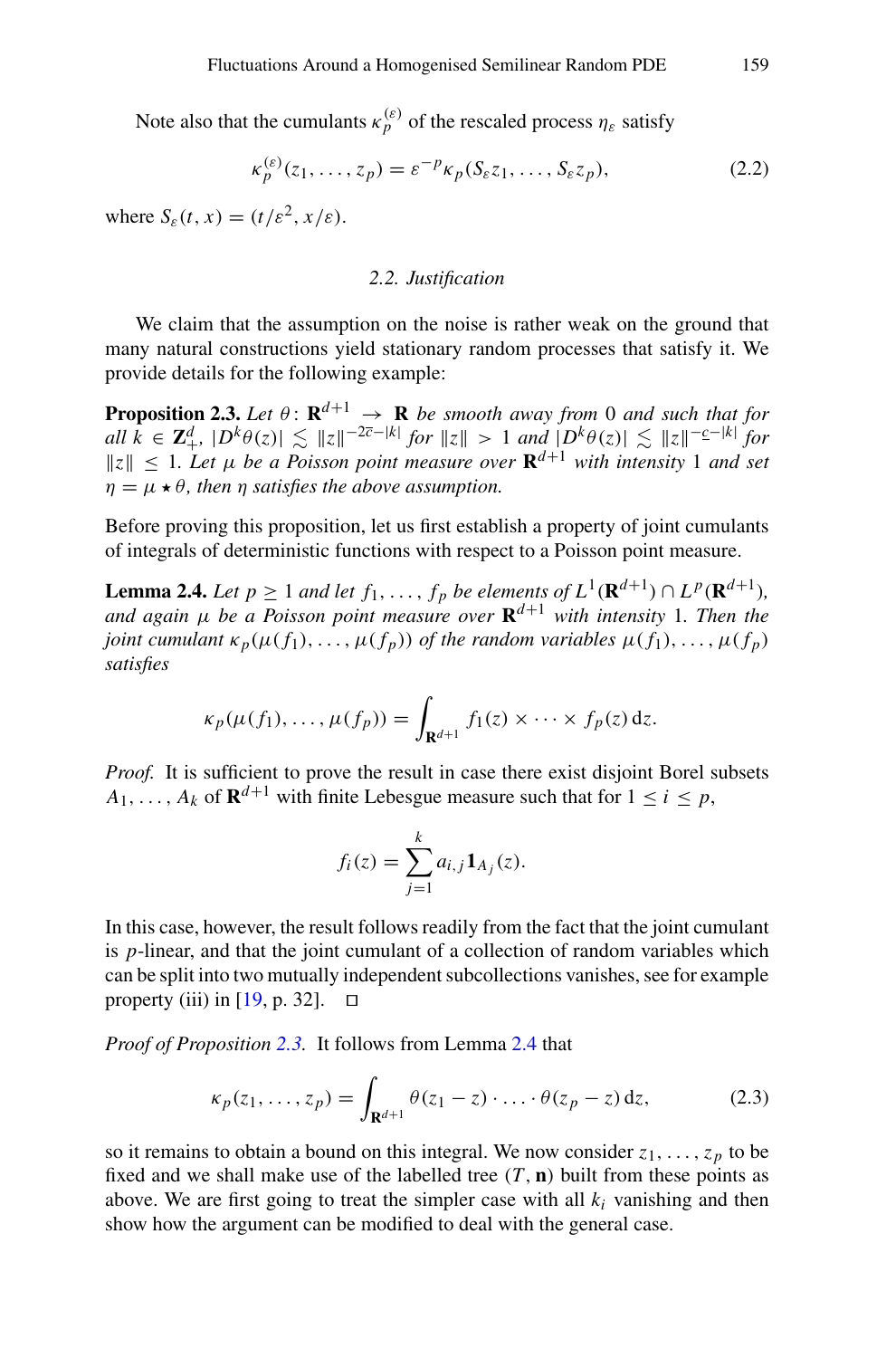**Case 1.** The case with all  $k_i = 0$ . For every edge  $e = (e, \bar{e}) \in E_T$  and every  $n \in \mathbb{Z}$ with  $\mathbf{n}(e) < n < \mathbf{n}(\bar{e})$ , we define the domain

$$
D_{(e,n)} = \{ z \in \mathbf{R}^{d+1} : c^{-1}2^{-n_i} \le ||z - z_i|| \le c2^{-n_i}, \ \forall i \in \{1, ..., p\} \},\
$$

where

$$
n_i = \begin{cases} n & \text{if } \{i\} \ge \bar{e}, \\ \mathbf{n}(\{i\} \wedge \bar{e}) & \text{otherwise.} \end{cases}
$$

It is possible to convince oneself that, provided that the constant *c* appearing in the definition of  $D_{(e,n)}$  is sufficiently large, one has

$$
\bigcup_{e \in E_T} \bigcup_{\mathbf{n}(e) < n < \mathbf{n}(\bar{e})} D_{(e,n)} = \mathbf{R}^{d+1} \setminus \{z_1, \ldots, z_p\}, \qquad |D_{(e,n)}| \leq (2c)^{d+2} 2^{-(d+2)n}.
$$

As a consequence, the integral appearing in  $(2.3)$  is bounded by some constant times

<span id="page-9-1"></span>
$$
\sum_{e \in E_T} \sum_{\mathbf{n}(e) < n < \mathbf{n}(\bar{e})} 2^{-(d+2)n} \prod_{i=1}^p \bar{\rho}(2^{-n_i}), \quad \bar{\rho}(r) = r^{-\epsilon} \wedge r^{-2\bar{c}}. \tag{2.4}
$$

We first use the fact that  $\bar{\rho}$  is decreasing to conclude that, for  $\mathbf{n}(e) < n < \mathbf{n}(\bar{e})$ , one has the bound

<span id="page-9-0"></span>
$$
2^{-(d+2)n} \prod_{i=1}^{p} \bar{\rho}(2^{-n_i}) \le 2^{-(d+2)n} \bar{\rho}(2^{-n}) \prod_{v \in \mathring{V}_T} \bar{\rho}(2^{-n(v)}).
$$
 (2.5)

This can be seen as follows. Write  $\{v_1, \ldots, v_k\}$  for the (possibly empty) set of nodes in  $\mathring{V}_T$  lying on the shortest path joining  $\bar{e}$  to  $\otimes$  (not including  $\bar{e}$  and  $\otimes$  themselves). We then have, for every  $j = 1, \ldots, k$ ,

$$
\prod_{i:\{i\}\wedge\bar{e}=v_j}\bar{\rho}(2^{-n_i})=\prod_{i:\{i\}\wedge\bar{e}=v_j}\bar{\rho}(2^{-\mathbf{n}(v_j)})\leq \prod_{v\in\mathring{V}_T\colon v\wedge\bar{e}=v_j}\bar{\rho}(2^{-\mathbf{n}(v)}),
$$

since the number of factors appearing in each term is the same. Similarly, we have

$$
\prod_{i\;:\; \{i\}\geq \bar{e}} \bar{\rho}(2^{-n}) \leq \bar{\rho}(2^{-n}) \prod_{v\in \mathring{V}_T\;:\; v\geq \bar{e}} \bar{\rho}(2^{-\mathbf{n}(v)}),
$$

hence [\(2.5\)](#page-9-0). Since  $\bar{\rho} \le \rho \wedge \rho^2$ , it follows from (2.5) that

$$
2^{-(d+2)n} \prod_{i=1}^p \bar{\rho}(2^{-n_i}) \le 2^{-(d+2)n} \bar{\rho}(2^{-n}) \rho(2^{-n(\Omega_p)}) \prod_{v \in \mathring{V}_T} \rho(2^{-n(v)}).
$$

It remains to observe that  $\sum_{n \in \mathbb{Z}} 2^{-(d+2)n} \bar{\rho}(2^{-n}) = \sum_{n \in \mathbb{Z}} 2^{(c-d-2)n} \sqrt{2^{(2\bar{c}-d-2)n}} <$  $\infty$ , so that [\(2.4\)](#page-9-1) is indeed bounded by the required expression.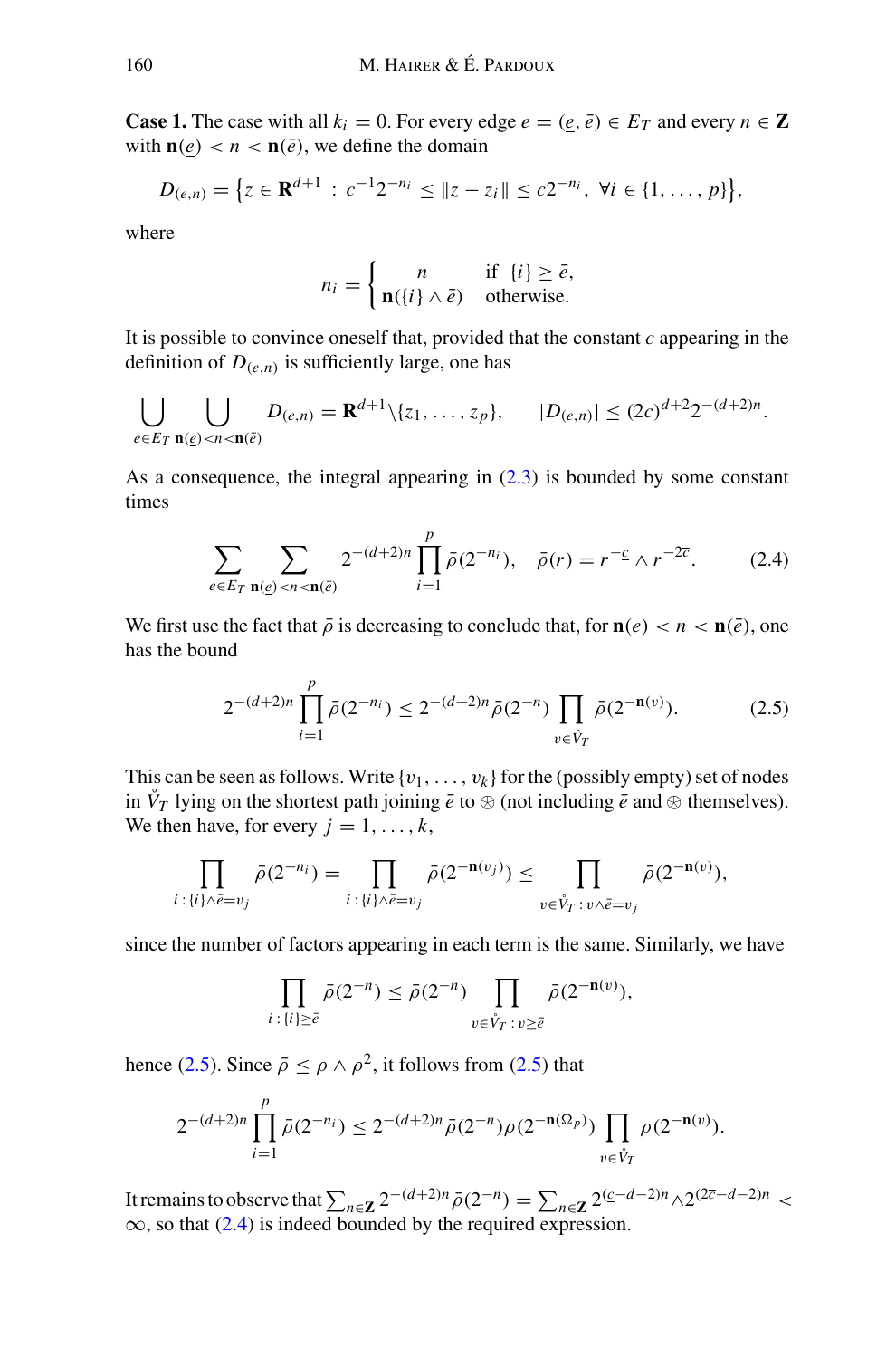**Case 2.** Note that we actually showed that the expression  $(2.3)$  with  $\theta$  replaced by  $\bar{\rho}$  is bounded by the right hand side of [\(2.1\)](#page-7-1) with  $k_i = 0$ . To obtain the general case, it therefore suffices to show that

<span id="page-10-0"></span>
$$
\int_{\mathbf{R}^{d+1}} \prod_{i=1}^{d} D^{k_i} \theta(z_i - z) dz \lesssim \prod_{i=1}^{p} 2^{|k_i|} \mathbf{n}(i^{\uparrow}) \int_{\mathbf{R}^{d+1}} \prod_{i=1}^{d} \bar{\rho}(z_i - z) dz.
$$
 (2.6)

Let  $\chi \in C^{\infty}(\mathbf{R}^{d+2})$  be such that

$$
\chi(z) = \begin{cases} 1, & \text{on } B(0, 1/4); \\ 0, & \text{on } B(0, 1/2)^c. \end{cases}
$$

For  $1 \le j \le p$ , we define  $\chi_j(z) = \chi(2^{\mathbf{n}(j^{\dagger})}(z-z_j))$ , and  $\chi_0(z) = 1 - \sum_{j=1}^p \chi_j(z)$ . It is clear that

$$
\int_{\mathbf{R}^{d+1}} \prod_{i=1}^{d} D^{k_i} \theta(z_i - z) dz
$$
\n  
\n
$$
= \sum_{j=0}^{p} \int_{\mathbf{R}^{d+1}} \chi_j(z) \prod_{i=1}^{d} D^{k_i} \theta(z_i - z) dz
$$
\n  
\n
$$
= \int_{\mathbf{R}^{d+1}} \chi_0(z) \prod_{i=1}^{d} D^{k_i} \theta(z_i - z) dz
$$
\n  
\n
$$
+ \sum_{j=1}^{p} \int_{\mathbf{R}^{d+1}} \theta(z_j - z) D^{k_j} \Big(\chi_j(\cdot) \prod_{i \neq j} D^{k_i} \theta(z_i - \cdot)\Big)(z) dz.
$$

We note that for *z* in the support of  $\chi_0$ , for  $1 \le i \le p$ ,  $2\|z_i - z\| \ge 2^{-\mathbf{n}(i^{\top})}$ ,

$$
|D^{k_i}\theta(z_i-z)| \lesssim \bar{\rho}(\|z_i-z\|)\cdot \|z_i-z\|^{-|k_i|}
$$
  

$$
\lesssim \bar{\rho}(\|z_i-z\|)\cdot 2^{|k_i|\mathbf{n}(i^{\uparrow})},
$$

thus yielding  $(2.6)$  as required.

To bound the final term, we note that its integrand can be written as a finite sum of terms of the form

$$
M(z) = \theta(z_j - z)D^k \chi_j(z) \prod_{i \neq j} D^{k_i + k_{j,i}} \theta(z_i - z),
$$

where  $k, k_{j,i} \in \mathbb{Z}_+^{d+1}$  and  $k + \sum_{i \neq j} k_{j,i} = k_j$ . Each of these terms is bounded above by the indicator function of the support of  $\chi_j$  times

$$
\bar{\rho}(\|z-z_j\|)2^{|k|\mathbf{n}(j^{\uparrow})}\prod_{i\neq j}\bar{\rho}(\|z-z_i\|)\|z-z_i\|^{-|k_i|-|k_{j,i}|}.
$$

Since for *z* in the support of  $\chi_i$  and  $i \neq j$ ,  $2||z - z_i|| \leq ||z_i - z_j||$ , so that

$$
||z_i - z_j|| \le ||z_i - z|| + ||z - z_j|| \le ||z_i - z|| + \frac{1}{2}||z_j - z_i||,
$$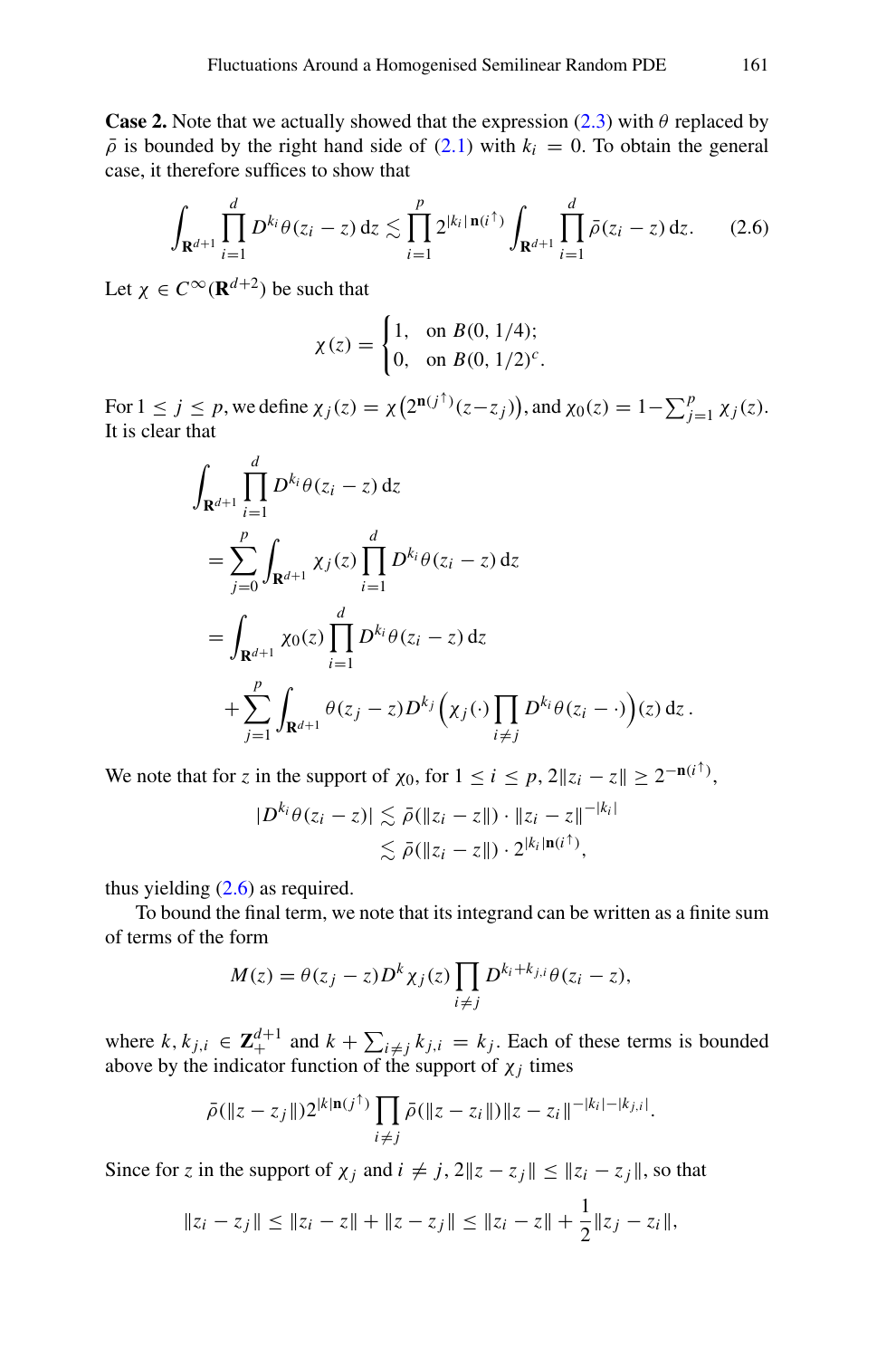one has  $2||z - z_i|| \ge ||z_j - z_i|| \ge 2^{-n(i^+)} \wedge 2^{-n(j^+)}$ . Combining all of these bounds, we finally obtain

$$
|M(z)| \le \bar{\rho}(\|z - z_j\|) 2^{|k| \mathbf{n}(j^{\dagger})} \prod_{i \neq j} \bar{\rho}(\|z - z_i\|) 2^{-|k_i| \mathbf{n}(i^{\dagger})} 2^{-|k_{j,i}| \mathbf{n}(j^{\dagger})}
$$
  

$$
\le \prod_i \bar{\rho}(\|z - z_i\|) 2^{|k_i| \mathbf{n}(i^{\dagger})},
$$

<span id="page-11-0"></span>at which point we apply again  $(2.6)$  to obtain the required bound.

## **3. Law of Large Numbers**

The aim of this section is to use a simplified variant of the arguments in [\[14\]](#page-65-1) to show that Theorem  $1.1$  holds.<sup>[2](#page-11-1)</sup> Although it would probably not be much more involved to obtain this proof by usual techniques, we give a proof using regularity structures. The main reason is that this allows us to introduce in a simpler setting a number of notions and notations that will be useful in the proof of our main result later on.

Before we turn to the proof proper, let us comment on the way in which we deal with the Neumann boundary conditions. Writing  $P_{\text{Neu}}$  for the Neumann heat kernel and using the notation  $z = (t, x)$  (and similarly for  $z'$ ), we rewrite [\(1.1\)](#page-1-2) as an integral equation

$$
u_{\varepsilon}(z) = \int_{D_t} P_{\text{Neu}}(z, z') \big( H(u_{\varepsilon}(z')) + G(u_{\varepsilon}(z')) \eta_{\varepsilon}(z') \big) \, \mathrm{d}z'
$$

$$
+ \int_{D} P_t^{\text{Neu}}(x, x') u_0(x') \, \mathrm{d}x',
$$

where  $D_t = [0, t] \times D$  and  $P_t^{\text{Neu}}(x, x') = P_{\text{Neu}}((t, x), (0, x'))$ . We also fix an arbitrary time horizon  $T \leq 1$  which is not a restriction since the argument can be iterated.

Following [\[9\]](#page-65-3), we then construct two functions *K* on  $\mathbf{R}^{d+1}$  and  $K_{\partial}$  on  $\mathbf{R}^{d+1}$  ×  $\mathbf{R}^{d+1}$  such that *K* is compactly supported,  $K_{\partial}$  is supported on a strip of finite width around the diagonal, and the identity

$$
P_{\text{Neu}}(z, z') = K_{\text{Neu}}(z, z'),
$$

holds for *z*,  $z' \in [0, 1] \times D$ , where we set

<span id="page-11-2"></span>
$$
K_{\text{Neu}}(z, z') = K(z - z') + K_{\partial}(z, z'). \tag{3.1}
$$

See "Appendix A" for more details on the construction of these kernels and a proof that this can be done in a way that is compatible with the results of  $[9,11]$  $[9,11]$  $[9,11]$  that we will use in our argument.

<span id="page-11-1"></span><sup>2</sup> Simplified except for the treatment of the boundary conditions, which leads to non-trivial complications.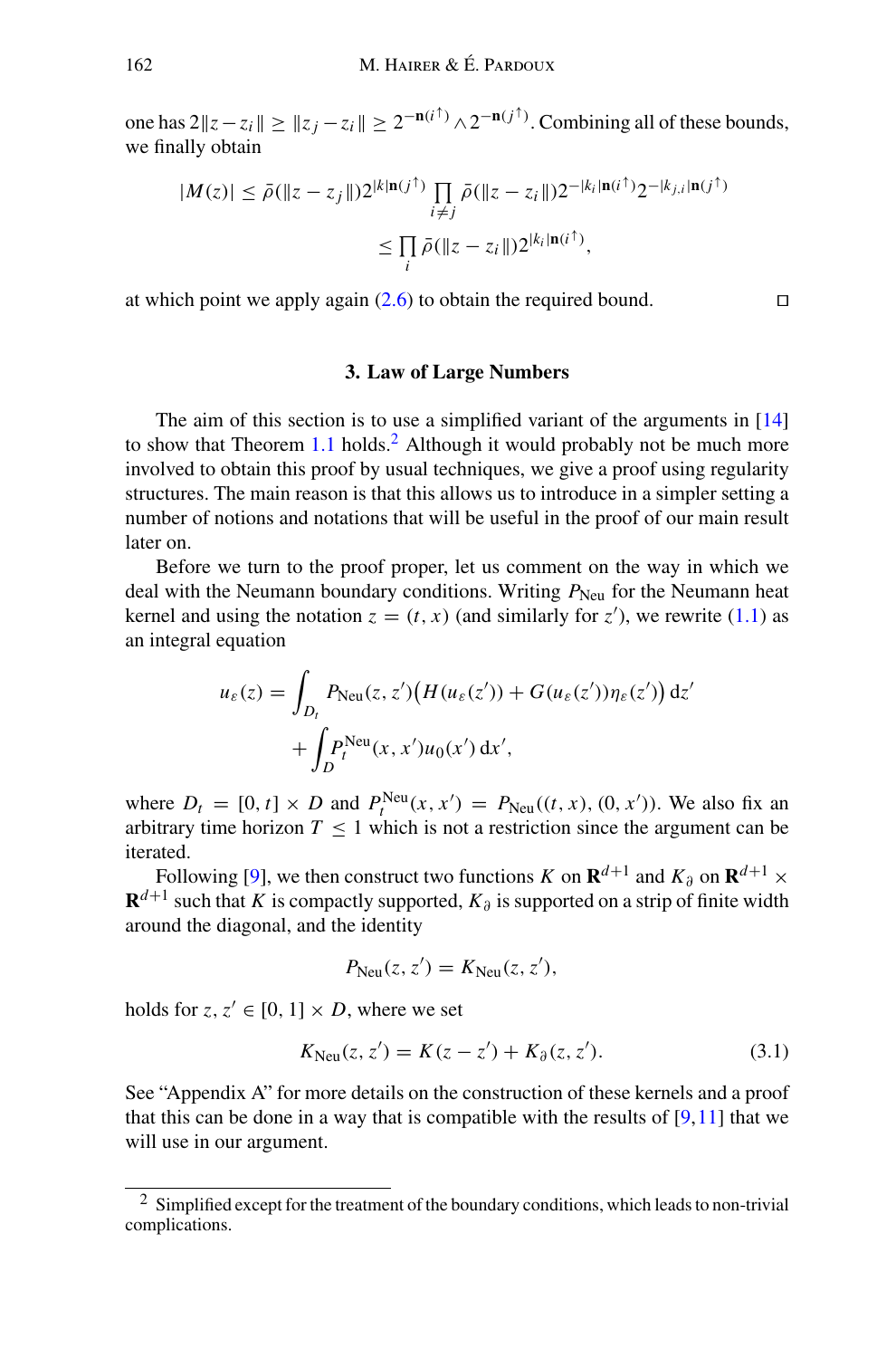*Remark 3.1.* We make no claim on the values of *K* and  $K_{\partial}$  for arguments outside of  $[0, 1] \times D$ . This is because these will always be integrated against functions that are supported on  $[0, 1] \times D$  and only the values of the result inside the domain will matter.

We choose *K* in such a way that it coincides with the whole space heat kernel *P* on the (parabolic) ball of radius 1 and is compactly supported in the ball of radius 2. We furthermore choose *K* in such a way that it annihilates polynomials of degree up to 3, is invariant under the transformation  $(t, x) \mapsto (t, -x)$ , and is such that the sum of its reflections agrees with the Neumann heat kernel on  $[0, 1] \times D$ . (See "Appendix A" for more details.) For example, we can choose  $K$  as in [\[14\]](#page-65-1). The kernel  $K_{\theta}$  is a correction term that encodes the effect of the boundary condition. Regarding our regularity structure, we then proceed as if there was no boundary condition whatsoever: we construct models defined on the whole space that are translation invariant and we use convolution with *K* as our integration operator. We then define an operator  $P_{\text{Neu}}$  on modelled distributions by setting

<span id="page-12-2"></span>
$$
\mathcal{P}_{\text{Neu}} = \mathcal{K} + \tilde{\mathcal{K}}_{\partial}, \quad \text{where} \quad \tilde{\mathcal{K}}_{\partial} = \mathcal{L}_2 K_{\partial} \mathcal{R}, \tag{3.2}
$$

and *K* is built in exactly the same way as in [\[11,](#page-65-8) Sec. 4]. Note that  $K_{\partial}$  encodes the effect of the boundary condition. (There is a completely analogous definition in the case of Dirichlet boundary conditions.)

Here,  $\mathcal{L}_{\gamma}: \mathcal{C}^{\gamma} \to \mathcal{D}^{\gamma}$  denotes the "Taylor lift" given by

<span id="page-12-1"></span>
$$
(\mathcal{L}_{\gamma} f)(z) = \sum_{|k| \le \gamma} \frac{f^{(k)}(z)}{k!} X^{k},
$$
\n(3.3)

where  $z = (t, x)$  and *k* denotes a multiindex in  $N^{1+d}$ .

We now have the preliminaries in place to turn to the proof of Theorem [1.1.](#page-2-0)

*Proof of Theorem [1.1.](#page-2-0)* We use a strategy similar to that in [\[14,](#page-65-1)[15\]](#page-65-5), combining this with results from [\[9\]](#page-65-3) to deal with the boundary conditions. We refer to  $[7,8,12]$  $[7,8,12]$  $[7,8,12]$  $[7,8,12]$  for introductions to the theory of regularity structures, as well as to [\[11\]](#page-65-8) for details. In our present context, we use the regularity structure obtained by extending the usual polynomial structure with parabolic scaling with a symbol  $\Xi_1$  of degree  $-1 - \kappa$ representing the driving noise  $\eta_{\varepsilon}$ , as well as an abstract integration operator  $\mathcal I$  of order 2 representing convolution with the (singular part of) heat kernel. As usual, we will often use graphical representations for the basis vectors in our regularity structure(s), and we decree that  $\circ$ , is our symbolic representation for  $\Xi_1$ . (The reason for introducing the "accent" representing the index "1" will become clear later on where more general notations of this type are needed.) Although our goal is to consider [\(1.1\)](#page-1-2) on the bounded domain  $D \subset \mathbf{R}^d$ , we construct the models for our regularity structure on the whole of  $\mathbf{R} \times \mathbf{R}^d$ .

With notations almost identical to those in [\[14\]](#page-65-1) and the formula (3.19) there, it would then be natural to consider a fixed point problem of the type

<span id="page-12-0"></span>
$$
U = \mathcal{P}_{\text{Neu}} \mathbf{1}_+^D \big( \hat{H}_{\eta}(U) + \hat{G}(U) \circ \big) + P_{\text{Neu}} u_0, \tag{3.4}
$$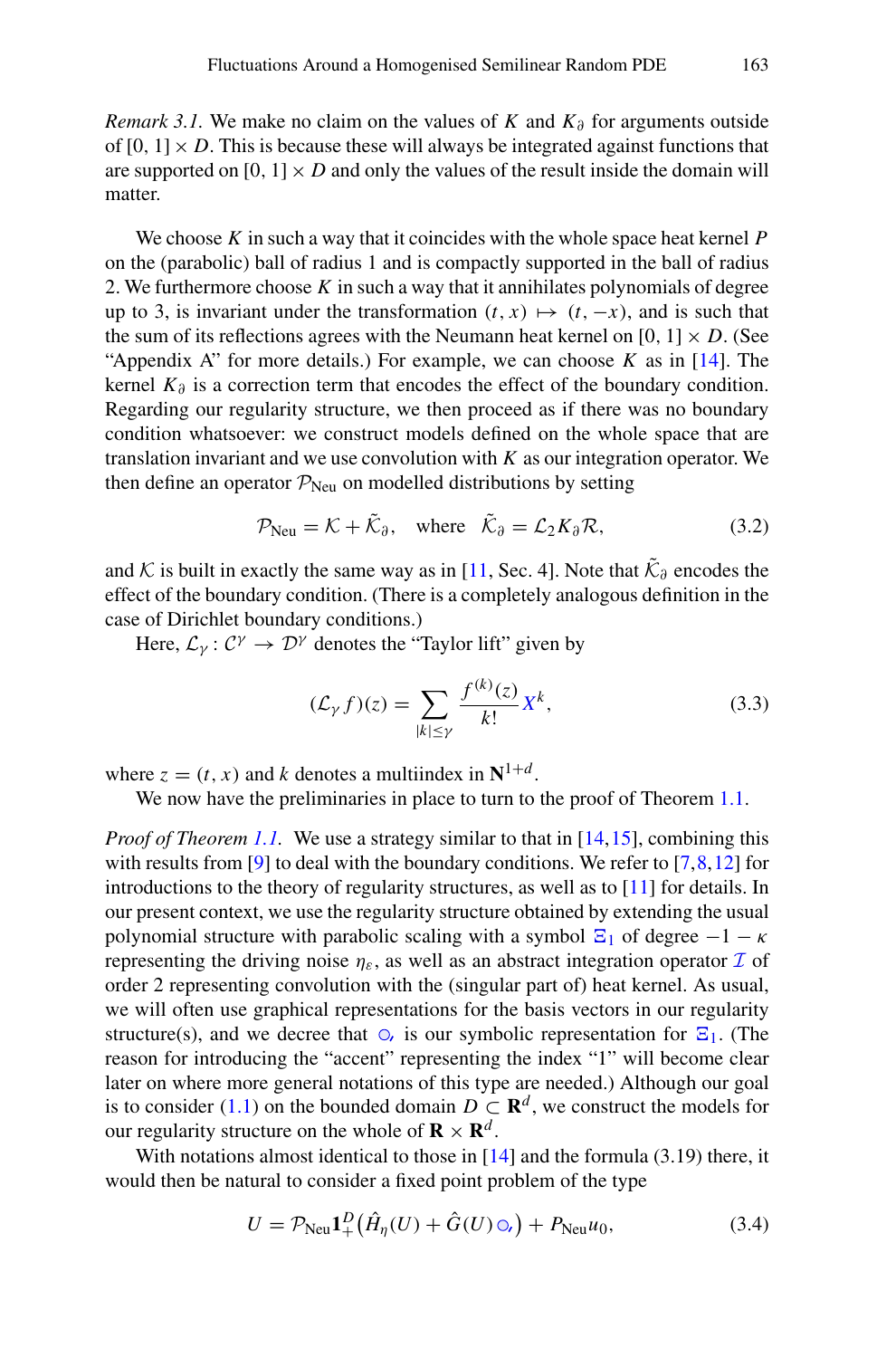where  $\mathbf{1}_+^D$  denotes the indicator function of the space-time domain  $\mathbf{R}_+ \times D$ . Leaving considerations regarding the precise spaces of modelled distributions in which this equation makes sense aside for the moment, it is straightforward to see as in [\[11\]](#page-65-8) that if we solve [\(3.4\)](#page-12-0) for the renormalised lift of  $\eta_{\varepsilon}$ , that is the admissible model such that

<span id="page-13-1"></span>
$$
\hat{\Pi}_{\varepsilon} \circlearrowright_{\varepsilon} = \eta_{\varepsilon}, \qquad \hat{\Pi}_{\varepsilon} \, \frac{\circlearrowright}{\circlearrowright} = \eta_{\varepsilon} (K \star \eta_{\varepsilon}) - \, \frac{\circlearrowright}{\circlearrowright}, \tag{3.5}
$$

then the function  $u_{\varepsilon} = \mathcal{R}_{\varepsilon} U$  actually solves [\(1.1\)](#page-1-2).

Indeed, iterating  $(3.4)$ , we see that any solution *U* to such a fixed point problem is necessarily of the form

$$
U = u\mathbf{1} + G(u) \sqrt[0]{u} + \nabla u X,
$$

for some continuous functions *u* and ∇*u*. (This is purely notational, ∇*u* is *not* the gradient of  $u$ , but can be interpreted as a kind of "renormalised gradient".) In particular, the factor multiplying  $P_{\text{Neu}}\mathbf{1}_{+}^{D}$  in the right hand side of [\(3.4\)](#page-12-0) is given by

$$
L \stackrel{\text{def}}{=} H_{\eta}(u)\mathbf{1} + G(u) \odot_{\epsilon} + G'(u)G(u) \stackrel{\odot}{\otimes}_{\epsilon} + G'(u)u' \otimes_{\epsilon}, \tag{3.6}
$$

where we projected onto terms of negative (or vanishing) degree. At this point, it then suffices to note that the application of the reconstruction operator to *L* yields

$$
(\mathcal{R}_{\varepsilon}L)(z) = \left(\hat{\Pi}_{z}^{\varepsilon}L(z)\right)(z) = H_{\eta}(u(z)) + G(u(z))\eta_{\varepsilon}(z) - (G'G)(u(z))\delta
$$
  
=  $H(u(z)) + G(u(z))\eta_{\varepsilon}(z),$ 

as required.

The problem with the argument outlined above is that since deg  $\circ$ , < -1, the behaviour of the modelled distribution  $\mathbf{1}_{+}^{D}L$  near  $\partial D$  is such that the reconstruction operator is not a priori well-defined on it, see  $[9, \text{Secs } 4.1 \& 4.2]$  $[9, \text{Secs } 4.1 \& 4.2]$ . This is for precisely the same reason why the restriction of a generic distribution  $\zeta \in C^{\alpha}$  to a "nice" domain *D* is only well-defined if  $\alpha > -1$ . (For  $\alpha \le -1$  there are non-zero distributions with support contained in ∂ *D*.)

Before we tackle this problem, recall the definition of the spaces  $\mathcal{D}^{\gamma,\eta}$  as in [\[11,](#page-65-8) Sec. 6] (the hyperplane *P* being given by the time slice  $t = 0$ ) as well as the spaces  $\mathcal{D}^{\gamma,w}$  as in [\[9,](#page-65-3) Sec. 4] (in which case  $P_0$  is again the time 0 slice while  $P_1 = \mathbf{R} \times \partial D$ ). These two spaces are distinguished by the fact that  $\eta$  is a real exponent while w denotes a triple of exponents describing the singular behaviour near  $t = 0$ ,  $\partial D$ and the intersection of both regions respectively. It will be convenient to use the notation  $(\alpha)$ <sub>3</sub> with  $\alpha \in \mathbf{R}$  as a shorthand for the triple  $(\alpha, \alpha, \alpha)$ .

The idea then is the following. First, we introduce a new symbol  $\diamondsuit$ , also of degree  $-1-\kappa$ , but representing the function  $\eta_{\varepsilon} \mathbf{1}_{\mathbf{R} \times D}$  instead of representing  $\eta_{\varepsilon}$  and we add to our regularity structure the symbols  $X \diamondsuit$ , and  $\frac{\diamondsuit}{\diamondsuit}$ . Write then *V* for the sector spanned by  $\circ$ ,  $\circ$ ,  $\circ$ , and *X* $\circ$ ,  $\circ$  for the sector spanned by  $\circ$ ,  $\circ$ , and *X* $\circ$ , and  $\iota: V \to \hat{V}$  for the linear map with  $\iota \circ \phi = \diamond$ , and similarly for the remaining basis vectors. We will furthermore only ever consider models  $\Pi$  with the property that

<span id="page-13-0"></span>
$$
(\Pi \iota \tau)(\phi) = \begin{cases} 0 & \text{if } \operatorname{supp} \phi \subset \mathbf{R} \times D^c, \\ (\Pi \tau)(\phi) & \text{if } \operatorname{supp} \phi \subset \mathbf{R} \times D, \end{cases}
$$
(3.7)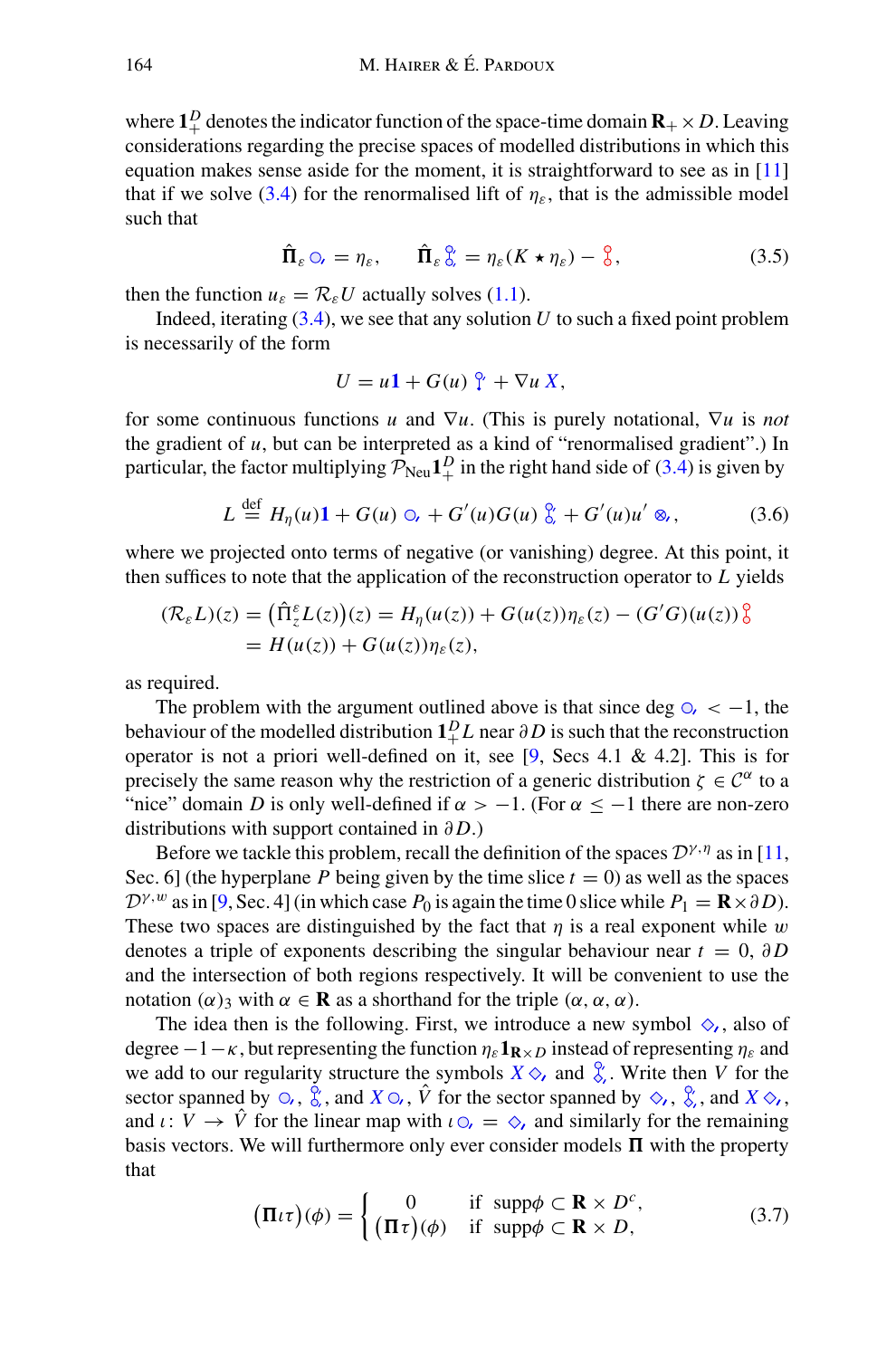for all  $\tau \in V$ . Since *i* commutes with the structure group and preserves degrees, it follows that  $F \mapsto \iota F$  is continuous from  $\mathcal{D}^{\gamma,w}(V)$  to  $\mathcal{D}^{\gamma,w}(\hat{V})$  for all choices of exponents  $\gamma$  and w and, for  $\gamma > 0$ , the local reconstruction operator  $\tilde{\mathcal{R}}$  (which yields a distribution on  $\mathbf{R} \times (\mathbf{R}^d \setminus \partial D)$  and is always well-defined) satisfies

$$
(\tilde{\mathcal{R}} \iota F)(\phi) = \begin{cases} 0 & \text{if } \operatorname{supp} \phi \subset \mathbf{R} \times D^c, \\ (\tilde{\mathcal{R}} F)(\phi) & \text{if } \operatorname{supp} \phi \subset \mathbf{R} \times D. \end{cases}
$$

The reason for the introduction of these extra symbols is that we would like to interpret [\(3.4\)](#page-12-0) as a fixed point problem in the space  $\mathcal{D}^{1+2\kappa,(2\kappa)}$  with values in  $V_0$ (for small enough  $\kappa$ ), where  $V_0$  is spanned by **1**,  $\gamma$ , and *X*. The problem now is that, for  $F \in \mathcal{D}^{1+2\kappa, (2\kappa)}$ <sub>3</sub>, we have  $F \circledcirc_{\kappa} \in \mathcal{D}^{\kappa, (\kappa-1)}$ <sub>3</sub>, but we lose some regularity at the boundary when multiplying by the indicator function of our domain (see [\[9](#page-65-3)]), so that we only have  $\mathbf{1}_+^D F \odot \in \mathcal{D}^{\kappa, (-\kappa - 1)3}$ . Since the boundary index is now below  $-1$ , it follows that the reconstruction operator of [\[9\]](#page-65-3) is not well-defined on  $\mathbf{1}_F^D F \circ \cdot$ . By Theorem [C.5,](#page-61-0) it is however perfectly well-defined on  $1 + F \otimes_{\ell} = 1 + \ell(F \otimes_{\ell})$  since only the temporal singularity index is below  $-1$  (but above  $-2$ ). Furthermore, one has the identity  $\mathcal{R}(\mathbf{1}_+ F \otimes_t) = \mathcal{R}(\mathbf{1}_+^D F \otimes_t)$  for test functions whose support does not intersect the boundary of *D*.

Recall now that, given a modelled distribution  $F$  and a distribution  $\zeta$  agreeing with  $\overline{\mathcal{R}}F$  outside the boundary of *D*, [\[9](#page-65-3), Lem 4.12] defines a modelled distribution *K*<sup>ζ</sup> *F* with improved regularity and such that  $R$ *K*<sup>ζ</sup> *F* = *K*  $\star$  ζ. Furthermore, the map  $(\zeta, F) \mapsto \mathcal{K}^{\zeta} F$  is Lipschitz continuous in the natural topologies. This allows us to define an operator  $\mathcal{P}_D$ :  $\mathcal{D}^{\kappa,(\kappa-1)}$ <sub>3</sub>(*V*)  $\rightarrow \mathcal{D}^{\kappa+2,(1-\kappa)}$ <sub>3</sub>(*V*) by setting

$$
\mathcal{P}_D\colon F\mapsto \mathcal{K}^{\mathcal{R}\iota F}\mathbf{1}_+^DF+\tilde{\mathcal{K}}_\partial\mathbf{1}_+\iota F.
$$

Our discussion suggests that, instead of  $(3.4)$ , we should consider the fixed point problem

<span id="page-14-0"></span>
$$
U = \mathcal{P}_{\text{Neu}} \mathbf{1}_{+}^{D} \hat{H}_{\eta}(U) + \mathcal{P}_{D} \hat{G}(U) \odot_{\ell} + P_{\text{Neu}} u_{0}, \tag{3.8}
$$

which admits unique local solutions in  $\mathcal{D}^{1+2\kappa,(2\kappa)}(V)$  by [\[9](#page-65-3)], which are continuous with respect to admissible models on the full regularity structure satisfying further-more the consistency condition [\(3.7\)](#page-13-0). Here, we need to choose  $\kappa$  small enough to guarantee that  $P_{\text{Neu}}u_0$  does indeed belong to the space  $C^{\kappa+2,(1-\kappa)}$ <sup>3</sup>, which is possible thanks to our assumption that  $u_0$  itself is Hölder continuous for some positive exponent.

Retracing the discussion given at the beginning of the proof, but now with the renormalised model  $\Pi_{\varepsilon}$  such that, in addition to [\(3.5\)](#page-13-1), one has  $\Pi_{\varepsilon} \iota \tau = 1_{\mathbf{R} \times D} \Pi_{\varepsilon} \tau$ for  $\tau \in V$ , we conclude that for  $\varepsilon > 0$ , solutions to [\(3.8\)](#page-14-0) coincide with those of  $(1.1)$ . We now refer to Theorem [4.8](#page-26-0) which shows that the sequence of models  $\Pi_{\varepsilon}$  converges, as  $\varepsilon \to 0$ , to a limiting model  $\Pi$  such that  $\Pi \circ \Psi = \Pi \circ \Psi = 0$ , extended canonically to the whole regularity structure. It follows immediately that the solution  $\bar{U}$  to [\(3.4\)](#page-12-0) with the model  $\hat{\Pi}$  is such that  $u^{(0)} = \mathcal{R}\bar{U}$  does indeed solve  $(1.5)$  as claimed.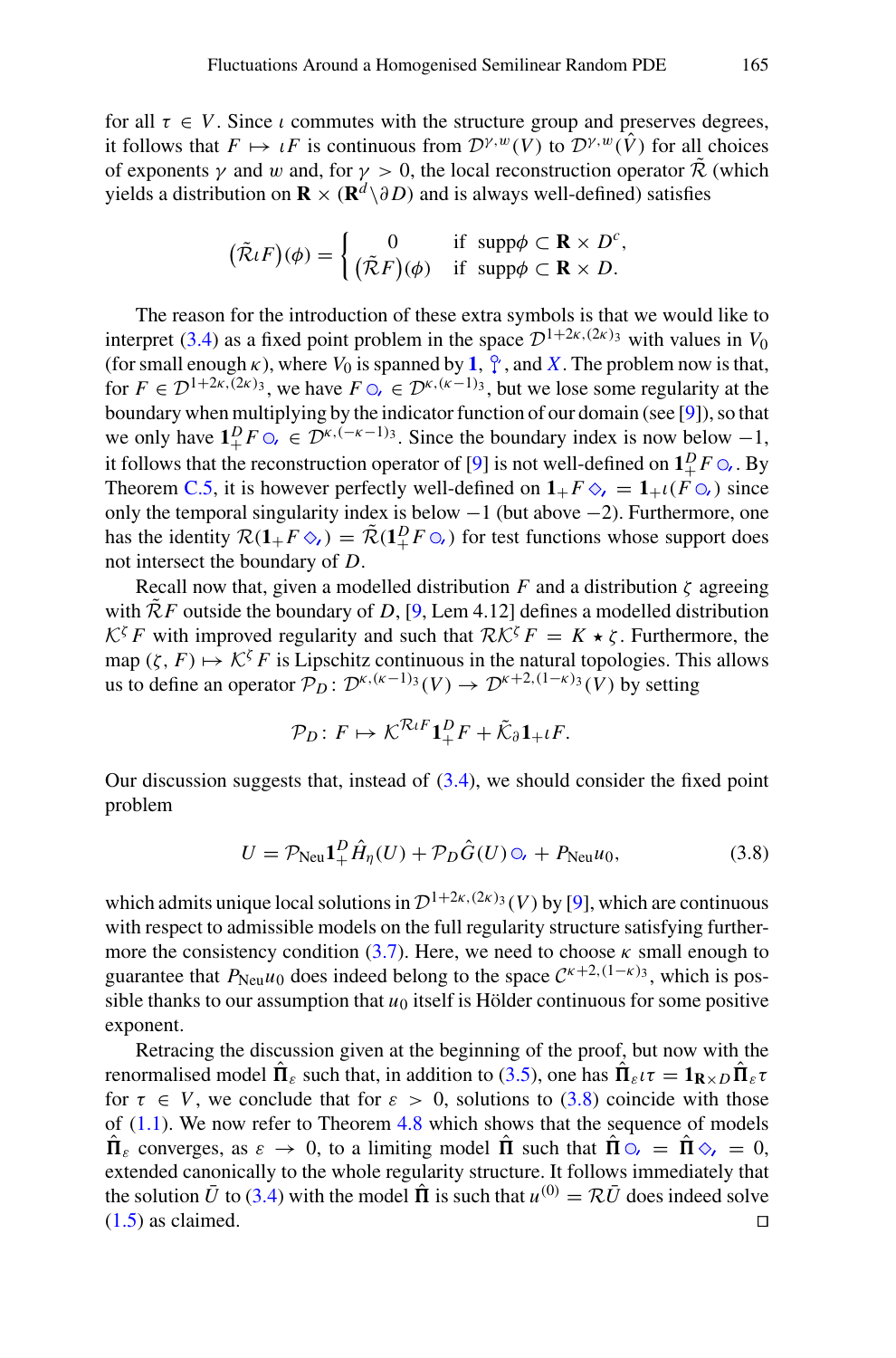*Remark 3.2.* Note that [\(3.7\)](#page-13-0) does not *force* us to set  $\Pi_{\varepsilon} \otimes_{\iota} = 1_{R \times D} \Pi_{\varepsilon} \otimes_{\iota} =$  $\mathbf{1}_{\mathbf{R}\times D}\eta_{\varepsilon}$ , but we could have added a sufficiently regular distribution supported on ∂ *D*. This however would break the identity

$$
\mathcal{R}_{\varepsilon}\mathcal{P}_D G = P_{\text{Neu}}\mathbf{1}_+^D \mathcal{R}_{\varepsilon} G,
$$

<span id="page-15-0"></span>on  $[0, 1] \times D$  and would therefore modify the boundary condition of the resulting solution.

## **4. Central Limit Theorem**

We now turn to the proof of the main result of this article, Theorem [1.2.](#page-2-1) We will mainly focus on the case of Neumann boundary conditions in dimension  $d = 3$ , which is the most interesting (and technically most difficult) case. We set

<span id="page-15-1"></span>
$$
v_{\varepsilon} = \frac{u_{\varepsilon} - u^{(0)} - \varepsilon u^{(1)}}{\varepsilon^{d/2}}, \qquad \xi_{\varepsilon} = \varepsilon^{-d/2} \eta_{\varepsilon}, \quad \sigma_{\varepsilon} = \varepsilon^{d/2} \eta_{\varepsilon}.
$$
 (4.1)

With this notation, we then have in the case  $d \in \{2, 3\}$ 

$$
\partial_t v_{\varepsilon} = \Delta v_{\varepsilon} + H'_{\eta}(u^{(0)})v_{\varepsilon} + \varepsilon^{-\frac{d}{2}} \big( H(u_{\varepsilon}) - H_{\eta}(u^{(0)}) - H'_{\eta}(u^{(0)}) (u_{\varepsilon} - u^{(0)}) \big) \n+ G(u_{\varepsilon})\xi_{\varepsilon} - \varepsilon^{1-\frac{d}{2}} \Psi(u^{(0)}, \nabla u^{(0)}) \n= \Delta v_{\varepsilon} + H'_{\eta}(u^{(0)})v_{\varepsilon} + G(u^{(0)})\xi_{\varepsilon} \n+ \varepsilon^{-\frac{d}{2}} \big( H_{\eta}(u_{\varepsilon}) - H_{\eta}(u^{(0)}) - H'_{\eta}(u^{(0)}) (u_{\varepsilon} - u^{(0)}) \big) - \varepsilon^{-\frac{d}{2}} \delta(GG')(u^{(0)}) \n- \varepsilon^{-\frac{d}{2}} \delta((G')^2 + GG'')(u^{(0)}) (u_{\varepsilon} - u^{(0)}) + G'(u^{(0)}) (u_{\varepsilon} - u^{(0)})\xi_{\varepsilon} \n+ \frac{1}{2} G''(u^{(0)}) (u_{\varepsilon} - u^{(0)})^2 \xi_{\varepsilon} - \varepsilon^{1-\frac{d}{2}} \Psi(u^{(0)}, \nabla u^{(0)}) + R_{1,\varepsilon},
$$

where, setting

$$
w_{\varepsilon} = \varepsilon^{-\frac{d}{2}} (u_{\varepsilon} - u^{(0)}) = v_{\varepsilon} + \varepsilon^{1 - \frac{d}{2}} u^{(1)},
$$

we have the explicit expression for the remainder term

$$
R_{1,\varepsilon} = -\varepsilon^{d/2} w_{\varepsilon}^2 \int_0^1 \frac{\partial}{\partial} (GG')''(u^{(0)} + s\varepsilon^{d/2} w_{\varepsilon}) (1 - s) ds + \frac{\varepsilon^{\frac{3d}{2}}}{2} w_{\varepsilon}^3 \int_0^1 G^{(3)}(u^{(0)} + s\varepsilon^{d/2} w_{\varepsilon}) (1 - s)^2 ds \, \xi_{\varepsilon}.
$$

Furthermore, due to the non-vanishing boundary condition of  $u^{(1)}$  in the Neumann case,  $v_{\varepsilon}$  is then endowed with the inhomogeneous boundary condition

$$
\langle \nabla v_{\varepsilon}, n(x) \rangle = -\varepsilon^{1-d/2} c(x) G G'(u^{(0)}(t, x)).
$$

We now also incorporate the first part of the second line into the remainder, so that we can write

<span id="page-15-2"></span>
$$
\partial_t v_{\varepsilon} = \Delta v_{\varepsilon} + H'_\eta(u^{(0)})v_{\varepsilon} + G(u^{(0)})\xi_{\varepsilon} - \varepsilon^{-\frac{d}{2}} \mathcal{E}(GG')(u^{(0)})
$$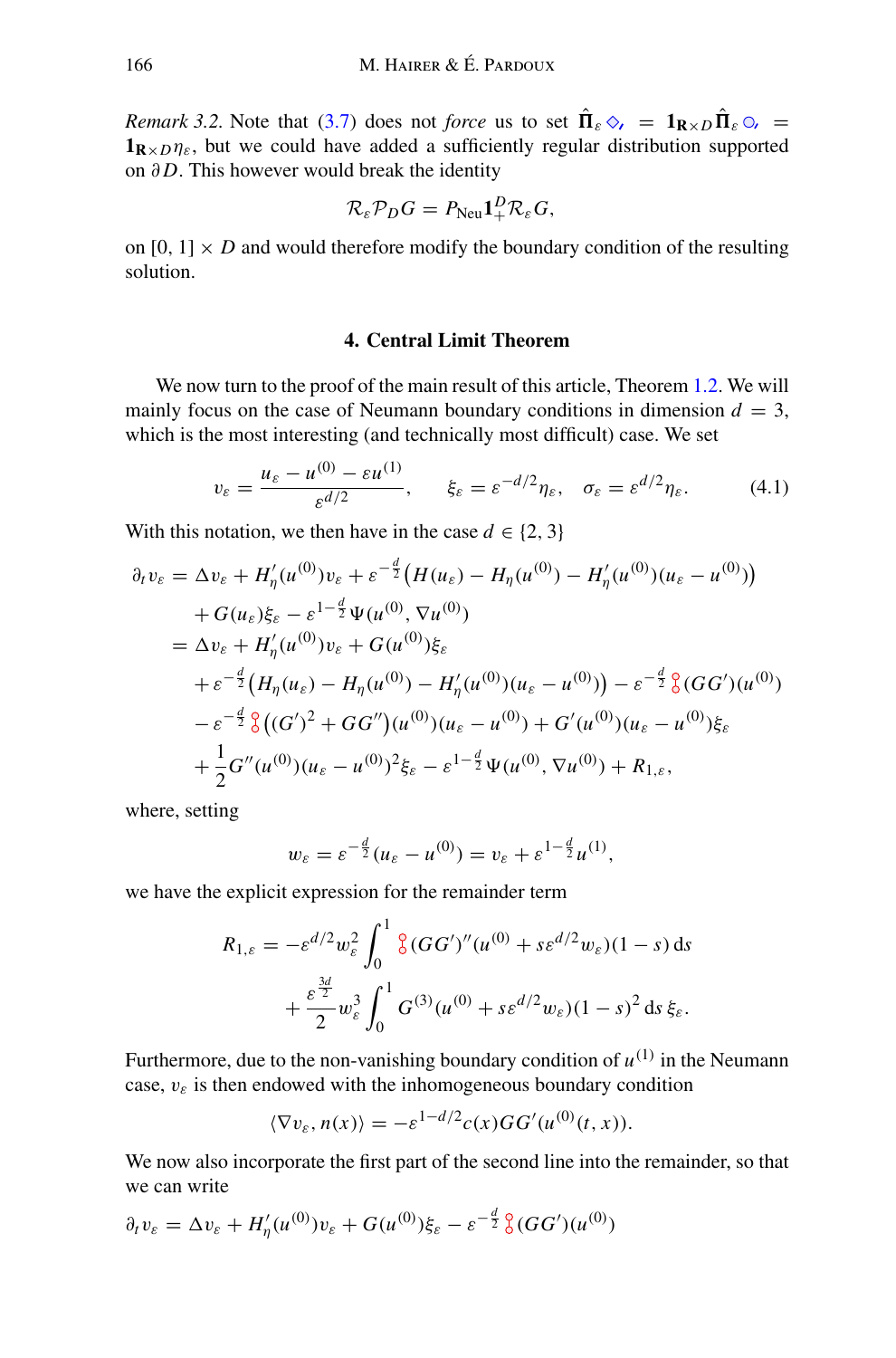$$
- \frac{\partial}{\partial} (GG')' (u^{(0)})(v_{\varepsilon} + \varepsilon^{1 - \frac{d}{2}} u^{(1)}) + G'(u^{(0)})(v_{\varepsilon} + \varepsilon^{1 - \frac{d}{2}} u^{(1)}) \eta_{\varepsilon} + \frac{1}{2} G'' (u^{(0)})(v_{\varepsilon} + \varepsilon^{1 - \frac{d}{2}} u^{(1)})^2 \sigma_{\varepsilon} - \varepsilon^{1 - \frac{d}{2}} \Psi (u^{(0)}, \nabla u^{(0)}) + \hat{R}_{\varepsilon}^{(d)}(v_{\varepsilon}, \varepsilon^{\alpha} \xi_{\varepsilon}),
$$
\n(4.2)

where the remainder term  $\hat{R}^{(d)}_{\varepsilon}$  is given by

<span id="page-16-1"></span>
$$
\hat{R}_{\varepsilon}^{(d)}(v,\varsigma) = R_{\varepsilon}^{(d)}(v + \varepsilon^{1-d/2}u^{(1)},\varsigma),
$$
\n
$$
R_{\varepsilon}^{(d)}(w,\varsigma) = \varepsilon^{d/2}w^{2} \int_{0}^{1} H''(u^{(0)} + s\varepsilon^{d/2}w)(1-s) ds
$$
\n
$$
+ \frac{\varepsilon^{\frac{3d}{2}-\alpha}}{2} w^{3} \int_{0}^{1} G^{(3)}(u^{(0)} + s\varepsilon^{d/2}w)(1-s)^{2} ds \varsigma.
$$
\n(4.3)

Note that here we have *H* appearing in  $(4.3)$  rather than  $H_n$  and that the two are related by [\(1.4\)](#page-2-3). In dimension  $d = 1$ , we set  $u^{(1)} = 0$  so that  $\hat{R}^{(d)}_{{\varepsilon}} = R^{(d)}_{{\varepsilon}}$  and  $v_{\varepsilon} = (u_{\varepsilon} - u^{(0)})/\sqrt{\varepsilon}$ , and we obtain in the same way the slightly simpler expression

$$
\partial_t v_{\varepsilon} = \Delta v_{\varepsilon} + H'_{\eta}(u^{(0)})v_{\varepsilon} + G(u^{(0)})\xi_{\varepsilon} - \varepsilon^{-\frac{1}{2}} \frac{\partial}{\partial} (GG')(u^{(0)}) \n- \frac{\partial}{\partial} (GG')'(u^{(0)})v_{\varepsilon} + G'(u^{(0)})v_{\varepsilon}\eta_{\varepsilon} + \frac{1}{2}G''(u^{(0)})v_{\varepsilon}^2 \sigma_{\varepsilon} + \hat{R}_{\varepsilon}^{(1)}(v_{\varepsilon}, \varepsilon^{\alpha}\xi_{\varepsilon}^4)4
$$

(The reason why the term containing  $\Psi$  does not appear in this expression is because this was generated by  $\partial_t u^{(1)}$  which vanishes by definition in dimension one.) The exponent  $\alpha$  appearing in this expression is of course arbitrary, but allowing to tune it will be convenient when expressing this as a fixed point problem.

#### *4.1. Decomposition of the Solution*

<span id="page-16-0"></span>In order to show that  $v_{\varepsilon}$  converges to a limit, it will be convenient to break it into a sum of three terms. The first term will be a straightforward approximation to the stochastic heat equation with noise strength  $G(u^{(0)})$  and homogeneous boundary condition. The second term will converge to 0, but incorporates the diverging boundary condition, which is used to compensate a resonance appearing in its right hand side. The final term will be a remainder that is sufficiently regular to be dealt with by the techniques of [\[9](#page-65-3)]. For this, we write

$$
v_{\varepsilon}=v_{\varepsilon}^{(0)}+v_{\varepsilon}^{(1)}+\bar{v}_{\varepsilon},
$$

and, with the convention that *G* and its derivatives are always evaluated at  $u^{(0)}$ , we set

<span id="page-16-2"></span>
$$
\partial_t v_{\varepsilon}^{(0)} = \Delta v_{\varepsilon}^{(0)} + G \xi_{\varepsilon}, \tag{4.5}
$$

<span id="page-16-3"></span>
$$
\partial_t v_\varepsilon^{(1)} = \Delta v_\varepsilon^{(1)} + G' \Big( v_\varepsilon^{(0)} \eta_\varepsilon - \varepsilon^{-\frac{d}{2}} \frac{\partial}{\partial} G - \varepsilon^{1-\frac{d}{2}} G' \langle \mathring{\delta}, \nabla u^{(0)} \rangle \Big)
$$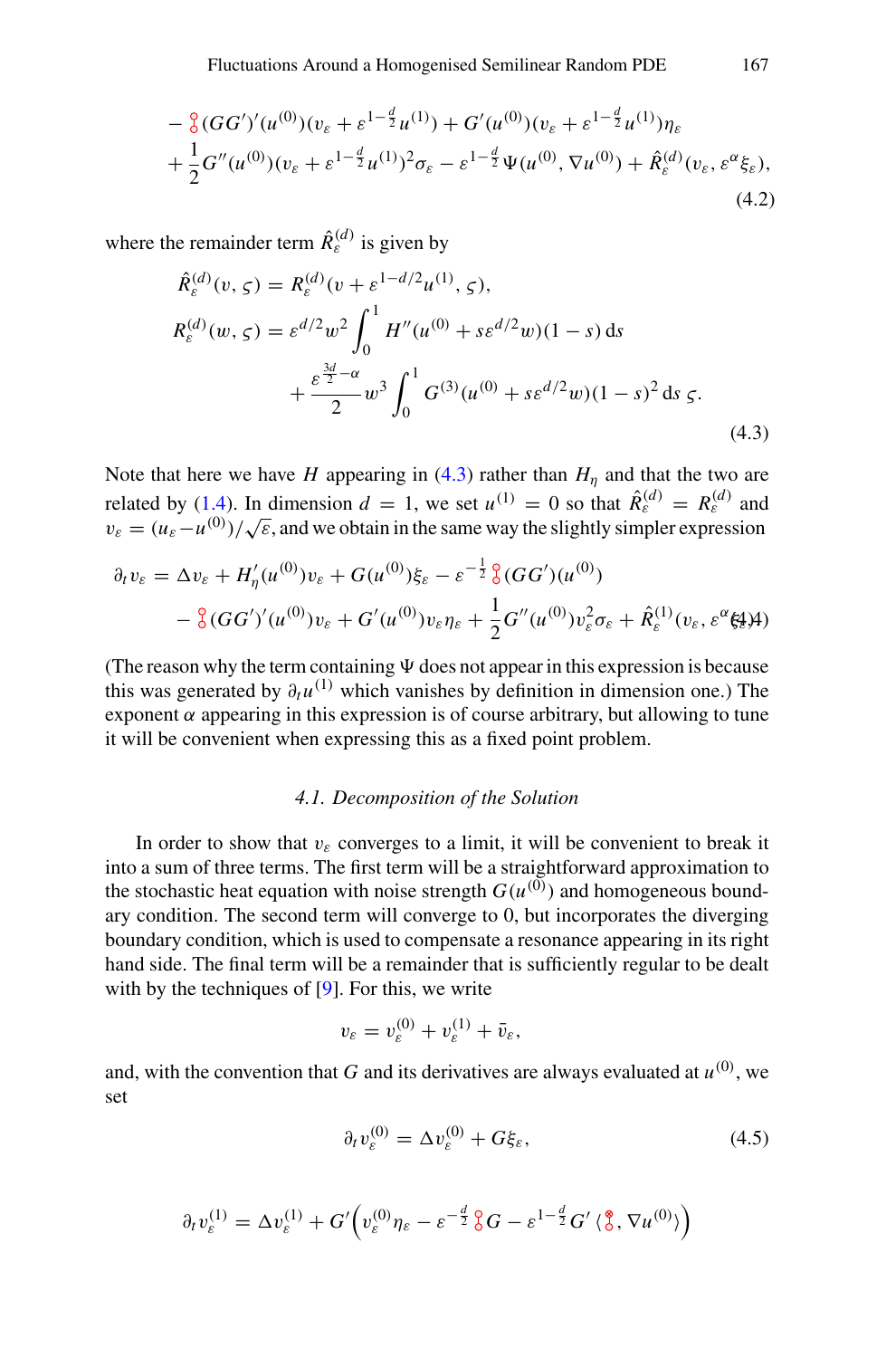$$
+\frac{1}{2}G''\Big((v_{\varepsilon}^{(0)})^2\sigma_{\varepsilon}-2\mathcal{E}G\,v_{\varepsilon}^{(0)}-\varepsilon^{1-\frac{d}{2}}\mathcal{E}G^2\Big),\tag{4.6}
$$

endowed with the boundary conditions on ∂ *D*

$$
\langle \nabla v_{\varepsilon}^{(0)}, n \rangle = 0, \qquad \langle \nabla v_{\varepsilon}^{(1)}, n \rangle = -\varepsilon^{1-\frac{d}{2}} c G G',
$$

as well as vanishing initial conditions. The reason why  $v_s^{(1)}$  will actually converge to 0 despite the diverging boundary condition when  $d > 2$  is the following. Consider the function  $\Pi_{\varepsilon} \parallel$  defined by

<span id="page-17-2"></span>
$$
\left(\Pi_{\varepsilon}\biguparrow\right)(z) = \int_{\mathbf{R}\times D} K_{\text{Neu}}(z, z') \xi_{\varepsilon}(z') \,\mathrm{d} z' - \int_{\mathbf{R}^{d+1}} K(z - z') \xi_{\varepsilon}(z') \,\mathrm{d} z', \quad (4.7)
$$

Then, we will see in [\(4.24\)](#page-28-1) that the behaviour of  $v_s^{(0)}$  is locally very well described by that of

<span id="page-17-1"></span>
$$
G(u^{(0)})\big(\Pi_{\varepsilon}\, \mathcal{C} + \Pi_{\varepsilon}\,\mathbf{I}\big),\tag{4.8}
$$

where  $\Pi_{\varepsilon}$   $\Big|_{\infty}^{\infty} = K \star \xi_{\varepsilon}$  as usual. This implies that the behaviour of the term  $G'(u^{(0)})v_{\varepsilon}^{(0)}\eta_{\varepsilon}$  appearing in the right hand side of the equation for  $v_{\varepsilon}^{(1)}$  is well described locally by that of

<span id="page-17-0"></span>
$$
(GG')(u^{(0)})(\Pi_{\varepsilon} \, \mathcal{E}_{\varepsilon} + \Pi_{\varepsilon} \, \xi_{\varepsilon}), \tag{4.9}
$$

Where  $\odot$ , denotes multiplication by  $\eta_{\varepsilon}$  as previously, while  $\diamondsuit$ , denotes multiplication by  $\eta_{\varepsilon} \mathbf{1}_{\mathbf{R} \times D}$ . (This will be formalised later on.) We will see that, up to vanishingly small errors,  $\Pi_{\varepsilon} \frac{\partial}{\partial \varepsilon} \approx \varepsilon^{-\frac{d}{2}} \frac{\partial}{\partial \varepsilon}$ , while  $\Pi_{\varepsilon} \frac{\partial}{\partial \varepsilon} \approx \varepsilon^{1-\frac{d}{2}} c \delta_{\partial D}$  for a suitable constant *c* (in fact a different constant for each face of  $\partial D$  in general), so that the first term in [\(4.9\)](#page-17-0) is cancelled up to small errors by the term  $-\varepsilon^{-\frac{d}{2}} \frac{\partial}{\partial} (GG')(u^{(0)})$ appearing in the equation for  $v_{\varepsilon}^{(1)}$ , while the second term in [\(4.9\)](#page-17-0) is cancelled by the term  $-\varepsilon^{1-\frac{d}{2}} c G G' \delta_{\partial D}$  created by the boundary condition.

Note that this argument does not see much of a difference between the Neumann and Dirichlet cases. Indeed, if we want the right hand side of the equation for  $v_s^{(1)}$ to converge to a limiting distribution for the latter, we also need to add a diverging (when  $d = 3$ ) term proportional to  $\delta_{\partial D}$ . The difference is that  $K_{\text{Dir}}(z, z')$  vanishes for  $z' \in \partial D$ , so that this term has no influence on  $v_{\varepsilon}^{(1)}$  in the Dirichlet case.

The idea now is to proceed as follows:

 $\bullet$  In a first step, we describe in Section [4.2](#page-18-0) a regularity structure that is sufficiently rich to allow us to give precise control on the behaviour of  $v_{\varepsilon}^{(0)}$ ,  $v_{\varepsilon}^{(1)}$  and  $v_{\varepsilon}$ . As already alluded to, this will in particular include symbols representing *nonstationary* space-time stochastic processes, but we will try to keep these to an absolute minimum. We also describe there the renormalisation procedure which allows us to construct a suitable (random) model.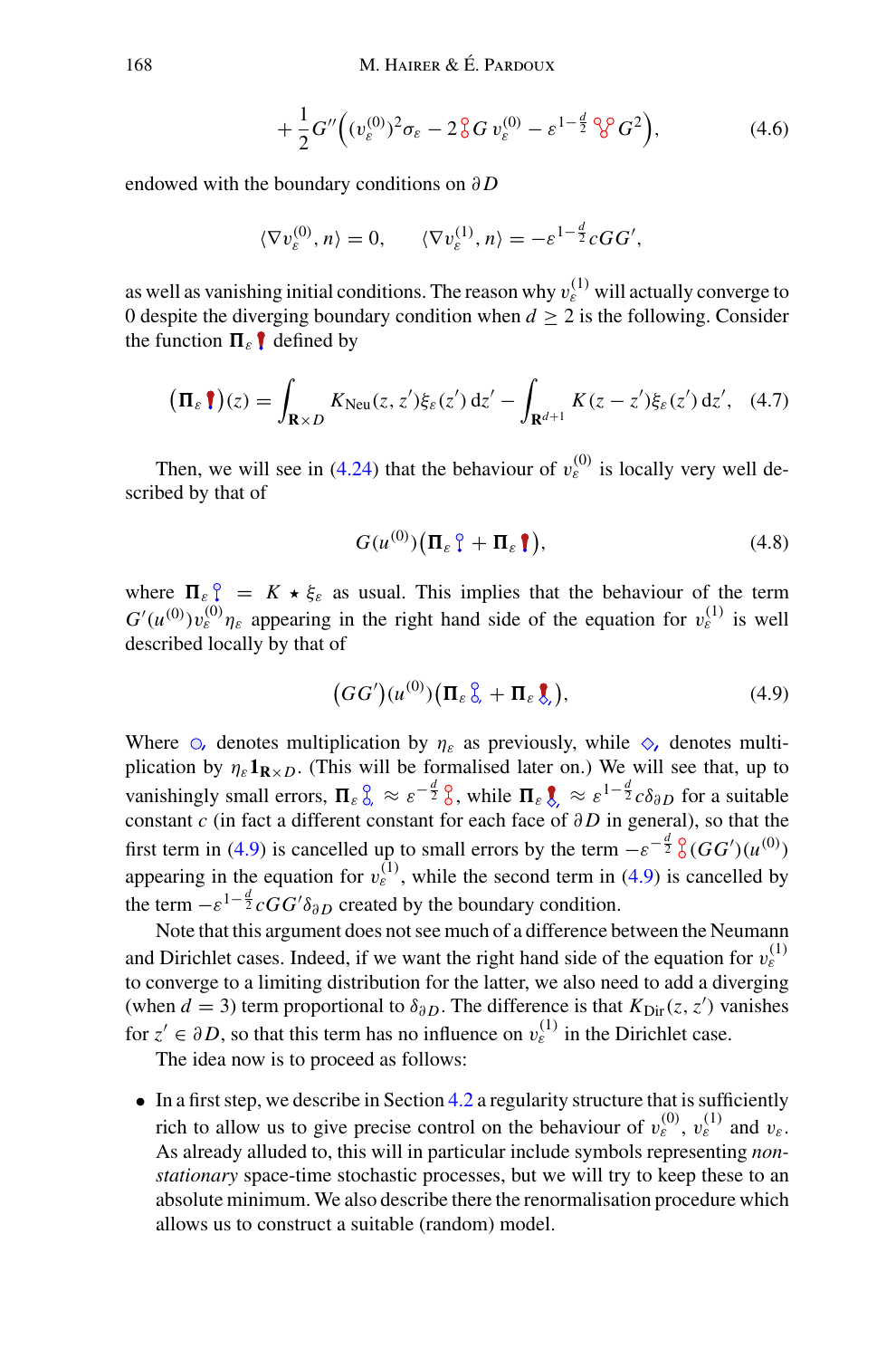- We then make precise the description [\(4.8\)](#page-17-1) for  $v_{\rm g}^{(0)}$  by expressing it as a modelled distribution in this regularity structure, which in particular contains the two symbols  $\hat{I}$  and  $\hat{I}$ . The main conclusion in [\(4.24\)](#page-28-1) will be that the presence of  $\hat{I}$ allows us to express  $v_s^{(0)}$  as a modelled distribution with a good behaviour near ∂D. (At this stage, we could of course also use one symbol only and define our model using the Neumann heat kernel only, but the decompositions [\(4.8\)](#page-17-1) and [\(4.9\)](#page-17-0) are convenient for the remainder of the argument and to be able to reuse existing results.)
- In a second step, we show that if we set

$$
\hat{\Pi}_{\varepsilon} \, \delta_{\varepsilon}^{\mathfrak{D}} = \Pi_{\varepsilon} \, \delta_{\varepsilon}^{\mathfrak{D}} - \varepsilon^{-\frac{d}{2}} \, \delta_{\varepsilon}^{\mathfrak{D}}, \quad \hat{\Pi}_{\varepsilon} \, \delta_{\varepsilon}^{\mathfrak{D}} = \Pi_{\varepsilon} \, \delta_{\varepsilon}^{\mathfrak{D}} - \varepsilon^{1-\frac{d}{2}} c \delta_{\partial D},
$$

then  $\Pi_{\varepsilon}$  converges to a limiting model as  $\varepsilon \to 0$ , which furthermore has good restriction properties to *D*, uniformly in  $\varepsilon$ . Furthermore, since  $\Pi_{\varepsilon} \nightharpoondown_{\varepsilon}$  is only singular near the boundary of *D*, we can describe  $v_{\varepsilon}^{(0)}$  by another modelled distribution with worse behaviour near the boundary, but which only uses "translation invariant symbols" in its description, see Lemma [4.10,](#page-28-0) which allows us to give a description of  $v_{\varepsilon}^{(1)}$  in terms of such symbols in Lemma [4.12.](#page-31-0)

• We set up a sufficiently large regularity structure so that we can formulate a fixed point problem for the remainder  $\bar{v}_{\varepsilon}$  and control its behaviour as  $\varepsilon \to 0$ , see Propositions [4.16](#page-33-0) and [4.18.](#page-34-0) Combining this with the convergence of the corresponding renormalised model which is performed in Theorem [4.8](#page-26-0) but relies crucially on the next section, we are finally able to conclude.

## *4.2. Definition of the Ambient Regularity Structure*

<span id="page-18-0"></span>We start by defining a regularity structure that is sufficiently large to allow us to perform the steps mentioned above and in particular to formulate [\(4.2\)](#page-15-2) as a fixed point problem for a modelled distribution *V*. This fixed point problem will be chosen precisely in such a way that if we take as our model the *renormalised* lift of the noise  $\eta_{\varepsilon}$ , then the corresponding counterterms are precisely such that if *V* solves the fixed point problem, then *RV* solves [\(4.2\)](#page-15-2).

Let  $\Xi_i^j$  be new symbols representing  $\xi_{\varepsilon} \varepsilon^{\alpha(i,j)}$  with

<span id="page-18-2"></span>
$$
\alpha(i, j) \stackrel{\text{def}}{=} \left(1 - \frac{d}{2}\right)j + \frac{d}{2}i, \qquad 0 \le j \le i \le 2. \tag{4.10}
$$

(Beware that *j* is simply a superscript in  $\mathbb{E}_i^j$ , not a power.) In the graphical notation analogous to [\[14](#page-65-1)], we will use "accents" to denote the upper and lower indices on  $\Xi = \Xi_0^0 = \circ$ , so for example  $\Xi_2 = \circ$ ,  $\Xi_1^1 = \circ$ , etc. We will also sometimes write  $\circ$ <sup>*j*</sup> instead of  $\Xi$ <sup>*j*</sup>. The degree of these symbols is given by

<span id="page-18-1"></span>
$$
\deg \Xi_i^j = \frac{\delta - 1}{2} \wedge \left( \alpha(i, j) - \frac{d + 2}{2} - \kappa \right). \tag{4.11}
$$

The main reason why we never consider these "noises" as having degree larger than  $\frac{\delta-1}{2}$  is that we want to view them as "noise types" and so the structure group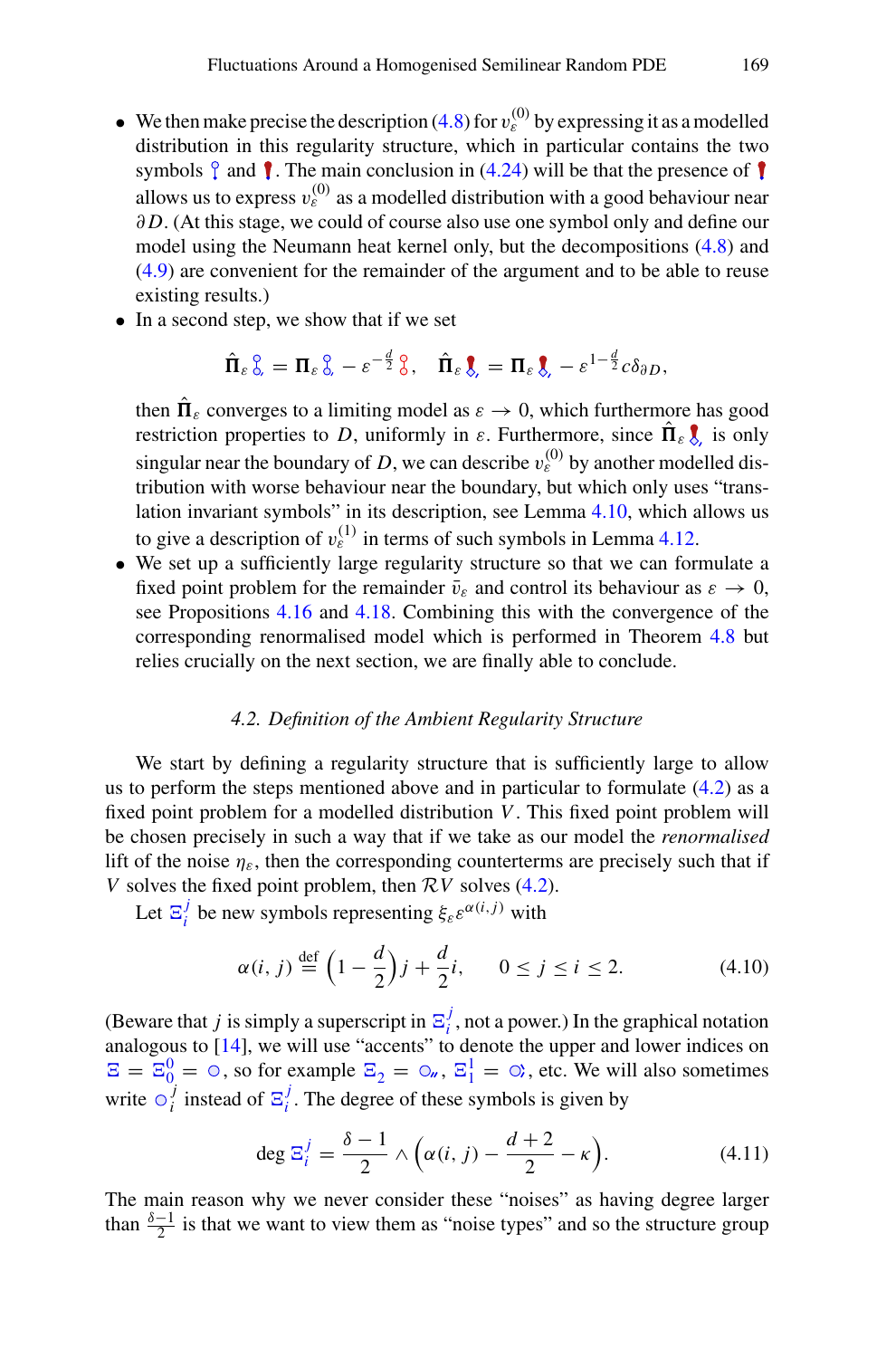should act trivially on them. A byproduct of this choice is that it allows us to deal with driving noises  $\eta$  that are themselves unbounded.

We now build a regularity structure extending the one built in Section [3,](#page-11-0) in which  $(4.35)$  can be formalised, by applying the framework of  $[5, \text{Sec. 5}]$  $[5, \text{Sec. 5}]$ . We take as our basic "noise types" the noises  $\circ_j^j$  with  $0 \le j \le i \le 2$ , as well as an additional noise type  $\Diamond$  which will be used to represent the noise  $\xi_{\varepsilon}$ , restricted to  $\mathbf{R} \times D$ . We also introduce two "edge types"  $\mathcal{I}$  representing convolution by a suitable cutoff  $K$  of the standard heat kernel in the whole space and  $\mathcal I$  representing the integral operator with kernel  $K_{\text{Neu}}$  as in  $(3.1)$  (see "Appendix A" for a precise definition), both having degree 2. It will be convenient to also introduce edge types  $I_i$  and  $I_i$  with  $i = 1, \ldots, d$  of degree 3 representing the integral operators with  $k$ ernel  $K_i(x, y) = (y_i - x_i)K(y - x)$  and  $K_{\text{Neu},i}(x, y) = (y_i - x_i)K_{\text{Neu}}(y - x)$ respectively. Finally, we introduce a "virtual" edge types  $\hat{\mathcal{I}}$  of degree 2 which will allow us to produce a rule (in the technical sense of [\[5,](#page-65-12) Sec. 5]) generating the relevant trees containing non-translation invariant symbols  $\mathcal I$  and  $\diamond$ , but without cluttering our regularity structure with unneeded symbols.

The rule used to generate the regularity structure is then given by  $R(\circ_i^j) = \{1\}$ and

<span id="page-19-1"></span>
$$
R(\mathcal{I}) = \{1, \mathcal{I}, \mathcal{I}_i, \mathcal{I}_i \odot\} \cup \{\mathcal{I}^k \odot_i^j : k \le i - j\},
$$
  
\n
$$
R(\mathcal{I}_i) = \{1, \odot\}, \qquad R(\mathcal{I}) = R(\mathcal{I}_i) = \{1, \diamond\},
$$
  
\n
$$
R(\hat{\mathcal{I}}) = \{1, \diamond, \mathcal{I} \diamond_i, \mathcal{I}, \mathcal{I}_i, \diamond_i, \diamond_i, \mathcal{I}, \mathcal{I} \diamond_i, \mathcal{I}_i \diamond_i\}.
$$
\n(4.12)

Recall that, given a collection  $\mathfrak L$  of "edge types" (in our case, these are the "integration" types *I*, *I*, etc as well as the "noise" types  $\circ_i^j$  and  $\circ_i^j$  which are also interpreted as edges for the purpose of this discussion), a "rule" is a map  $R: \mathcal{L} \to \mathcal{P}(\hat{\mathcal{P}}(\mathcal{L})) \setminus \{\emptyset\},\$  where  $\mathcal{P}(A)$  denotes the powerset of a set A,  $\hat{\mathcal{P}}(\mathcal{L})$  denotes the set of non-empty multisets with elements in  $\mathfrak{L}^3$  $\mathfrak{L}^3$  In other words, an element  $R(t)$  is a collection of "node types", with each node type being a collection of edge types, with repetitions allowed. In [\(4.12\)](#page-19-1), we use the identification between a multiset and a formal monomial, that is  $\circ \mathcal{I}^2$  denotes the multiset with one copy of  $\circ$ and two copies of *I*.

The basis vectors for our regularity structure are rooted trees  $(V, E, \rho)$  with edges  $e \in E$  labelled by  $\mathfrak{L}$  and nodes  $v \in V$  labelled by  $\mathbb{N}^d$ , denoting polynomial factors, with the convention that  $0 \in N$ . By convention, edges are oriented away from the root. Any node  $v \in V$  then has a "type"  $\mathcal{N}(v) \in \hat{\mathcal{P}}(\mathfrak{L})$  given by the collection of the types of the outgoing edges adjacent to v. If  $v \in V \setminus \{\rho\}$ , there is a unique edge coming into v and we write  $t(v) \in \mathcal{L}$  for the type of the incoming edge. A tree is said to "conform" to a rule *R* if, whenever  $v \in V \setminus \{\rho\}$ , one has  $\mathcal{N}(v) \in R(\mathfrak{t}(v)),$  while  $\mathcal{N}(\rho) \in \bigcup_{\mathfrak{t} \in \mathfrak{L}} R(\mathfrak{t}).$ 

*Remark 4.1.* Note that  $\hat{\mathcal{I}}$  never appears inside any  $R(t)$ , so that a tree conforming to the rule *R* is not allowed to have any edge of type  $\overline{I}$ . The only reason for its

<span id="page-19-0"></span>We ignore the possibility of having "derivatives" on our edges as in [\[5\]](#page-65-12), as these do not occur in this article.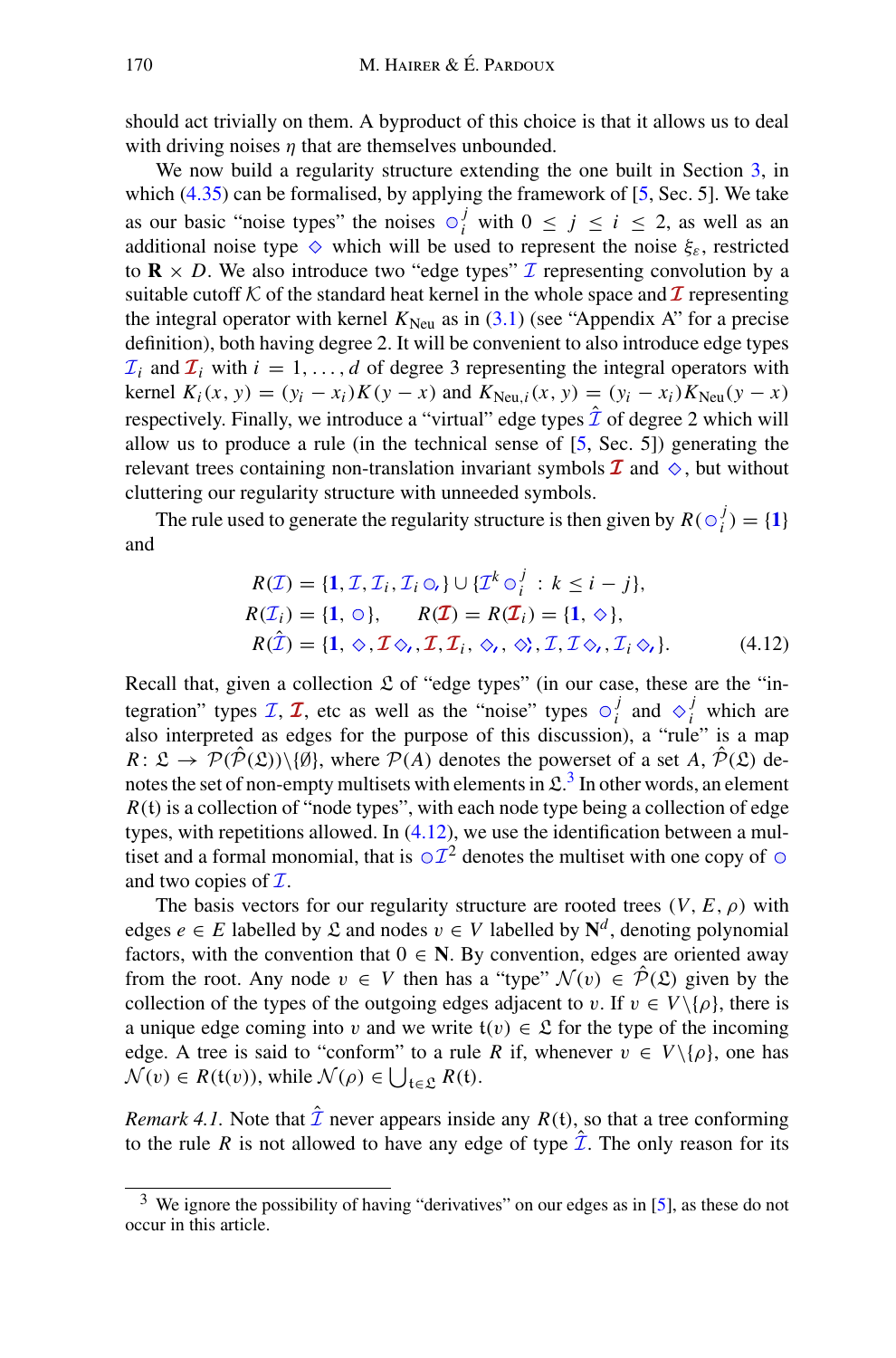presence is to allow the root of a conforming tree to be of type  $\mathcal{N}(\rho) \in R(\hat{\mathcal{I}})$ , since otherwise the tree  $\hat{\chi}$  which will be used later on would not be conforming to our rule. Actually, the symbol  $\int_{\mathbb{R}}$ , which was introduced in a completely ad hoc manner so far, will then be interpreted as  $\zeta = \zeta - \zeta$ 

We assign degrees to the components appearing here by  $(4.11)$  as well as

 $deg \Diamond = deg \circ$ ,  $deg \Diamond = deg \circ$ ,  $\deg \mathcal{I} = \deg \hat{\mathcal{I}} = \deg \mathcal{I} = 2, \qquad \deg \mathcal{I}_i = \deg \mathcal{I}_i = 3.$ 

It is straightforward to verify that this rule is subcritical and complete. We henceforth denote by  $(T, \mathcal{G})$  the (reduced in the terminology of [\[5,](#page-65-12) Sec. 6.4]) regularity structure generated by the rule *R*.

# *4.3. Description of the Models*

<span id="page-20-0"></span>Throughout this article, we will use the notation  $\Pi$  (possibly with additional decorations) for a continuous linear map  $\mathbf{\Pi}: \mathcal{T} \to \mathcal{D}'(\mathbf{R}^{d+1})$  such that there exists a (necessarily unique) admissible model  $(\Pi, \Gamma)$  related to  $\Pi$  by [\[11](#page-65-8), Sec. 8.3]. Here, we associate the kernel *K* to *I* and  $\hat{\mathcal{I}}$ ,  $K_i$  to  $\mathcal{I}_i$ , and  $K_{\text{Neu}}$ ,  $K_{\text{Neu}}$ , to  $\hat{\mathcal{I}}$ ,  $\hat{\mathcal{I}}$ , respectively.

We henceforth make a slight abuse of terminology and call  $\Pi$  itself a model. The following notion of an "admissible" model is a slight strengthening of the usual one to our context which essentially states that our "square" symbols are the restrictions of the "round" symbols to  $\mathbf{R} \times D$ .

<span id="page-20-1"></span>**Definition 4.2.** A model  $\Pi$  for  $(\mathcal{T}, \mathcal{G})$  is *admissible* if it is admissible in the sense of [\[11,](#page-65-8) Def. 8.29] for the kernels listed above and furthermore, for any  $\tau \in \mathcal{T}$  and *i*, *j* such that  $\circ_i^j \tau$ ,  $\diamond_i^j \tau \in \mathcal{T}$ , one has

$$
(\Pi \diamond_i^j \tau)(\phi) = (\Pi \circ_i^j \tau)(\phi)
$$

for test functions  $\phi$  with supp $\phi \subset \mathbf{R} \times D$  and  $(\mathbf{\Pi} \diamond_i^j \tau)(\phi) = 0$  for test functions with  $\text{supp}\phi \subset \mathbf{R} \times D^c$ .

*Remark 4.3.* Note furthermore that all basis vectors  $\hat{\tau} \in T$  with deg  $\hat{\tau} < -1$  are of the form  $\hat{\tau} = \int_i^j \tau$  (or similar with  $\circ$  replaced by  $\diamond$ ) for some *i*, *j* and  $\tau$  as in Definition [4.2.](#page-20-1) As a consequence, admissible models in our sense admit a canonical decomposition  $\Pi = \Pi^+ + \Pi^-$  as in Assumption [C.1](#page-56-0) by setting  $\Pi^+ \circ_i^j \tau = \Pi \circ_i^j \tau$ . This is a crucial fact which allows us to use Theorem [C.5.](#page-61-0)

<span id="page-20-2"></span>We also define the following notion:

**Definition 4.4.** Consider the rule  $R_0$  given by  $R_0(\mathcal{O}_i^j) = R_0(\mathcal{I}) = R(\mathcal{I}_i) = \{1\}$ and

$$
R_{\circ}(\mathcal{I}) = \{1, \mathcal{I}, \mathcal{I}_i, \mathcal{I}_i \odot \} \cup \{ \circ_i^j \mathcal{I}^k : k \leq i - j \},
$$
  

$$
R_{\circ}(\mathcal{I}_i) = \{1, \circ\}, \quad R_{\circ}(\hat{\mathcal{I}}) = \{1, \mathcal{I}\}.
$$

We write  $\mathcal{T}_{\circ} \subset \mathcal{T}$  for the sector spanned by trees conforming to  $R_{\circ}$  and we call  $\mathcal{T}_{\circ}$ the *translation invariant sector*.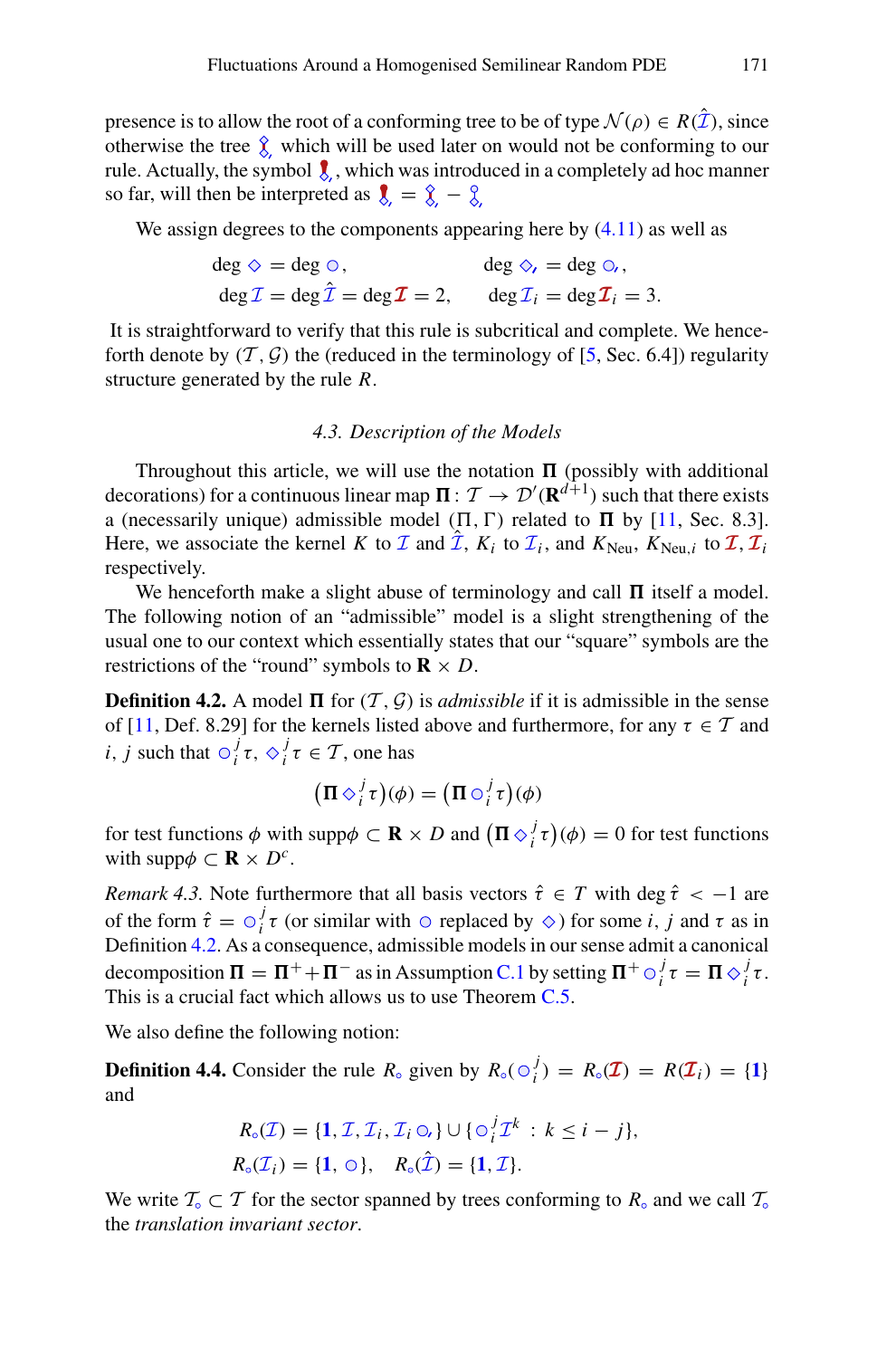Given any admissible model for  $(T, \mathcal{G})$ , we then write  $\mathcal{K}, \mathcal{K}_i, \mathcal{K}_{\text{Neu}}, \mathcal{K}_{\text{Neu},i}$ for the corresponding integration operators as defined in [\[11,](#page-65-8) Sec. 5]. We now provide a complete description of the renormalised models  $\Pi_{\varepsilon}$  we will use for this regularity structure. From now on, whenever we do not explicitly mention a model on  $(\mathcal{T}, \mathcal{G})$ , we assume that we talk about the specific (random) model  $\Pi_{\varepsilon}$ , and not a general admissible model. In particular, all the variants of the spaces  $D^{\gamma}$  used below will be the spaces associated to this model. In order to specify the ε-dependence, we will write  $\mathcal{R}_{\varepsilon}$  for the reconstruction operator associated to the model  $\Pi_{\varepsilon}$ . Theorem [4.8](#page-26-0) shows that  $\Pi_{\varepsilon}$  converges to some limiting model  $\Pi$  as  $\varepsilon \to 0$ , giving rise to a reconstruction operator  $\mathcal{R}_0$ . Whenever we simply write  $\mathcal{R}_1$ , it denotes the reconstruction operator for a generic admissible model.

Writing  $1^D$  for the indicator function of **R**  $\times$  *D*, we first define a family of non-renormalised (random) models  $\Pi_{\varepsilon}$  as the canonical lift for the "noise" given by

$$
\Pi_{\varepsilon} \Xi_i^j = \xi_{\varepsilon} \varepsilon^{\alpha(i,j)}, \quad \Pi_{\varepsilon} \diamondsuit = \mathbf{1}^D \xi_{\varepsilon}, \quad \Pi_{\varepsilon} \diamondsuit, = \mathbf{1}^D \eta_{\varepsilon},
$$

with  $\alpha(i, j)$  as in [\(4.10\)](#page-18-2). We then define an intermediate model  $\mathbf{\Pi}_{\varepsilon}$  related to  $\mathbf{\Pi}_{\varepsilon}$ by

<span id="page-21-1"></span>
$$
\tilde{\Pi}_{\varepsilon} \hat{\xi}_{\varepsilon} = \Pi_{\varepsilon} \hat{\xi}_{\varepsilon} - \varepsilon^{-\frac{d}{2}} \hat{\xi} \mathbf{1}^{D} - \sum_{i=1}^{d} \varepsilon^{1-\frac{d}{2}} \big( c_{i,0} \delta_{\partial_{i,0}D} + c_{i,1} \delta_{\partial_{i,1}D} \big),
$$
\n
$$
\tilde{\Pi}_{\varepsilon} \hat{\xi}_{\varepsilon} = \Pi_{\varepsilon} \hat{\xi}_{\varepsilon} - \varepsilon^{-\frac{d}{2}} \hat{\xi} \mathbf{1}^{D},
$$
\n
$$
\tilde{\Pi}_{\varepsilon} \tilde{\xi}_{\varepsilon} = \Pi_{\varepsilon} \tilde{\xi}_{\varepsilon} - \varepsilon^{-\frac{d}{2}} \hat{\xi} \mathbf{1}^{D} \Pi_{\varepsilon} X - \varepsilon^{1-\frac{d}{2}} \tilde{\xi} \mathbf{1}^{D},
$$
\n(4.13)

as well as  $\Pi_{\varepsilon} \otimes I_{\varepsilon}(\mathcal{O}) = \Pi_{\varepsilon}(\mathcal{O}_{\varepsilon} - \mathcal{O}_{\varepsilon})$ . We furthermore impose admissibility which forces us to set  $\Pi_{\varepsilon} X \tau = \Pi_{\varepsilon} X \cdot \Pi_{\varepsilon} \tau$ . One can verify that the only remaining basis vector of *T* of negative degree and not belonging to the translation invariant sector is  $\hat{\mathbf{x}}$ . However, this element will never be needed for our considerations, so we do not need to specify the action of  $\Pi_{\varepsilon}$  on it.

We now construct a renormalised model  $\Pi_{\varepsilon}$  from  $\Pi_{\varepsilon}$  by applying a slight modification of the BPHZ renormalisation procedure  $[5,6]$  $[5,6]$  to the translation invariant sector (which can be viewed as a regularity structure in its own right, generated by the rule  $R_0$ ). Writing  $\mathcal{T}_-$  for the subspace of  $\mathcal{T}_0$  consisting of symbols of strictly negative degree, we will define  $\Pi_{\varepsilon}$  by an expression of the form

$$
\hat{\Pi}_{\varepsilon} \tau = (g_{\varepsilon} \otimes \tilde{\Pi}_{\varepsilon}) \Delta^{-} \tau,
$$

where  $\Delta^-$  is a certain linear operator from *T* into Alg*T*<sub>−</sub> ⊗ *T*, with Alg*T*<sub>−</sub> the free unital algebra generated by  $\mathcal{T}_-$ , and  $g_{\varepsilon}$  is a character of Alg $\mathcal{T}_-$ , which is canonically identified with an element of the dual space  $\mathcal{T}_{-}^*$ . In the BPHZ renormalisation procedure, one should choose *g*<sup>ε</sup> of the form

<span id="page-21-0"></span>
$$
g_{\varepsilon}^{\text{BPIZ}} = (\mathbf{E}\tilde{\Pi}_{\varepsilon}) \circ \mathcal{A},\tag{4.14}
$$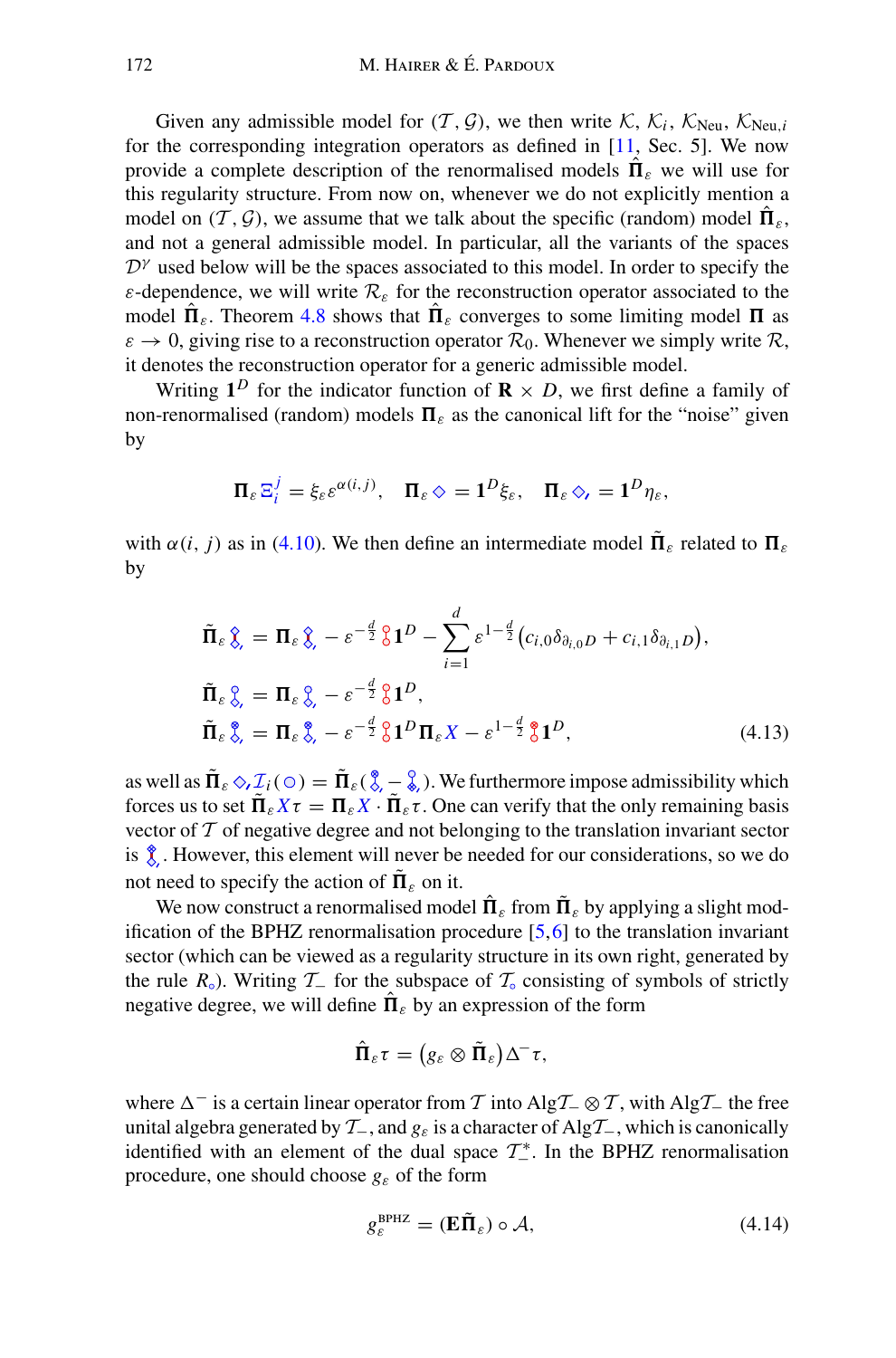where *A*: Alg*T*<sub>−</sub> → Alg*T* is the "twisted antipode" [\[5](#page-65-12)] and **EΠ**<sub>ε</sub> is the character of Alg $\mathcal{T}$  determined by  $(\mathbf{E} \mathbf{\Pi}_{\varepsilon})(\tau) = \mathbf{E}(\mathbf{\Pi}_{\varepsilon} \tau)(\phi)$ , for any fixed test function  $\phi$  with  $\int z^k \phi(z) dz = \delta_{k,0}$  for  $|k|$  small enough. (In our case  $|k| \le 1$  suffices.)

Recall that  $\Delta^-$  is an "extraction/contraction" operator which iterates over all possible ways of extracting divergent subsymbols of its argument, so for example

 $\Delta^{-} \mathcal{L}^{\circ} = \mathcal{L}^{\circ} \otimes \mathbf{1} + \mathbf{1} \otimes \mathcal{L}^{\circ} + \mathcal{L}^{\circ} \otimes \mathcal{L} + \mathcal{L} \otimes \mathcal{L}^{\circ}.$ 

The twisted antipode behaves in a somewhat similar fashion, in this case

 $A^{98} = -98 + 98$  or  $+ 8.8$ .

*Remark 4.5.* Inspection of the rule  $R_0$  and our degree assignment shows that the basis vectors of *T*<sup>−</sup> are given by

<span id="page-22-1"></span>*<sup>T</sup>*<sup>−</sup> <sup>=</sup> Vec , , *X*2, , , , , , , , , , , , , , , , , , , , , , , , , , , , , , . (4.15)

It will be convenient to have an alternative degree assignment  $\overline{\text{deg}}$  on  $\mathcal{T}_{\text{o}}$  which better reflects the self-similarity properties of our objects given by setting

$$
\overline{\deg} \Xi_i^j = \alpha(i, j) - \frac{d+2}{2},
$$

and then extending it as usual. Instead of choosing the character  $g_{\varepsilon}$  as in the BPHZ specification [\(4.14\)](#page-21-0), it will be convenient to choose it in a way such that, for some constants  $C(\tau)$  that are *independent* of  $\varepsilon$ , one has

$$
g_{\varepsilon}(\tau) = \begin{cases} 0 & \text{if } \frac{\deg \tau}{\deg \tau} > 0, \\ -\varepsilon^{\frac{1}{\deg \tau}} C(\tau) & \text{if } \frac{\deg \tau}{\deg \tau} < 0. \end{cases}
$$

For  $\overline{\deg} \tau = 0$ , we choose  $g_{\varepsilon}(\tau) = -C(\tau)$  whenever the symbol  $\tau$  contains an "accent", that is one of the noises  $\sum_{i}^{j}$  with  $i + j > 0$ . The only symbols of negative degree without accents that appear in the translation invariant sector of our regularity structure and that contain at least two copies of the noise  $\circ$  are  $\mathcal{P}$  and  $\mathcal{P}$ , which are of vanishing degree  $\overline{\text{deg}}$  in dimensions 2 and 3 respectively, and will be considered separately below.

The constants  $C(\tau)$  themselves are chosen to coincide with the ones appearing in Theorems [1.1](#page-2-0) and [1.2](#page-2-1) with the convention that for any symbol  $\tau$  the constant  $C(\tau)$  is also written as the same symbol  $\tau$ , but drawn in red and with its "accents" stripped. For example, we set

$$
C(\mathcal{C}) = C(\mathcal{C}) = C(\mathcal{C}) = C(\mathcal{C}) = \mathcal{C}(\mathcal{C}) = \mathcal{C}.
$$

We also set  $C(\tau) = 0$  whenever  $\tau$  contains only one instance of the noise, namely we set

<span id="page-22-0"></span>
$$
\mathbf{O} = \mathbf{Q} = 0. \tag{4.16}
$$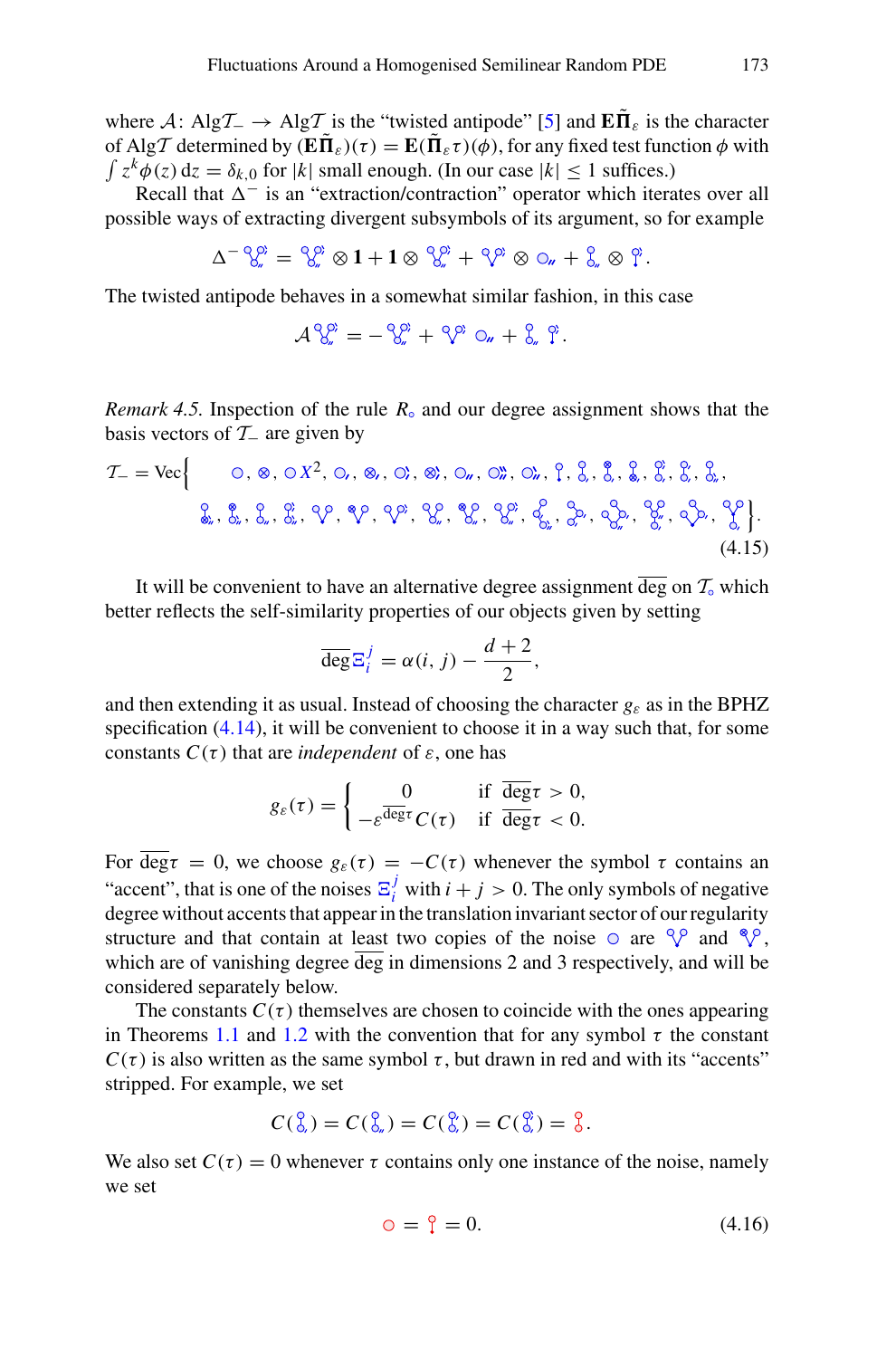[In general, we should also set  $C(\tau) = 0$  if  $\tau$  is of the form  $\tau = \mathcal{I}(\tau')$  for some  $\tau'$ , but the only symbol of negative degree of this type appearing in this work is which is already covered by  $(4.16)$ .] Other constants that will be relevant for our analysis (in dimension  $d = 3$ ) are given by  $\frac{9}{8} = 0$  as well as

$$
\begin{aligned}\n\mathcal{S} \mathcal{S} &= \int P(z)P(z')\kappa_2(z,z') \,dz \,dz', \\
\mathcal{S} \mathcal{S} &= \int x \, P(z)P(z')\kappa_2(z,z') \,dz \,dz', \\
\mathcal{S} \mathcal{S} &= \int P(-z)P(-z')P(z-z'')\kappa_3(z,z',z'') \,dz \,dz' \,dz'', \\
\mathcal{S} \mathcal{S} &= \int P(-z)P(-z')P(z'')\kappa_3(z,z',z'') \,dz \,dz' \,dz''.\n\end{aligned}
$$

The convergence of integrals corresponding to  $\sqrt[8]{}$ ,  $\sqrt[8]{}$  and  $\sqrt[8]{}$  in dimension 3 can easily be verified by using our assumption on the cumulants and the selfsimilarity of the heat kernel. The convergence of the integral for  $\sqrt[8]{\ }$  is more subtle since deg  $\sqrt[8]{ } = 0$ . As a consequence, although  $\kappa_2(z, z')$  decays fast enough when  $\|z - z'\|$  is large, the function  $z \mapsto xP^2(z)$  is homogeneous of (parabolic) degree −5 and is therefore not absolutely integrable at large scales. However, since it is odd under  $(t, x) \mapsto (t, -x)$ , additional cancellations occur and the integral should be interpreted as

<span id="page-23-2"></span>
$$
\sqrt[8]{2} = \frac{1}{2} \int x (P(z') - P(z)) P(z) \kappa_2(z, z') dz dz', \qquad (4.17)
$$

which does converge absolutely, so we set  $g_{\varepsilon}(\sqrt{\ }Q) = -\sqrt{\ }Q$  in dimension 3.

In dimension 2, deg  $\sqrt[8]{ } > 0$ , but deg  $\sqrt[8]{ } = 0$  and the expectation of  $\Pi_{\varepsilon}$ diverges logarithmically and the expression  $\sqrt{\ }$  given above fails to converge. We then have no choice but to set

$$
g_{\varepsilon}(\mathscr{V}) = -\mathscr{V}_{\varepsilon}, \quad \mathscr{V}_{\varepsilon} \stackrel{\text{def}}{=} \int K_{\varepsilon}(z) K_{\varepsilon}(z') \kappa_2(z, z') dz dz',
$$

<span id="page-23-3"></span>where  $K_{\varepsilon}(t, x) = \varepsilon^2 K(\varepsilon^2 t, \varepsilon x)$ . We then have the following preliminary result:

**Proposition 4.6.** *The model*  $\Pi_{\varepsilon}$  *restricted to the translation invariant sector con-* $\alpha$  *verges as*  $\varepsilon \to 0$  *to the BPHZ model*  $\hat{\Pi}$  *such that*  $\hat{\Pi} \circ \varphi = \xi$  *and*  $\hat{\Pi} \Xi_i^j = 0$  *for*  $i + j > 0$ .

*Proof.* Consider the "BPHZ model"  $\Pi_{\varepsilon}^{\text{BPIZ}}$  on  $\mathcal{T}_{\circ}$  given by

$$
\Pi_\epsilon^{\text{BPHZ}} \tau = (g_\epsilon^{\text{BPHZ}} \otimes \Pi_\epsilon) \Delta^- \tau,
$$

with  $g_{\varepsilon}^{\text{BPIZ}}$  defined as in [\(4.14\)](#page-21-0). Thanks to Proposition [5.5,](#page-39-0) our noises are such that the norm of [\[6,](#page-65-13) Def. A.18] is finite, uniformly in  $\varepsilon$ , for the cumulant homogeneity described in [\(5.3\)](#page-38-0).

It therefore follows from [\[6](#page-65-13), Thm 2.33] that  $\Pi_{\varepsilon}^{\text{BPHZ}}$  converges to  $\hat{\Pi}$ . Since furthermore the action of the character group of  $\mathcal{T}$  on the space of admissible models is continuous [\[5](#page-65-12)], it suffices to show that one can write

<span id="page-23-1"></span><span id="page-23-0"></span>
$$
\hat{\Pi}_{\varepsilon} = (\delta g_{\varepsilon} \otimes \Pi_{\varepsilon}^{\text{BPHZ}}) \Delta^{-}, \tag{4.18}
$$

for some  $\delta g_{\varepsilon} \in \mathcal{T}^*_-$  with  $\lim_{\varepsilon \to 0} \delta g_{\varepsilon} = 0$ . For this, the following result is useful: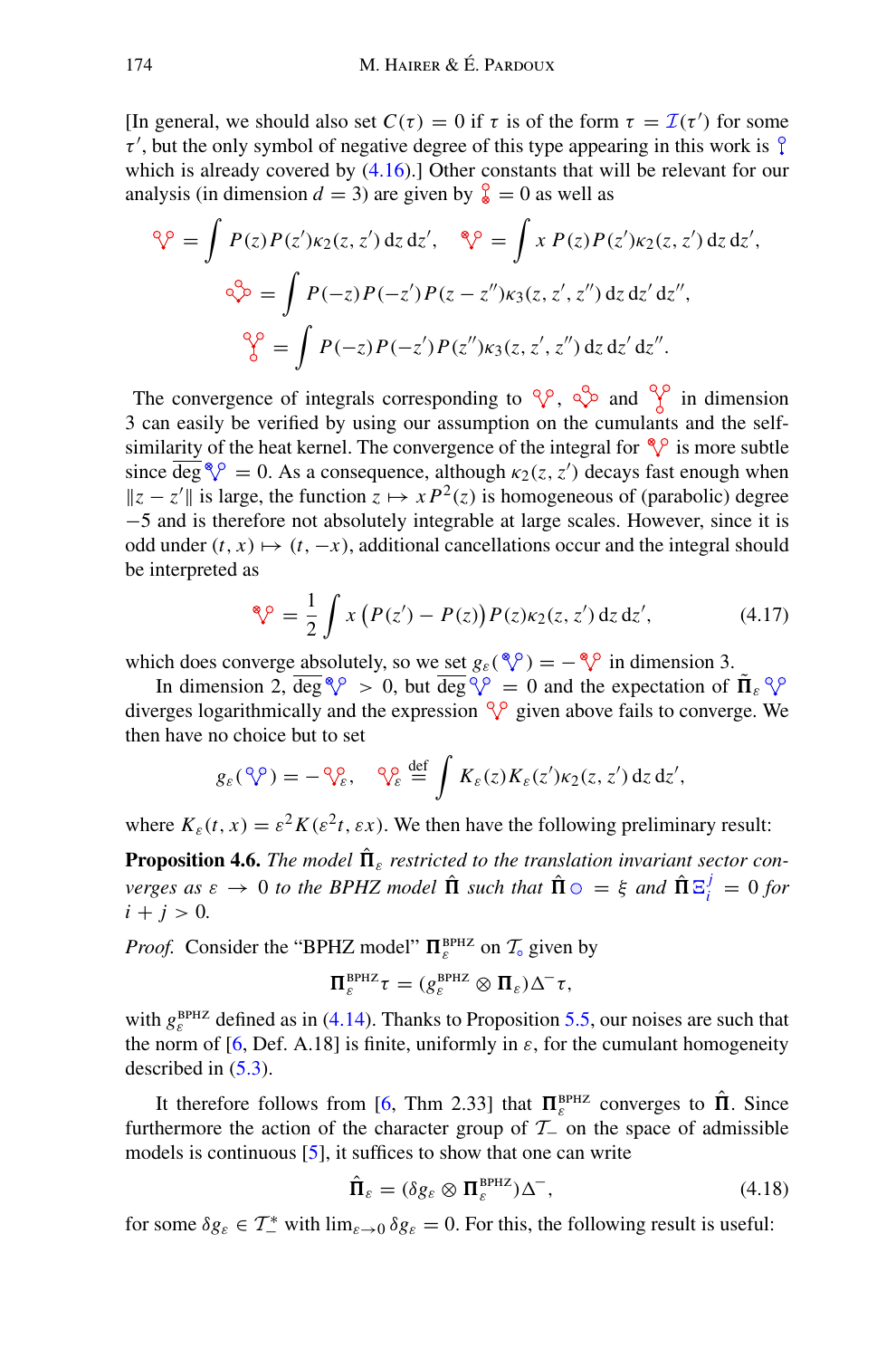**Lemma 4.7.** *Let*  $g, \bar{g} \in T_{-}^{*}$  *such that furthermore*  $g(\tau) = \bar{g}(\tau) = 0$  *for every*  $\tau$  *of the type* [\(4.16\)](#page-22-0)*. Then, one has the identity*

$$
(g \otimes (\bar{g} \otimes \mathrm{id})\Delta^{-})\Delta^{-}\tau = ((g + \bar{g}) \otimes \mathrm{id})\Delta^{-}\tau,
$$

*for all*  $\tau \in \mathcal{T}$ *.* 

*Proof.* It was shown in [\[5](#page-65-12),[11\]](#page-65-8) that

$$
(g \otimes (\bar{g} \otimes \mathrm{id})\Delta^{-})\Delta^{-} \tau = ((g \otimes \bar{g})\Delta^{-} \otimes \mathrm{id})\Delta^{-} \tau,
$$

where  $\Delta^-$ : Alg $\mathcal{T}_-\to$  Alg $\mathcal{T}_-\otimes$ Alg $\mathcal{T}_-$  is an extraction/contraction operator defined just like above, but extended multiplicatively to Alg*T*<sup>−</sup> and such that only those terms are kept that actually belong to Alg*T*<sup>−</sup> ⊗ Alg*T*<sup>−</sup> (that is every factor needs to be of negative degree on both sides of the tensor product). Inspection of the list [\(4.15\)](#page-22-1) reveals that in our case, the only situation in which we have a "subsymbol" of negative degree appearing in any of our symbol in such a way that the contracted symbol is still of negative degree is when the subsymbol contains only one noise. We conclude that

$$
(g \otimes \bar{g})\Delta^{-}\tau = (g \otimes \bar{g})(\tau \otimes 1 + 1 \otimes \tau) = g(\tau) + \bar{g}(\tau),
$$

and the claim follows.  $\square$ 

We conclude from Lemma [4.7](#page-23-0) that [\(4.18\)](#page-23-1) holds with  $\delta g_{\varepsilon} = g_{\varepsilon} - g_{\varepsilon}^{\text{BPIZ}}$ , so that it remains to show that  $\lim_{\varepsilon \to 0} \delta g_{\varepsilon}(\tau) = 0$  for every  $\tau \in \mathcal{T}_-$ . For elements  $\tau$  of the form  $\tau = X^k \Xi_i^j$  we have  $g_{\varepsilon}(\tau) = g_{\varepsilon}^{\text{BPIZ}}(\tau) = 0$ . For all other elements  $\tau$  with  $\overline{\deg} \tau \leq 0$ , a simple scaling argument shows that  $g_{\varepsilon}^{\text{BPIZ}}(\tau)$  is given by the exact same formula as  $g_{\varepsilon}(\tau)$ , except that all instances of the heat kernel *P* are replaced by  $K_{\varepsilon}$ , where

$$
K_{\varepsilon}(t,x) \stackrel{\text{def}}{=} \varepsilon^{d} K(\varepsilon^{2} t, \varepsilon x).
$$

Note that  $K_{\varepsilon}$  coincides with *P* in a parabolic ball of radius  $\mathcal{O}(1/\varepsilon)$  around the origin and vanishes outside of another ball of radius  $O(1/\varepsilon)$ .

This in particular shows that

<span id="page-24-0"></span>
$$
\delta g_{\varepsilon}(\mathcal{E}_{\varepsilon}) = \varepsilon^{-d/2} \int \left( P(z) - K_{\varepsilon}(z) \right) \kappa_2(0, z) \, dz. \tag{4.19}
$$

Since  $\kappa_2(0, z)$  decreases like  $||z||^{-2\bar{c}} = ||z||^{-(d+2+2\delta)}$  for large *z* and *P* decreases like  $||z||^{-d}$ , it follows that

$$
|\delta g_{\varepsilon}(\zeta)| \lesssim \varepsilon^{d/2+2\delta},
$$

which of courses converges to 0. The symbols  $\tau$  differing from  $\frac{8}{9}$  only by the placement of their accents then also converge since  $\delta g_{\varepsilon}(\tau)$  is given by the same expression as  $(4.19)$ , except for being multiplied by a higher power of  $\varepsilon$ .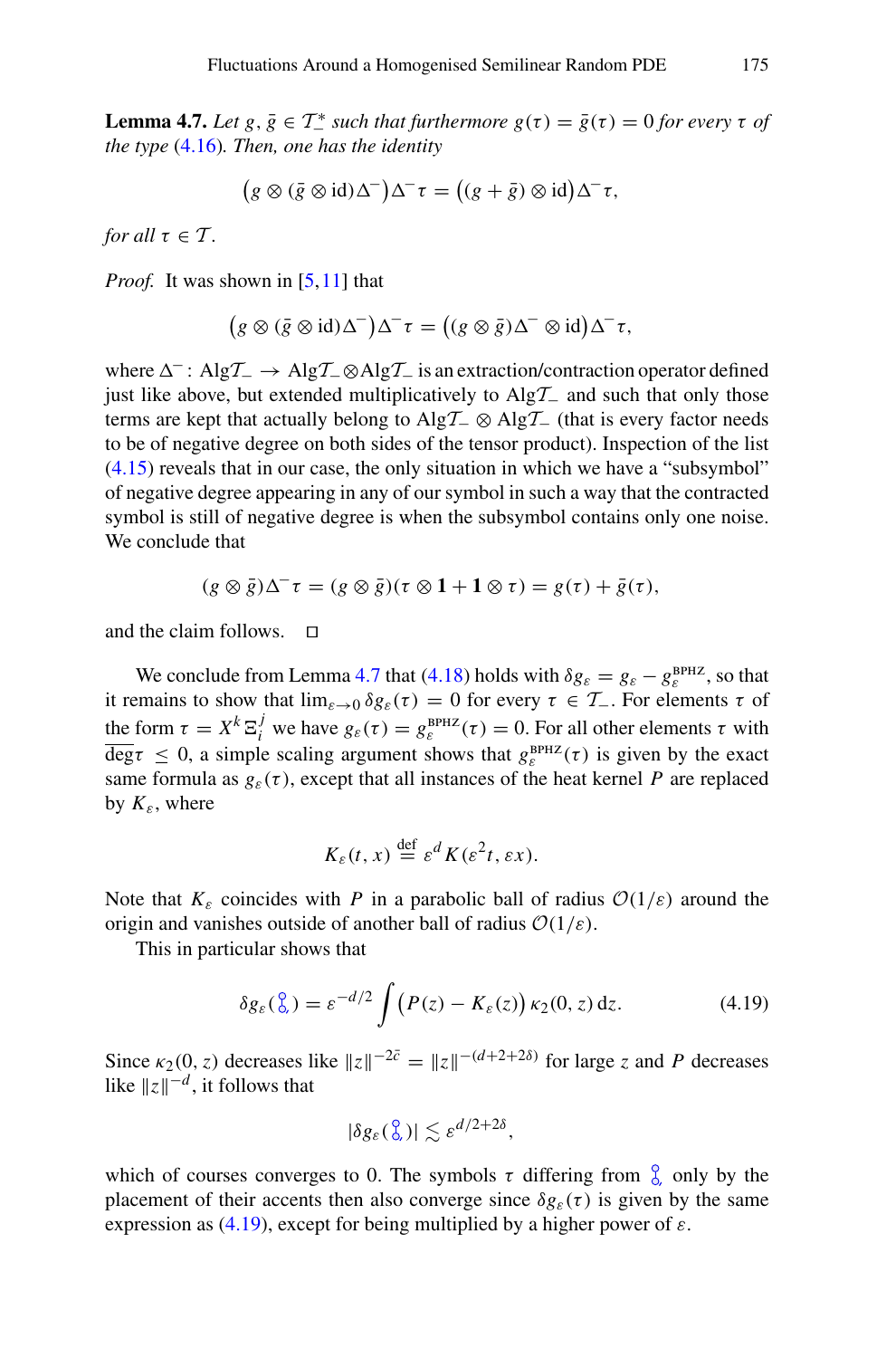Turning now to  $\sqrt[6]{ }$  (which only appears when *d*  $\in$  {2, 3}), it follows from [\[15,](#page-65-5) Lem. 6.8] that  $\delta g_{\varepsilon}(\sqrt[6]{\varepsilon})$  is a sum of terms of the form

$$
\varepsilon^{2-d}\int (P(z)-K_{\varepsilon}(z))G(z)\,\mathrm{d} z,
$$

where  $|G(z)| \lesssim (1 + ||z||)^{2-2\bar{c}} = (1 + ||z||)^{-(d+2\delta)}$ . It follows that  $|\delta g_{\varepsilon}(\sqrt[q]{\delta})| \lesssim \varepsilon^{2\delta}$ as desired, and  $\delta g_{\varepsilon}(\sqrt{\gamma})$  is controlled in the same way by a higher power. In dimension 3,  $\overline{\deg} \sqrt[\infty]{ } = 0$  and it was shown in [\(4.17\)](#page-23-2) that  $\sqrt[\infty]{ }$  converges absolutely, which immediately implies that  $\delta g_{\varepsilon}(\sqrt{\ }$ )  $\rightarrow 0$ .

To deal with the symbol  $\int_{0}^{\infty}$  (again with  $d \in \{2, 3\}$ ), we first note that Assumption [2.1](#page-7-0) implies the bound

$$
|\kappa_3(z_1, z_2, z_3)| \lesssim \rho(\|z_1 - z_2\|) \rho(\|z_2 - z_3\|) \rho(\|z_1 - z_3\|).
$$

We also note that for any  $\kappa \in [0, d]$  one has the bound

<span id="page-25-0"></span>
$$
|P(z) - K_{\varepsilon}(z)| \lesssim \varepsilon^{\kappa} \big( 1 \wedge \|z\|^{\kappa - d} \big). \tag{4.20}
$$

This allows us to make use of [\[13](#page-65-14), Thm 4.3]. Since  $\overline{\deg}^{\mathcal{O}}_{\alpha} = \frac{2-d}{2}$  we apply the bound [\(4.20\)](#page-25-0) with  $\kappa = \delta + \frac{d-2}{2}$  which, in the notation of [\[13\]](#page-65-14), yields a bound of the type

$$
|\delta g_{\varepsilon}(\zeta_{\delta}^{\mathbb{Q}_{\rho}})| \leq \varepsilon^{\delta} |\Pi^{\bar{K},\bar{R}}\Gamma|,
$$

for some  $\varepsilon$ -dependent kernel assignment  $(K, R) \in \mathcal{K}_0^- \times \mathcal{K}_0^+$  with bounds that are independent of  $\varepsilon$  and the Feynman diagram

$$
\Gamma = \frac{(\delta - \frac{1}{2}, -d - 2)}{(\delta - \frac{1}{2}, -\delta - \frac{d + 2}{2})} \left( \delta - d - \frac{1}{2}, -\delta - \frac{3d + 2}{2} \right).
$$

Here, the first coordinate of the label for each edge denotes its small-scale degree assignment while the second coordinate denotes its large-scale degree assignment. It is straightforward to verify that the small-scale degree assignment for this diagram satisfies the assumption of  $[13, Prop. 2.3]$  $[13, Prop. 2.3]$ , so that it does not require renormalisation. Furthermore, the large-scale degree assignment is seen to satisfy the assumption of [\[13](#page-65-14), Thm 4.3], which guarantees that the integral converges absolutely and is bounded independently of  $\varepsilon$ , so that  $|\delta g_{\varepsilon}(\hat{\xi}^{\delta})| \leq \varepsilon^{\kappa}$ .

The symbols  $\sqrt[3]{ }$  and  $\sqrt[3]{ }$  (in dimension 3) which have vanishing degree  $\overline{\text{deg}}$ , can be dealt with using the same technique, leading to the bound  $|\delta g_{\varepsilon}(\sqrt{\delta})| +$  $|\delta g_{\varepsilon}(\frac{\mathcal{S}}{\delta})| \lesssim \varepsilon^{1/2}$  by using the Feynman diagrams

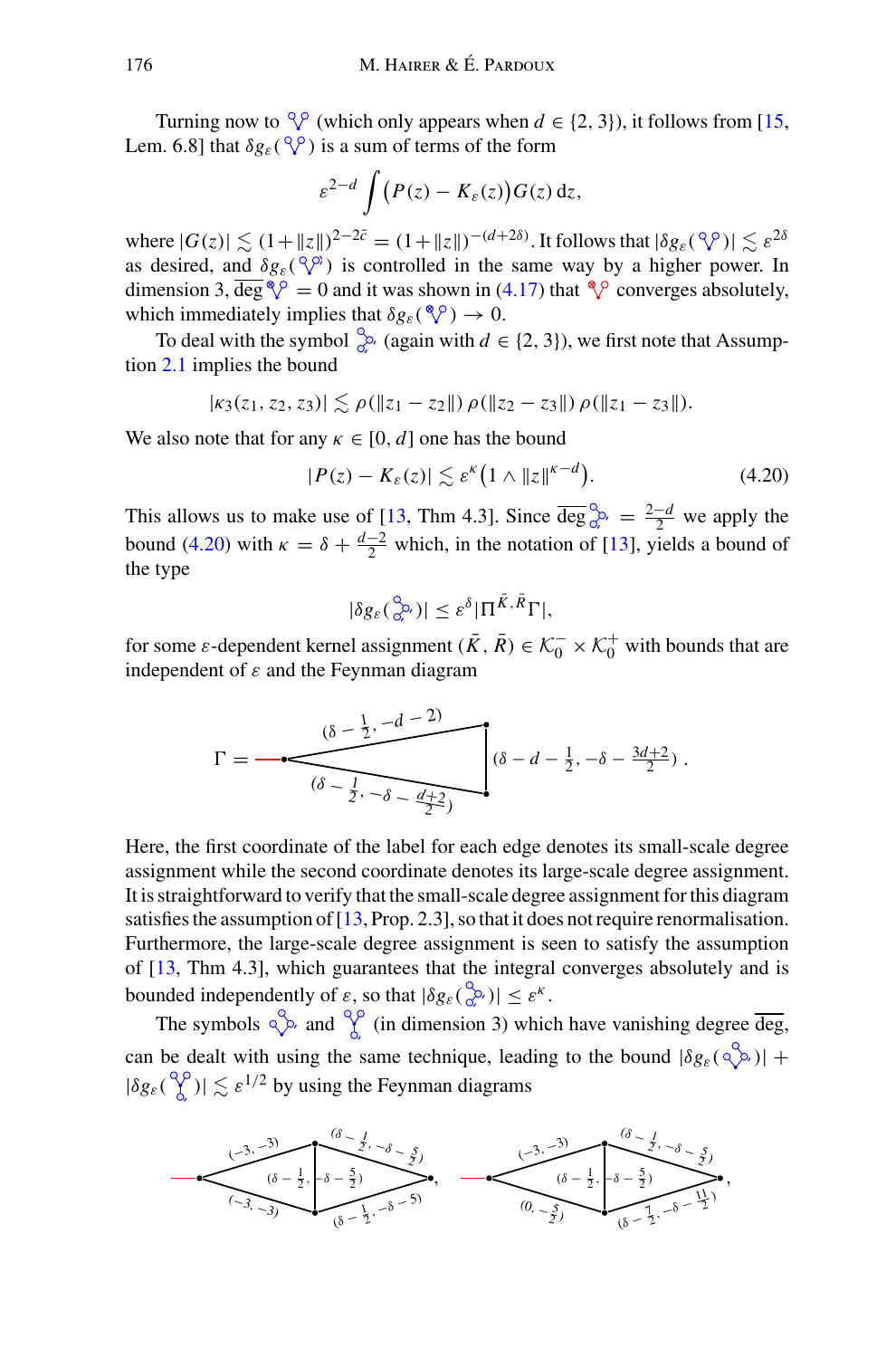for bounding  $\sqrt[3]{a}$  and



for bounding  $\int_{0}^{\infty}$ . All three are easily seen to satisfy both the small-scale and largescale integrability conditions.

The remaining three symbols  $\tau \in \{ \mathcal{L}_{\delta_n}^{\circ}, \mathcal{L}_{\delta_n}^{\circ} \}$ ,  $\mathcal{L}_{\delta_n}^{\circ}$  in the list [\(4.15\)](#page-22-1) are all such that  $\overline{\deg} \tau > 0$ , so we need to show that  $g_{\varepsilon}^{\text{BPIZ}}(\tau) \to 0$ . This can in principle be shown again by using the bounds from [\[13](#page-65-14)]. A "cheaper" way of showing that  $g_{\varepsilon}^{\text{BPIZ}}(\tau) \to 0$  is to note that in all three cases we can make use of a combination of Proposition [5.5](#page-39-0) (used in the same way as in the proof of Proposition [5.9\)](#page-41-1) and [\(4.14\)](#page-21-0) to conclude that one can build a regularity structure  $\hat{T}$  extending  $\mathcal{T}_{\text{o}}$  (by adding additional "noises" representing  $\eta_{\varepsilon}^{(\alpha)}$  for suitable choices of  $\alpha$ ) such that, for every  $\tau$ , one can find  $\kappa > 0$  and a symbol  $\hat{\tau} \in \hat{\mathcal{T}}$  such that deg  $\hat{\tau} > 0$  and such that

$$
g_{\varepsilon}^{\text{BPHZ}}(\tau) = \varepsilon^{\kappa} \mathbf{E} \big(\mathbf{\Pi}_{\varepsilon}^{\text{BPHZ}} \hat{\tau}\big)(\phi),
$$

for some suitable fixed test function  $\phi$ . Since we know from [\[6](#page-65-13), Thm 2.33] that the BPHZ renormalised model  $\Pi_{\varepsilon}^{\text{BPIZ}}$  converges (so in particular remains uniformly bounded), we conclude that  $g_{\varepsilon}^{\text{BPIZ}}(\tau) \to 0$  as required.  $\Box$ 

<span id="page-26-0"></span>**Theorem 4.8.** *The random models*  $\Pi_{\varepsilon}$  converge weakly to a limiting admissible model  $\Pi$  which, on the translation invariant sector, is given by the BPHZ lift of

$$
\hat{\Pi} \circ = \xi, \quad \hat{\Pi} \Xi_i^j = 0, \quad i + j > 0.
$$

*For the remaining symbols, it is given by the unique admissible model such that*

$$
\hat{\Pi}\diamondsuit=\xi\mathbf{1}_{\mathbf{R}\times D},\quad \hat{\Pi}\diamondsuit_{\mathbf{r}}=0,
$$

 $\alpha$ *s* well as  $\Pi \tau = 0$  *for any symbol*  $\tau$  *containing the noise*  $\diamondsuit$ ,.

*Remark 4.9.* Note that only symbols  $\sum_{i}^{j}$  with  $i \geq j$  appear in our regularity structure.

*Proof.* Convergence on the translation invariant sector was already shown in Proposition [4.6,](#page-23-3) so it only remains to consider the non-translation invariant symbols of negative degree. In dimension 3, these are  $\Diamond$ ,  $\Diamond$ ,  $\Diamond$ ,  $\Diamond$ ,  $\Diamond$ ,  $\Diamond$ ,  $\Diamond$ ,  $\Diamond$ ,  $\Diamond$ ,  $\Diamond$ , and  $\Diamond$ . (There is also the symbol  $\Diamond$ ,  $\mathcal{I}_i$ ( $\circ$ ), but applying the model to it yields the exact same distribution as when applying it to  $\frac{8}{6} - \frac{6}{6}$ .)

The convergence on the remainder of the regularity structure is shown in the next section, but we collect the various parts of the proof here. Convergence of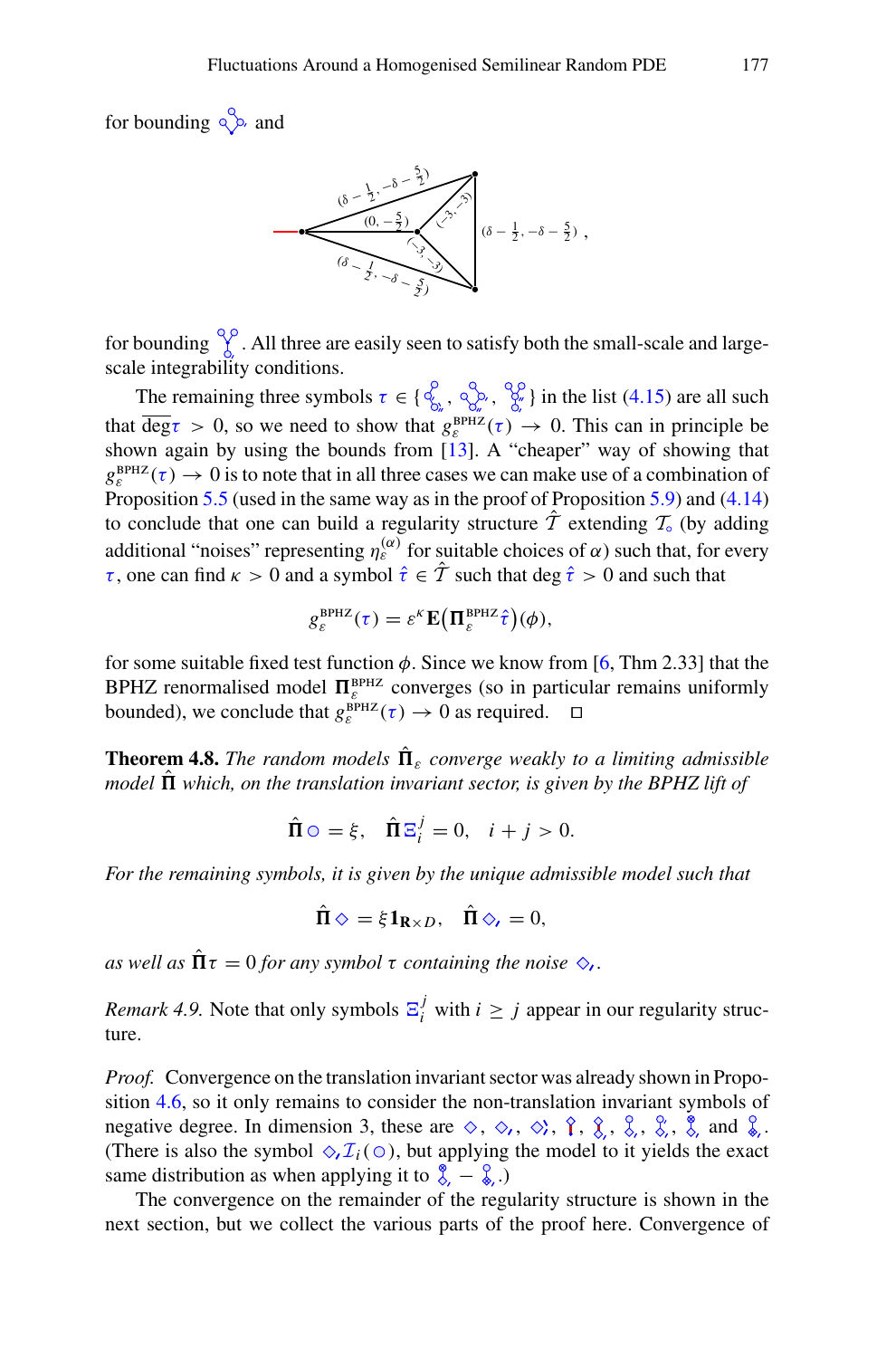$\hat{\Pi}_{\varepsilon} \otimes$ ,  $\hat{\Pi}_{\varepsilon} \otimes$  and  $\hat{\Pi}_{\varepsilon} \otimes$  to  $\xi \mathbf{1}^D$  and 0 in  $C^{-\frac{5}{2} - \kappa}$ ,  $C^{-1-\kappa}$  and  $C^{-\frac{3}{2} - \kappa}$  respectively follows from Corollary [5.13](#page-42-1) and Corollary [5.6.](#page-39-1)

Convergence of  $\Pi_{\varepsilon} \xi$ , essentially follows from [\[6,](#page-65-13) Thm 2.31], noting that the bound for  $\tau = \frac{6}{6}$  does not require any derivative of the test function in this case, so that we immediately obtain the required bound by noting that  $(\Pi_{\varepsilon} \xi) (\phi) =$  $(\Pi_{\varepsilon} \zeta)(1_{\mathbf{R} \times D} \phi)$ . The reason why this is so is that the only point in the proof where derivatives of the test function could potentially appear is in the bound [\[6,](#page-65-13) Eq. A.29] in the proof of  $[6, Thm A.32]$  $[6, Thm A.32]$ . By the definition of  $R(S)$ , these derivatives can only hit a test function in a situation where  $\tau$  contains a connected subtree containing its root and of degree less than  $-\frac{d+2}{2}$ . This is not the case for  $\frac{8}{6}$ .

Convergence of  $\Pi_{\varepsilon} \xi$ ,  $\Pi_{\varepsilon} \xi$ , and  $\Pi_{\varepsilon} \xi$ , also follows in the same way. Regarding  $\hat{\mathbf{x}}$ , we note that  $\hat{\mathbf{x}} = \hat{\mathbf{x}} + \hat{\mathbf{x}}$ , by [\(4.23\)](#page-28-2) and we already obtained convergence of  $\Pi_{\varepsilon} \xi$ . Convergence of  $\Pi_{\varepsilon} \xi$  is the content of Theorem [5.20.](#page-52-0) The convergence of  $\Pi_{\varepsilon} \hat{\mathbf{Y}}$  follows from Corollary [A.3,](#page-57-0) combined with the usual Schauder estimates for integration against *K*.

<span id="page-27-0"></span>Most of Section [5](#page-37-0) is devoted to filling in the missing parts in the proof of Theorem [4.8,](#page-26-0) namely the proofs of Theorem [5.11](#page-42-2) and Theorem [5.20.](#page-52-0)

# 4.4. Description of  $v_s^{(0)}$

We now have the notation in place to formalise the discussion given above regarding the local behaviour of  $v_{\varepsilon}^{(0)}$  and  $v_{\varepsilon}^{(1)}$ . Recall the definition [\(4.5\)](#page-16-2) of  $v_{\varepsilon}^{(0)}$ which we rewrite in integral form as

<span id="page-27-3"></span>
$$
v_{\varepsilon}^{(0)} = K_{\text{Neu}}(G(u^{(0)}) \, 1_{+}^{D} \xi_{\varepsilon}). \tag{4.21}
$$

Depending on context, we will model  $v_{\varepsilon}^{(0)}$  by three different modelled distributions  $V_{\varepsilon}^{(0)}$ ,  $\tilde{V}_{\varepsilon}^{(0)}$  and  $\hat{V}_{\varepsilon}^{(0)}$ .

Regarding  $V_{\varepsilon}^{(0)}$ , we use Proposition [6.1,](#page-54-1) which guarantees that one can find  $\Phi_{\varepsilon} \in C^{\frac{3}{2} - \kappa, -\frac{1}{2} - \kappa}$  such that, setting<sup>4</sup>

<span id="page-27-2"></span>
$$
V_{\varepsilon}^{(0)} = \Phi_{\varepsilon} + \mathcal{L}G(u^{(0)}) K_{\text{Neu}}(1+\diamond) + G'(u^{(0)}) \partial_i u^{(0)} K_{\text{Neu},i}(1+\diamond), \tag{4.22}
$$

where the integration operators  $K_{\text{Neu}}$ , and  $K_{\text{Neu},i}$  should be interpreted as the natural extensions of the corresponding integration operators described in Proposition [6.1,](#page-54-1) one has

$$
V_{\varepsilon}^{(0)} \in \mathcal{D}^{\frac{3}{2}-\kappa, -\frac{1}{2}-\kappa}, \qquad \mathcal{R}_{\varepsilon} V_{\varepsilon}^{(0)} \upharpoonright \mathbf{R}_{+} \times D = v_{\varepsilon}^{(0)},
$$

provided that we consider admissible models  $\Pi_{\varepsilon}$  with  $\Pi_{\varepsilon} \diamondsuit = \xi_{\varepsilon} 1_{\mathbf{R} \times D}$ . Note that  $V_{\varepsilon}^{(0)}$  depends on  $\varepsilon$  via the choice of model  $\hat{\Pi}_{\varepsilon}$ . Furthermore, Theorem [4.8](#page-26-0) and Lemma [5.14](#page-45-2) guarantee that the bounds on  $V_{\varepsilon}^{(0)}$  are uniform over  $\varepsilon$  and that one has

<span id="page-27-1"></span><sup>&</sup>lt;sup>4</sup> with the convention  $\mathcal{L} = \mathcal{L}_1$  for  $\mathcal{L}_1$  the Taylor lift [\(3.3\)](#page-12-1)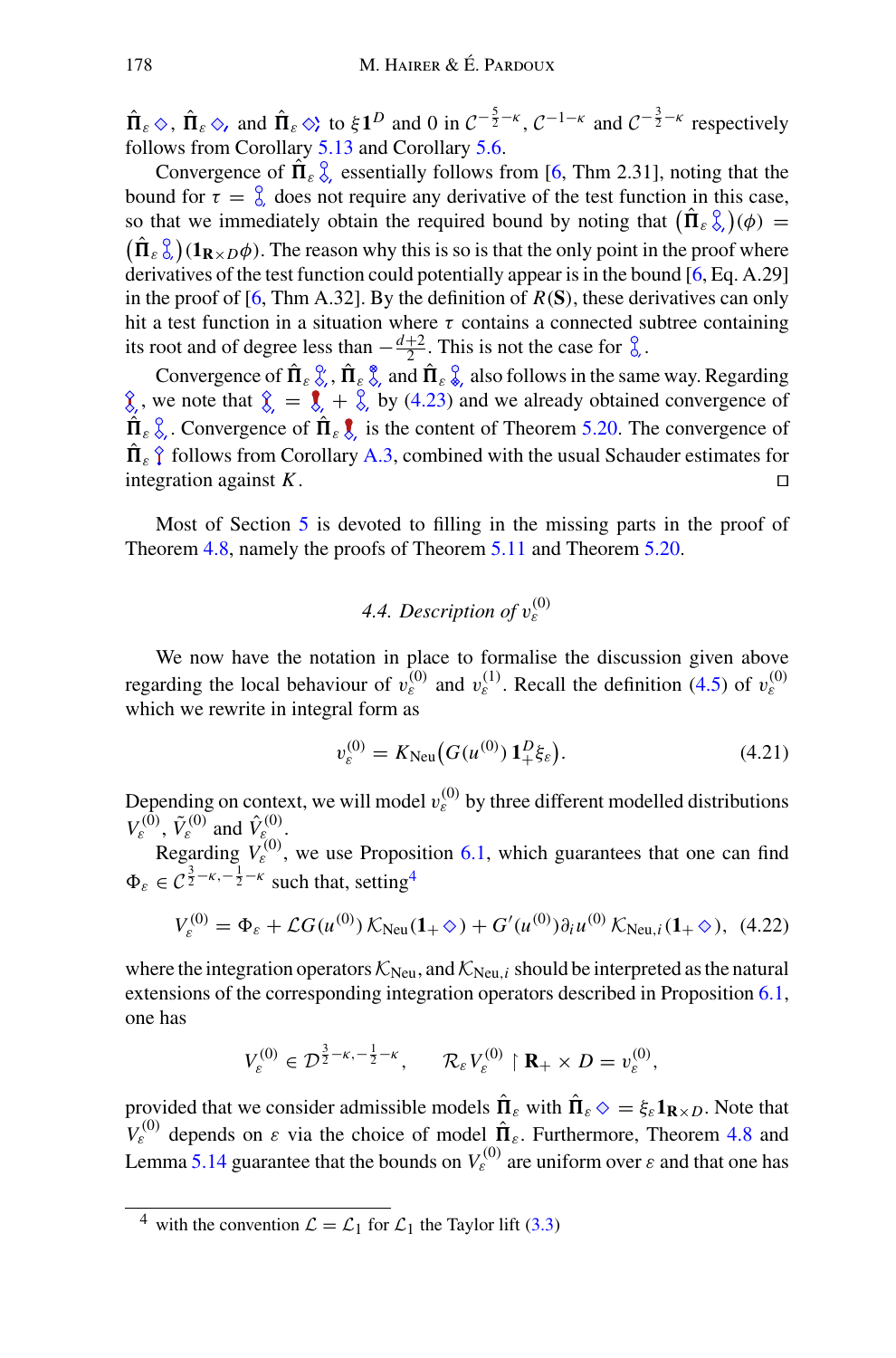$V_{\epsilon}^{(0)} \rightarrow V^{(0)}$  in  $\mathcal{D}^{\frac{3}{2}-\kappa,-\frac{1}{2}-\kappa}$  with respect to the renormalised models  $\hat{\Pi}_{\epsilon}$  and the limiting model  $\Pi$ .

It is natural at this stage, as already mentioned earlier, to define the symbol as the element of *T* of degree  $-\frac{1}{2} - \kappa$  given by

<span id="page-28-2"></span>
$$
\hat{\mathbf{I}} = \hat{\mathbf{I}} - \hat{\mathbf{I}},\tag{4.23}
$$

which is indeed consistent with [\(4.7\)](#page-17-2). With this notation, Propositions [A.2](#page-57-1) and [A.4](#page-57-2) combined with [\(4.22\)](#page-27-2) guarantee the existence of a function  $\tilde{\Phi}_{\varepsilon} \in C^{\frac{3}{2} - \kappa, w}$  with  $w = \left(-\frac{1}{2} - \kappa, \frac{1}{2} - \kappa, -\frac{1}{2} - \kappa\right)$  in the sense of [\[9](#page-65-3), Def. 3.2] such that if we set  $\tilde{V}_c^{(0)} = \tilde{V}_c^{(0,1)} + \tilde{V}_s^{(0,2)}$  with

<span id="page-28-1"></span>
$$
\tilde{V}_{\varepsilon}^{(0,1)} = \mathcal{L}G(u^{(0)})\,\mathbf{I},\n\tilde{V}_{\varepsilon}^{(0,2)} = \mathcal{L}G(u^{(0)})\,\mathbf{I} + G'(u^{(0)})\partial_i u^{(0)}\,\mathcal{K}_i(\,\mathbf{0}) + \mathcal{L}\,\tilde{\Phi}_{\varepsilon},\n\tag{4.24}
$$

then we have  $\tilde{V}_{\varepsilon}^{(0,1)} \in \mathcal{D}^{\frac{3}{2}-\kappa}$ ,  $\tilde{V}_{\varepsilon}^{(0,2)} \in \mathcal{D}^{\frac{3}{2}-\kappa,w}$  and  $(\mathcal{R}_{\varepsilon} \tilde{V}_{\varepsilon}^{(0)}) (\phi) = (\mathcal{R}_{\varepsilon} V_{\varepsilon}^{(0)}) (\phi)$ for all test functions  $\phi$  supported in  $\mathbf{R}_+ \times D$ . As before, all these objects converge in the limit  $\varepsilon \to 0$  provided that the underlying models converge. To see this, we note that we can choose

$$
\tilde{\Phi}_{\varepsilon} = \Phi_{\varepsilon} + \mathbf{1}_{+} G(u^{(0)}) K_{\text{Neu}}((1_{+}-1)\mathbf{1}_{D}\xi_{\varepsilon}) \n+ \mathbf{1}_{+}^{D} G'(u^{(0)}) \partial_{i} u^{(0)} K_{i} * ((\mathbf{1}_{+}^{D} - 1)\xi_{\varepsilon}) \n+ \mathbf{1}_{+}^{D} G'(u^{(0)}) \partial_{i} u^{(0)} K_{\partial,i}(\mathbf{1}_{+}^{D}\xi_{\varepsilon}),
$$

and then apply Proposition [A.4](#page-57-2) to bound the first term and Proposition [A.2](#page-57-1) to bound the remaining two terms.

On the other hand, we define  $\hat{V}^{(0)}_{\varepsilon}$  by setting

$$
\hat{V}_{\varepsilon}^{(0)} = \mathcal{K}(\mathcal{L}_2 G(u^{(0)})\mathbf{1}_{+} \circlearrowright) + \mathcal{L}\mathbf{1}_{+}^{D}\Big(K_{\partial}\big(G(u^{(0)})\xi_{\varepsilon}\mathbf{1}_{+}^{D}\big) - K\big(G(u^{(0)})\xi_{\varepsilon}\mathbf{1}_{+}^{D^{c}}\big)\Big),
$$

where we use the convention that  $u^{(0)}$  is extended outside of  $\mathbf{R}_+ \times D$  in any way that makes it globally  $C^3$ . (For positive times, this is possible since the extension of  $u_0$  to the whole space by suitable reflections is of class  $C^3$  by our assumptions. For negative times, this is possible by Whitney's extension theorem [\[21\]](#page-65-15).) Here we made a slight abuse of notation: the operator  $K$  should be interpreted in the sense of  $[9, \text{Sec. } 4.5]$  $[9, \text{Sec. } 4.5]$  with  $\hat{\mathcal{R}}(\mathcal{L}_2 G(u^{(0)})\mathbf{1}_+\circlearrowright) = G(u^{(0)})\mathbf{1}_+\xi_{\varepsilon}$ , which converges as  $\varepsilon \to 0$ by an argument very similar to that of Proposition [6.1,](#page-54-1) combined with the fact that  $G(u^{(0)})$  is  $C^3$ .

Note that we have

$$
\mathcal{R}_{\varepsilon}\hat{V}_{\varepsilon}^{(0)} = \mathcal{R}_{\varepsilon}\tilde{V}_{\varepsilon}^{(0)} = \mathcal{R}_{\varepsilon}V_{\varepsilon}^{(0)} = v_{\varepsilon}^{(0)} \qquad \text{on } \mathbf{R}_{+} \times D.
$$

<span id="page-28-0"></span>The modelled distribution  $\hat{V}_s^{(0)}$  exhibits rather singular behaviour near the boundary of the domain, but by Proposition [A.2](#page-57-1) it converges as  $\varepsilon \to 0$  in  $\mathcal{D}^{1,w}$  with  $w =$  $(-\frac{1}{2}-\kappa)$ <sub>3</sub> [we use again the notation ( $\eta$ )<sub>3</sub> = ( $\eta$ ,  $\eta$ ,  $\eta$ )]. It has the advantage however of not involving the integration map  $\mathcal I$  and the restricted noise  $\diamond$ , so it is purely described in terms of the "translation invariant" part of the regularity structure, that is the sector generated by  $\mathcal I$  and  $\odot$ . We summarise the above discussion with the following statement.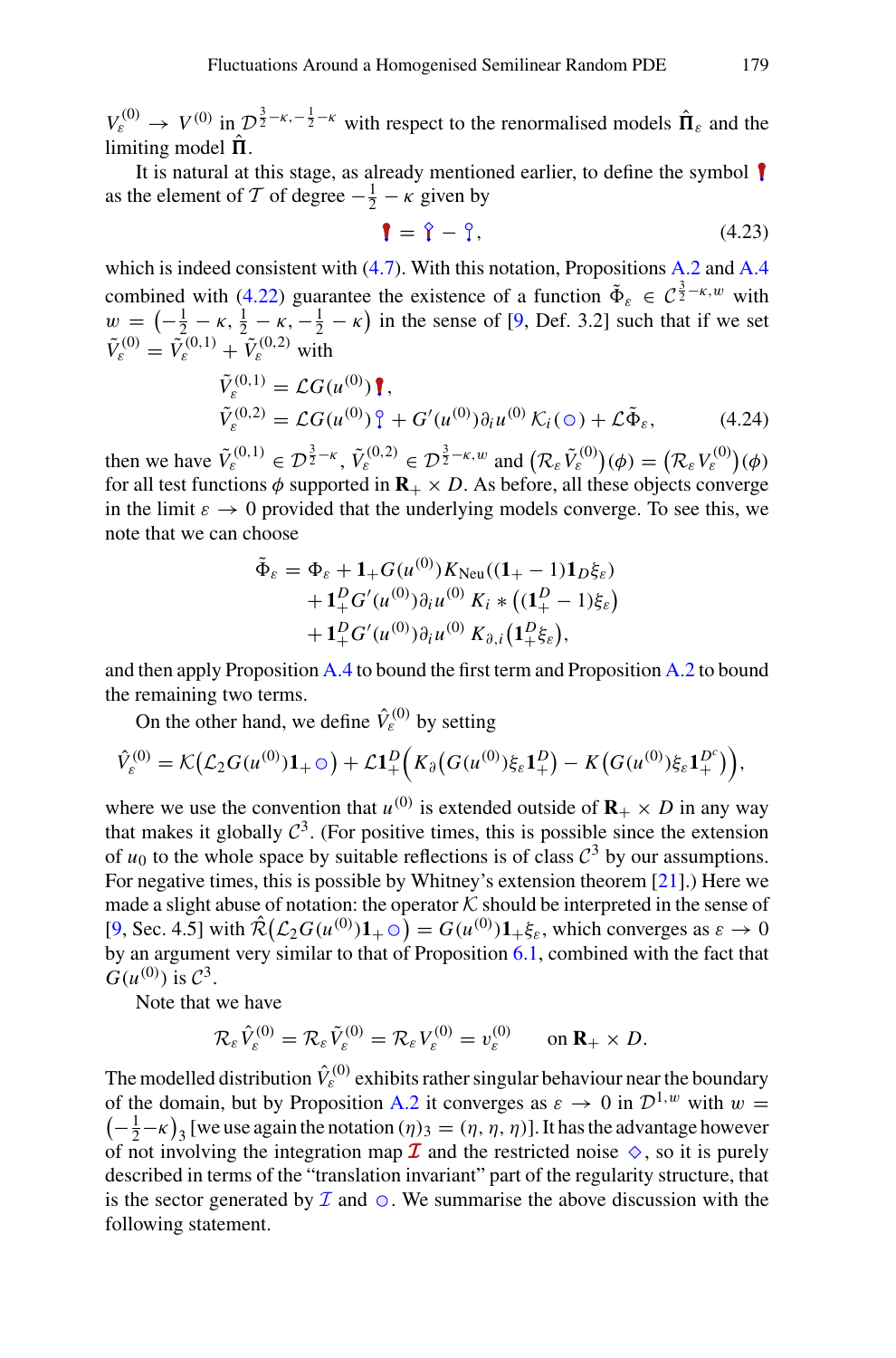**Lemma 4.10.** *We have*  $\hat{V}_{\varepsilon}^{(0)} \in \mathcal{D}_{-\frac{1}{2}-\kappa}^{1,(-\frac{1}{2}-\kappa)_{3}}$  $-\frac{1}{2}-\kappa$ ,  $\mathcal{R}_{\varepsilon}\hat{V}_{\varepsilon}^{(0)}=v_{\varepsilon}^{(0)}$  on  $\mathbf{R}_{+}\times D$ , and  $\hat{V}_{\varepsilon}^{(0)}$ *is of the form*

$$
\hat{V}_{\varepsilon}^{(0)} = \mathbf{1}_{+} \big( G(u^{(0)})^{\circ} + G'(u^{(0)}) \nabla u^{(0)}^{\circ} \big) + \Phi_{\varepsilon}^{(0)} \mathbf{1},
$$

*for some continuous function*  $\Phi_{\varepsilon}^{(0)}$ *. Furthermore,*  $\lim_{\varepsilon\to 0} \hat{V}_{\varepsilon}^{(0)} = \hat{V}^{(0)} \in \mathcal{D}^{1,(-\frac{1}{2}-\kappa)}$ 3  $with \ \mathcal{R}_0 \hat{V}^{(0)} = P_{\text{Neu}} \left( \mathbf{1}_+^D G(u^{(0)}) \xi \right).$ 

# 4.5. Description of  $v_{\varepsilon}^{(1)}$

<span id="page-29-0"></span>Recall that  $v_{\varepsilon}^{(1)}$  was defined in [\(4.6\)](#page-16-3) as the solution to an inhomogeneous linear equation with *inhomogeneous* boundary conditions (et least in the Neumann case). Regarding  $v_{\varepsilon}^{(1)}$ , we would like to describe it by a modelled distribution  $V_{\varepsilon}^{(1)}$  given by

<span id="page-29-1"></span>
$$
V_{\varepsilon}^{(1)} = \mathbf{1}_{+}^{D} \mathcal{P}_{\text{Neu}} \mathbf{1}_{+} \big( \mathcal{L}(G'(u^{(0)})) \tilde{V}_{\varepsilon}^{(0)} \diamond_{\prime} \big) + v_{\varepsilon}^{(1, \star)} \mathbf{1}, \tag{4.25}
$$

with  $P_{\text{Neu}}$  as in [\(3.2\)](#page-12-2) and where  $v_{\varepsilon}^{(1,\star)}$  would be given by the solution to

<span id="page-29-2"></span>
$$
\partial_t v_{\varepsilon}^{(1,\star)} = \Delta v_{\varepsilon}^{(1,\star)} + \frac{1}{2} G''(u^{(0)}) W_{1,\varepsilon},
$$
  

$$
W_{1,\varepsilon} = (v_{\varepsilon}^{(0)})^2 \sigma_{\varepsilon} - 2 \frac{\partial}{\partial} G(u^{(0)}) v_{\varepsilon}^{(0)} - \varepsilon^{1-\frac{d}{2}} \frac{\partial}{\partial} G^2(u^{(0)}), \qquad (4.26)
$$

endowed with *homogeneous* Neumann boundary conditions. The reason why the identity  $\mathcal{R}_{\varepsilon} V_{\varepsilon}^{(1)} = v_{\varepsilon}^{(1)}$  holds (on  $\mathbf{R}_{+} \times D$  as usual) is as follows. By [\(4.24\)](#page-28-1),

<span id="page-29-3"></span>
$$
\tilde{V}_{\varepsilon}^{(0)} \diamondsuit = \mathcal{L}(G(u^{(0)}))\left(\mathbf{I}_{\varepsilon} + \mathbf{I}_{\varepsilon}\right) + G'(u^{(0)})\partial_i u^{(0)} \diamondsuit, \mathcal{K}_i(\circlearrowleft) + \mathcal{L}\tilde{\Phi}_{\varepsilon} \diamondsuit. \tag{4.27}
$$

It then follows from the definition  $(4.13)$  of the renormalised model and the fact that  $\mathcal{R}_{\varepsilon}(\tilde{V}_{\varepsilon}^{(0)}) = v_{\varepsilon}^{(0)}$  that, applying the reconstruction operator to this expression yields

$$
\mathcal{R}_{\varepsilon}(\tilde{V}_{\varepsilon}^{(0)}\diamondsuit) = \mathbf{1}^{D}v_{\varepsilon}^{(0)}\eta_{\varepsilon} - \sum_{i=1}^{d}G(u^{(0)})\varepsilon^{1-\frac{d}{2}}(c_{i,0}\delta_{\partial_{i,0}D} + c_{i,1}\delta_{\partial_{i,1}D})
$$

$$
-\varepsilon^{-\frac{d}{2}}\mathcal{L}^{D}G(u^{(0)}) - \varepsilon^{1-\frac{d}{2}}\mathbf{1}^{D}G'(u^{(0)})\mathcal{L}^{2}_{\varepsilon}, \nabla u^{(0)}).
$$

We then note that the two terms appearing on the second line, when multiplied by another factor of  $G(u^{(0)})$ , are exactly the additional two terms appearing on the first line of [\(4.6\)](#page-16-3), while the singular term involving Dirac masses on the boundary of *D*, when hit by  $K_{\text{Neu}}$ , is responsible for the non-homogeneous boundary conditions.

The problem with such a definition is that it yields a description of  $V<sub>s</sub><sup>(1)</sup>$  in terms of symbols involving  $\Diamond$ , while the general convergence results of [\[6\]](#page-65-13) require translation invariance of the noise objects, which is not the case here. If we were to try to improve the situation by replacing  $1_+ \diamondsuit$ , by  $1_+^D \diamondsuit$ , in [\(4.25\)](#page-29-1), then we immediately run into the problem that the behaviour of this modelled distribution on the boundary of *D* is too singular for the general results of [\[9\]](#page-65-3) to apply. This is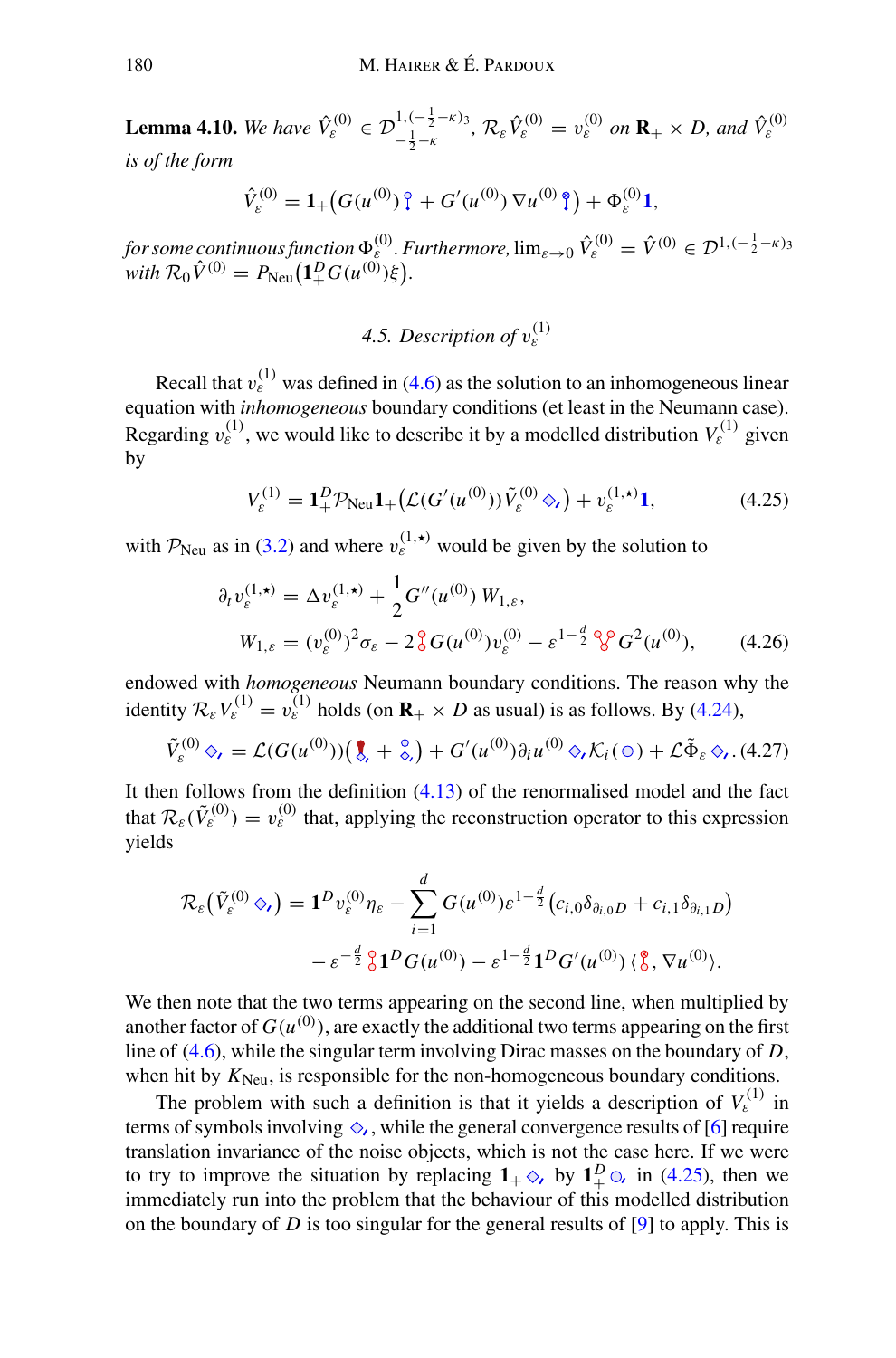not just a technicality: this singular behaviour is precisely what is responsible for the additional boundary renormalisation!

Instead, we define  $V<sub>s</sub><sup>(1)</sup>$  as a sum of terms that is "equivalent" to the definition [\(4.25\)](#page-29-1) in the sense that they reconstruct the same function, but such that each of the terms can be controlled in a slightly different, situation-specific, way.

We first deal with the boundary correction by setting

<span id="page-30-1"></span>
$$
V_{\varepsilon}^{(1,0)} = \mathbf{1}_{+}^{D} \mathcal{L} K_{\partial} \big( \mathbf{1}_{+} G'(u^{(0)}) \mathcal{R}_{\varepsilon} \big( \tilde{V}_{\varepsilon}^{(0)} \diamond_{\ell} \big) \big).
$$
 (4.28)

Since  $\tilde{V}^{(0)}_{\varepsilon} \otimes_{\varepsilon} \varepsilon \mathcal{D}^{\frac{1}{2}-2\kappa,w}$  with  $w = (-\frac{3}{2} - 2\kappa, -\frac{1}{2} - 2\kappa, -\frac{3}{2} - 2\kappa)$  and since it belongs to a sector of regularity  $-\frac{3}{2} - 2\kappa$ , its reconstruction belongs to  $C^{-\frac{3}{2} - 2\kappa}$ . It then follows from Proposition [A.2](#page-57-1) that  $V_k^{(1,0)} \in \mathcal{D}^{2,(0)}$ <sup>3</sup>.

We now break up  $\tilde{V}^{(0)}_s$  in [\(4.25\)](#page-29-1) as in [\(4.24\)](#page-28-1) and deal with the first term. By Proposition [6.3,](#page-54-2) we can find  $V_{\varepsilon}^{(1,1)} \in \mathcal{D}^{2-2\kappa,\bar{w}}$  with  $\bar{w} = (\frac{1}{2} - 2\kappa, \frac{1}{2} - 2\kappa, 0)$  of the form

<span id="page-30-2"></span>
$$
V_{\varepsilon}^{(1,1)} = \mathbf{1}_+^D G' G(u^{(0)})(\hat{\Pi}_{\varepsilon} \mathbf{1})^{\circ} + \Phi_{\varepsilon}^{(1,1)}, \tag{4.29}
$$

with  $\Phi_{\varepsilon}^{(1,1)}$  taking values in the classical Taylor polynomials, and such that

$$
\mathcal{R}_{\varepsilon}V_{\varepsilon}^{(1,1)}=K\big((G'G)(u^{(0)})\mathbf{1}_{+}\hat{\Pi}_{\varepsilon}\mathbf{I}_{\varepsilon}\big)=\mathcal{R}_{\varepsilon}\mathcal{K}\mathbf{1}_{+}\big(\mathcal{L}(G'(u^{(0)}))\tilde{V}_{\varepsilon}^{(0,1)}\diamondsuit_{\varepsilon}\big).
$$

The second term is dealt with similarly. As a consequence of Proposition [6.4](#page-55-0) with  $g_1 = G'G(u^{(0)}), g_{2,i} = G'(u^{(0)})^2 \partial_i u^{(1)}$  and  $g_3 = G'(u^{(0)}) \tilde{\Phi}_{\varepsilon}$  (with  $\tilde{\Phi}_{\varepsilon}$  as in [\(4.25\)](#page-29-1)), we can find  $V_{\varepsilon}^{(1,2)} \in \mathcal{D}^{2-2\kappa,\bar{w}}$  such that

$$
\mathcal{R}_{\varepsilon} V_{\varepsilon}^{(1,2)} = K \mathbf{1}_{+} \big( G' G(u^{(0)}) \hat{\Pi}_{\varepsilon} \hat{\xi},
$$
  
+ 
$$
G'(u^{(0)})^2 \partial_i u^{(1)} \mathcal{R}_{\varepsilon}(\hat{\phi}, \mathcal{K}_i(\hat{\phi})) + G'(u^{(0)}) \tilde{\Phi}_{\varepsilon} \hat{\Pi}_{\varepsilon} \hat{\phi}_t \big),
$$

and such that furthermore  $V_s^{(1,2)}$  takes values in the translation invariant sector and is of the form

<span id="page-30-3"></span>
$$
V_{\varepsilon}^{(1,2)} = \mathbf{1}_+^D \big( (G'G)(u^{(0)})^{\mathcal{O}_{\mathcal{O}}} + \tilde{\Phi}_{\varepsilon}^{\mathcal{O}} \big) + \Phi_{\varepsilon}^{(1,2)}, \tag{4.30}
$$

for some  $\Phi_{\varepsilon}^{(1,2)}$  taking values in the Taylor polynomials. In order to define  $V_{\varepsilon}^{(1,3)}$ , we make use of the following lemma:

**Lemma 4.11.** *Let*  $\phi_{\varepsilon}$  *be such that on*  $\mathbf{R}_{+} \times D$  *one has the identity* 

<span id="page-30-0"></span>
$$
v_{\varepsilon}^{(0)} = G(u^{(0)}) \hat{\Pi}_{\varepsilon} \hat{\mathbf{y}} + \phi_{\varepsilon} \mathbf{1},
$$

*and one has*  $\phi_{\varepsilon}(t, x) = 0$  *for*  $t < 0$  *or*  $x \notin D$ *. Then, for any*  $\alpha \in [0, 1)$ *, one has the bound*  $\mathbf{E} \Vert \phi_{\varepsilon} \Vert_{\alpha + \frac{1}{2} - \kappa, w} \lesssim \varepsilon^{-\alpha}$  *with*  $w = (\alpha - \frac{1}{2} - \kappa)_3$ *.*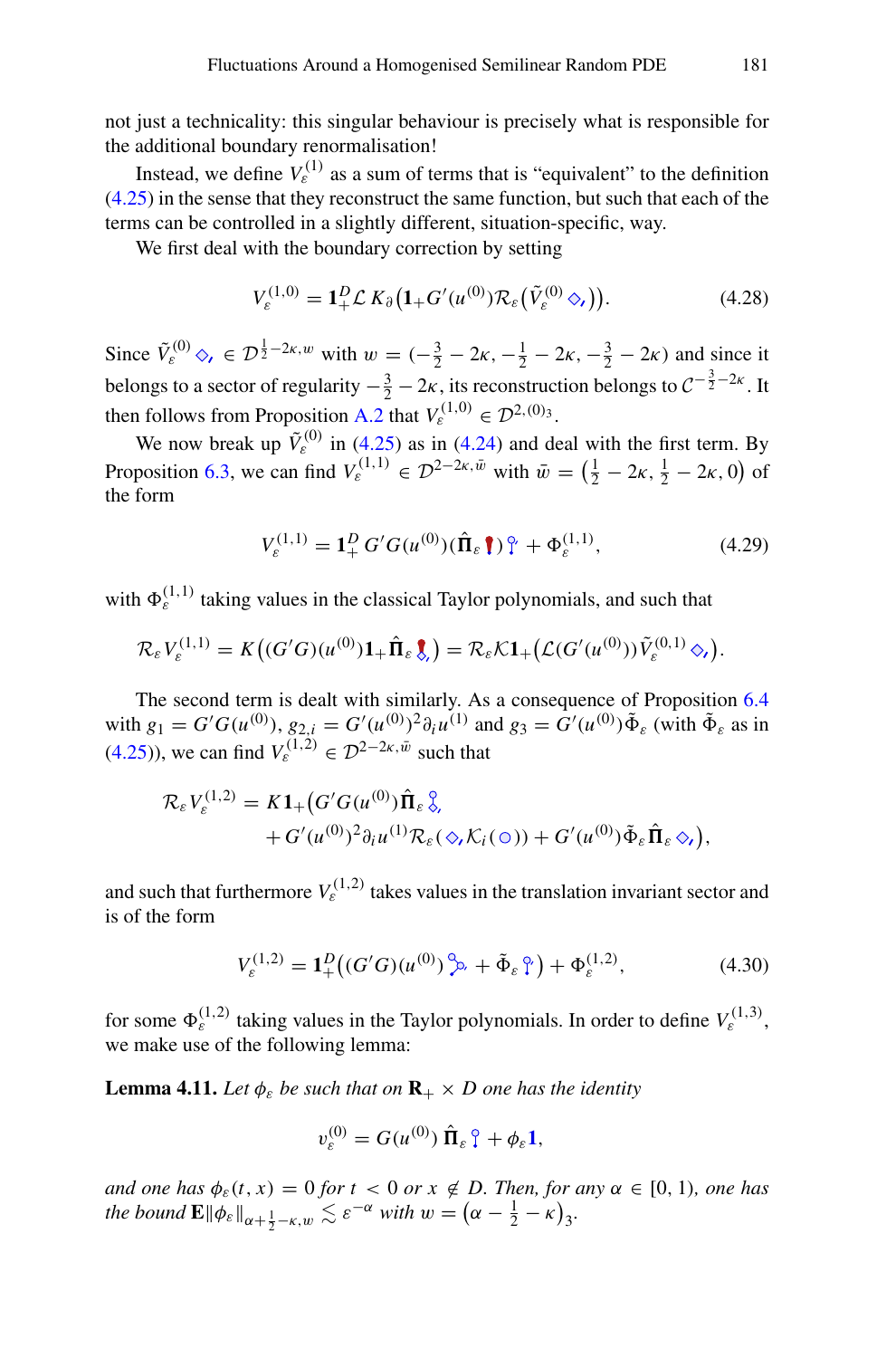*Proof.* We decompose  $\phi_{\varepsilon}$  as

$$
\phi_{\varepsilon} = K_{\partial} \left( \mathbf{1}_{+}^{D} G(u^{(0)}) \xi_{\varepsilon} \right) + G(u^{(0)}) K \left( (1 - \mathbf{1}_{+}^{D}) \xi_{\varepsilon} \right) + \left( K \left( \mathbf{1}_{+}^{D} G(u^{(0)}) \xi_{\varepsilon} \right) - G(u^{(0)}) K \left( \mathbf{1}_{+}^{D} \xi_{\varepsilon} \right) \right),
$$

and we treat the three terms separately. The first two terms are estimated by combining Proposition [A.2](#page-57-1) with Corollary [5.10.](#page-41-2)

The bound on the last term follows from combining Proposition [5.9](#page-41-1) with Corol-lary [B.5.](#page-61-0) To apply the latter, we set  $\theta = \kappa$  (small enough) and  $\chi = \alpha - \frac{5}{2} - \kappa$ , which yields a bound in  $C^{\kappa+2}$  on

$$
K(\mathbf{1}_{+}^{D}G(u^{(0)})\xi_{\varepsilon})-G(u^{(0)})K(\mathbf{1}_{+}^{D}\xi_{\varepsilon})-\sum_{i}G'(u^{(0)})\partial_{i}u^{(0)}K_{i}(\mathbf{1}_{+}^{D}\xi_{\varepsilon}).
$$

Since  $K_i$  gains three derivatives, the term  $K_i(\mathbf{1}_{+}^D \xi_{\varepsilon})$  itself satisfies the required bound and we are done.

Recalling *W*1,ε as defined in [\(4.26\)](#page-29-2), it follows from Lemma [4.11](#page-30-0) combined with the definition of the renormalised model that we can rewrite it as

$$
W_{1,\varepsilon} = G^2(u^{(0)}) \hat{\Pi}_{\varepsilon} \, \mathcal{C}_{\varepsilon}^0 + 2G(u^{(0)}) \phi_{\varepsilon} \hat{\Pi}_{\varepsilon} \, \mathcal{C}_{\varepsilon}^0 + \phi_{\varepsilon}^2 \hat{\Pi}_{\varepsilon} \, \mathcal{O}_{\varepsilon}. \tag{4.31}
$$

As a consequence of Proposition [5.9](#page-41-1) (with  $\alpha = \kappa$ ), combined with Lemma [4.11](#page-30-0) (with  $\alpha = \frac{1}{2}$ ), we conclude that one has

<span id="page-31-3"></span>
$$
\lim_{\varepsilon \to 0} \|W_{1,\varepsilon}\|_{-\frac{1}{2} - 3\kappa} = 0. \tag{4.32}
$$

Indeed, the reconstruction theorem  $[9, Thm 4.9]$  $[9, Thm 4.9]$  and the multiplication rules  $[9,$ Lem. 4.3] imply that if  $g \in C^{\gamma, (\eta)_3}$  for  $\eta \le 0$  and  $\gamma > 0$ , and  $\zeta \in C^\beta$  with  $\beta \le 0$ and  $\gamma + \beta > 0$  then, provided that  $\eta + \beta > -1$ , one has  $g\zeta \in C^{\eta+\beta}$ . (View  $\zeta$  as the constant function in a regularity structure containing only one symbol of degree  $\beta$ and apply the reconstruction theorem to *g*ζ .)

Since  $-\frac{1}{2} - 3\kappa > -1$ , we can multiply such a distribution by the indicator function of  $\mathbf{R}_{+} \times D$ . It follows that, setting

<span id="page-31-1"></span>
$$
V_{\varepsilon}^{(1,3)} \stackrel{\text{def}}{=} \frac{1}{2} \mathcal{L} K_{\text{Neu}} \left( \mathbf{1}_D^+ G''(u^{(0)}) \, W_{1,\varepsilon} \right),\tag{4.33}
$$

we have  $\lim_{\varepsilon \to 0} V_{\varepsilon}^{(1,3)} = 0$  in  $\mathcal{D}^{\frac{3}{2} - 3\kappa}$  and furthermore  $\mathcal{R}_{\varepsilon} V_{\varepsilon}^{(1,3)} = v_{\varepsilon}^{(1,*)}$ . Combining these definitions, we set

$$
\hat{V}^{(1)}_{\varepsilon} = V^{(1,0)}_{\varepsilon} + V^{(1,1)}_{\varepsilon} + V^{(1,2)}_{\varepsilon} + V^{(1,3)}_{\varepsilon}.
$$

<span id="page-31-0"></span>Summarising this discussion, one has the following result:

<span id="page-31-2"></span>**Lemma 4.12.** *We have*  $\hat{V}_{\varepsilon}^{(1)} \in \mathcal{D}^{\frac{3}{2}-3\kappa,(0)}$ ,  $\mathcal{R}_{\varepsilon} \hat{V}_{\varepsilon}^{(1)} = v_{\varepsilon}^{(1)}$  *and*  $\hat{V}_{\varepsilon}^{(1)}$  *is of the form*  $\hat{V}^{(1)}_{\varepsilon} = \mathbf{1}^D_+ G' G(u^{(0)})^{\mathcal{O}}_{\varepsilon} + \mathbf{1}^D_+ G'(u^{(0)}) \Phi^{(0)}_{\varepsilon} + \Phi^{(1)}_{\varepsilon}$  $(4.34)$ 

*for some*  $\Phi_{\varepsilon}^{(1)}$  *taking values in the Taylor polynomials, and where*  $\Phi_{\varepsilon}^{(0)}$  *is as in Lemma* [4.10](#page-28-0)*. Furthermore,*  $\lim_{\varepsilon \to 0} \hat{V}^{(1)}_{\varepsilon} = \hat{V}^{(1)} \in \mathcal{D}^{\frac{3}{2} - 3\kappa, (0)_{3}}$  *with*  $\mathcal{R}_{0} \hat{V}^{(1)} = 0$ *.*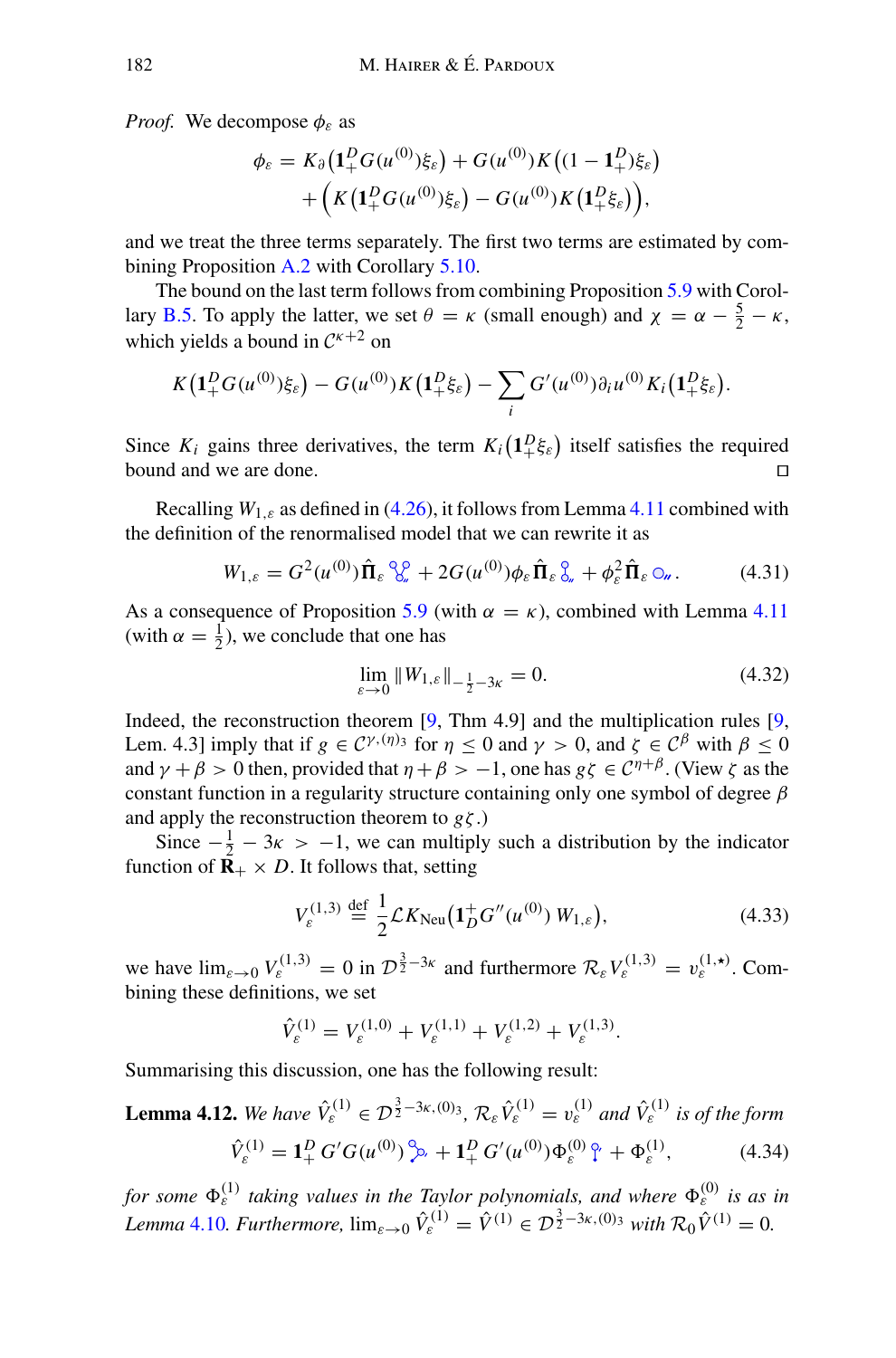*Proof.* Collecting [\(4.28\)](#page-30-1), [\(4.29\)](#page-30-2), [\(4.30\)](#page-30-3) and [\(4.33\)](#page-31-1), we see that [\(4.34\)](#page-31-2) holds, but with  $\Phi_{\varepsilon}^{(0)}$  replaced by  $G(u^{(0)})(\hat{\Pi}_{\varepsilon} \cdot) + \tilde{\Phi}_{\varepsilon}$ . These two expression are seen to coincide on  $\mathbf{R}_+ \times D$  by comparing Lemma [4.10](#page-28-0) with [\(4.24\)](#page-28-1).

The only statement we haven't shown yet is that  $\mathcal{R}_0 \hat{V}^{(1)} = 0$ . Since we already know by [\(4.32\)](#page-31-3) that  $W_{1,\varepsilon}$  converges to 0 and since  $\mathcal{R}_{\varepsilon} \hat{V}_{\varepsilon}^{(1)} = \mathcal{R}_{\varepsilon} V_{\varepsilon}^{(1)}$ , it remains by [\(4.25\)](#page-29-1) to show that  $\lim_{\varepsilon \to 0} \mathcal{R}_{\varepsilon}(\tilde{V}_{\varepsilon}^{(0)} \otimes_{\varepsilon}) = 0$ . This in turn is immediate from  $(4.27)$  when combined with Theorem [4.8](#page-26-0) which guarantees that the limiting model vanishes on all accented symbols.

#### *4.6. Formulation of the Fixed Point Problem*

<span id="page-32-0"></span>Introduce now a modelled distribution  $\overline{V}_{\varepsilon}$  and, using the shorthand  $\hat{V}_{\varepsilon} = \hat{V}_{\varepsilon}^{(0)} + \hat{V}_{\varepsilon}$  $\hat{V}_{\varepsilon}^{(1)} + \overline{V}_{\varepsilon}$ , consider the fixed point problem

<span id="page-32-1"></span>
$$
\overline{V}_{\varepsilon} = \mathcal{P}_{\text{Neu}} \mathbf{1}_{+}^{D} \Big( H_{\eta}^{\prime}(u^{(0)}) \hat{V}_{\varepsilon} + \mathcal{L}(G^{\prime}(u^{(0)})) (\hat{V}_{\varepsilon} - \hat{V}_{\varepsilon}^{(0)}) \circlearrowright + \frac{1}{2} \mathcal{L}(G^{\prime\prime}(u^{(0)})) (\hat{V}_{\varepsilon}^{2} - (\hat{V}_{\varepsilon}^{(0)})^{2}) \circlearrowright_{\varepsilon} + \mathcal{L}(G^{\prime\prime}(u^{(0)}) u^{(1)}) \hat{V}_{\varepsilon} \circlearrowright_{\varepsilon}^{2} + \frac{1}{2} \mathcal{L}(G^{\prime\prime}(u^{(0)}) (u^{(1)})^{2}) \circlearrowright_{\varepsilon}^{2}) + \mathcal{L} P_{\text{Neu}} \mathbf{1}_{+}^{D} (\hat{R}_{\varepsilon}^{(d)}(\mathcal{R}_{\varepsilon} \hat{V}_{\varepsilon}, \varsigma) + \tilde{R}_{\varepsilon}^{(d)}(\varsigma)),
$$
\n(4.35)

where  $\tilde{R}_{\varepsilon}^{(d)} = 0$  for  $d = 1$  and

<span id="page-32-3"></span>
$$
\tilde{R}_{\varepsilon}^{(2)}(\bar{\zeta}) = \varepsilon^{\kappa} \frac{1}{2} G^2 G'' \sqrt{\varphi_{\varepsilon}} \bar{\zeta},
$$
\n
$$
\tilde{R}_{\varepsilon}^{(3)}(\bar{\zeta}) = \varepsilon^{\kappa} (G''G) \Big( \frac{1}{2} \sqrt{\varphi} G + \varepsilon G' \Big( \sqrt{\varphi} G + \langle \sqrt{\varphi}, \nabla u^{(0)} \rangle + \sqrt{\varphi} u^{(1)} \Big) \Big) \bar{\zeta}.
$$
\n(4.36)

<span id="page-32-2"></span>*Remark 4.13.* We will set this up as a fixed point problem in the space  $\mathcal{D}^{\frac{3}{2}-3\kappa,(0)}$ . Since deg  $\odot$ , < −1 and deg  $\odot$ ; < −1 (in *d* ∈ {2, 3} for the latter), this forces us to rely on Theorem [C.5](#page-61-0) for the reconstruction of the right hand side of [\(4.35\)](#page-32-1) and to combine this with [\[9,](#page-65-3) Lem. 4.12] to provide an interpretation for the integration operator *K* appearing in the definition  $(3.2)$  of  $\mathcal{P}_{\text{Neu}}$ .

*Remark 4.14.* Recall that the definition [\(4.3\)](#page-16-1) of the remainder  $\hat{R}^{(d)}_{\varepsilon}$  involves an arbitrary exponent  $\alpha$ . We henceforth fix a choice  $\alpha = \alpha(d)$  depending on the dimension, namely

$$
\alpha(1) = \frac{5}{4}, \qquad \alpha(2) = \frac{9}{4}, \qquad \alpha(3) = \frac{11}{4}.
$$
 (4.37)

All further statements about  $\hat{R}^{(d)}_{\varepsilon}$  hold for this particular choice.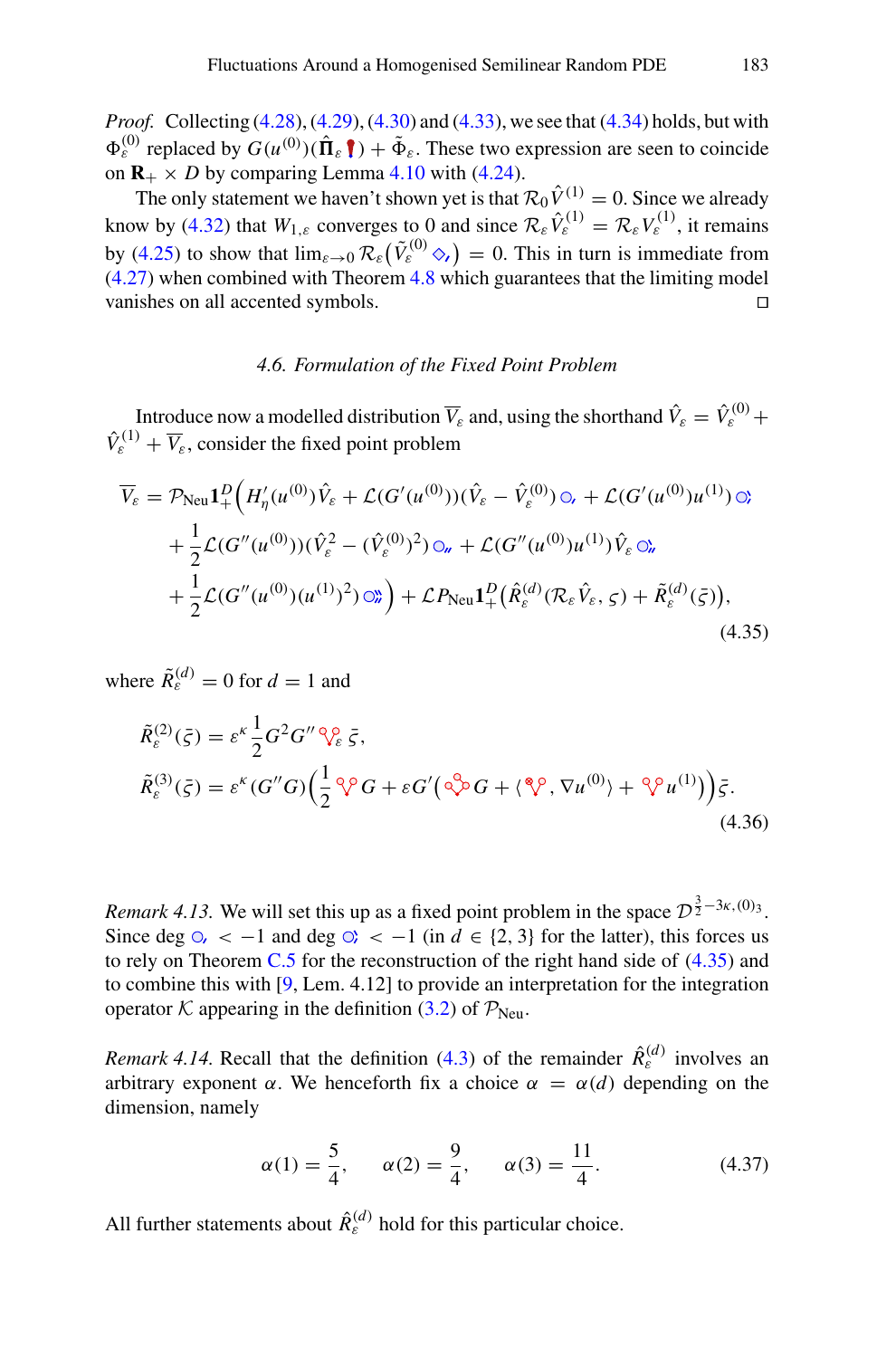We claim that with this definition and provided that we consider the renormalised model constructed in Section [4.3,](#page-20-0) [\(4.35\)](#page-32-1) admits a unique solution in  $\mathcal{D}^{\frac{3}{2}-3\kappa,(0)}$  and, provided that we set  $\zeta = \varepsilon^{\alpha} \xi_{\varepsilon}$  and  $\bar{\zeta} = \varepsilon^{-1-\kappa} \sigma_{\varepsilon}$ , one has  $v_{\varepsilon} = \mathcal{R}_{\varepsilon} \hat{V}_{\varepsilon}$ . The reason for the appearance of  $\tilde{R}_{\varepsilon}^{(d)}$  is to cancel out some additional unwanted terms arising from the renormalisation procedure. Before this, we formulate a technical lemma, where we write  $\|\theta\|_{\alpha}$  for the  $\mathcal{C}^{\alpha}$  norm of the function / distribution  $\theta$  on  $D_T = [0, T] \times D$  with *T* as in Theorem [1.2.](#page-2-1)

<span id="page-33-1"></span>**Lemma 4.15.** *Let* w,  $\bar{w}$  *with*  $||w||_{L^{\infty}} + ||\bar{w}||_{L^{\infty}} \leq \varepsilon^{-d/2}$  *on the domain*  $D_T$  *and let*  $\kappa \in (0, \frac{1}{4})$ *. Writing*  $X = ||\varsigma||_{-\frac{1}{2} + 2\kappa} + 1$ *, one has the bounds* 

$$
\|R_{\varepsilon}^{(1)}(w,\varsigma)\|_{-\frac{1}{2}+2\kappa} \lesssim \varepsilon^{1/4} \big(1+\|w\|_{\frac{1}{2}-\kappa}\big)^3 X,
$$
  

$$
\|R_{\varepsilon}^{(1)}(w,\varsigma) - R_{\varepsilon}^{(1)}(\bar{w},\varsigma)\|_{-\frac{1}{2}+2\kappa} \lesssim \varepsilon^{1/4} \|w-\bar{w}\|_{\frac{1}{2}-\kappa} \big(1+\|w\|_{\frac{1}{2}-\kappa} + \|\bar{w}\|_{\frac{1}{2}-\kappa}\big)^3 X,
$$

*for some proportionality constants depending only on u*(0) *, G and H. In dimensions* 2 *and* 3*, we set*  $X = ||\varsigma||_{L^p} + 1$  *(for any fixed p* ∈ [1, ∞]*) and we have the bounds* 

$$
\|R_{\varepsilon}^{(d)}(w,\varsigma)\|_{L^{p}} \lesssim \varepsilon^{\kappa} \left(1 + \varepsilon^{\beta} \|w\|_{L^{\infty}}\right)^{3} X,
$$
  

$$
\|R_{\varepsilon}^{(d)}(w,\varsigma) - R_{\varepsilon}^{(d)}(\bar{w},\varsigma)\|_{L^{p}} \lesssim \varepsilon^{\kappa+\beta} \|w - \bar{w}\|_{L^{\infty}} \left(1 + \varepsilon^{\beta} \|w\|_{L^{\infty}} + \varepsilon^{\beta} \|\bar{w}\|_{L^{\infty}}\right)^{3} X,
$$
  
with  $\beta(2) = \frac{1}{4} - \frac{\kappa}{3}$  and  $\beta(3) = \frac{7}{12} - \frac{\kappa}{3}$  for  $\kappa$  sufficiently small.

*Proof.* The case of dimensions 2 and 3 is straightforward to verify since all bounds are uniform. In dimension 1, the first term of  $(4.3)$  is easy to bound. To bound the second term, we use the fact that composition with a smooth function is a (locally) Lipschitz continuous operation in  $C^{\frac{1}{2} - \kappa}$ , combined with the fact that the product is continuous as a bilinear map from  $C^{\frac{1}{2}-\kappa} \times C^{-\frac{1}{2}+2\kappa}$  into  $C^{-\frac{1}{2}+2\kappa}$ , see [\[3](#page-64-3)] or [\[8,](#page-65-10) Thm 13.16].

<span id="page-33-0"></span>**Proposition 4.16.** *Fix an initial condition*  $u_0$ *, a final time*  $T < 1$  *and nonlinearities G* and H, all as in Theorem [1.2](#page-2-1), as well as the random model  $\Pi_{\varepsilon}$  as defined in *Section* [4.3](#page-20-0)*. Choose*  $\zeta \in L^p$  *with*  $p = (d+2)/\underline{c}$  (*for*  $d \in \{2, 3\}$ ) *or*  $\zeta \in C^{2\kappa - \frac{1}{2}}$  (*for d* = 1)*, as well as*  $\bar{z}$  ∈  $C^{-\frac{1}{2}-2\kappa}$  (*for d* ∈ {2, 3})*. Then, the the fixed point problem* [\(4.35\)](#page-32-1) *admits a unique local solution*  $\overline{V}_{\varepsilon}$  *in*  $\mathcal{D}^{\frac{3}{2}-3\kappa,(0)}$ <sup>3</sup>. Furthermore, bounds on *the solution are uniform over*  $\varepsilon \in [0, 1]$  *and over*  $\zeta$ ,  $\overline{\zeta}$  *in bounded balls in their respective spaces.*

*Furthermore, for*  $\varepsilon = 0$  *and*  $\Pi$  *as in Theorem* [4.8](#page-26-0)*, the solution V is such that*  $\bar{v} = \mathcal{R}_0 \overline{V}$  solves

<span id="page-33-2"></span>
$$
\partial_t \bar{v} = \Delta \bar{v} + H'_{\eta}(u^{(0)})(\bar{v} + \mathcal{R}_0 \hat{V}^{(0)}), \tag{4.38}
$$

*with homogeneous boundary conditions, where*  $\hat{V}^{(0)}$  *is as in Lemma* [4.10](#page-28-0)*. In particular,*  $\lim_{\varepsilon \to 0} V_{\varepsilon} = V$  is such that  $\mathcal{R}_0 V$  coincides with the process v defined in [\(1.8\)](#page-3-1)*.*

*Remark 4.17.* In the case  $d = 1$ , there is no condition on  $\bar{\zeta}$  since the fixed point problem does not depend on it.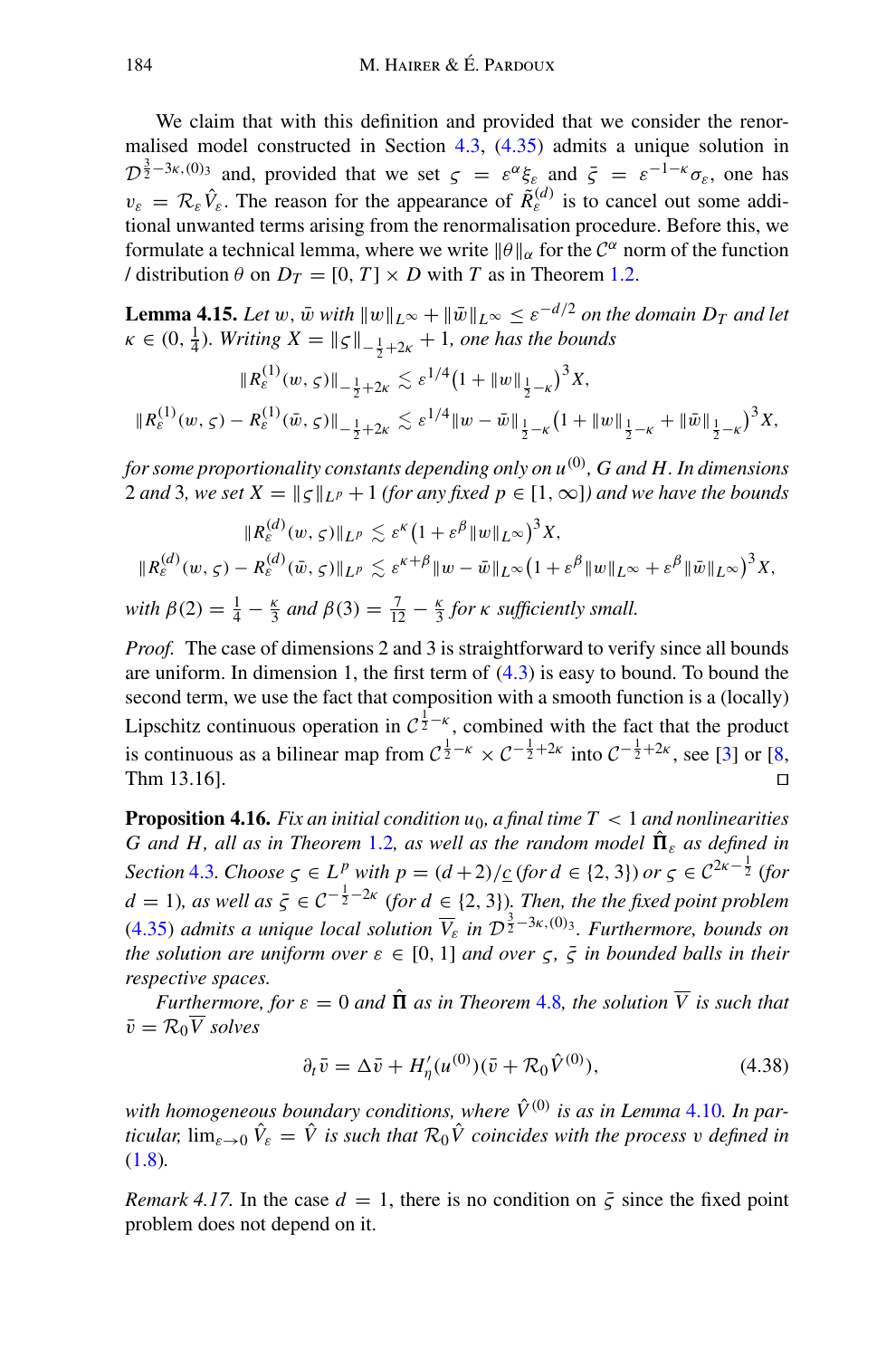*Proof.* We first consider the case  $d = 3$ . Note first that, for any  $C^4$  function  $\tilde{G}$ , we have  $\mathcal{L}(\tilde{G}(u^{(0)}, u^{(1)})) \in \mathcal{D}^{2,(0)}$ <sup>3</sup>. Since  $\hat{V}^{(0)}_{\varepsilon} \in \mathcal{D}^{1, (-\frac{1}{2} - \kappa)_{3}}$  by Lemma [4.10](#page-28-0) and  $\hat{V}^{(1)}_{\epsilon} \in \mathcal{D}^{\frac{3}{2}-3\kappa,(0)}$  by Lemma [4.12,](#page-31-0) it then follows from [\[9](#page-65-3), Lem. 4.3] that, for  $\overline{V}_{\varepsilon} \in \mathcal{D}^{\frac{3}{2}-3\kappa,(0)}$ , all the terms appearing after  $\mathcal{P}_{\text{Neu}}\mathbf{1}_{+}^{D}$  in the right hand side of [\(4.35\)](#page-32-1) belong to  $\mathcal{D}^{\frac{1}{2}-4\kappa, (-\frac{3}{2}-2\kappa)_3}$ , provided that  $\kappa$  is sufficiently small. In particular, the operator  $K$  (defined as described in Remark  $4.13$ ) maps this continuously into  $\mathcal{D}^{2,(0)}$ <sub>3</sub>, with arbitrarily small norm for small time intervals.

Furthermore, the reconstruction operator of Theorem [C.5](#page-61-0) continuously maps the space  $\mathcal{D}^{\frac{1}{2}-4\kappa, (-\frac{3}{2}-2\kappa)}$  into  $\mathcal{C}^{-\frac{3}{2}-2\kappa}$ , which is then mapped continuously into  $C^{2,(0)}$ <sup>3</sup> by *K*<sup>∂</sup> by Proposition [A.2,](#page-57-1) and therefore into  $\mathcal{D}^{2,(0)}$ <sup>3</sup> by the Taylor lift *L*, again with arbitrarily small norm for small time intervals as a consequence of the bound [\(A.3\)](#page-57-3) which also holds for *K*<sup>∂</sup> .

Note now that by Corollary [5.6,](#page-39-1) we have  $\mathbf{E} \|\xi_{\varepsilon}\|_{\kappa-2} \lesssim \varepsilon^{-\frac{1}{2}-\kappa}$ . As a consequence of [\(4.21\)](#page-27-3), we conclude from this that  $\mathbf{E} |v_{\varepsilon}^{(0)}|_{L^{\infty}} \lesssim \varepsilon^{-\frac{1}{2} - \kappa}$ . Since  $\beta > \frac{1}{2}$ , it follows from Lemma [4.15](#page-33-1) that, for  $p = (d + 2)/c$ ,

$$
\|\hat{R}^{(d)}_{\varepsilon}(\mathcal{R}_{\varepsilon}\hat{V}_{\varepsilon},\varsigma)\|_{-\underline{c}}\lesssim\|R_{\varepsilon}^{(d)}(\mathcal{R}_{\varepsilon}\hat{V}_{\varepsilon}+\varepsilon^{-\frac{1}{2}}u^{(1)},\varsigma)\|_{L^{p}}\lesssim\|\varsigma\|_{L^{p}},
$$

uniformly over bounded sets for the model  $\hat{\Pi}_{\varepsilon}$  and over bounded sets for  $\overline{V}_{\varepsilon} + \hat{V}_{\varepsilon}^{(1)}$ in  $\mathcal{D}^{\frac{3}{2}-3\kappa,(0)}$ . Since  $u^{(0)}$  and  $u^{(1)}$  are bounded in  $\mathcal{C}^1$ , it is immediate from [\(4.36\)](#page-32-3) that one has a bound of the type

$$
\|\tilde{R}_{\varepsilon}^{(3)}(\bar{\zeta})\|_{-\frac{1}{2}-2\kappa} \lesssim \|\bar{\zeta}\|_{-\frac{1}{2}-2\kappa}.
$$

In particular, the argument of  $P_{\text{Neu}}$  appearing in the last term on the right hand side of [\(4.35\)](#page-32-1) is mapped continuously by  $P_{\text{Neu}}$  into  $C^{\frac{3}{2}-3\kappa,(0)}$ , again with arbitrarily small norm when considering a short enough time interval. Furthermore, all of these expressions are locally Lipschitz continuous (with similar bounds) as a function of  $\overline{V}_{\varepsilon}$  in  $\mathcal{D}^{\frac{3}{2}-3\kappa,(0)}$  and of the model  $\hat{\Pi}_{\varepsilon}$ , uniformly over  $\varepsilon \in [0, 1]$  which yields the first claim over a short enough time (but bounded from below independently of  $\varepsilon$ ) interval. This can be maximally extended as usual, and the claim follows from the fact that we know a priori that solutions to [\(4.38\)](#page-33-2) do not explode.

The second claim is straightforward by simply setting  $\varepsilon = 0$  and applying the reconstruction operator to both sides of  $(4.35)$ . The case of  $d = 2$  is virtually identical, noting in particular that even though  $\mathcal{P}_{\varepsilon}$  diverges in this case, it only does so logarithmically and is therefore compensated by the factor  $\varepsilon^k$  in [\(4.36\)](#page-32-3). We leave the verification of the case  $d = 1$  to the reader.  $\Box$ 

<span id="page-34-0"></span>**Proposition 4.18.** *Let*  $\zeta_{\varepsilon} = \varepsilon^{\alpha} \xi_{\varepsilon}$ ,  $\bar{\zeta}_{\varepsilon} = \varepsilon^{2-d-\kappa} \sigma_{\varepsilon}$ , and define  $\hat{\Pi}_{\varepsilon}$  as in Section [4.3](#page-20-0). *Then, the assumptions of Proposition* [4.16](#page-33-0) *are satisfied and we have*  $\zeta_{\varepsilon}, \overline{\zeta_{\varepsilon}} \to 0$ *in their respective spaces. Furthermore, for any*  $\varepsilon > 0$ *, the modelled distribution*  $V_{\varepsilon}$  *constructed in Proposition* [4.16](#page-33-0) *is such that*  $\mathcal{R}_{\varepsilon}V_{\varepsilon}$  *coincides with the process*  $v_{\varepsilon}$ *defined in* [\(4.1\)](#page-15-1)*.*

*Proof.* We first show that the assumptions of Proposition [4.16](#page-33-0) are satisfied. The fact that the random models  $\Pi_{\varepsilon}$  are uniformly bounded (in probability) as  $\varepsilon \to 0$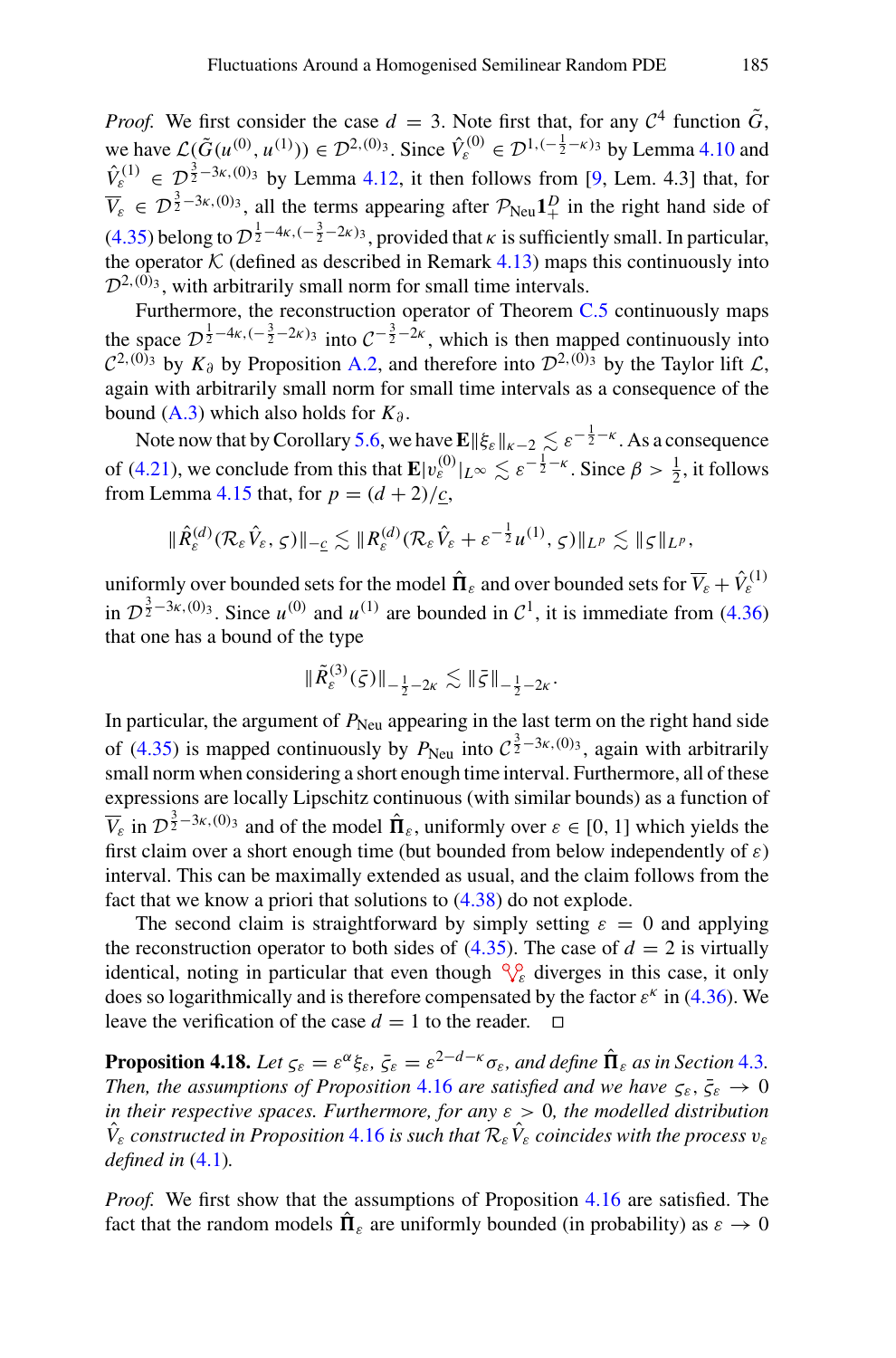and converge in probability to  $\Pi$  is the content of Theorem [4.8.](#page-26-0) By the second part of Assumption [2.1](#page-7-0) combined with stationarity, we furthermore see that

$$
\mathbf{E} \|\mathbf{f}_{\varepsilon}\|_{L^p}^p = \mathbf{E} \|\mathbf{g}^{\alpha} \mathbf{f}_{\varepsilon}\|_{L^p}^p = \mathbf{g}^{p\alpha - \frac{(d+2)p}{2}} T \mathbf{E} |\eta(0)|^p \lesssim \mathbf{g}^{p/4},
$$

when  $d \in \{2, 3\}$ . For  $d = 1$ , we have

$$
\mathbf{E} \|\mathbf{f}_{\varepsilon}\|_{2\kappa-\frac{1}{2}} = \|\mathbf{\varepsilon}_{\varepsilon}^{(1/4)}\|_{2\kappa-\frac{1}{2}} \le \|\mathbf{\varepsilon}_{\varepsilon}^{(1/2-3\kappa)}\|_{2\kappa-\frac{1}{2}},
$$

which converges to 0 in probability by Corollary [5.6.](#page-39-1) We also conclude from Corol-lary [5.6](#page-39-1) and our definitions that, for  $d \in \{2, 3\}$ ,  $\|\bar{\zeta}_{\varepsilon}\|_{-\frac{1}{2}-2\kappa} = \| \eta_{\varepsilon}^{(\frac{d}{2}-1+\kappa)} \|_{-\frac{1}{2}-2\kappa} \to$ 0 in probability.

It remains to show that solutions coincide with  $v_{\varepsilon}$ . This is a special case of the general result obtained in [\[2\]](#page-64-2) and could in principle also be obtained in a way similar to [\[14](#page-65-1)]. We present a short derivation here in order to remain reasonably self-contained.

The powercounting of the various symbols appearing in our structure depends on the dimension, so we first restrict ourselves to the case  $d = 3$ , which is the one with the largest number of terms of negative degree appearing. Combining  $(4.35)$ with Lemmas [4.10](#page-28-0) and [4.12,](#page-31-0) we conclude that if we take for  $\overline{V}_\varepsilon$  any solution to [\(4.35\)](#page-32-1), there exist functions v and  $\nabla v$  such that, for  $\Phi_{\varepsilon}^{(0)}$  and  $\Phi_{\varepsilon}^{(1)}$  as in Lemma [4.12,](#page-31-0) the following identities hold on  $\mathbf{R}_+ \times D$ :

$$
\hat{V}_{\varepsilon}^{(0)} = G_{\varepsilon}^{\circ} + \Phi_{\varepsilon}^{(0)} \mathbf{1} + G' \nabla u^{(0)} \, \hat{\mathbf{I}},
$$
\n
$$
\hat{V}_{\varepsilon}^{(1)} = \Phi_{\varepsilon}^{(1)} \mathbf{1} + G G' \, \hat{\mathbf{I}}_{\varepsilon} + G' \Phi_{\varepsilon}^{(0)} \, \hat{\mathbf{I}}^{\circ},
$$
\n
$$
\hat{V}_{\varepsilon} = G_{\varepsilon}^{\circ} + v \mathbf{1} + G G' \, \hat{\mathbf{I}}_{\varepsilon} + G' \nabla u^{(0)} \, \hat{\mathbf{I}}_{\varepsilon} + G' u^{(1)} \, \hat{\mathbf{I}}_{\varepsilon} + \frac{G'' G^2}{2} \, \hat{\mathbf{I}}_{\varepsilon}^{\circ} + G' v \, \hat{\mathbf{I}}_{\varepsilon} + \nabla v \, X.
$$

Developing the argument of  $P_{\text{Neu}}1^D_+$  in [\(4.35\)](#page-32-1) up to order 0, we conclude that it is given by

$$
H'_{\eta}G^{\circ}\uparrow H'_{\eta}v\mathbf{1} + \frac{1}{2}G''\nabla^2 u^{(0)} \Xi X^2 + G'(v - \Phi_{\varepsilon}^{(0)}) \circlearrowright + G(G')^2 \mathfrak{F}.
$$
  
+  $(G')^2 \nabla u^{(0)} \mathfrak{F} + (G')^2 u^{(1)} \mathfrak{F} + (G')^2 v \mathfrak{F} + G' \nabla v \otimes_1 + \frac{1}{2} G^2 G' G'' \mathfrak{F}.$   
+  $GG'' \nabla u^{(0)} \mathfrak{F} + G'' v \nabla u^{(0)} \otimes_1 + G' u^{(1)} \circlearrowright + G' \nabla u^{(1)} \otimes_1$   
+  $G'' \nabla u^{(0)} u^{(1)} \otimes_1 + \frac{1}{2} G^2 G'' \mathfrak{F}^{\circ} + \frac{1}{2} G'' v^2 \circlearrowright + \frac{1}{2} G'' (u^{(1)})^2 \circlearrowright + G G'' u^{(1)} \mathfrak{F}.$   
+  $GG'' \nabla u^{(1)} \mathfrak{F} + GG'' v \mathfrak{F} + G' G'' (u^{(1)})^2 \mathfrak{F} + G^2 G' G'' \mathfrak{F}^{\circ} + G G' G'' \nabla u^{(0)} \mathfrak{F}^{\circ}.$   
+  $GG' G'' u^{(1)} \mathfrak{F}^{\circ} + G'' u^{(1)} v \circlearrowright + GG' G'' u^{(1)} \mathfrak{F}^{\circ} + G' G'' u^{(1)} \nabla u^{(0)} \mathfrak{F}^{\circ}.$   
(4.39)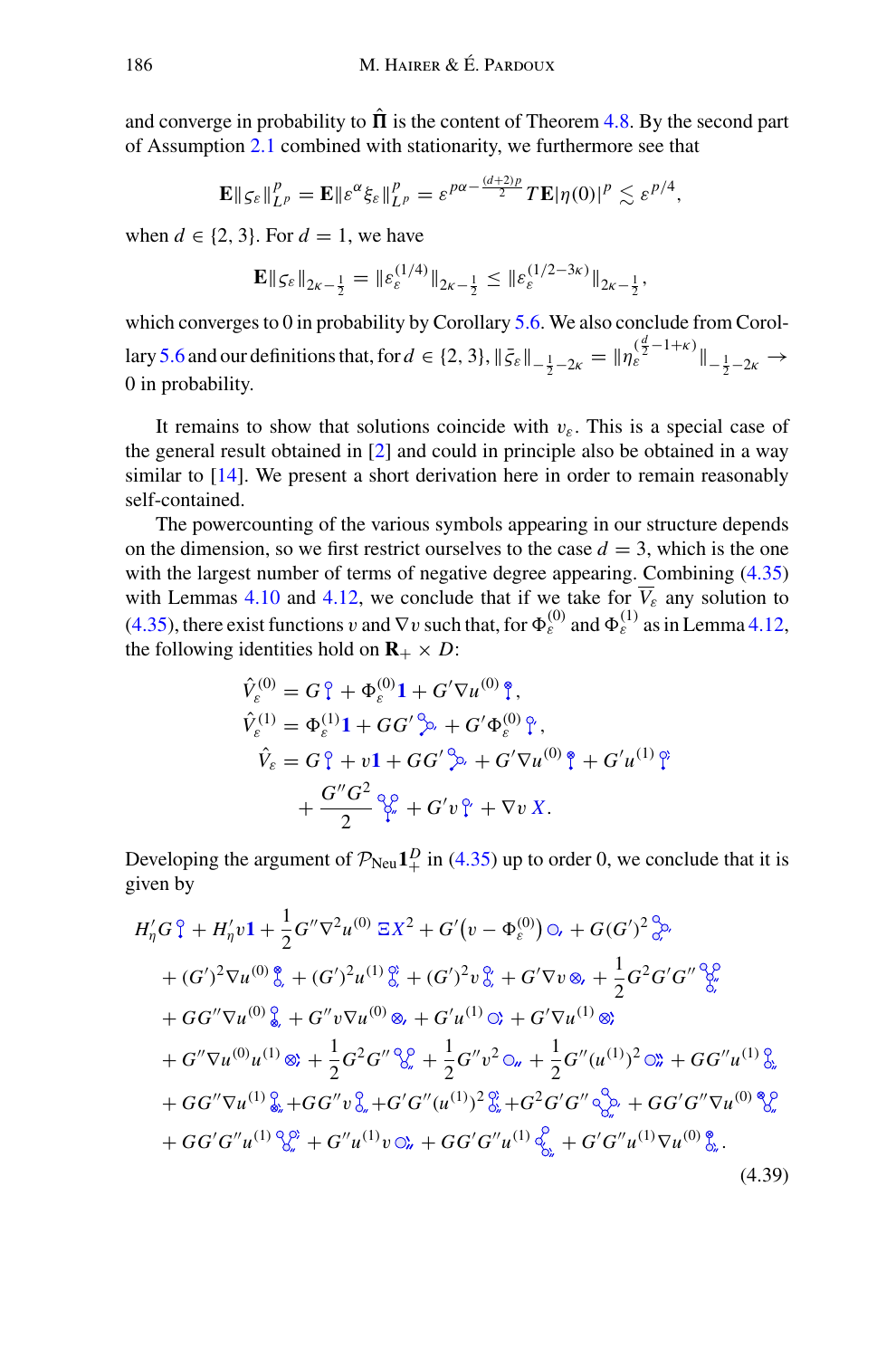At this point, we apply the results of [\[2](#page-64-2)]. Comparing [\[2,](#page-64-2) Eq. 2.20] with [\[2](#page-64-2), Def. 3.20] and [\[2](#page-64-2), Thm. 3.25], we see that each term appearing on the right hand side generates a counterterm for the renormalised equation. Each of these terms is of the form  $\hat{F}(v, \nabla v, u^{(0)}, \nabla u^{(0)}, u^{(1)}, \nabla u^{(1)})\tau$  for some function  $\hat{F}$  and some symbol  $\tau$ . The counterterm generated by any such term is then obtained precisely by simply replacing  $\tau$  by the corresponding renormalisation constant and by interpreting the first two arguments of  $\hat{F}$  as the value and gradient of the actual solution (after reconstruction).

*Remark 4.19.* One may worry that we are not quite in the framework of [\[2\]](#page-64-2) because of the special treatment of  $\hat{V}_{\varepsilon}^{(0)}$  and  $\hat{V}_{\varepsilon}^{(1)}$ . This however is due to purely analytical reasons that only affect the boundary behaviour. The computation of the renormalisation terms on the other hand is a purely algebraic affair which is not affected by this. The boundary conditions of vε however *are* affected by our decomposition and need to be determined separately.

It follows that, in dimension 3, the solution  $v_{\varepsilon} = \mathcal{R}_{\varepsilon} V_{\varepsilon}$  to the fixed point problem with the renormalised model satisfies in  $\mathbf{R}_+ \times D$  the PDE

$$
\partial_t v_{\varepsilon} = \Delta v_{\varepsilon} + H_{\eta}' v_{\varepsilon} + G \xi_{\varepsilon} + (v_{\varepsilon} + \varepsilon^{-1/2} u^{(1)}) G' \eta_{\varepsilon} + \frac{1}{2} (v_{\varepsilon} + \varepsilon^{-1/2} u^{(1)})^2 G'' \sigma_{\varepsilon} \n- \varepsilon^{-3/2} G' G \delta - \varepsilon^{-1/2} G (G')^2 \delta - \varepsilon^{-1/2} \langle \nabla u^{(0)}, (G')^2 \delta + G G'' \delta \rangle \n- (v_{\varepsilon} + \varepsilon^{-1/2} u^{(1)}) (G G')' \delta - \frac{\varepsilon^{-1/2}}{2} G^2 G'' \delta \delta - \frac{\varepsilon^{-1}}{2} G^2 G'' \delta \delta \sigma - G'' (G^2 G' \delta \delta) + G G' (\delta \delta, \nabla u^{(0)}) + G G' u^{(1)} \delta \delta \rho \sigma_{\varepsilon} \n+ \hat{R}_{\varepsilon}^{(3)} (v_{\varepsilon}, \varsigma) + \tilde{R}_{\varepsilon}^{(3)} (\bar{\varsigma}).
$$

Furthermore, both  $\mathcal{R}_{\varepsilon} \hat{V}_{\varepsilon}$  and  $v_{\varepsilon}^{(0)} = \mathcal{R}_{\varepsilon} \hat{V}_{\varepsilon}^{(0)}$  have homogeneous boundary conditions, so that the boundary conditions of  $v_{\varepsilon}$  coincide with those of  $v_{\varepsilon}^{(1)} = \mathcal{R}_{\varepsilon} \hat{V}_{\varepsilon}^{(1)}$ .

By [\(4.36\)](#page-32-3) and since we chose  $\bar{\zeta} = \varepsilon^{-1-\kappa} \sigma_{\varepsilon}$ , there is a cancellation between  $\tilde{R}_{\varepsilon}(\bar{\zeta})$  and some of the other terms appearing in this equation. Since furthermore  $\frac{8}{6} = 0$ , we obtain

$$
\partial_t v_{\varepsilon} = \Delta v_{\varepsilon} + H_{\eta}' v_{\varepsilon} + G \xi_{\varepsilon} + (v_{\varepsilon} + \varepsilon^{-1/2} u^{(1)}) G' \eta_{\varepsilon} + \frac{1}{2} (v_{\varepsilon} + \varepsilon^{-1/2} u^{(1)})^2 G'' \sigma_{\varepsilon}
$$
  

$$
- \varepsilon^{-3/2} G' G \delta - \varepsilon^{-1/2} G (G')^2 \delta - \varepsilon^{-1/2} \langle \nabla u^{(0)}, (G')^2 \delta \rangle
$$
  

$$
- (v_{\varepsilon} + \varepsilon^{-1/2} u^{(1)}) (G G')' \delta - \frac{\varepsilon^{-1/2}}{2} G^2 G'' \delta + \hat{R}_{\varepsilon}^{(3)} (v_{\varepsilon}, \varsigma),
$$

which, when combining with the definition of  $\Psi$  given in [\(1.6\)](#page-3-4) and the fact that  $\zeta = \varepsilon^{\alpha} \xi_{\varepsilon}$ , precisely coincides with [\(4.2\)](#page-15-2). Since its initial condition and boundary condition coincide as well, this completes the proof of the claim.

In dimension 2, a similar argument (but taking less terms into account) yields

$$
\partial_t v_{\varepsilon} = \Delta v_{\varepsilon} + H_{\eta}' v_{\varepsilon} + G \, \xi_{\varepsilon} + (v_{\varepsilon} + u^{(1)}) G' \eta_{\varepsilon} + \frac{1}{2} (v_{\varepsilon} + u^{(1)})^2 G'' \sigma_{\varepsilon} - \varepsilon^{-1} G' G \,_{0}^{\mathcal{Q}} - G (G')^2 \,_{0}^{\mathcal{Q}} - (\nabla u^{(0)}, (G')^2 \,_{0}^{\mathcal{Q}} + G G'' \,_{0}^{\mathcal{Q}})
$$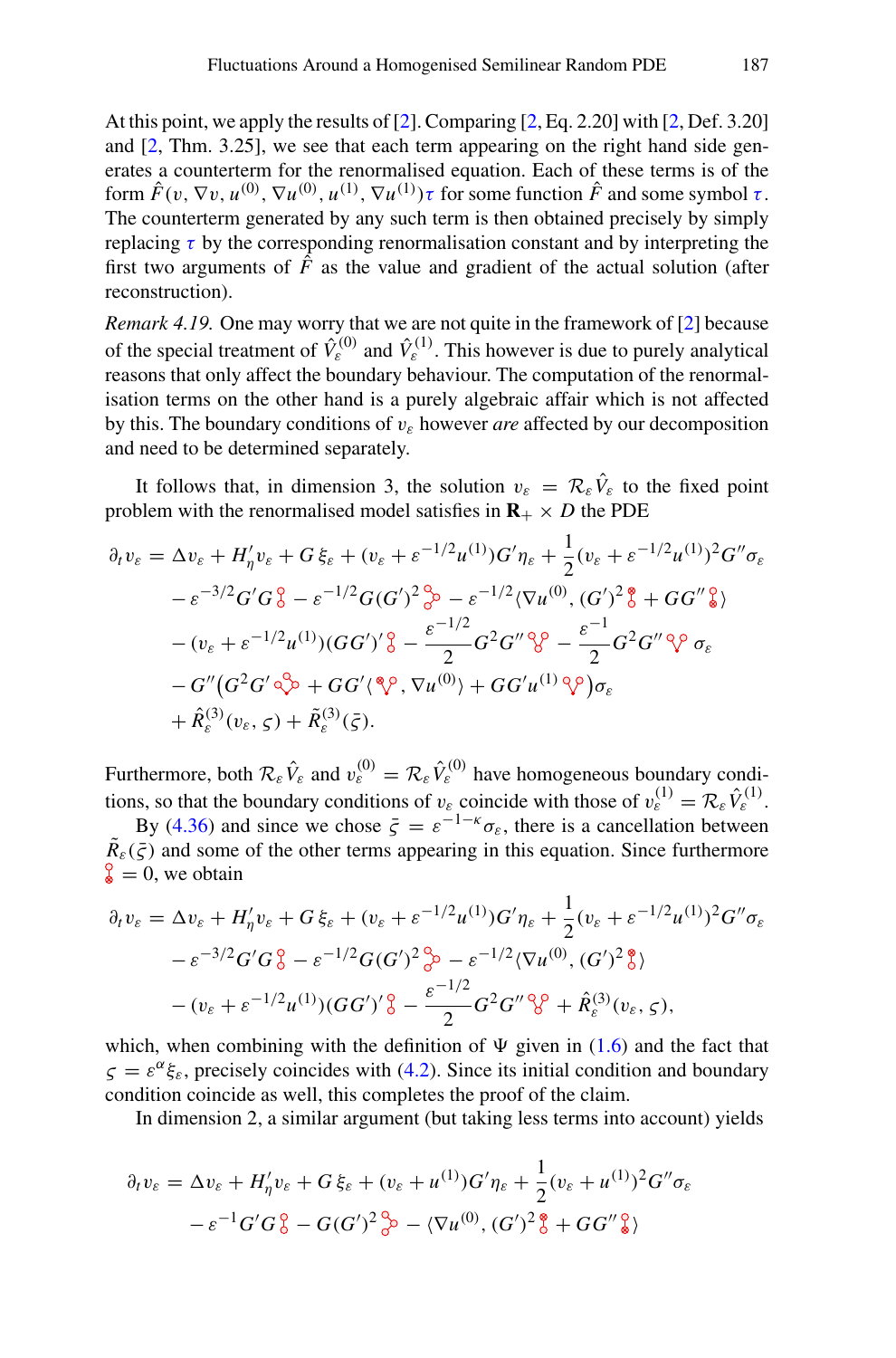$$
-(v_{\varepsilon}+u^{(1)})(GG')'\delta-\frac{1}{2}G^2G''\delta^0_{\varepsilon}-\frac{1}{2}G^2G''\delta^0_{\varepsilon}\sigma_{\varepsilon}+\hat{R}^{(2)}_{\varepsilon}(v_{\varepsilon},\varsigma)+\tilde{R}^{(2)}_{\varepsilon}(\bar{\varsigma}).
$$

Again, the term  $\tilde{R}_{\varepsilon}^{(2)}$  precisely cancels the term proportional to  $\sqrt{\varepsilon} \sigma_{\varepsilon}$ , so that this again coincides with [\(4.2\)](#page-15-2). In dimension 1, an even simpler argument shows that

$$
\partial_t v_{\varepsilon} = \Delta v_{\varepsilon} + H'_\eta v_{\varepsilon} + G \, \xi_{\varepsilon} + v_{\varepsilon} G' \eta_{\varepsilon} + \frac{1}{2} v_{\varepsilon}^2 G'' \sigma_{\varepsilon} -\varepsilon^{-1/2} G' G \,_{0}^{\mathcal{S}} - v_{\varepsilon} \, (G G')' \,_{0}^{\mathcal{S}} + \hat{R}_{\varepsilon}^{(1)}(v_{\varepsilon}, \, \varsigma),
$$

<span id="page-37-0"></span>which again coincides with [\(4.2\)](#page-15-2), noting that in this case one has  $u^{(1)} = 0$ .  $\Box$ 

#### **5. Convergence of Models**

In order to show convergence of the models, we apply the general result of [\[6,](#page-65-13) Thm 2.31]. This result shows that if one considers the "BPHZ lifts" of a sequence of smooth and stationary stochastic processes  $\xi_n$  as given in [\[5](#page-65-12), Thm 6.17] then, provided that one has uniform bounds of a suitable "norm" of ξ*n* and under a few relatively weak additional algebraic assumptions, the resulting sequence of models converges to a limit, provided that  $\xi_n \to \xi$  weakly in probability.

#### *5.1. Cumulant Homogeneity Assignments*

<span id="page-37-1"></span>In this section, we define

<span id="page-37-3"></span>
$$
\eta_{\varepsilon}^{(\alpha)}(t,x) = \varepsilon^{-\alpha} \eta(\varepsilon^{-2}t, \varepsilon^{-1}x), \tag{5.1}
$$

and we often use  $z = (t, x)$  for space-time coordinates. The exponents  $\alpha$  will always be chosen in  $(c, \frac{d+2}{2}]$ . Our aim is to obtain a suitable bound independent of ε for joint cumulants of the form

<span id="page-37-2"></span>
$$
\kappa_p(\eta^{(\alpha_1)}_{\varepsilon}(z_1),\ldots,\eta^{(\alpha_p)}_{\varepsilon}(z_p)).
$$

Given a finite collection of at least two space-time points  $z = \{z_a\}_{a \in A}$ , we again consider the corresponding labelled binary tree  $\mathbf{t}_7 = (T, \mathbf{n})$  as in Section [2.1,](#page-6-1) with the leaves of *T* identified with the index set *A*. Recall that the nodes  $V_T$  of *T* are given by subsets of *A*, with inner nodes  $\mathring{V}_T$  given by subsets with at least two elements and the root of *T* given by *A* itself.

Recall from [\[6](#page-65-13), Def. A.14] the following definition:

**Definition 5.1.** A "consistent cumulant homogeneity" consists, for each finite index set *A*, each binary tree *T* over *A* as above, and each choice of indices  $\alpha$ : *A*  $\rightarrow$  $[c, \frac{d+2}{2}]$ , a function  $c_T^{(\alpha)}: \mathring{V}_T \to \mathbf{R}_+$  satisfying furthermore

- For every  $B \subset A$ ,  $\sum_{v \in \hat{V}_T : v \cap B \neq \emptyset} \mathfrak{c}^{(\alpha)}_T(v) \geq \sum_{a \in B} \alpha_a$ .
- For every  $u \in \mathring{V}_T$ ,  $\sum_{v \in \mathring{V}_T : v \subset u} \mathfrak{c}_T^{(\alpha)}(v) \le \sum_{a \in u} \alpha_a$ .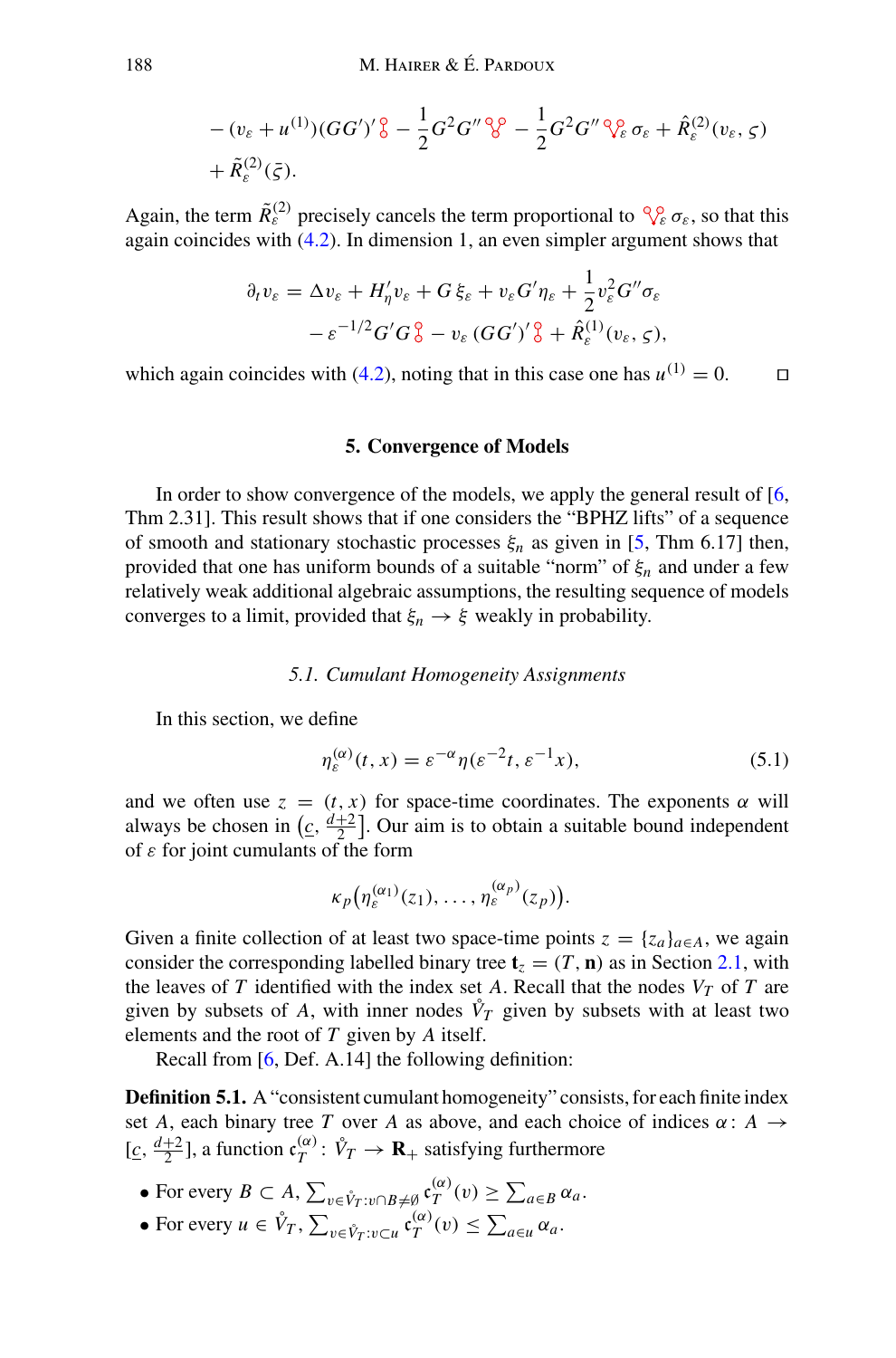$\bullet$  If |*A*| ≥ 3, then for every *u* ∈  $\mathring{V}_T$  with |*u*| ≤ 3, one has  $\sum_{v \in \mathring{V}_T : v \subset u} c_T^{(\alpha)}(v)$  <  $\left(\frac{d}{dx} + 2\right)^{(\alpha)}$  $(d+2)(|u|-1)$ .

*Remark 5.2.* Applying the first two conditions with  $B = A$  and  $u = A$  respectively implies in particular that  $\sum_{v \in \mathring{V}_T} \mathfrak{c}_T^{(\alpha)}(v) = \sum_{a \in A} \alpha_a$ .

We will now display a consistent cumulant homogeneity such that, for every finite set *A*, space-time points  $\{z_a\}_{a \in A}$ , and choices  $\alpha : A \to [\underline{c}, \frac{d+2}{2}]$ , We have the bound

<span id="page-38-2"></span>
$$
|\kappa_A(\{\eta_{\varepsilon}^{(\alpha_a)}(z_a)\}_{a\in A})| \lesssim \prod_{u \in \mathring{V}_T} 2^{\mathfrak{c}^{(\alpha)}_T(u)\mathbf{n}(u)}, \qquad (T, \mathbf{n}) = \mathbf{t}_z. \tag{5.2}
$$

We claim that one possible choice is obtained by setting

<span id="page-38-0"></span>
$$
\mathfrak{c}_T^{(\alpha)}(u) = \sum_{a \in A} \alpha_a 2^{-\mathfrak{d}(u,a)},\tag{5.3}
$$

where

<span id="page-38-1"></span>
$$
\mathfrak{d}(u, a) = \begin{cases}\n|\{v \in \mathring{V}_T : a \in v \subset u\}| & \text{if } a \in u \text{ and } u \neq A, \\
|\{v \in \mathring{V}_T : a \in v\}| - 1 & \text{if } u = A, \\
+\infty & \text{if } a \notin u.\n\end{cases}
$$
\n(5.4)

**Proposition 5.3.** *The choice* [\(5.3\)](#page-38-0) *is a consistent cumulant homogeneity.*

*Proof.* The first two conditions of Definition [5.1](#page-37-2) follow immediately from the structure of the formula [\(5.3\)](#page-38-0), in particular the facts that  $2^{-\mathfrak{d}(u,a)}$  is positive, vanishes for  $a \notin u$ , and is such that  $\sum_{u \in \hat{V}_T} 2^{-\mathfrak{d}(u,a)} = 1$ .

Regarding the last condition, the case  $|u| = 3$  follows from the fact that the second condition holds and  $\alpha_a \leq \frac{d+2}{2}$ . The case  $|u| = 2$  follows from the condition  $|A| \geq 3$  which guarantees that the corresponding sum is bounded by  $\frac{d+2}{2}$  since  $\mathfrak{d}(u, a) = 1$  in this case.

<span id="page-38-3"></span>**Lemma 5.4.** *Setting*  $\underline{\alpha} = \inf_{a \in A} \alpha_a$  *and*  $\overline{\alpha} = \sup_{a \in A} \alpha_a$ *, one has*  $c_T^{(\alpha)}(u) \in [\underline{\alpha}, \overline{\alpha}]$ *for*  $u \in \mathring{V}_T \backslash \{A\}$  *and*  $\mathfrak{c}_T^{(\alpha)}(A) \in [2\underline{\alpha}, 2\overline{\alpha}].$ 

*Proof.* By convexity of [\(5.3\)](#page-38-0), it suffices to consider the case where  $\alpha_a = 1$  for all *a*. We proceed by induction on the size of *A*. When  $|A| = 2$ , one has  $\mathring{V}_T = \{A\}$ , so that  $\mathfrak{d}(A, a) = 0$  and therefore  $\mathfrak{c}_{T}^{(\alpha)}(A) = 2$  as claimed.

Assume now that  $|A| > 2$  and fix a binary tree *T* over *A*. Write  $A_1$  and  $A_2$  for the children of *A* in  $\mathring{V}_T$ , so that  $A = A_1 \sqcup A_2$ . We distinguish two cases. In the first case,  $|A_1| \wedge |A_2| \geq 2$ , so that the tree *T* can naturally be thought of as two trees  $T_1$ ,  $T_2$  over  $A_1$ ,  $A_2$  joined by their roots. By  $(5.4)$  (in particular the fact that there is an additional  $-1$  at the root), we then have

$$
\mathfrak{c}_T^{(\alpha)}(A_1) = \frac{1}{2} \mathfrak{c}_{T_1}^{(\alpha)}(A_1), \quad \mathfrak{c}_T^{(\alpha)}(A_2) = \frac{1}{2} \mathfrak{c}_{T_2}^{(\alpha)}(A_2),
$$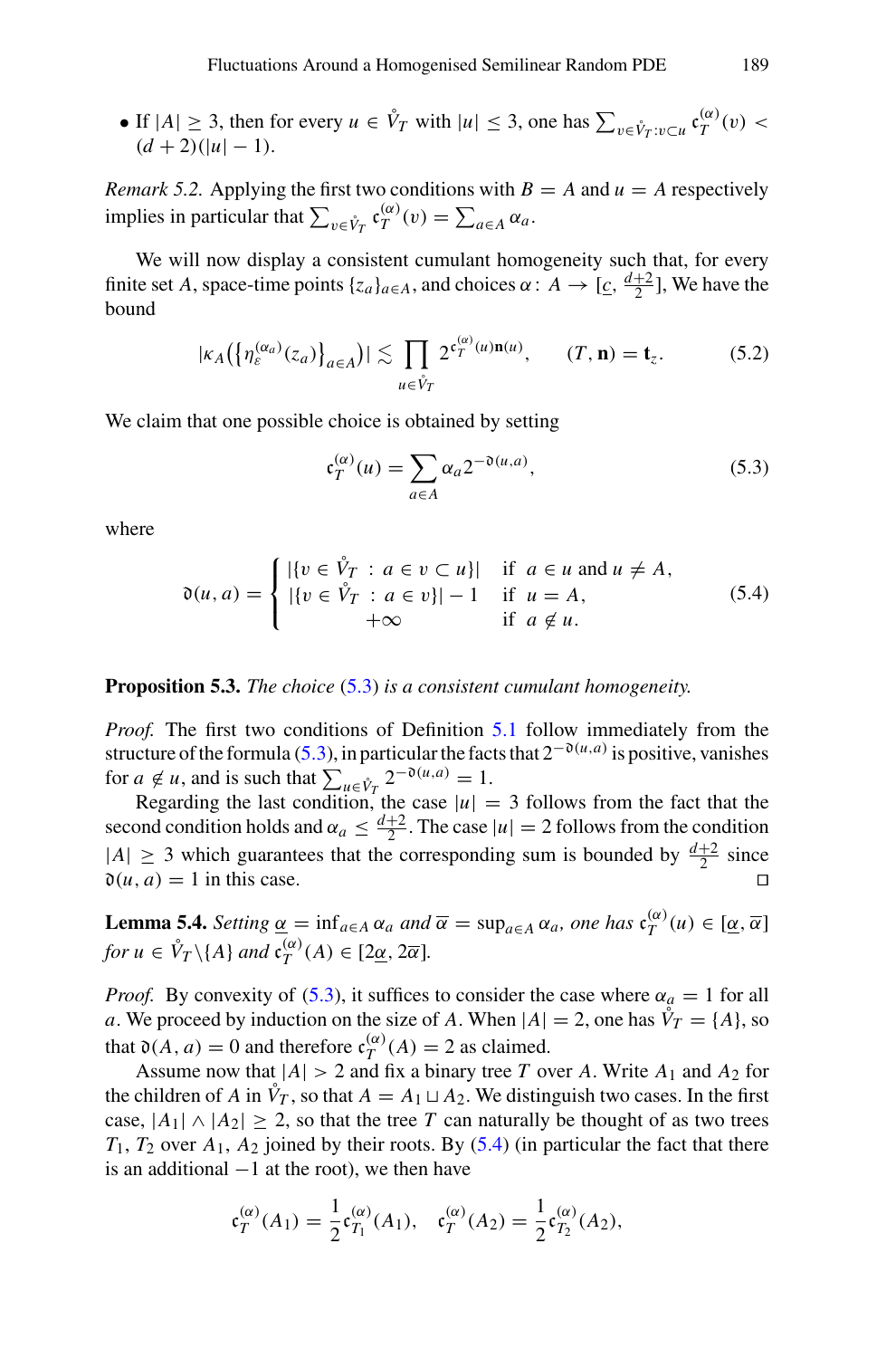$$
\mathfrak{c}_T^{(\alpha)}(A) = \frac{1}{2} \big( \mathfrak{c}_{T_1}^{(\alpha)}(A_1) + \mathfrak{c}_{T_2}^{(\alpha)}(A_2) \big),
$$

while  $c_T^{(\alpha)}(u) = c_{T_i}^{(\alpha)}(u)$  for all other  $u \in V_T$ , with  $i \in \{1, 2\}$  depending on whether *u* ⊂ *A*<sub>1</sub> or *u* ⊂ *A*<sub>2</sub>. We conclude by using the induction hypothesis, which implies that  $c_{T_1}^{(\alpha)}(A_1) = c_{T_2}^{(\alpha)}(A_2) = 2.$ 

In the second case, we have  $|A_1| = 1$  and  $|A_2| \ge 2$  (or vice-versa), the case  $|A| = 2$  having already been dealt with. In this case, the tree *T* consists of a subtree *T*<sup>2</sup> over *A*<sup>2</sup> as before, with an additional root vertex *A* and single extra leaf. In this case, we have

$$
\mathfrak{c}_T^{(\alpha)}(A_2) = \frac{1}{2} \mathfrak{c}_{T_2}^{(\alpha)}(A_2), \quad \mathfrak{c}_T^{(\alpha)}(A) = 1 + \frac{1}{2} \mathfrak{c}_{T_2}^{(\alpha)}(A_2),
$$

<span id="page-39-0"></span>whence we conclude as before.

**Proposition 5.5.** *Under Assumption* [2.1](#page-7-0)*, the bound* [\(5.2\)](#page-38-2) *holds for the choice* [\(5.3\)](#page-38-0)*.*

*Proof.* It follows from Assumption [2.1](#page-7-0) and [\(5.1\)](#page-37-3) that

<span id="page-39-2"></span>
$$
|\kappa_A(\{\eta_{\varepsilon}^{(\alpha_a)}(z_a)\}_{{a\in A}})| \lesssim \varepsilon^{c_{\varepsilon}(\mathbf{n}(A))-\sum_{a\in A}\alpha_a} 2^{c_{\varepsilon}(\mathbf{n}(A))\mathbf{n}(A)} \prod_{u\in \mathring{V}_T} \varepsilon^{c_{\varepsilon}(\mathbf{n}(u))} 2^{c_{\varepsilon}(\mathbf{n}(u))\mathbf{n}(u)},
$$
\n(5.5)

where

<span id="page-39-3"></span>
$$
c_{\varepsilon}(n) = \begin{cases} \frac{c}{\bar{c}} & \text{if } n \ge \log_2 \frac{1}{\varepsilon}, \\ 0 & \text{otherwise.} \end{cases}
$$
 (5.6)

Let now  $\hat{c}$ :  $\hat{V}_T \rightarrow [c, \bar{c}]$  be any map such that  $\hat{c}(A) + \sum_{u \in \hat{V}_T} \hat{c}(u) = \sum_{a \in A} \alpha_a$ , and rewrite  $(5.5)$  as

<span id="page-39-4"></span>
$$
|\kappa_A(\{\eta_{\varepsilon}^{(\alpha_a)}(z_a)\}_{a\in A})| \lesssim \varepsilon^{c_{\varepsilon}(\mathbf{n}(A))-\hat{c}(A)} 2^{c_{\varepsilon}(\mathbf{n}(A))\mathbf{n}(A)} \prod_{u\in \mathring{V}_T} \varepsilon^{c_{\varepsilon}(\mathbf{n}(u))-\hat{c}(u)} 2^{c_{\varepsilon}(\mathbf{n}(u))\mathbf{n}(u)}.
$$
\n(5.7)

We now note that  $(5.6)$  implies that

$$
\varepsilon^{c_{\varepsilon}(n)-\hat{c}} 2^{c_{\varepsilon}(n)n} = (\varepsilon 2^n)^{c_{\varepsilon}(n)-\hat{c}} 2^{\hat{c}n} \leq 2^{\hat{c}n},
$$

for every  $\hat{c} \in [c, \overline{c}]$ , uniformly over  $n \in \mathbb{Z}$  and  $\varepsilon \in (0, 1]$ . Inserting this into [\(5.7\)](#page-39-4) immediately yields that, uniformly in  $\varepsilon$ , one has

<span id="page-39-5"></span>
$$
|\kappa_A(\{\eta_{\varepsilon}^{(\alpha_a)}(z_a)\}_{{a\in A}})| \lesssim 2^{\hat{c}(A)\mathbf{n}(A)} \prod_{u \in \hat{V}_T} 2^{\hat{c}(u)\mathbf{n}(u)}.
$$
 (5.8)

<span id="page-39-1"></span>Since the map  $c_T^{(\alpha)}$  is of the desired type by Lemma [5.4](#page-38-3) [modulo the additional factor 2 at the root which is taken care of explicitly in  $(5.8)$ , the claim follows.  $\Box$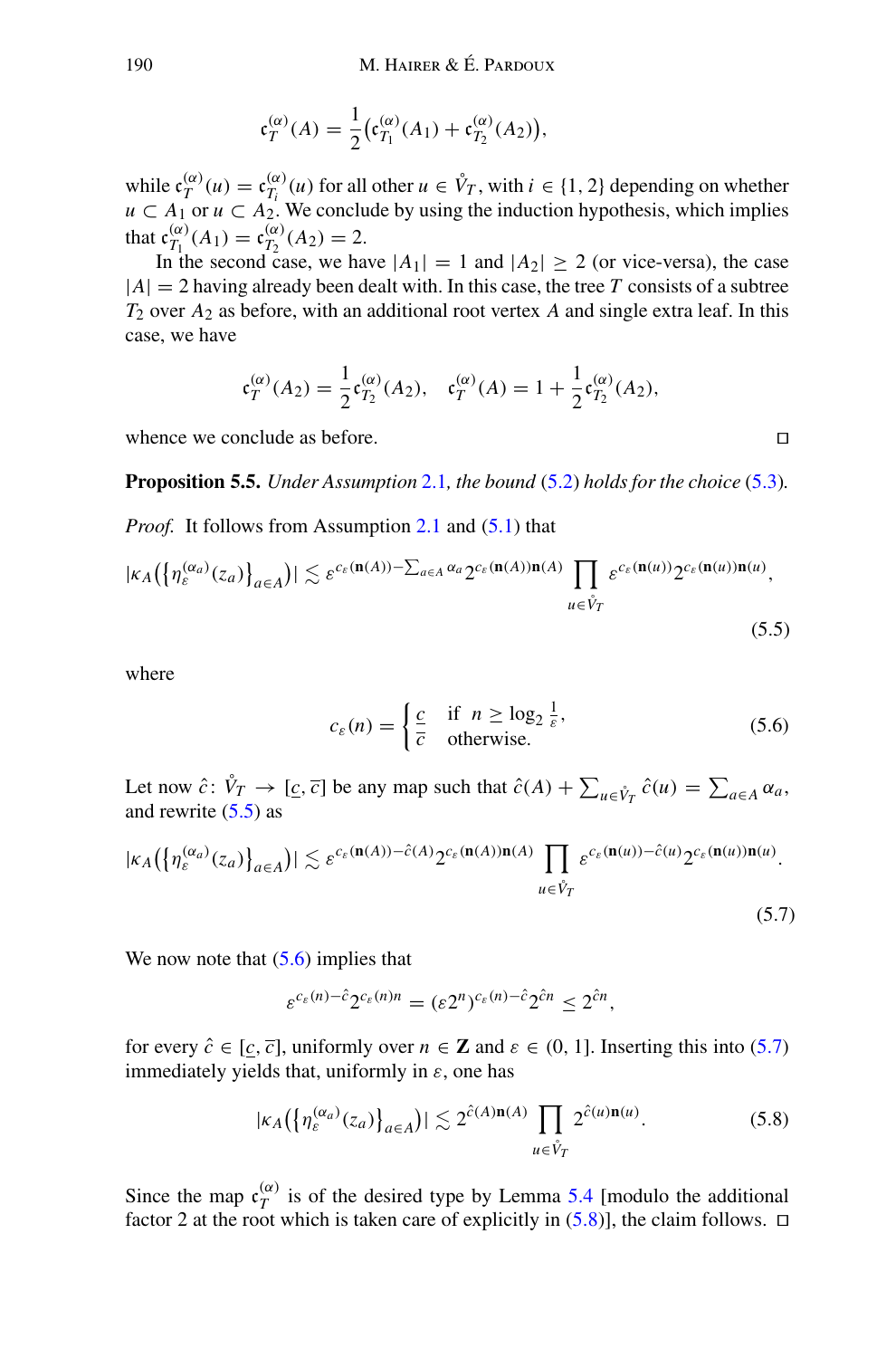**Corollary 5.6.** *For any*  $\alpha \in \left( \underline{c}, \frac{d+2}{2} \right)$ , *one has*  $\eta_{\varepsilon}^{(\alpha)} \to 0$  *in probability in*  $C^{\beta}$  *for every*  $β < −α$ *. In particular,*  $η<sub>ε</sub> → 0$  *in probability in*  $C<sup>β</sup>$  *for every*  $β < −1$  *and*  $\zeta_{\varepsilon} \to 0$  *in probability in*  $C^{\beta}$  *for every*  $\beta < \frac{d-2}{2}$ *. The same holds for*  $\eta_{\varepsilon}^{(\alpha)}$ **1**<sub>*A*</sub> *for any fixed Borel set A.*

*Proof.* The first statement is an immediate consequence of [\[6,](#page-65-13) Thm 2.31]. The fact that we can multiply  $\eta_{\varepsilon}^{(\alpha)}$  by an arbitrary indicator function follows from the fact that these bounds do not involve the derivative of the test function in this case.  $\Box$ 

#### *5.2. Power-Counting Conditions*

<span id="page-40-0"></span>By [\(5.3\)](#page-38-0)–[\(5.4\)](#page-38-1), the quantity  $h_{c,D}(A)$  defined in [\[6](#page-65-13), Def. A.24] can be estimated by

<span id="page-40-1"></span>
$$
\hbar_{\mathfrak{c},D}(A) = \sum_{a \in D} 2^{-\mathfrak{d}(D,a)} \alpha_a \ge 2^{-(|D|-1)} \sum_{a \in D} \alpha_a.
$$
 (5.9)

This is because for  $D \in V_T$  with  $D \neq A$ , one always has  $\mathfrak{d}(D, a) \leq |D| - 1$ . Furthermore, by [\[6](#page-65-13), Rem. 2.28], one has  $j_D(A) \geq \frac{d+2}{2} - \kappa$  for all typed sets *A* and *D*. These observations allow us to conclude the following:

**Lemma 5.7.** *All the decorated trees generated by the rule R of Definition* [4.4](#page-20-2) *are* c*-super regular in the terminology of* [\[6](#page-65-13), Def. A.27]*.*

*Remark 5.8.* Since our scaling and degree assignment are fixed throughout and since we consider all cumulants, that is we choose  $\mathcal{L}_{\text{Cum}}$  to contain all possible cumulants, we omit these from our notation.

*Proof.* We reduce ourselves to considering symbols of negative degree since the claim then follows automatically for the remaining ones. These symbols are listed in  $(4.15)$ . Note also that the definition of c-super regularity is non-trivial only for trees that contain at least three noises, so that it suffices to consider the symbols

<span id="page-40-2"></span>
$$
\mathfrak{F}, \mathcal{C}, \mathcal{C}, \mathcal{C}, \mathcal{C}, \mathcal{C}, \mathcal{C}, \mathcal{C}, \mathcal{C}, \mathcal{C}, \mathcal{C}, \mathcal{C}, \mathcal{C} \tag{5.10}
$$

By [\(5.9\)](#page-40-1), it is sufficient to verify that for every subtree  $\tau$  containing  $k \geq 2$  instances of a noise one has the bound

$$
\deg \tau + \left(\frac{d+2}{2} \wedge 2^{-(k-1)} \sum_{i=1}^k |\deg \Xi_i|\right) - \kappa \ge 0,
$$

where  $\Xi_i$  denotes the *i*th noise appearing in  $\tau$ . This can be seen simply by inspection of the list  $(5.10)$ .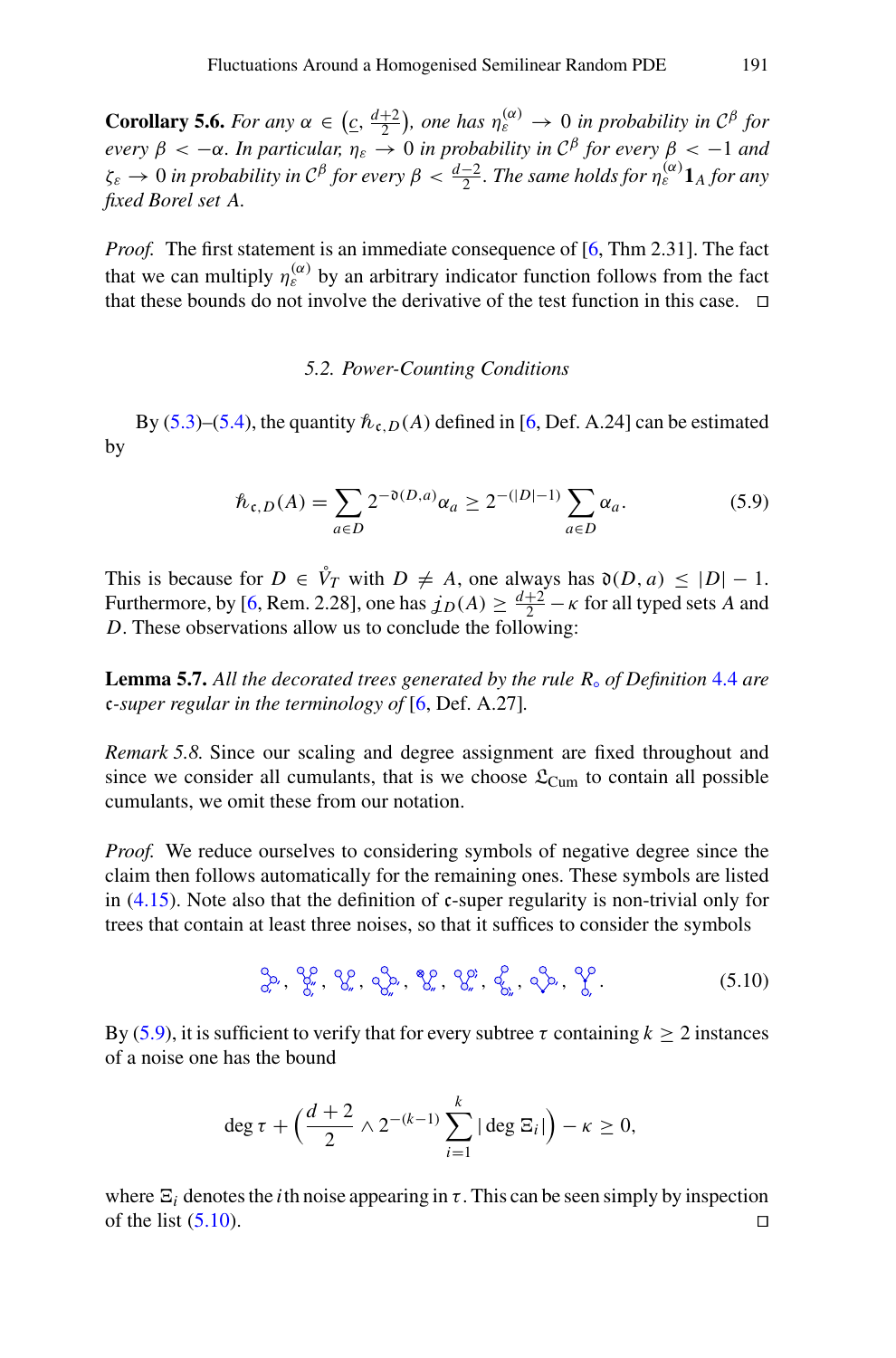## *5.3. Special Bounds*

<span id="page-41-0"></span>For some of the symbols in our regularity structure, we will bounds that are stronger than what is suggested by the degrees of the symbols in question. In this statement,  $\phi$  denotes an arbitrary measurable function with

<span id="page-41-3"></span>
$$
\sup_{z} |\phi(z)| \le 1, \qquad \text{supp}\phi \subset B(0, 1). \tag{5.11}
$$

<span id="page-41-1"></span>**Proposition 5.9.** *Let*  $\delta > 0$  *be as in Section [2](#page-6-0). For*  $\alpha \in [-\delta, 1]$  *and*  $\beta = -\frac{1}{2} - \alpha$ *, we have the bounds*

$$
\left(\hat{\Pi}_{\varepsilon} \, {}^{\circlearrowleft\!}_{\circlearrowleft}\right)(\phi_{\tilde{z}}^{\lambda}) \lesssim \varepsilon^{\alpha} \lambda^{\beta}, \qquad \left(\hat{\Pi}_{\varepsilon} \, {}^{\circlearrowright\!}_{\circlearrowleft})(\phi_{\tilde{z}}^{\lambda}) \lesssim \varepsilon^{\frac{1}{2} + \alpha} \lambda^{\beta}, \qquad \left(\hat{\Pi}_{\varepsilon} \, {}^{\circlearrowright\!}_{\circlearrowleft})(\phi_{\tilde{z}}^{\lambda}) \lesssim \varepsilon^{1 + \alpha} \lambda^{\beta},
$$

*where we write*  $X \leq Y$  as a shorthand for the existence, for every  $p \geq 1$ , of a *constant C such that*  $\mathbf{E}|X|^p \leq C Y^p$ , *uniformly over all*  $\lambda \leq 1$ ,  $\varepsilon \leq 1$  *and*  $\phi$  *as in* [\(5.11\)](#page-41-3)*.*

*Proof.* Recall that, by Proposition [5.5,](#page-39-0) we can view any  $\eta_{\varepsilon}^{(\theta)}$  as in [\(5.1\)](#page-37-3) for  $\theta \in$  $\left[\frac{1}{2}-\delta, \frac{5}{2}\right]$  as a "noise" of regularity  $-\theta$  whose "norm", as measured by [\[6](#page-65-13), Def. A.18] with respect to the cumulant homogeneity just described remains uniformly bounded as  $\varepsilon \to 0$ .

In particular, we can write

$$
\Pi_{\varepsilon} \, \mathcal{C}_{\varepsilon}^{\circ} = \varepsilon^{\alpha} (K \ast \eta_{\varepsilon}^{(2)})^2 \eta_{\varepsilon}^{(\frac{1}{2} + \alpha)},
$$

and we can apply [\[6,](#page-65-13) Thm 2.31], showing that the BPHZ renormalisation of this term satisfies the required bounds. Recall that  $\Pi_{\varepsilon} \mathcal{L}_{\varepsilon}$  doesn't quite agree with the BPHZ renormalisation, but the error between the two is given by  $2\varepsilon^{3/2}\delta g_{\varepsilon}(\theta) \prod_{\varepsilon}$ with  $\delta g_{\varepsilon}$  as in [\(4.19\)](#page-24-0), which is easily seen to satisfy the required bounds.

The other two terms can be dealt with similarly by writing

$$
\Pi_{\varepsilon} \, \delta_{\omega}^{\circ} = \varepsilon^{\frac{1}{2+\alpha}} (K \ast \eta_{\varepsilon}^{(2)}) \eta_{\varepsilon}^{(\frac{1}{2}+\alpha)}, \qquad \Pi_{\varepsilon} \, \circ_{\alpha} \, = \varepsilon^{1+\alpha} \eta_{\varepsilon}^{(\frac{1}{2}+\alpha)},
$$

thus concluding the proof.

<span id="page-41-2"></span>**Corollary 5.10.** *For every*  $\kappa > 0$ *, every*  $\alpha \in [0, 1)$ *, and every Borel set*  $A \subset \mathbf{R}^{d+1}$ *, one has the bound*  $\left(\mathbf{E} \Vert \mathbf{1}_A \xi_{\varepsilon} \Vert_{C^w}^p \right)^{1/p} \lesssim \varepsilon^{-\alpha}$  with  $w = \alpha - \frac{5}{2} - \kappa$ .

*Proof.* This follows from the third bound of Proposition [5.9](#page-41-1) by Kolmogorov's criterion, using the fact that  $\hat{\Pi}_{\varepsilon} \circ \mathcal{L}_{\varepsilon} = \varepsilon^3 \xi_{\varepsilon}$  and that we can move the multiplication by  $\mathbf{1}_A$  onto the test function.

$$
\Box
$$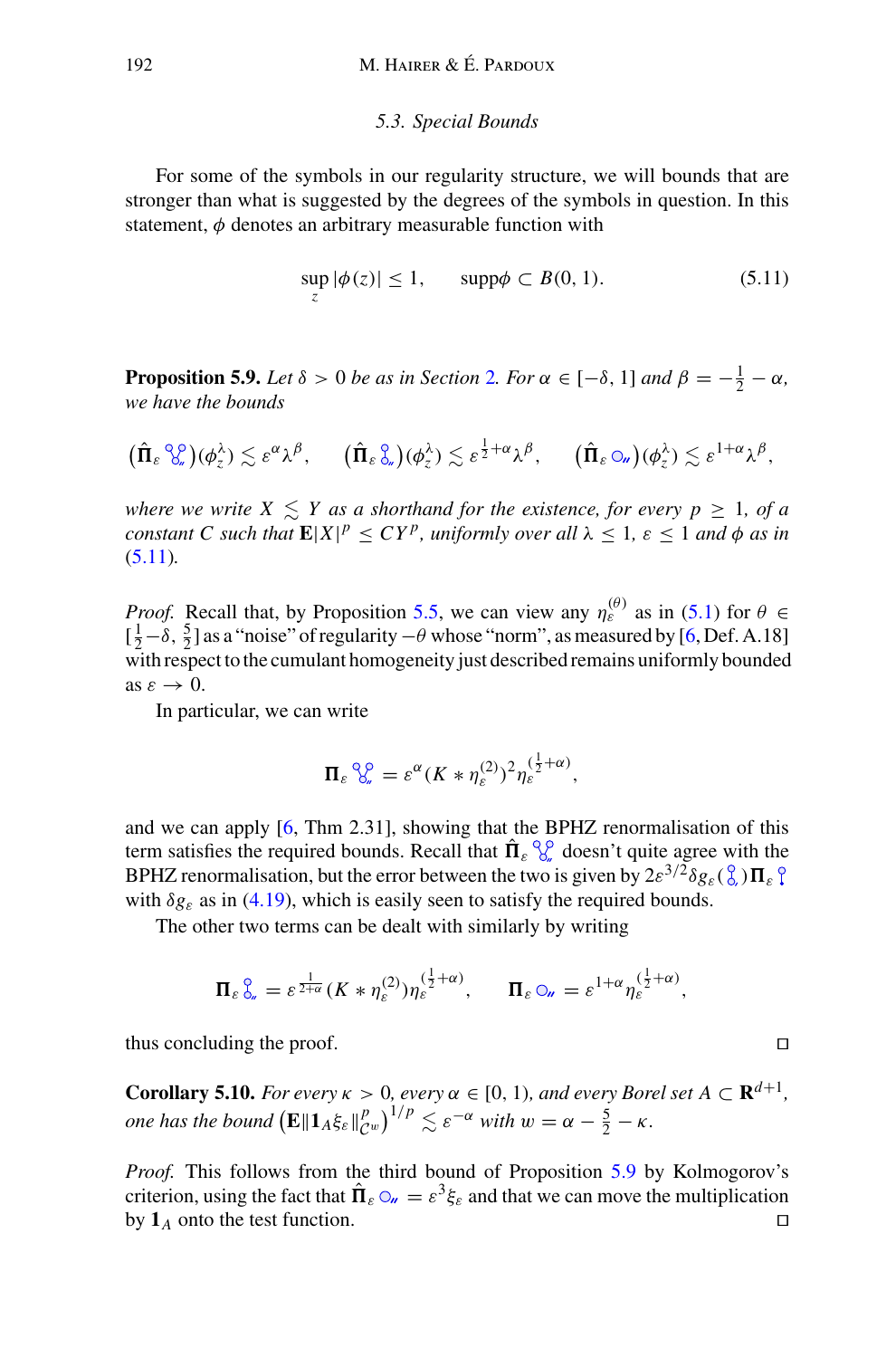## *5.4. Tightness and Convergence for the Noise*

<span id="page-42-0"></span>In this section, we show that the convergence announced in Theorem [4.8](#page-26-0) holds. As usual, convergence is obtained by first showing tightness and then identification of the limiting distribution. More precisely, we prove the following:

<span id="page-42-2"></span>**Theorem 5.11.** *One has*  $\xi_{\varepsilon} \to \xi$  *weakly in*  $C^{\alpha}$  *for every*  $\alpha < -\frac{d+2}{2}$ *.* 

It turns out that this statement is a relatively straightforward consequence of the following proposition. Writing  $\kappa_p(X)$  for the *p*th cumulant of a real-valued random variable *X*, one has the following:

**Proposition 5.12.** *For*  $p > 2$ *, we have the bound* 

<span id="page-42-3"></span>
$$
|\kappa_p(\langle \eta, \phi_0^{\lambda}\rangle)| \lesssim (\lambda^{-\overline{c}p} + \lambda^{-(d+2)(p-1)}) \wedge \lambda^{-\underline{c}p},
$$

*uniformly over all*  $\lambda \in \mathbf{R}_+$  *and all*  $\phi$  *as in* [\(5.11\)](#page-41-3)*.* 

Before we turn to the proof of Proposition [5.12,](#page-42-3) let us show how to deduce Theorem [5.11](#page-42-2) from it. First, we have the following corollary:

**Corollary 5.13.** *For any*  $\kappa \leq \frac{1}{2}$  *and*  $p \geq 2$ *, one has the bounds* 

<span id="page-42-1"></span>
$$
\mathbf{E}\big|\langle \xi_{\varepsilon}, \phi_0^{\lambda}\rangle\big|^p \lesssim \lambda^{-\frac{d+2}{2}p},
$$

*uniformly over*  $\lambda \leq 1$ ,  $\varepsilon \leq 1$  *and*  $\phi$  *as in* [\(5.11\)](#page-41-3).

*Proof.* By simple rescaling, it is straightforward to see that the required bound is equivalent to the bound

<span id="page-42-5"></span>
$$
\mathbf{E} \left| \langle \eta, \phi_0^{\bar{\lambda}} \rangle \right|^p \lesssim \bar{\lambda}^{-\frac{d+2}{2}p},\tag{5.12}
$$

uniformly over  $\bar{\lambda} \leq 1/\varepsilon$  and  $\varepsilon \leq 1$ .

For even integers  $p \ge 2$ , Proposition [5.12](#page-42-3) implies that  $|\kappa_p(\langle \eta, \phi_0^\lambda \rangle)| \lesssim \lambda^{-\frac{d+2}{2}p} \wedge$  $λ^{-\underline{c}p}$ , so that.

<span id="page-42-4"></span>
$$
\mathbf{E}|\langle\eta,\phi_0^{\lambda}\rangle|^p \lesssim \lambda^{-\frac{d+2}{2}p} \wedge \lambda^{-\underline{c}p},\tag{5.13}
$$

It remains to observe that [\(5.13\)](#page-42-4) implies that  $\mathbf{E}|\langle \eta, \phi_0^{\lambda} \rangle|^p \lesssim \bar{\lambda}^{-cp}$ , uniformly over all  $\bar{\lambda} > 0$ , for any  $c \in [\underline{c}, \frac{d+2}{2}]$ . Since [\(5.12\)](#page-42-5) is of this form and our assumptions guarantee that the values of  $c$  appearing there fall into the correct interval, this concludes the proof.

*Proof of Theorem [5.11.](#page-42-2)* Using [\[11](#page-65-8), Eq. 10.4] (which is nothing but an analogue of Kolmogorov's continuity criterion) and the compactness of the embeddings  $\mathcal{C}^{\alpha} \subset$  $C^{\beta}$  for  $\alpha > \beta$  (over any bounded domain), it follows from Corollary [5.13](#page-42-1) that the laws  $\xi_{\varepsilon}$  are tight in  $C^{\alpha}$  for every  $\alpha < -\frac{d+2}{2}$ .

It remains to show that every limit  $\xi$  of a convergent subsequence of  $\xi_{\varepsilon}$  is spacetime white noise. It thus suffices to show that, for every  $\phi \in C_0^{\infty}$  with  $\int \phi^2(z) dz =$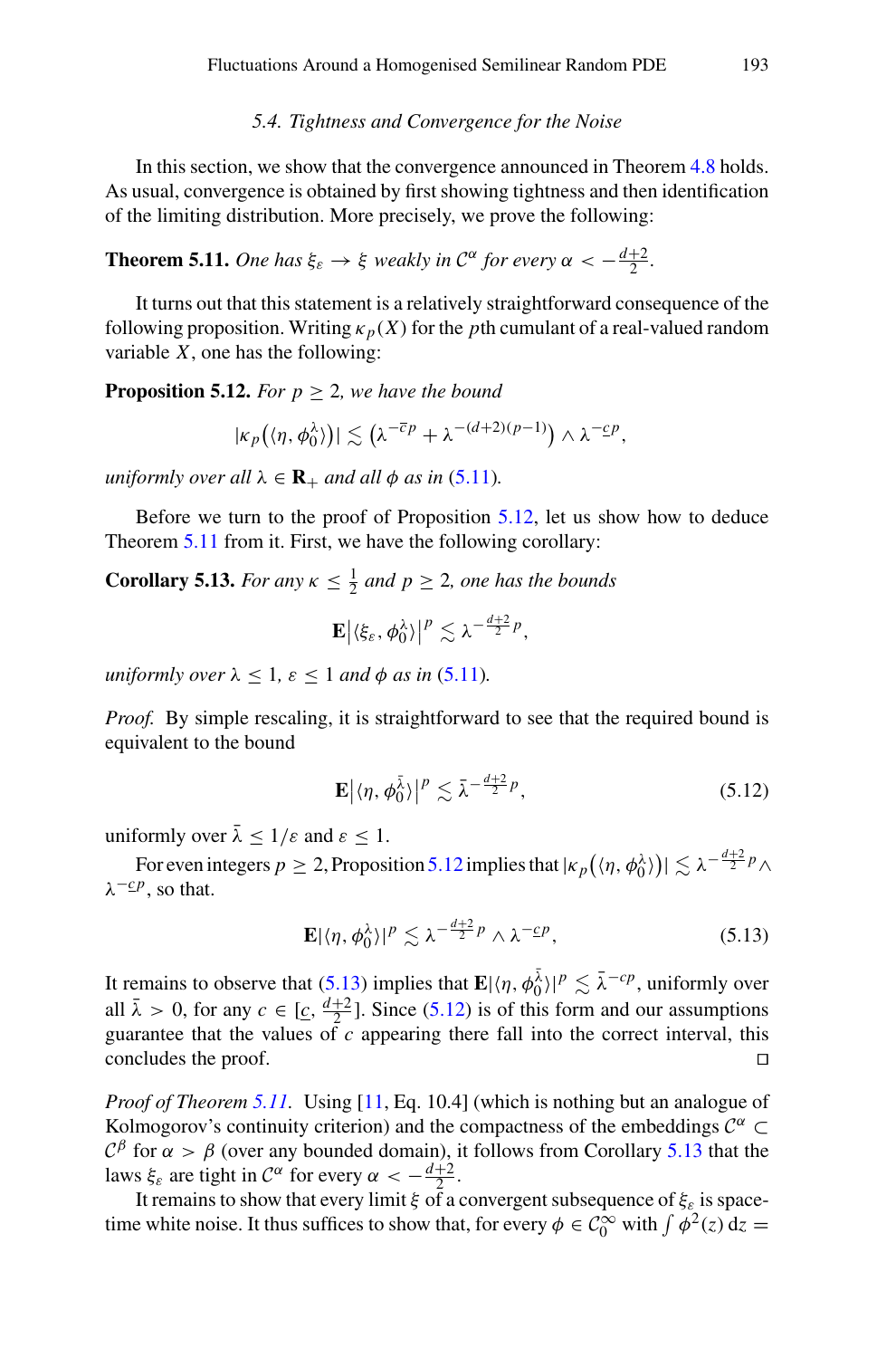1,  $\xi(\phi)$  is centred normal with variance 1. Since all moments of  $\langle \xi_{\varepsilon}, \phi \rangle$  remain bounded as  $\varepsilon \to 0$  by Corollary [5.13,](#page-42-1) one has

$$
\kappa_p(\xi(\phi)) = \lim_{\varepsilon \to 0} \kappa_p(\langle \xi_{\varepsilon}, \phi \rangle) = \lim_{\varepsilon \to 0} \varepsilon^{-\frac{(d+2)p}{2}} \kappa_p(\langle \eta, \phi_0^{1/\varepsilon} \rangle)
$$
  

$$
\lesssim \lim_{\varepsilon \to 0} \varepsilon^{-\frac{(d+2)p}{2}} (\varepsilon^{\overline{c}p} + \varepsilon^{(d+2)(p-1)}).
$$

For  $p \geq 3$ , this vanishes, thus showing that  $\xi(\phi)$  is Gaussian. It clearly has zero mean since this is already the case for  $\langle \xi_{\varepsilon}, \phi \rangle$ . Its variance is given by

$$
\mathbf{E}|\langle \xi_{\varepsilon}, \phi \rangle|^2 = \varepsilon^{-(d+2)} \int \kappa_2(z, \bar{z}) \phi_0^{1/\varepsilon}(z) \phi_0^{1/\varepsilon}(\bar{z}) dz d\bar{z}.
$$

Note now that, for every  $\varepsilon > 0$ , every  $\delta \in [0, 1]$  and any  $z, \overline{z} \in \mathbb{R}^{d+1}$ , one has the bound

$$
|\phi_0^{1/\varepsilon}(z)-\phi_0^{1/\varepsilon}(\bar{z})|\lesssim \varepsilon^{d+2}(\varepsilon\|z-\bar{z}\|)^{\delta}.
$$

Recalling that  $\int \phi^2 = 1$  and that  $\int \kappa_2(0, z) dz = 1$  by [\(1.3\)](#page-2-4), we thus obtain

$$
\begin{aligned} \left| \mathbf{E} | \langle \xi_{\varepsilon}, \phi \rangle |^2 - 1 \right| &= \left| \varepsilon^{-(d+2)} \int \kappa_2(z, \bar{z}) \phi_0^{1/\varepsilon}(z) \big( \phi_0^{1/\varepsilon}(\bar{z}) - \phi_0^{1/\varepsilon}(z) \big) \, \mathrm{d}z \, \mathrm{d}\bar{z} \right| \\ &\lesssim \varepsilon^{\delta} \int \left| \kappa_2(z, \bar{z}) \phi_0^{1/\varepsilon}(z) \right| \, \|z - \bar{z}\|^{\delta} \, \mathrm{d}z \, \mathrm{d}\bar{z} \\ &\lesssim \varepsilon^{\delta} \int \left( \|z'\|^{-2\bar{c}} \wedge \|z'\|^{-2\underline{c}} \right) \|z'\|^{\delta} \, \mathrm{d}z' \lesssim \varepsilon^{\delta} . \end{aligned}
$$

Here, we used the fact that the integral of  $\phi_0^{1/\varepsilon}$  is independent of  $\varepsilon$ , as well as our assumptions [\(1.3\)](#page-2-4) and [\(2.1\)](#page-7-1) on the covariance function of  $\eta$ . In particular, we choose δ as in the definition of  $\bar{c}$ , see Section [2,](#page-6-0) whence  $2\bar{c}$  − δ >  $d$  + 2 which guarantees integrability at infinity. (Integrability at 0 is guaranteed by  $2c - \delta = d - \delta < d + 2$ .)  $\Box$ 

*Proof of Proposition [5.12.](#page-42-3)* We expand the expression for the cumulant as

<span id="page-43-0"></span>
$$
\kappa_p(\langle \eta, \phi_0^{\lambda} \rangle) = \int \kappa_p(z_1, \dots, z_p) \, \phi_0^{\lambda}(z_1) \dots \phi_0^{\lambda}(z_p) \, dz_1 \dots dz_p. \tag{5.14}
$$

In order to bound this integral, we use a simplified version of the type of multiscale analysis used in [\[15](#page-65-5),[16\]](#page-65-16). Let us recall how this works.

We now write  $\mathbf{t} = (T, \mathbf{n})$  for a generic binary tree, together with a scale assignment as above (that is we enforce the fact that **n** is monotone) and **T** for the set of all such **t**. Given  $t \in T$ , we write  $V_t/E_t$  for the vertex/edge set of the corresponding tree and  $\mathbf{n}_t$  for the scale assignment. In particular,  $\mathbf{n}_t(\Omega_p)$  denotes the scale assignment for the root, which controls the diameter of the set  $\{z_1, \ldots, z_p\}$  in  $\mathbf{R}^{d+1}$ . The number  $p$  will always be considered fixed, so we do not include it explicitly in our notation. Denoting by *T* the map *T* :  $(z_1, \ldots, z_p) \mapsto \mathbf{t} \in \mathbf{T}$  defined at the start of Section [2,](#page-6-0) we set  $D_t = T^{-1}(t)$  for the set of all configurations of points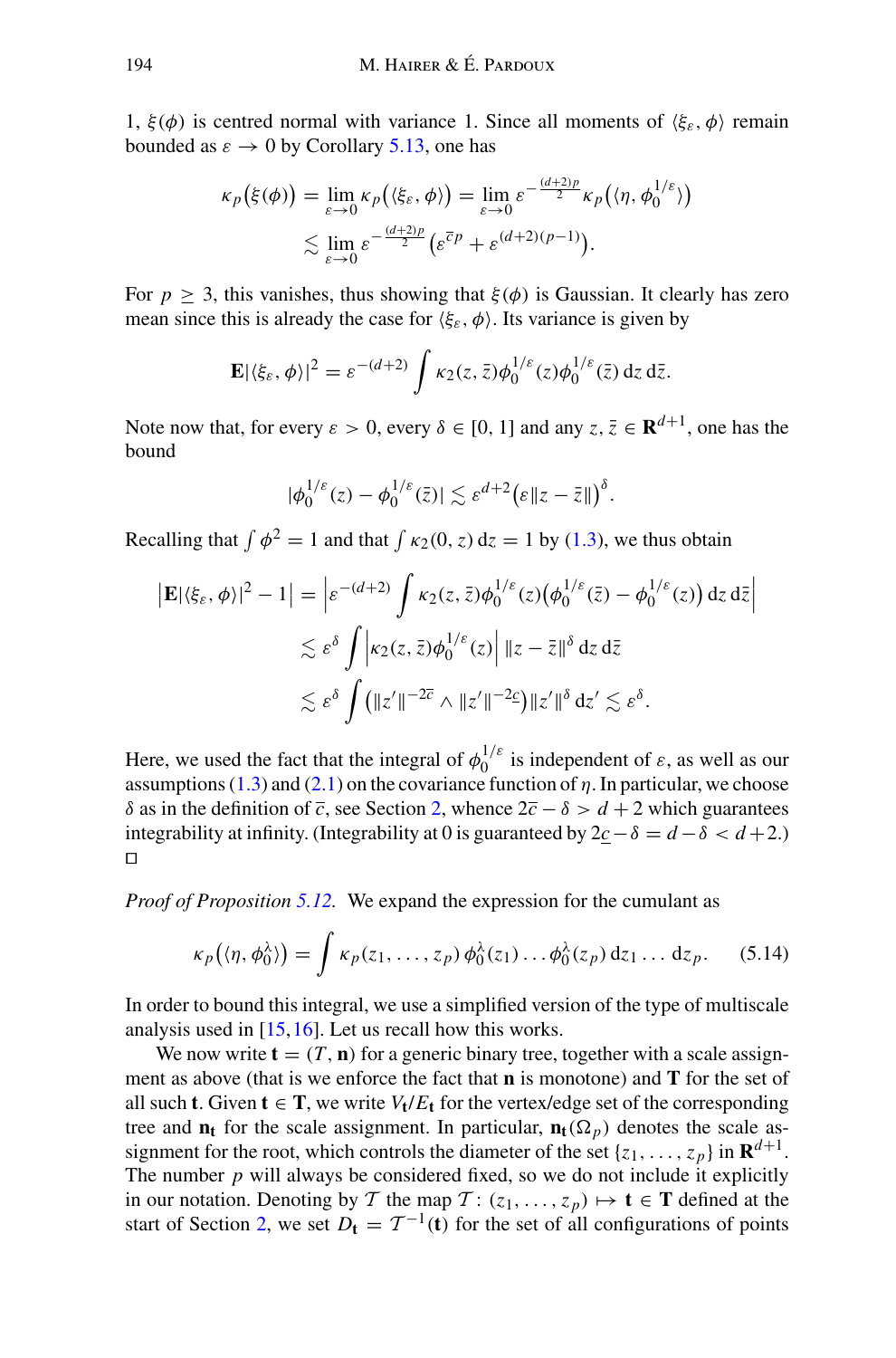$z \in (\mathbf{R}^{d+1})^p$  giving rise to a given combinatorial data. Then, it was shown in [\[15,](#page-65-5) Lem. A.13] that, for every bounded Borel set  $U \in \mathbf{R}^{d+1}$  one has the bound

$$
|D_{\mathbf{t}} \cap \{z \,:\, z_1 \in U\}| \lesssim |U| \prod_{A \in \mathring{V}_{\mathbf{t}}} 2^{-(d+2)\mathbf{n}_{\mathbf{t}}(A)},
$$

where |·| denotes Lebesgue measure. Furthermore, by construction, **<sup>t</sup>**∈**<sup>T</sup>** *<sup>D</sup>***<sup>t</sup>** is of full Lebesgue measure.

Without loss of generality, we can restrict ourselves to the case where the support of  $\phi$  has diameter bounded by 1 in the parabolic distance. With all of this notation at hand, we then bound  $(5.14)$  by

$$
|\kappa_p(\langle \eta, \phi_0^{\lambda} \rangle)| \lesssim \lambda^{-(d+2)p} \sum_{\mathbf{t} \in \mathbf{T}} |D_{\mathbf{t}} \cap \{z : z_i \in \text{supp}\phi_0^{\lambda} \ \forall i\}| \sup_{z \in D_{\mathbf{t}}} |\kappa_p(z_1, \dots, z_p)|.
$$

We simplify this expression as follows. First, we note that

$$
D_{\mathbf{t}} \cap \{z \,:\, z_i \in \mathrm{supp}\phi_0^{\lambda} \,\forall i\} = \emptyset
$$

as soon as  $2^{-n(\Omega_p)} \ge \lambda$ , since the support of  $\phi_0^{\lambda}$  is bounded by  $\lambda$ , so that we can restrict the sum above to those **t** satisfying  $2^{-n(\Omega_p)} < \lambda$ . Furthermore, one has

$$
|D_{\mathbf{t}} \cap \{z \,:\, z_i \in \mathrm{supp}\phi_0^{\lambda} \,\forall i\}| \leq |D_{\mathbf{t}} \cap \{z \,:\, z_1 \in \mathrm{supp}\phi_0^{\lambda}\}| \lesssim \lambda^{d+2} \prod_{A \in \mathring{V}_{\mathbf{t}}} 2^{-(d+2)\mathbf{n}_{\mathbf{t}}(A)}.
$$

Combining this with Assumption [2.1,](#page-7-0) we conclude that

$$
|\kappa_p\big(\langle \eta, \phi_0^\lambda \rangle\big)| \lesssim \lambda^{(d+2)(1-p)} \sum_{{\mathbf{t}} \in {\mathbf{T}}} {\mathbf{1}}_{{2^{-{\mathbf{n}}} (\Omega_p)} \leq \lambda} \, 2^{c(\Omega_p) \, {\mathbf{n}}_{{\mathbf{t}}} (\Omega_p)} \, \prod_{A \in \mathring{V}_{{\mathbf{t}}}} 2^{(c(A)-(d+2)) {\mathbf{n}}_{{\mathbf{t}}} (A)}.
$$

We treat separately the cases  $\lambda \leq 1$  and  $\lambda \geq 1$ . In the former case, we can apply [\[15](#page-65-5), Lem. A.10] with the distinguished vertex  $v_{\star}$  appearing there equal to the root  $\Omega_n$ . The first condition appearing there is then satisfied by the fact that  $2c-(d+2) < 0$  by assumption, while the second condition is empty and therefore trivially satisfied. Note that the shape *T* of the tree is fixed in [\[15](#page-65-5), Lem. A.10], while we also sum over all possible shapes, but since there are finitely many of them for any fixed *p*, this just yields an additional prefactor. We thus obtain the bound

$$
|\kappa_p(\langle \eta, \phi_0^{\lambda} \rangle)| \lesssim \lambda^{(d+2)(1-p)} \sum_{\mathbf{t} \in \mathbf{T}} \mathbf{1}_{2^{-\mathbf{n}(\Omega_p)} \leq \lambda} 2^{\underline{c} \cdot \mathbf{n}_{\mathbf{t}}(\Omega_p)} \prod_{A \in \mathring{V}_{\mathbf{t}}} 2^{(\underline{c} - (d+2))\mathbf{n}_{\mathbf{t}}(A)}
$$

$$
\lesssim \lambda^{(d+2)(1-p) - \underline{c}} \prod_{A \in \mathring{V}_{\mathbf{t}}} \lambda^{d+2-\underline{c}}.
$$

Since  $\hat{V}_t$  contains exactly  $p-1$  elements (the tree T is binary and has p leaves), we finally obtain

$$
|\kappa_p(\langle \eta, \phi_0^\lambda \rangle)| \lesssim \lambda^{-p\underline{c}},
$$

as required.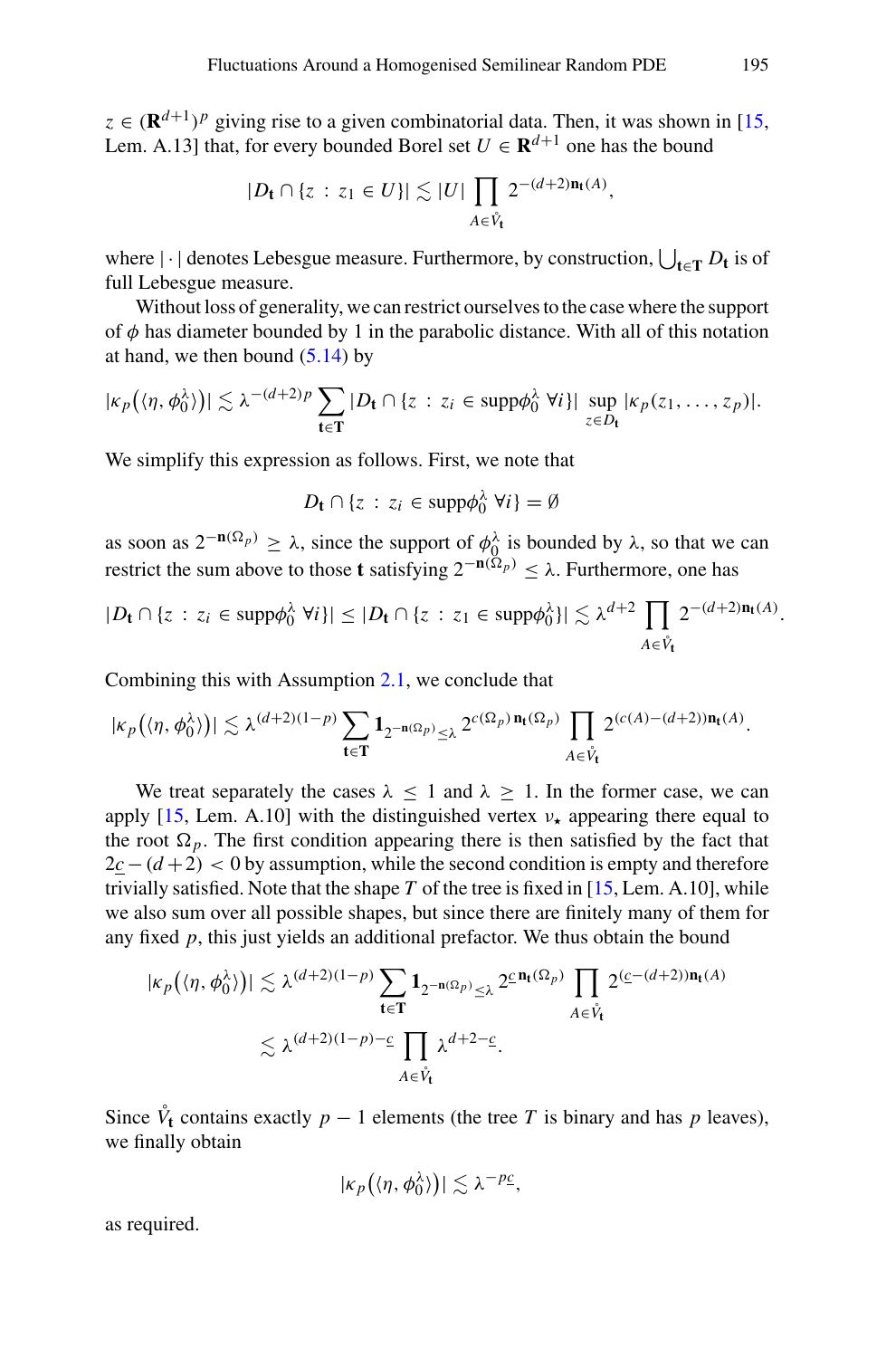The case  $\lambda > 1$  is split into two subcases. If  $p \geq 3$ , we use the fact that  $|\kappa_p(z)| \lesssim \bar{\kappa}_{p,\bar{c}}(z)$  uniformly over all *z*, so that, using [\[15](#page-65-5), Lem. A.10] as above, we have

$$
|\kappa_p(\langle \eta, \phi_0^{\lambda} \rangle)| \lesssim \lambda^{(d+2)(1-p)} \sum_{\mathbf{t} \in \mathbf{T}} \mathbf{1}_{2^{-\mathbf{n}(\Omega_p)} \leq \lambda} 2^{\overline{c} \mathbf{n}_{\mathbf{t}}(\Omega_p)} \prod_{A \in \mathring{V}_{\mathbf{t}}} 2^{(\overline{c} - (d+2))\mathbf{n}_{\mathbf{t}}(A)} \lesssim \lambda^{-p\overline{c}}.
$$

Note that, in order to be able to apply that result, we need to verify that, for every subtree **t** of **t** spanned by some subset of its leaves satisfies  $\sum_{A \in V_t} \alpha(A) < 0$ , where  $\alpha(A) = 2\overline{c} - (d+2)$  if  $A = \Omega_p$  and  $\alpha(A) = \overline{c} - (d+2)$  otherwise. This is of course trivially satisfied as soon as  $\hat{\mathbf{t}} \neq \mathbf{t}$  since  $\bar{c} < d + 2$  by assumption. The exponent at the root however is given by  $2\bar{c}$  − (*d*+2), which is positive, but since  $p \ge 3$ , the sum of all exponents is given by 2*c*−(*d*+2)+(*p*−2)(*c*−(*d*+2)) = *pc*−(*d*+2)(*p*−1), which is indeed negative for  $p \ge 3$  and  $\delta < \frac{d+2}{6}$ , which we assume w.l.o.g..

It remains to consider the case  $p = 2$  and  $\lambda > 1$ . In this case, the above computation reduces to

$$
|\kappa_2(\langle \eta, \phi_0^\lambda \rangle)| \lesssim \lambda^{-(d+2)} \left( \sum_{1 \leq 2^{-n} \leq \lambda} 2^{(2\overline{c} - (d+2))n} + \sum_{2^{-n} < 1} 2^{(2\underline{c} - (d+2))n} \right) \lesssim \lambda^{-(d+2)},
$$

as required, thus concluding the proof.

We also use the following convergence results which do not strictly speaking follow from Theorem [5.11](#page-42-2) since multiplication by an indicator function (even that of a hypercube) is not a continuous operation on  $C^{\beta}$  for  $\beta < 0$ :

**Lemma 5.14.** Let  $\xi_{\varepsilon,D} = \xi_{\varepsilon} \mathbf{1}_{\mathbf{R} \times D}$  and  $\xi_{\varepsilon,D}^+ = \xi_{\varepsilon} \mathbf{1}_{\mathbf{R}_+ \times D}$ . Then,  $\xi_{\varepsilon}, \xi_{\varepsilon,D}$ , and  $\xi_{\varepsilon,D}^+$ *jointly weakly converge to limits*  $\xi$ ,  $\xi_D$  *and*  $\xi_D^+$ .

*Proof.* The proof is identical to that of Theorem [5.11,](#page-42-2) using the fact that all bounds we used are uniform over test functions as in  $(5.11)$ , so that multiplying them by the indicator function of some domain changes nothing.

## *5.5. Boundary Term*

<span id="page-45-0"></span>Recall that we have set

<span id="page-45-3"></span>
$$
\hat{\Pi}_{\varepsilon} \hat{\xi}_{\varepsilon} = \Pi_{\varepsilon} \hat{\xi}_{\varepsilon} - \sum_{i=1}^{d} \varepsilon^{1-\frac{d}{2}} \big( c_{i,0} \delta_{\partial_{i,0} D} + c_{i,1} \delta_{\partial_{i,1} D} \big), \tag{5.15}
$$

where  $\partial_{i,0}D = \{x \in D : x_i = 0\}$  and  $\partial_{i,1}D = \{x \in D : x_i = 1\}$  and the constants are given by

<span id="page-45-1"></span>
$$
c_{i,j} = \int_{\mathbf{R}_+} Q_{i,j}(s) \, \mathrm{d}s,\tag{5.16}
$$

<span id="page-45-2"></span>
$$
\Box
$$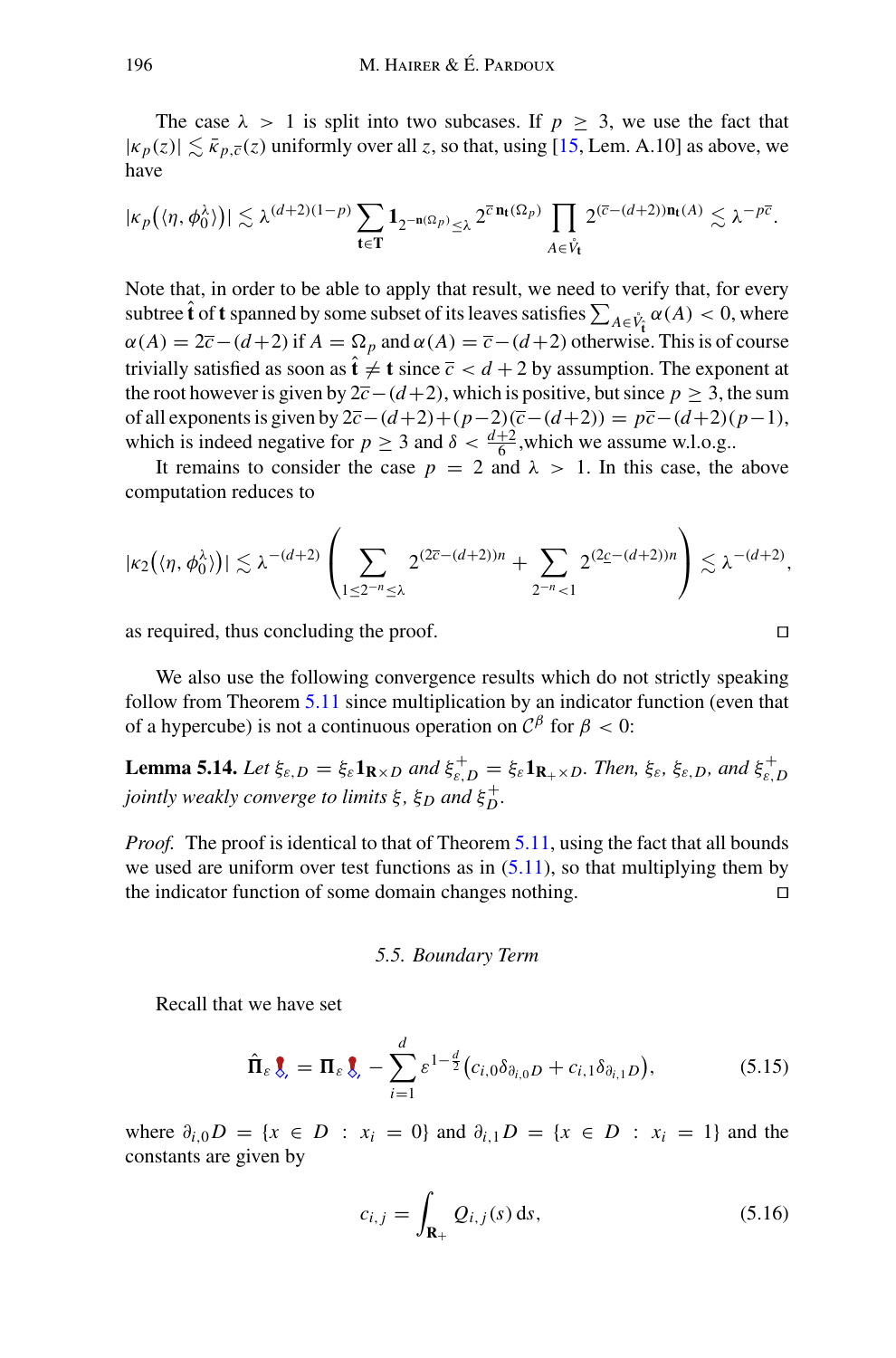where the function  $Q_{i,j}$  is defined as follows. For  $i = 1, ..., d$ , write  $\iota_i : \mathbf{R} \times \mathbf{R}^d \to$  $\mathbf{R}^{d+1}$  for the map given by

$$
u_i^{-1}(t, x) = (x_i, v), \quad v = (t, x^{(i)}),
$$

where  $x^{(i)} \in \mathbb{R}^{d-1}$  denotes the vector obtained from x by deleting the *i*th coordinate. With this notation, we then set

$$
Q_{i,0}(s) = \int_{\mathbf{R}_+ \times \mathbf{R}^d} (P \circ \iota_i) (s + \beta, v) [(\kappa_2 \circ \iota_i) (s - \beta, v)
$$

$$
-(\kappa_2 \circ \iota_i) (s + \beta, v)] d\beta dv,
$$

$$
Q_{i,1}(s) = \int_{\mathbf{R}_+ \times \mathbf{R}^d} (P \circ \iota_i) (s + \beta, v) [(\kappa_2 \circ \iota_i) (\beta - s, v)]
$$

$$
-(\kappa_2 \circ \iota_i) (-s - \beta, v)] d\beta dv.
$$

*Remark 5.15.* We will show in Lemma [5.21](#page-53-1) that both the integrands in the definition of  $Q_{i,j}$  and the functions  $Q_{i,j}$  themselves are integrable, so that these expressions are all finite.

*Remark 5.16.* The formula given above is valid for the case of Neumann boundary conditions. In the case of Dirichlet boundary conditions, a similar formula holds, but the precise values of the constants do not matter since they do not affect the solutions.

Note that although  $P \circ \iota_i \neq P$ , it does not depend on *i*, while  $\kappa_2 \circ \iota_i$  does depend on *i* in general, since we do not assume that the driving noise is isotropic. We henceforth write  $\hat{P} = P \circ \iota_i$ . One of the main results of this section is that the renormalised model on  $\ell$  vanishes in a suitable sense as  $\varepsilon \to 0$ . We first provide a bound on its expectation, which requires the bulk of the work. For the formulation of this result, we write  $\mathcal{B}_0^1$  for the set of all test functions  $\phi \in \mathcal{C}_0^1$  with support contained in the parabolic ball of radius 1 and such that  $\max\{\|\phi\|_{\infty}, \|D\phi\|_{\infty}\} \leq 1$ .

<span id="page-46-0"></span>**Proposition 5.17.** *With*  $\Pi_{\varepsilon}$   $\zeta$ *, defined as in* [\(5.15\)](#page-45-3)*, one has for*  $d \in \{2, 3\}$  *and any* κ > 0 *small enough,*

<span id="page-46-1"></span>
$$
\left| \mathbf{E} \left( \hat{\Pi}_{\varepsilon} \hat{\mathbf{X}}_{\varepsilon} \right) (\phi_{z}^{\lambda}) \right| \lesssim \varepsilon^{\kappa} \lambda^{-\frac{d}{2} - \kappa}, \tag{5.17}
$$

 $u$ *niformly over*  $\varepsilon$ ,  $\lambda \leq 1$ ,  $z \in \mathbf{R}^{d+1}$ , and  $\phi \in \mathcal{B}_0^1$ .

Before we turn to the proof, we introduce a number of notations and preliminary bounds. Write  $G$  for the reflection group generated by "elementary" reflections across the 2*d* planes containing the faces of *D*. The group  $G$  is naturally identified with  $\mathbf{Z}^d$  (as a set, not as a group!) since for each  $k \in \mathbf{Z}^d$  there exists exactly one element  $R_k \in \mathcal{G}$  mapping  $k + D$  into *D*. We also write  $\mathcal{G} \ni R \mapsto (-1)^R \in \{-1, 1\}$ for the group homomorphism mapping the elementary reflections to −1. We will write  $\Lambda: \mathbf{R}^{\tilde{d}+1} \to \mathbf{R} \times D$  for the map such that  $\Lambda \upharpoonright \mathbf{R} \times (k+D) = \mathrm{id} \times \mathcal{R}_k$  and  $S: \mathbf{R}^{d+1} \to \{-1, 1\}$  by  $S \upharpoonright \mathbf{R} \times (k+D) = (-1)^{R_k}$ .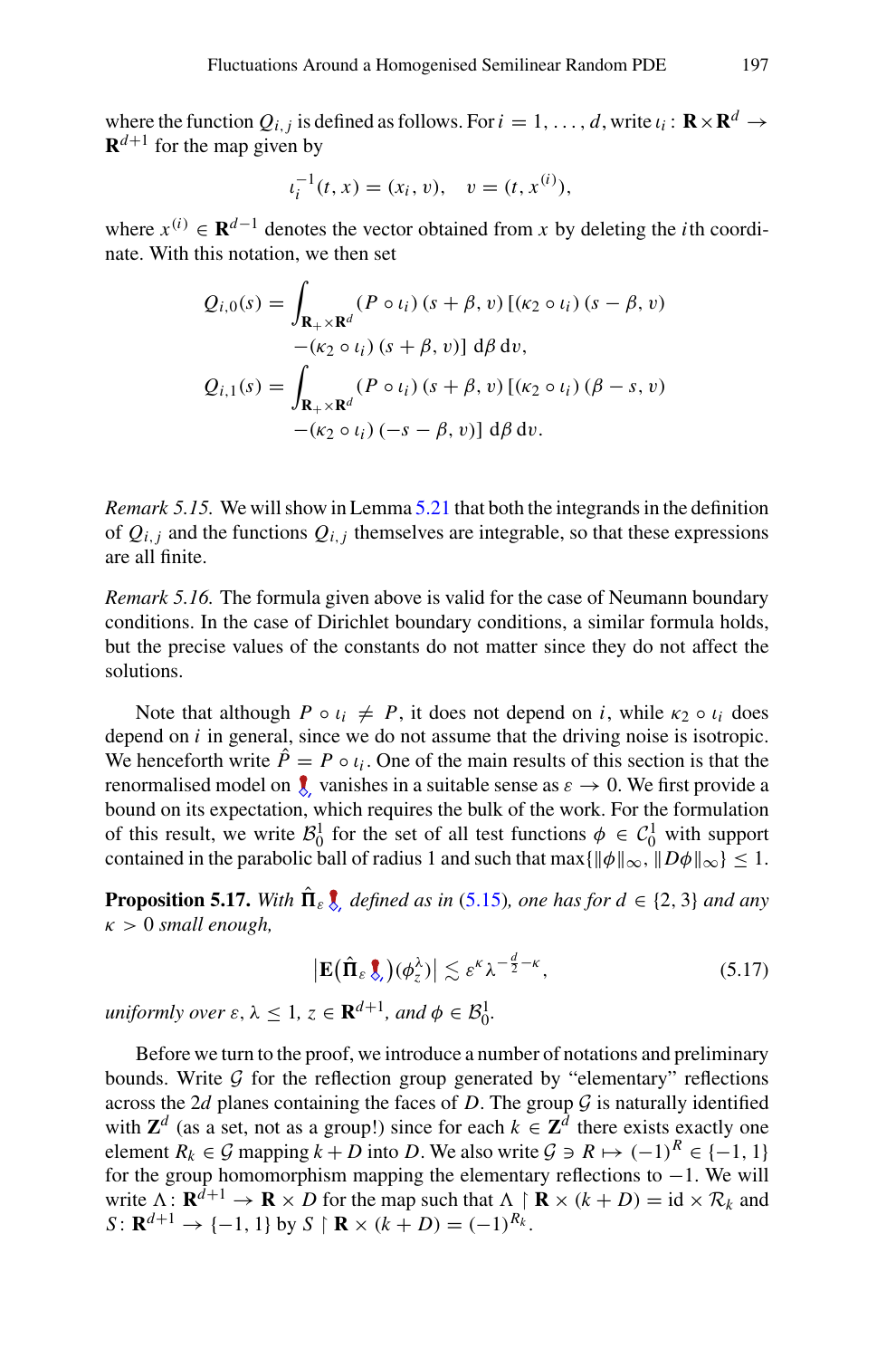With these notations, it follows from Proposition [A.1](#page-56-0) that the truncated Neumann and Dirichlet heat kernels are such that for  $z \in \mathbf{R} \times D$  one has the identities

<span id="page-47-0"></span>
$$
\int_{\mathbf{R}\times D} K_{\text{Neu}}(z, z') f(z') dz' = \int_{\mathbf{R}^{d+1}} K(z - z') f(\Lambda(z')) dz',
$$
\n
$$
\int_{\mathbf{R}\times D} K_{\text{Dir}}(z, z') f(z') dz' = \int_{\mathbf{R}^{d+1}} S(z') K(z - z') f(\Lambda(z')) dz'. \quad (5.18)
$$

<span id="page-47-1"></span>(Note that *S* is ill-defined on the measure zero set consisting of the reflection planes, but since it always appears in an integral this does not matter.)

**Lemma 5.18.** *Let*  $U \subset \mathbf{R}^{d+1}$  *and let*  $\Phi: U \to \mathbf{R}^{d+1}$  *be a diffeomorphism between U* and its image such that  $\Vert D\Phi^{-1} \Vert$  is bounded uniformly over  $\Phi(U)$ . Assume *furthermore that z is such that*  $\|z - z'\| \geq \lambda$  *for all*  $z' \in U$ *. Then,* 

$$
\int_U K(z-z')\,|\kappa_2^{(\varepsilon)}(z,\Phi(z'))|\,\mathrm{d} z'\lesssim \varepsilon^{\frac{d}{2}+\kappa}\lambda^{-\frac{d}{2}-\kappa}.
$$

*for all*  $\kappa \in [0, \frac{d}{2}]$ *.* 

*Proof.* We write  $U = U_1 \sqcup U_2$  where

$$
U_1 = \{ z' \in U : ||z - z'|| \ge ||z - \Phi(z')|| \}.
$$

Since  $||z - z'|| \ge \lambda$  for  $z' \in U$  by assumption, we have the bound  $K(z - z') \le \lambda^{-d}$ . On  $U_1$ , it follows from the definition that  $K(z - z') \lesssim ||z - \Phi(z')||^{-d}$ . As a consequence, we obtain the bound

$$
\int_{U_1} K(z - z') \left| \kappa_2^{(\varepsilon)}(z, \Phi(z')) \right| dz' \n\lesssim \int_{\Phi(U_1)} (\|z - z'\|^{-d} \wedge \lambda^{-d}) \left| \kappa_2^{(\varepsilon)}(z, z') \right| dz' \n\lesssim \int_{\mathbf{R}^{d+1}} (\|z'\|^{-d} \wedge (\lambda/\varepsilon)^{-d}) \rho^2(\|z'\|) dz' \lesssim 1 \wedge \varepsilon^d \lambda^{-d} \n\leq \varepsilon^{\frac{d}{2} + \kappa} \lambda^{-\frac{d}{2} - \kappa},
$$

as claimed. On  $U_2$  on the other hand, we use the fact that  $\rho$  is a decreasing function, so that

$$
\int_{U_2} K(z-z') \, |\kappa_2^{(\varepsilon)}(z,\Phi(z'))| \, dz' \n\lesssim \varepsilon^{-2} \int_{U_2} (\|z-z'\|^{-d} \wedge \lambda^{-d}) \rho^2(\|S_\varepsilon(z-\Phi(z'))\|) \, dz' \n\lesssim \varepsilon^{-2} \int_{\mathbf{R}^{d+1}} (\|z-z'\|^{-d} \wedge \lambda^{-d}) \rho^2(\|S_\varepsilon(z-z')\|) \, dz',
$$

<span id="page-47-2"></span>which is then bounded exactly as above.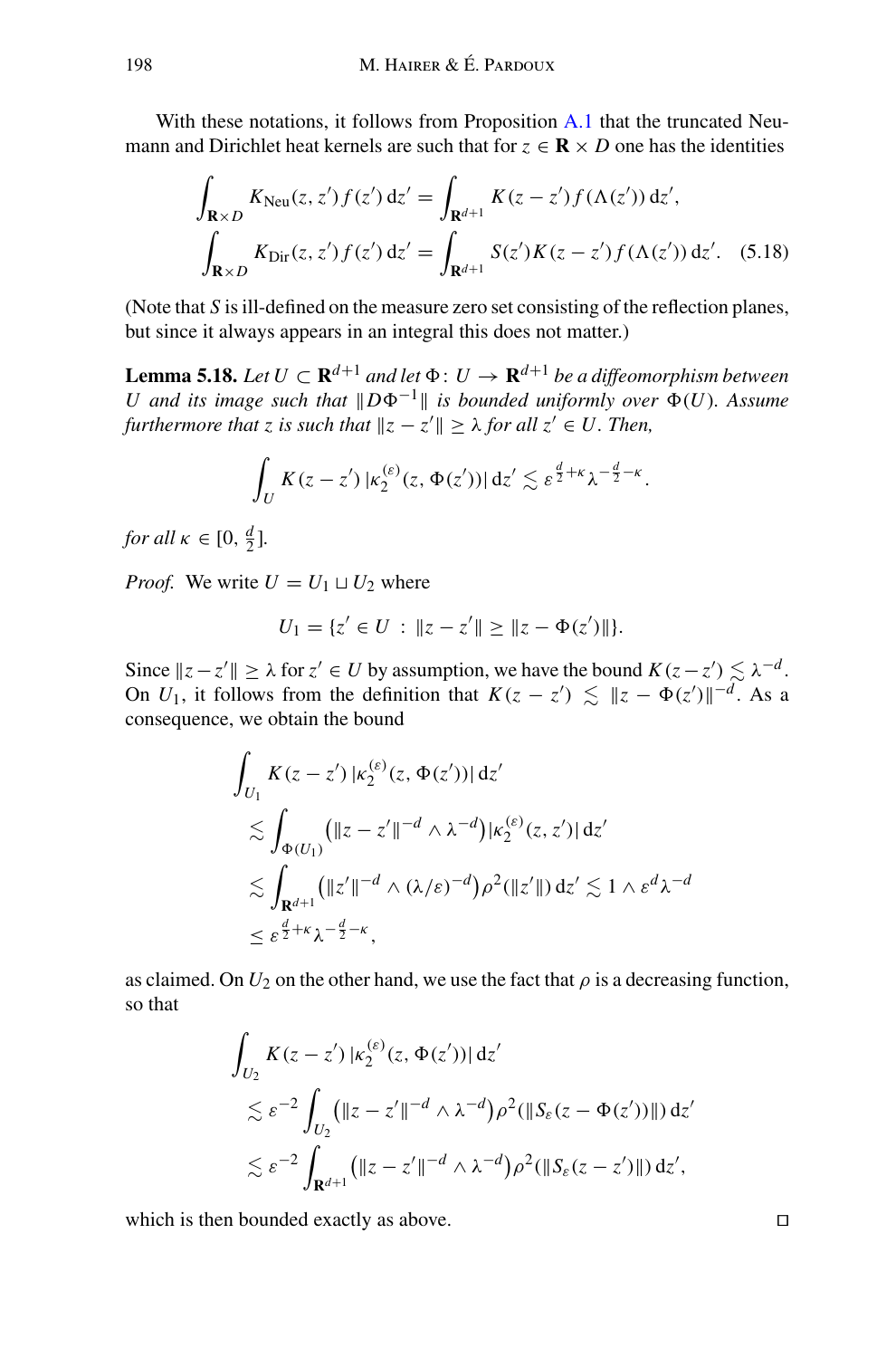**Lemma 5.19.** *For any fixed*  $c > 0$ *, one has* 

$$
\int_{\|z\| \geq c} |\kappa_2^{(\varepsilon)}(0, z)| \, \mathrm{d} z \lesssim \varepsilon^{d+2\delta},
$$

*uniformly over*  $\varepsilon \in (0, 1]$ *.* 

*Proof.* We can assume that  $\varepsilon < c$ , so that

$$
|\kappa_2^{(\varepsilon)}(0,z)| \lesssim \varepsilon^{d+2+2\delta} \|z\|^{-d-2-2\delta}
$$

by Assumption [2.1,](#page-7-0) and the bound follows at once.

*Proof of Proposition [5.17.](#page-46-0)* We now consider the Neumann case, the Dirichlet case follows from a virtually identical calculation. We start by bounding the expectation of  $(\hat{\Pi}_{\varepsilon}\hat{\bm{\xi}}_z)(\phi_z^{\lambda})$ . By the reflection principle [\(5.18\)](#page-47-0), the correction due to the Neumann boundary conditions is given by

$$
\int_{\mathbf{R}\times D} K_{\text{Neu}}(z, z') \xi_{\varepsilon}(z') \, dz' - \int_{\mathbf{R}^{d+1}} K(z - z') \xi_{\varepsilon}(z') \, dz'
$$
\n
$$
= \int_{\mathbf{R}^{d+1}} K(z - z') \big( \xi_{\varepsilon}(\Lambda z') - \xi_{\varepsilon}(z') \big) \, dz'.
$$

It then follows from the definitions that

<span id="page-48-1"></span>
$$
\mathbf{E}(\hat{\Pi}_{\varepsilon} \boldsymbol{\xi}_{\varepsilon})(\psi) = \varepsilon^{-\frac{d}{2}} \int_{\mathbf{R} \times D} \psi(z) \int_{\mathbf{R}^{d+1}} K(z - z') \big(\kappa_2^{(\varepsilon)}(z, \Lambda z')
$$

$$
-\kappa_2^{(\varepsilon)}(z, z')\big) dz' dz.
$$
(5.19)

Writing  $\lambda = \lambda_{\psi}$  for the diameter of supp $\psi$ , we aim to give a bound of the form

<span id="page-48-0"></span>
$$
\left| \mathbf{E}(\hat{\Pi}_{\varepsilon} \boldsymbol{\xi}_{\varepsilon})(\psi) \right| \lesssim \varepsilon^{\kappa} \lambda^{-\frac{d}{2} - \kappa} \big( \lambda^{d} \|\psi\|_{\infty} + \lambda^{d+1} \|D_{\varepsilon}\psi\|_{\infty} \big), \tag{5.20}
$$

for any  $\kappa > 0$  small enough, uniformly over  $\varepsilon, \lambda \leq 1$ . We restrict ourselves to the case  $\lambda_{\psi} \leq \frac{1}{8}$  and we set

$$
W_{\psi} = \{ z : \exists z' \in \text{supp}\psi \mid \|z - z'\| \le \lambda_{\psi} \}.
$$

We furthermore assume for the moment that

<span id="page-48-2"></span>
$$
W_{\psi} \subset \mathbf{R} \times [-3/4, 3/4]^d \tag{5.21}
$$

and that, whenever  $W_{\psi} \cap \partial D = \emptyset$ , one has  $W_{\psi} \subset D$ . We will see later that it is always possible to reduce oneself to this case. Finally, for  $x \in \mathbb{R}^d$ , we write  $|x|_0$  for the number of vanishing coordinates of *x* and we set  $d_{\psi} = \sup\{|x|_0 : (t, x) \in W_{\psi}\}.$ We treat the different cases separately.

**The case**  $d_{\psi} = 0$ . In this case  $W_{\psi} \cap \partial D = \emptyset$ , so that supp $\psi \cap \partial D = \emptyset$  and in particular  $(\Pi_{\varepsilon} \, \pmb{\xi}_{\varepsilon})(\psi) = (\Pi_{\varepsilon} \, \pmb{\xi}_{\varepsilon})(\psi)$ . We then have

$$
|\mathbf{E}(\hat{\Pi}_{\varepsilon}\boldsymbol{\xi}_{_{\varepsilon}})(\psi)| \leq \varepsilon^{-\frac{d}{2}} \int_{\mathbf{R}\times D} |\psi(z)| \int_{\mathbf{R}\times D^{c}} K(z-z') (|\kappa_{2}^{(\varepsilon)}(z,\Lambda z')|
$$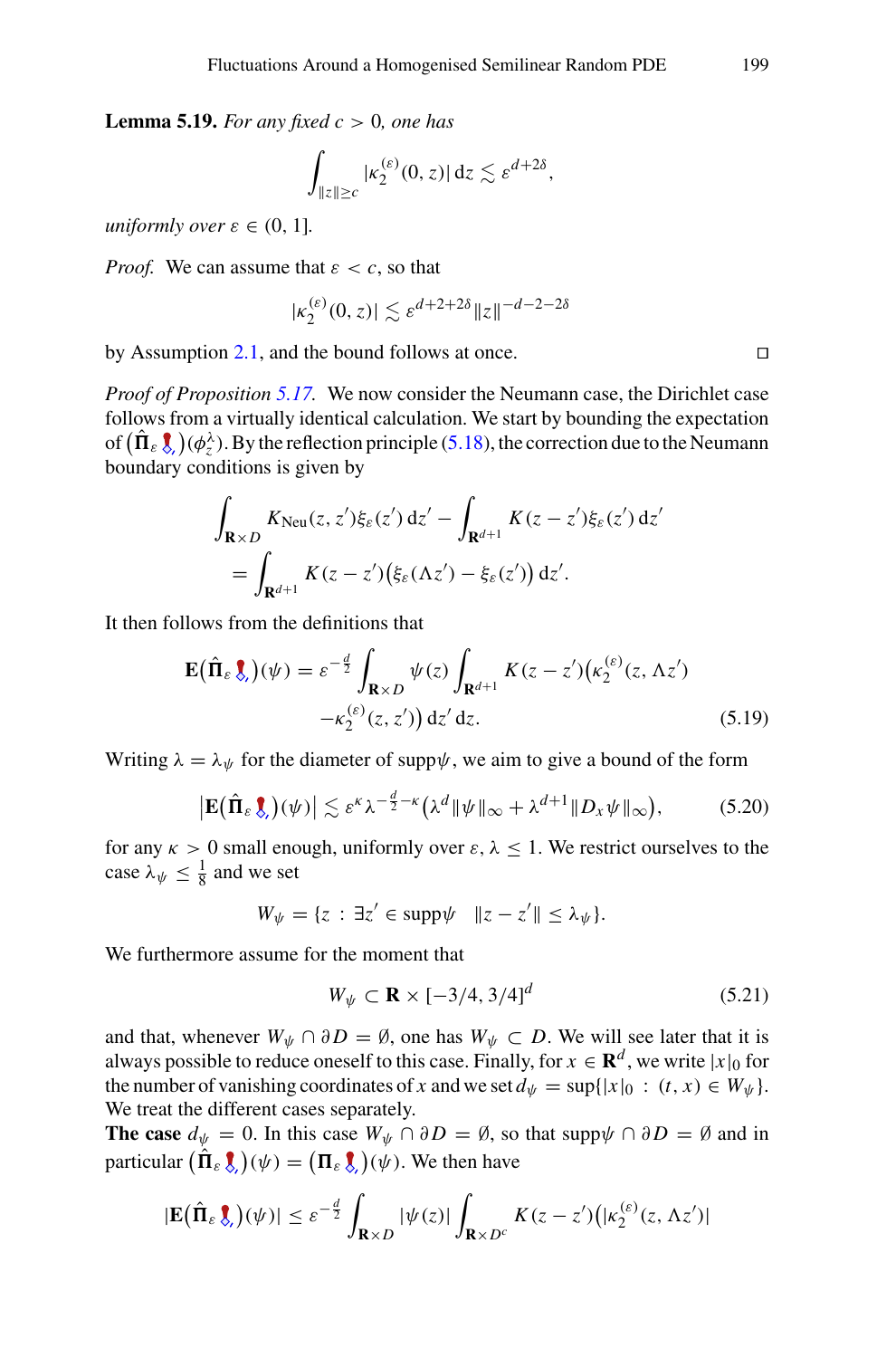$$
+ |\kappa_2^{(\varepsilon)}(z, z')| \, dz' \, dz. \tag{5.22}
$$

We break the inner integral into a finite sum of integrals over  $\mathbf{R} \times (k+D)$ , since *K* has compact support and  $z \in \mathbb{R} \times D$ . Since we can restrict *z* to the support of  $\psi$ , we have  $|x - x'| \ge \lambda$  for all  $x' \in k + D$  with  $k \ne 0$  by the definition of  $W_{\psi}$ . We can then apply Lemma [5.18](#page-47-1) with  $U = \mathbf{R} \times (k + D)$  and  $\Phi = \Lambda$  for the first term, while  $\Phi = \text{id}$  for the second term. It follows that  $|\mathbf{E}(\Pi_{\varepsilon} \bm{\xi})(\psi)|$  is bounded by

<span id="page-49-0"></span>
$$
\varepsilon^{\kappa} \lambda^{-\frac{d}{2} - \kappa} \int |\psi(z)| \, \mathrm{d} z,\tag{5.23}
$$

which is indeed bounded by the right hand side of  $(5.20)$ .

**The case**  $d_{\psi} = 1$ . In this case, the support of  $\psi$  is located near one of the faces of *D* (say  $\partial_{i,0}D$ ), but its distance to the other faces is at least  $\lambda$ . Write  $\Re$  for the element of *G* which corresponds to reflection around the plane containing  $\partial_{i,0}D$ and  $\pi_i$ :  $\mathbf{R}^{d+1} \to \mathbf{R}^{d+1}$  for the orthogonal projection onto that plane. We also write  $E_i = \{(t, x) : x_i < 0\}.$ 

We first note that

<span id="page-49-1"></span>
$$
\mathbf{E}(\Pi_{\varepsilon} \boldsymbol{\xi}_{\varepsilon})(\psi) = \varepsilon^{-\frac{d}{2}} \int_{\mathbf{R}\times D} \psi(z) \int_{E_i} K(z-z') \big( \kappa_2^{(\varepsilon)}(z, \mathfrak{R} z') - \kappa_2^{(\varepsilon)}(z, z') \big) dz' dz + R,
$$
\n(5.24)

where  $|R|$  is bounded by [\(5.23\)](#page-49-0). Indeed, the integrands in [\(5.19\)](#page-48-1) and [\(5.24\)](#page-49-1) vanish on *D* and coincide on  $\Re D$ . Their integral over the complement of these two regions is then bounded exactly as before by applying Lemma [5.18](#page-47-1) to finitely many translates of *D*. By Lemma [5.19,](#page-47-2) we can furthermore replace *K* by *P* so that

$$
\mathbf{E}(\Pi_{\varepsilon} \boldsymbol{\xi}_{\varepsilon})(\psi) = \varepsilon^{-\frac{d}{2}} \int_{\mathbf{R} \times D} \psi(z) \int_{E_i} P(z - z') \big( \kappa_2^{(\varepsilon)}(z, \mathfrak{R} z') - \kappa_2^{(\varepsilon)}(z, z') \big) dz' dz + \tilde{R},
$$
\n(5.25)

where  $|R|$  is bounded by [\(5.23\)](#page-49-0). The reason for this is that  $P - K$  is supported outside of an annulus of radius 1 and  $\psi$  is supported at a distance of at most 1/4 from the reflection plane of  $\Re$ , and one has  $\Vert z - \Re z' \Vert \ge 1/2$  for all  $z, z'$  with  $z \in \text{supp}\psi \text{ and } ||z - z'|| \geq 1.$ 

On the other hand, we claim that

$$
\varepsilon^{1-\frac{d}{2}}c_{i,0}\delta_{\partial_{i,0}D}(\psi) = \varepsilon^{-\frac{d}{2}}\int_{\mathbf{R}\times D}\psi(\pi_i z)\int_{E_i}P(z-z')\big(\kappa_2^{(\varepsilon)}(z,\Re z')\big)\\qquad \qquad -\kappa_2^{(\varepsilon)}(z,z')\big)\,\mathrm{d} z'\,\mathrm{d} z.
$$

To see that this is the case, we first perform the change of variables  $z = u_i(s, v)$  and similarly for *z'*, and we note that  $\pi_i \iota_i(s, v) = \iota_i(0, v)$ , so that the right hand side is given by

$$
\varepsilon^{-\frac{d}{2}} \int_{\mathbf{R}_+ \times \mathbf{R}^d} \psi(\iota_i(0, v)) \int_{\mathbf{R}_- \times \mathbf{R}^d} P(\iota_i(s - s', v - v'))
$$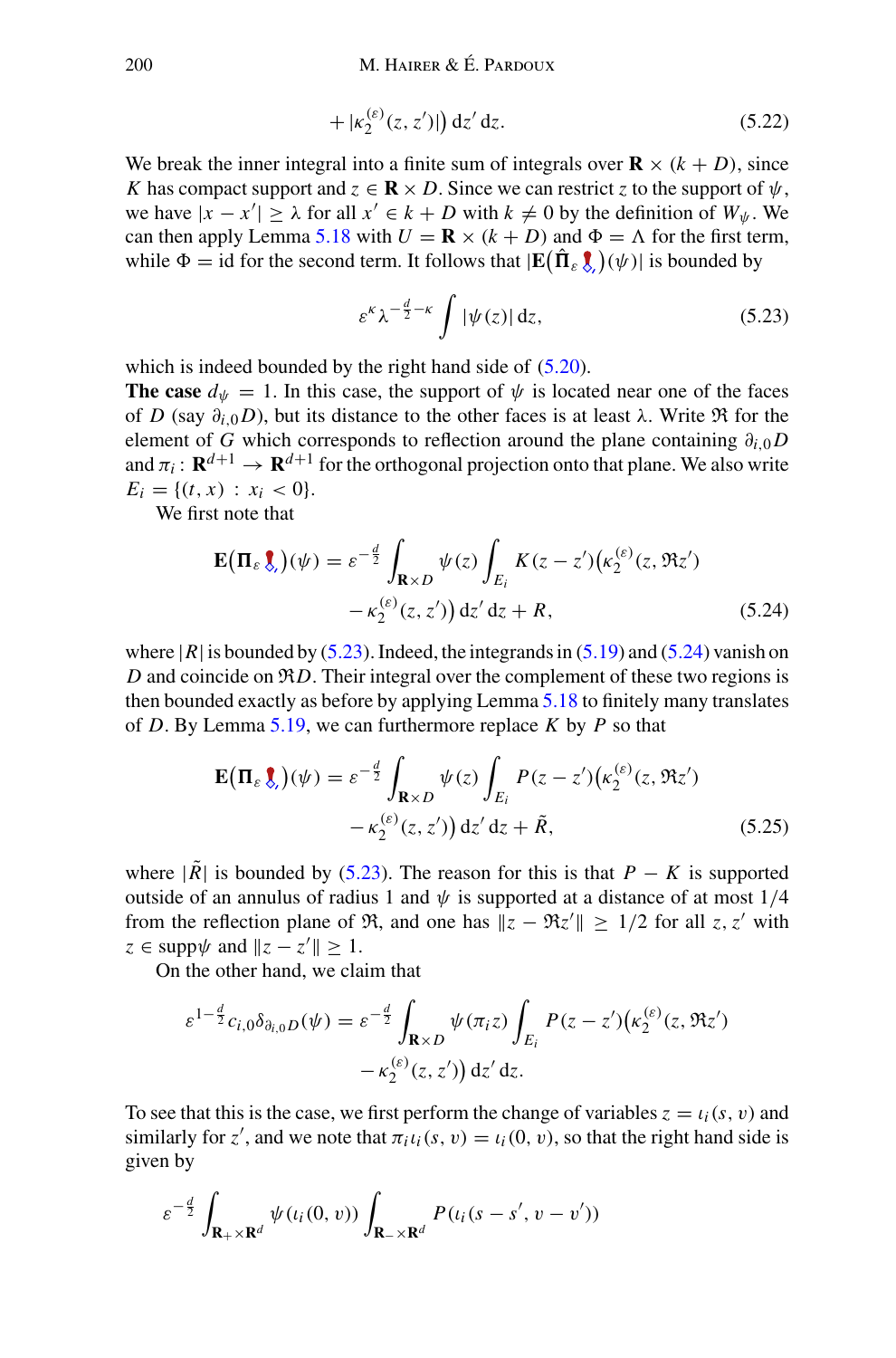$$
\begin{split}\n&\left(\kappa_2^{(\varepsilon)}(t_i(s+s',v-v')) - \kappa_2^{(\varepsilon)}(t_i(s-s',v-v'))\right) d(s',v') d(s,v) \\
&= \varepsilon^{-\frac{d}{2}} \int_{\mathbf{R}^d} \psi(t_i(0,v)) dv \int_{\mathbf{R}_+} \int_{\mathbf{R}_-\times\mathbf{R}^d} P(t_i(s-s',v')) \\
&\left(\kappa_2^{(\varepsilon)}(t_i(s+s',v')) - \kappa_2^{(\varepsilon)}(t_i(s-s',v'))\right) d(s',v') ds \\
&= \varepsilon^{1-\frac{d}{2}} \int_{\mathbf{R}^d} \psi(t_i(0,v)) dv \int_{\mathbf{R}_+} \int_{\mathbf{R}_-\times\mathbf{R}^d} P(t_i(s-s',v')) \\
&\left(\kappa_2(t_i(s+s',v')) - \kappa_2(t_i(s-s',v'))\right) d(s',v') ds\n\end{split}
$$

Performing the substitution  $s' \mapsto -\beta$  and comparing to the definition of  $Q_{i,0}$ , we conclude that

<span id="page-50-0"></span>
$$
\mathbf{E}(\hat{\Pi}_{\varepsilon}\mathbf{I}_{\varepsilon})(\psi) = \varepsilon^{-\frac{d}{2}} \int_{\mathbf{R}_{+}} Q_{i,0}\left(\frac{s}{\varepsilon}\right) \int_{\mathbf{R}^{d}} \left( (\psi \circ \iota_{i})(s, u) - \psi \circ \iota_{i})(0, u) \right) du \, ds + \tilde{R}.
$$
\n(5.26)

By Lemma  $5.21$ , the function  $Q_{i,0}$  satisfies the bounds

$$
\sup_{s\in\mathbf{R}_{+}}|Q_{i,0}(s)|<\infty, \quad \int_{\mathbf{R}_{+}}|Q_{i,0}(s)|\,\mathrm{d}s<\infty, \quad \int_{\mathbf{R}_{+}}|Q_{i,0}(s)|s\,\mathrm{d}s<\infty.
$$

Note now that the integral over *u* is restricted to the projection of the support of  $\psi$ which is of volume at most  $\lambda^{d+1}$  (since *u* consists of *d* − 1 spatial variables and one time variable). Bounding  $\psi$  by its supremum, it follows that

$$
\mathbf{E}(\hat{\Pi}_{\varepsilon}\boldsymbol{\xi}_{\varepsilon})(\psi) \lesssim \varepsilon^{1-\frac{d}{2}}\lambda^{d+1} \|\psi\|_{\infty} \int_{\mathbf{R}_{+}} |Q_{i,0}(s)| ds + |R|.
$$

On the other hand, we can bound  $|(\psi \circ \iota_i)(s, u) - \psi \circ \iota_i)(0, u)|$  by  $|s| ||D_x \psi||_{\infty}$ , which similarly yields

$$
\mathbf{E}(\hat{\Pi}_{\varepsilon}\boldsymbol{\xi}_{\varepsilon})(\psi) \lesssim \varepsilon^{2-\frac{d}{2}}\lambda^{d+1} \|D_{x}\psi\|_{\infty} \int_{\mathbf{R}_{+}} |Q_{i,0}(s)|s \,ds + |R|.
$$

Combining these and choosing  $\psi = \phi_{\zeta}^{\lambda}$  so that  $\|\psi\|_{\infty} \lesssim \lambda^{-d-2}$  and  $\|D_x\psi\|_{\infty} \lesssim$  $\lambda^{-d-3}$  yields a bound of the order  $\varepsilon^{-\frac{d}{2}}(\varepsilon \lambda^{-1} \wedge \varepsilon^2 \lambda^{-2})$ , which does imply [\(5.17\)](#page-46-1) since  $-\frac{d}{2} - \kappa \in (-2, -1)$ .

**The case**  $d_{\psi} = 2$ . We claim that this case can be obtained as a consequence of the bounds for the cases  $d_{\psi} = 0$  and  $d_{\psi} = 1$ . We consider the case of dimension  $d = 2$  (but the computation below is done in a way that keeps track of dimension and applies to  $d = 3$  as well) so that by  $(5.21)$ 

$$
W_{\psi} \cap \{(t, x) : x_1 = x_2 = 0\} \neq \emptyset.
$$

 $\sum_{k \in \mathbb{Z}} \chi_k(x) = 1$ , where  $\chi_k(x) = \chi(x - k)$ . For some fixed constant  $c > 1$  and We then fix a smooth function  $\chi : \mathbf{R} \to \mathbf{R}_+$  such that supp $\chi \subset [0, 2]$  and such that integers  $n$ ,  $k_i$  and  $\ell$ , we then set

$$
\chi_{n,k,\ell}(z) = \chi_n(-\log|x|/\log 2)\chi_{k_1}(c2^n x_1)\chi_{k_2}(c2^n x_2)\chi_{\ell}(c^22^{2n}t).
$$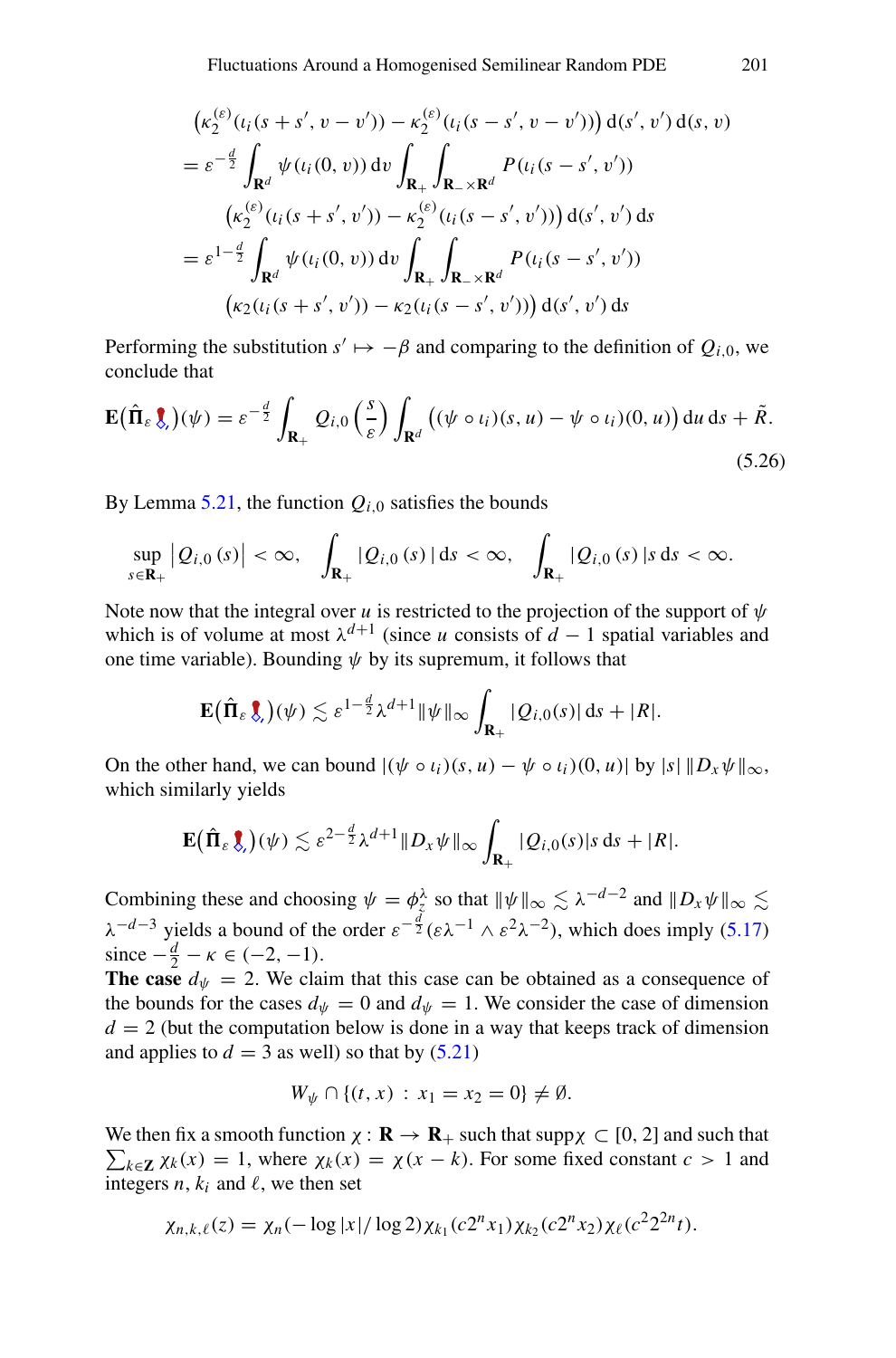By choosing *c* sufficiently large, we can guarantee that, for every *n*, *k* and  $\ell$ , the function  $\chi_{n,k,\ell}$  is such that  $d_{\chi_{n,k,\ell}} \in \{0,1\}$ . Furthermore, there are only finitely many values of *k* (independently of *n* and  $\ell$ ) for which  $\chi_{n,k,\ell} \neq 0$ . This is because  $\chi_{n,k,\ell}(S_{2^n}z)$  is independent of *n*. Fix now a test function of the form  $\psi = \phi_{z_0}^{\lambda}$  and write

$$
\psi_{n,k,\ell}(z)=\phi_{z_0}^{\lambda}(z)\chi_{n,k,\ell}(z).
$$

By construction, one has  $\psi_{n,k,\ell} = 0$  for *n* such that  $2^{-n} \geq 2\lambda$ , so that

$$
\lambda_{\psi_{n,k,\ell}} \leq 2^{-n}, \qquad \|D^m \psi_{n,k,\ell}\|_{\infty} \lesssim \lambda^{-d-2} 2^{n|m|}.
$$

Applying the bounds we already obtained for  $d_{\psi} \in \{0, 1\}$ , we conclude that

$$
\left|\mathbf{E}\big(\hat{\Pi}_{\varepsilon}\right)\left(\psi_{n,k,\ell}\right)\right| \lesssim \varepsilon^{\kappa} 2^{n(\frac{d}{2}+\kappa)}\lambda^{-d-2} 2^{-n(d+2)}.
$$

For any given *n*, the number of values for *k* and  $\ell$  leading to non-vanishing  $\lambda_{\psi_{n,k,\ell}}$ is of the order of  $(\lambda 2^n)^d$ , so that we eventually obtain the bound

$$
\left| \mathbf{E}(\hat{\Pi}_{\varepsilon} \boldsymbol{\xi}_{\varepsilon})(\psi) \right| \lesssim \varepsilon^{\kappa} \sum_{2^{-n} \ge 2\lambda} (\lambda 2^{n})^{d} 2^{n(\frac{d}{2}+\kappa)} \lambda^{-d-2} 2^{-n(d+2)}
$$

$$
= \varepsilon^{\kappa} \lambda^{-2} \sum_{2^{-n} \ge 2\lambda} 2^{n(\frac{d}{2}+\kappa-2)} \lesssim \varepsilon^{\kappa} \lambda^{-\frac{d}{2}-\kappa},
$$

as claimed. The case of dimension  $d = 3$  is identical, the only difference being that  $\ell$  now has two components. Note that this calculation breaks in  $d = 4$  where the sum over *n* diverges. This suggests that in this case one would have to add to  $\Pi_{\varepsilon}$ an additional correction term that charges faces of codimension 2.

**The case**  $d_{\psi} = 3$ . This is relevant only for  $d = 3$ , we shall however keep track of *d* in our calculation to illustrate how this would behave in higher dimensions. We then proceed in the same way as for the case  $d_{\psi} = 2$ , making use this time of the fact that we already have the required bound for all test functions with  $d_{\psi} < 3$ . This time, we have

$$
W_{\psi} \cap \{(t, x) : x_1 = x_2 = x_3 = 0\} \neq \emptyset,
$$

and we set in a fashion similar to above,

$$
\chi_{n,k,\ell}(z) = \chi_n(-\log|x|/\log 2)\chi_{k_1}(c2^n x_1)\chi_{k_2}(c2^n x_2)\chi_{k_3}(c2^n x_3)\chi_{\ell}(c^2 2^{2n} t).
$$

This time, for any given *n*, the number of values for  $k$  and  $\ell$  leading to non-vanishing  $\lambda_{\psi_{n,k,\ell}}$  is of the order of  $(\lambda 2^n)^{d-1}$ , which then yields similarly to above

$$
\left| \mathbf{E}(\hat{\Pi}_{\varepsilon} \boldsymbol{\xi}_{\varepsilon})(\psi) \right| \lesssim \varepsilon^{\kappa} \sum_{2^{-n} \ge 2\lambda} (\lambda 2^{n})^{d-1} 2^{n(\frac{d}{2}+\kappa)} \lambda^{-d-2} 2^{-n(d+2)}
$$

$$
= \varepsilon^{\kappa} \lambda^{-3} \sum_{2^{-n} \ge 2\lambda} 2^{n(\frac{d}{2}+\kappa-3)} \lesssim \varepsilon^{\kappa} \lambda^{-\frac{d}{2}-\kappa}.
$$

Note that this time the series actually converges for all *d* < 6.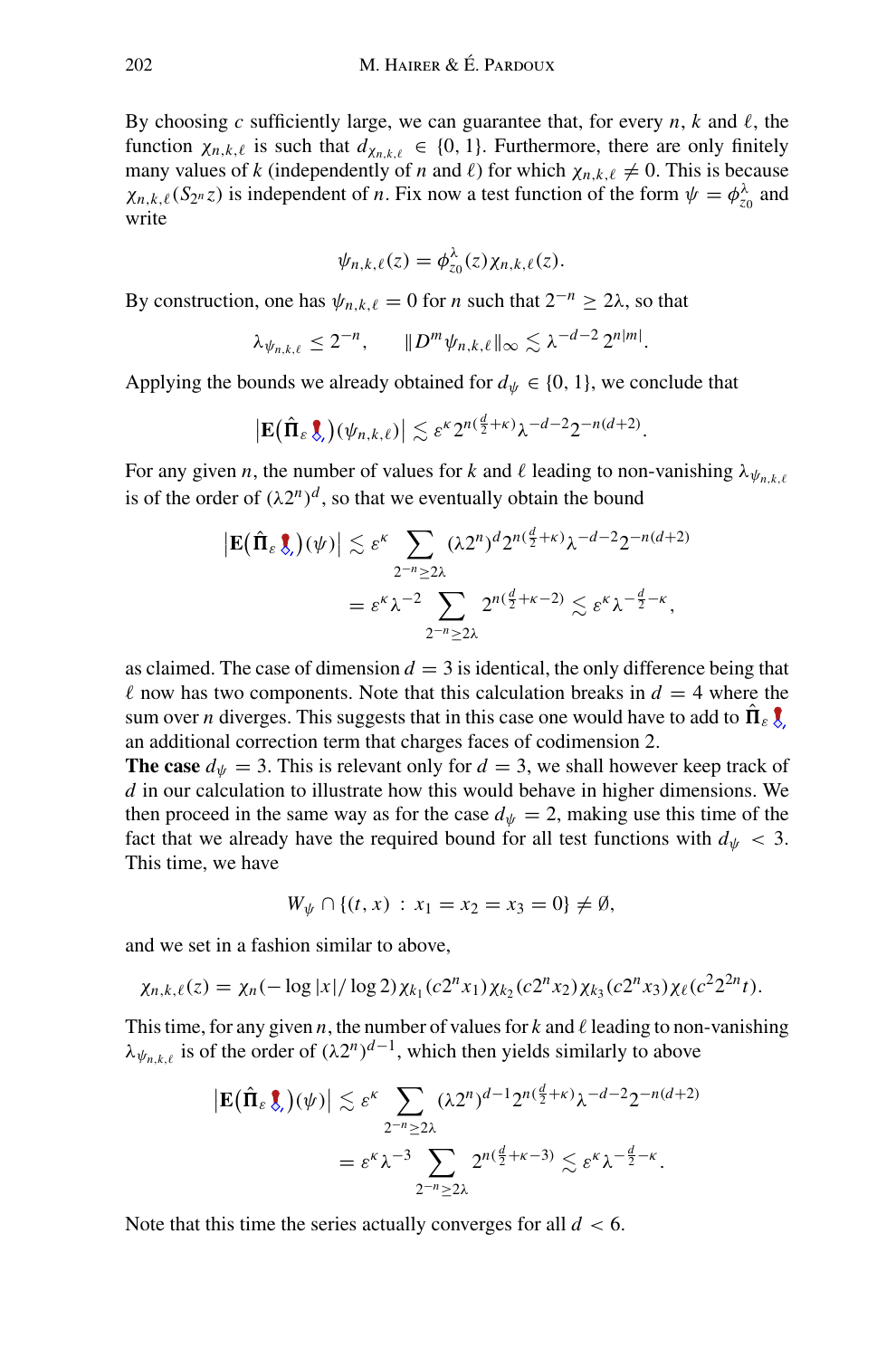To conclude, we justify the assumption [\(5.21\)](#page-48-2) and the fact that, for  $W_{\psi} \cap \partial D =$  $\emptyset$ , one has  $W_{\psi}$  ⊂ *D*. Indeed, by our assumption on  $\lambda_{\psi}$ , it is always possible to enforce this by applying a finite number of reflections around the planes  ${x : x_i =$ 1/2}. If supp $\psi$  intersects  $\partial_{i,1}D$  for example, then we reflect around  $x_i = \frac{1}{2}$  to have supp $\psi$  intersect  $\partial_i$  <sub>0</sub>*D* instead. The only effect of this reflection is that, in order to obtain the same answer, we only need to reflect the noise  $\eta$  around that plane. The effect of this operation on its covariance function is to change the sign of the *i*th spatial coordinate of its argument, which is why how we obtain  $Q_{i,1}$  rather than  $Q_{i,0}$  in [\(5.26\)](#page-50-0).

<span id="page-52-0"></span>We now have the main ingredients in place to prove the main result of this section.

**Theorem 5.20.** *With*  $\Pi_{\varepsilon}$ , *defined as in* [\(5.15\)](#page-45-3)*, one has for*  $d \in \{2, 3\}$  *and any* κ > 0 *small enough,*

<span id="page-52-1"></span>
$$
\left\| \left( \hat{\Pi}_{\varepsilon} \hat{\mathbf{g}}_{\varepsilon} \right) (\phi_{\varepsilon}^{\lambda}) \right\|_{L^{p}} \lesssim \varepsilon^{\kappa} \lambda^{-\frac{d}{2} - \kappa}, \tag{5.27}
$$

 $u$ *niformly over*  $\varepsilon$ ,  $\lambda \leq 1$ ,  $z \in \mathbf{R}^{d+1}$ , and  $\phi \in \mathcal{B}_0^1$ .

*Proof.* Writing  $\psi = \phi_z^{\lambda}$ , the triangle inequality yields

$$
\left\| \left( \hat{\Pi}_{\varepsilon} \hat{\xi}_{\varepsilon} \right) (\psi) \right\|_{L^{p}} \leq \left\| \left( \hat{\Pi}_{\varepsilon} \hat{\xi}_{\varepsilon} \right) (\psi) - \mathbf{E} \left( \hat{\Pi}_{\varepsilon} \hat{\xi}_{\varepsilon} \right) (\psi) \right\|_{L^{p}} + \left| \mathbf{E} \left( \hat{\Pi}_{\varepsilon} \hat{\xi}_{\varepsilon} \right) (\psi) \right|,
$$

and we already obtained the required bound on the second term in Proposition [5.17,](#page-46-0) so we focus on the first one. Furthermore,  $\Pi_\varepsilon$   $\bar{\pmb{\xi}}_c$  differs from  $\Pi_\varepsilon$   $\bar{\pmb{\xi}}_c$  by a deterministic quantity, so that we only need to bound

$$
\left\| \left( \Pi_{\varepsilon} \, \underline{\xi}_{\varepsilon} \right) (\psi) - \mathbf{E} \big( \Pi_{\varepsilon} \, \underline{\xi}_{\varepsilon} \big) (\psi) \right\|_{L^p}.
$$

By  $(4.7)$  combined with  $(5.18)$ , this random variable equals

$$
\varepsilon^{-\frac{d}{2}}\int_{\mathbf{R}\times D}\psi(z)\int_{\mathbf{R}^{d+1}}K(z-z')\big(\pi_{\varepsilon}(z)\eta_{\varepsilon}(\Lambda z')\big)-\pi_{\varepsilon}(z)\eta_{\varepsilon}(z')\big)\,\mathrm{d} z'\,\mathrm{d} z(5.28)
$$

This time, we will not need to exploit the cancellation between these two terms on  $\mathbf{R} \times D$ , so we simply bound both terms separately. The second term equals  $(\Pi_{\varepsilon} \xi) (\psi)$ , which is bounded by the right hand side of [\(5.27\)](#page-52-1) by Theorem [4.8.](#page-26-0)

For the first term, we use the fact that  $K$  is compactly supported, so that it can be bounded by a finite sum of terms of the type

$$
\varepsilon^{-\frac{d}{2}}\int_{\mathbf{R}\times D}\psi(z)\int_{\mathbf{R}\times D}K(z-Rz')\cdot\eta_{\varepsilon}(z)\eta_{\varepsilon}(z')\cdot\mathrm{d} z'\,\mathrm{d} z,
$$

with  $R \in \mathcal{G}$ .

The expectation of the *p*th power of this expression is given by a multiple integral with the integrand given by a sum of terms, each of which is a product of heat kernels and of cumulants. At this stage, we note that the bound in [\[6\]](#page-65-13) does not exploit any further cancellations, so we can put absolute values everywhere, bound  $K(z - Rz')$  by  $||z - z'||^{-d}$ , and use the bounds from that paper.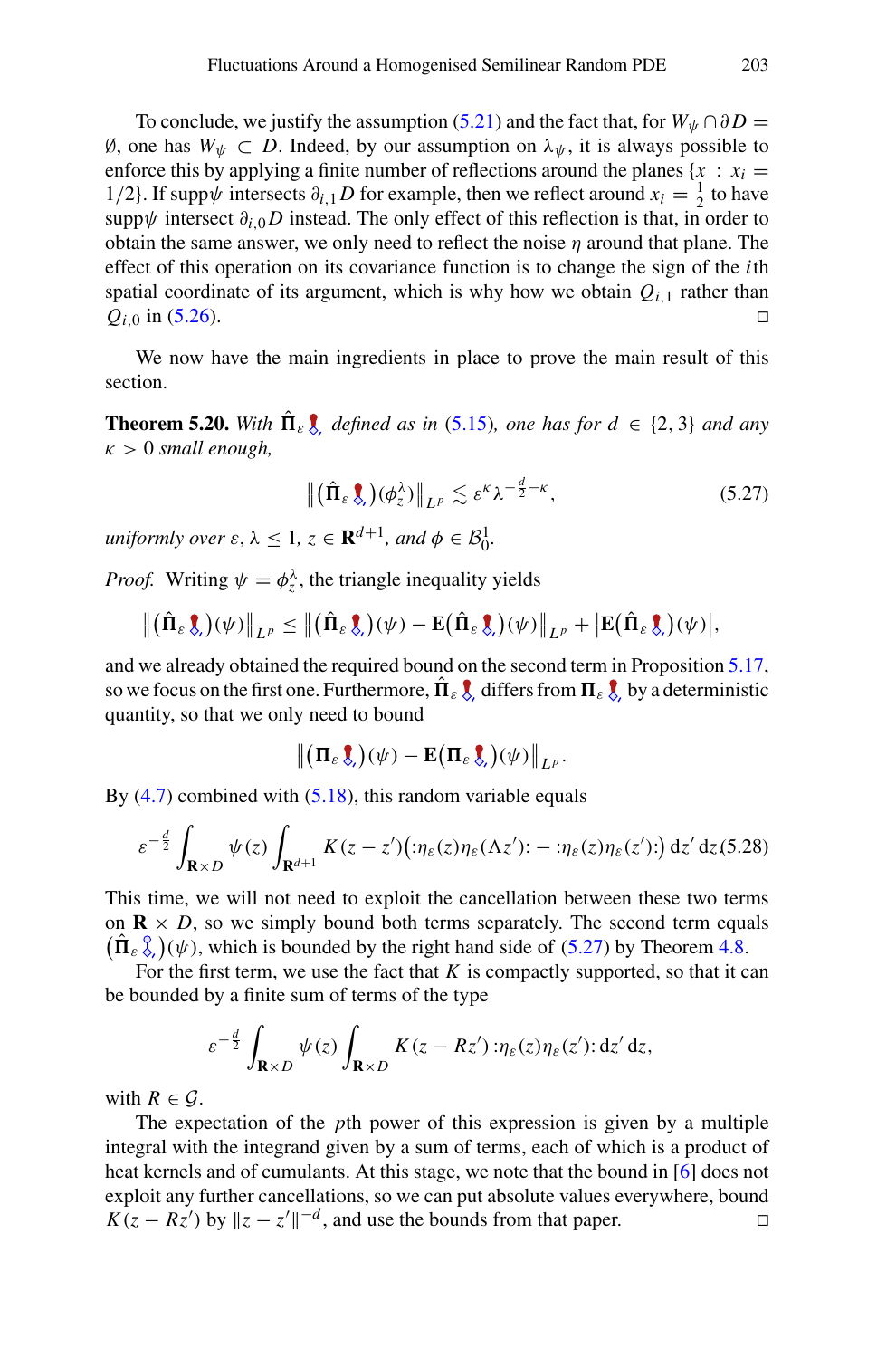# <span id="page-53-1"></span>*5.6. Bounds on the Function Q*

<span id="page-53-0"></span>It remains to prove

**Lemma 5.21.** *Under Assumption* [2.1](#page-7-0)*,*

$$
\sup_{s\in\mathbf{R}_{+}}|Q_{i,0}(s)|+\int_{\mathbf{R}_{+}}|Q_{i,0}(s)|(1+s)\,\mathrm{d}s<\infty,
$$

*and similarly for Qi*,1*.*

*Proof.* We fix *i* and we simply write *Q* instead of  $Q_i$ <sub>0</sub>. In all the estimates below we will use repeatedly the inequality  $|((\kappa_2 \circ \iota_i)(s-\beta, v)| \vee |((\kappa_2 \circ \iota_i)(s+\beta, v)| \lesssim t^{-c} \wedge t^{-\overline{c}}$ .

We first estimate  $\sup_{s \in \mathbf{R}_+} |Q(s)|$ . Here  $\beta \in \mathbf{R}_+$ ,  $v = (t, x)$ , with  $x \in \mathbf{R}^{d-1}$ .

$$
|Q(s)| \lesssim \int_0^\infty \int_0^\infty \int_{\mathbf{R}^{d-1}} \hat{P}(s+\beta, v)t^{-\frac{c}{2}} \wedge t^{-\overline{c}} d\beta dv
$$
  
\n
$$
\lesssim \int_0^\infty \int_0^\infty \frac{e^{-(s+\beta)^2/(4t)}}{\sqrt{t}} t^{-\frac{c}{2}} \wedge t^{-\overline{c}} d\beta dt
$$
  
\n
$$
\lesssim \int_s^\infty \int_0^\infty \frac{e^{-1/t}}{\sqrt{t}} |a| \left( (a^2 t)^{-\frac{c}{2}} \wedge (a^2 t)^{-\overline{c}} \right) da dt
$$
  
\n
$$
\lesssim \int_0^\infty \frac{e^{-1/t}}{t^{1-\delta}} dt \int_0^{t^{-1/2}} a^{2\delta} da + \int_0^\infty \frac{e^{-1/t}}{t^{\overline{c}+1/2}} dt \int_{t^{-1/2}}^\infty \frac{da}{a^{2\overline{c}-1}}
$$
  
\n
$$
\lesssim \int_0^\infty \frac{e^{-1/t}}{t^{3/2}} dt + \int_0^\infty \frac{e^{-1/t}}{t^{3/2}} dt < \infty,
$$

and the bound does not depend upon *s*. Here, to go from the second to the third line, we set  $a = s + \beta$  and we performed the substitution  $t \mapsto a^2t/4$ .

It remains to estimate  $\int_{\mathbf{R}_+} |Q(s)| (1 + s) ds$ . Again  $v = (t, x)$ , with  $x \in \mathbf{R}^{d-1}$ .

$$
\int_{\mathbf{R}_{+}} |Q(s)| (1+s) ds \lesssim \int_{0}^{\infty} \int_{0}^{\infty} \int_{\mathbf{R}^{d}} (1+s) \hat{P}(s+\beta, v) t^{-\epsilon} \wedge t^{-\overline{c}} dv d\beta ds
$$
  
\n
$$
\lesssim \int_{0}^{\infty} \int_{\mathbf{R}^{d}} (a+a^{2}) \hat{P}(a, v) t^{-\epsilon} \wedge t^{-\overline{c}} dv da
$$
  
\n
$$
\lesssim \int_{0}^{\infty} \int_{0}^{\infty} (a^{2}+a^{3}) \frac{e^{-1/t}}{\sqrt{t}} (a^{2}t)^{-\epsilon} \wedge (a^{2}t)^{-\overline{c}} dt da
$$
  
\n
$$
\lesssim \int_{0}^{\infty} \frac{e^{-1/t}}{t^{1-\delta}} dt \int_{0}^{t^{-1/2}} (a^{1+2\delta}+a^{2+2\delta}) da
$$
  
\n
$$
+ \int_{0}^{\infty} \frac{e^{-1/t}}{t^{\overline{c}+1/2}} dt \int_{t^{-1/2}}^{\infty} (a^{2-2\overline{c}}+a^{3-2\overline{c}}) da
$$
  
\n
$$
\lesssim \int_{0}^{\infty} \left(\frac{1}{t^{2}}+\frac{1}{t^{5/2}}\right) e^{-1/t} dt
$$
  
\n
$$
+ \int_{0}^{\infty} \left(\frac{1}{t^{2}}+\frac{1}{t^{5/2}}\right) e^{-1/t} dt < \infty,
$$

thus concluding the proof.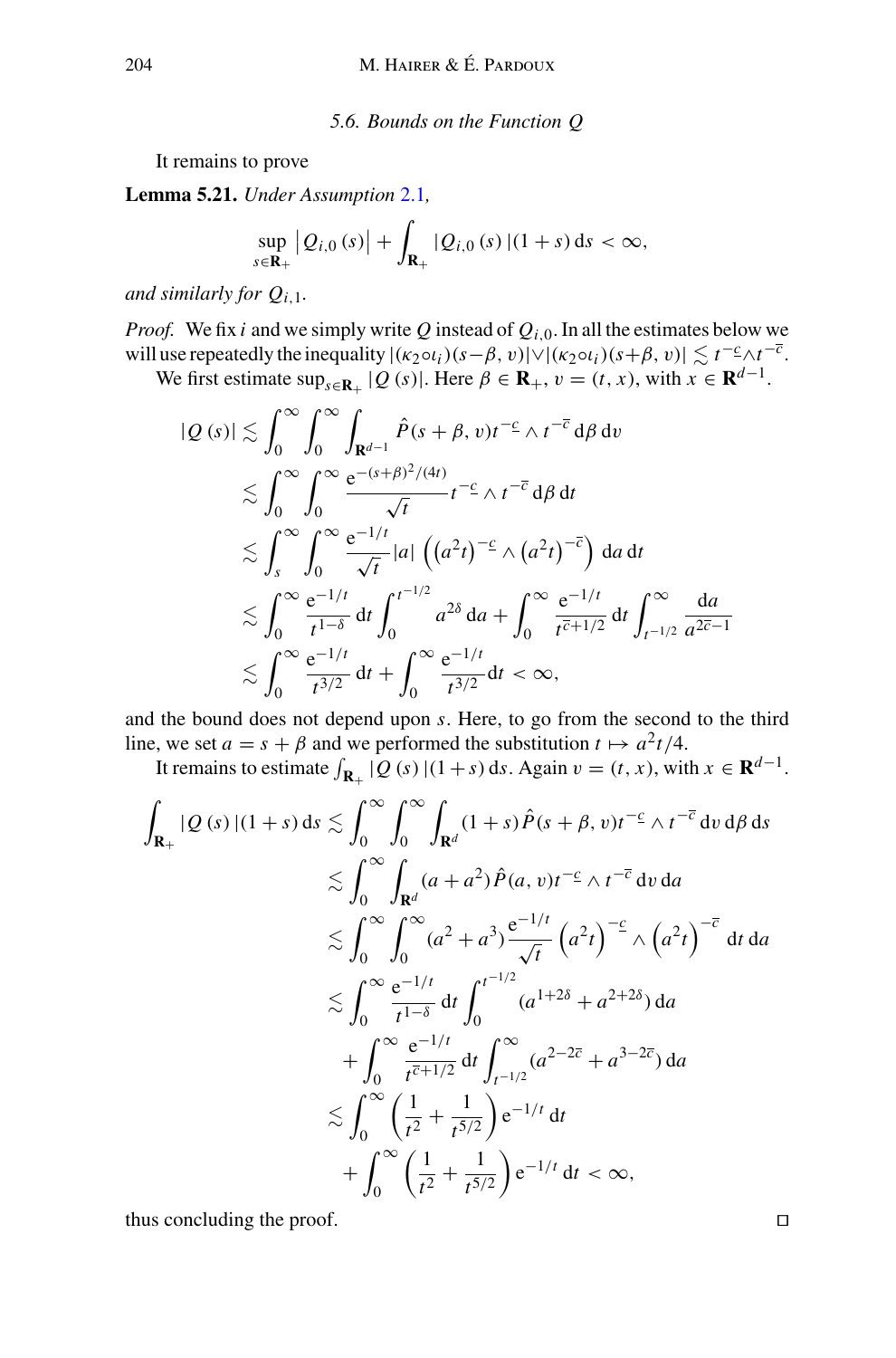# **6. Auxiliary Results**

<span id="page-54-0"></span>In this section, we collect a number of results that are more or less straightforward consequences of known results, specialised to our setting. Throughout this section, we assume that we are working with the regularity structure defined in Section [4.2](#page-18-0) and that  $\xi_{\varepsilon}$  is defined as in [\(4.1\)](#page-15-1) and satisfies Assumption [2.1.](#page-7-0)

We will write  $C^{\gamma}$  as a shorthand for  $D^{\gamma}(\bar{T})$ , where  $\bar{T}$  is the sector spanned by the Taylor polynomials, and similarly for  $C^{\gamma,\eta}$ , etc. Note that for  $\gamma \notin N$  this is consistent with the usual definition of *<sup>C</sup>*<sup>γ</sup> .

<span id="page-54-1"></span>**Proposition 6.1.** *Let*  $\zeta^+$ ,  $\zeta \in C^{-\frac{5}{2} - \kappa}$  *be such that*  $\zeta^+(\phi) = 0$  *for*  $\phi$  *supported in*  ${t < 0}$  *and*  ${\zeta^+(\phi) = \zeta(\phi)}$  *for*  $\phi$  *supported in*  ${t > 0}$  *and let*  $\Pi$  *be an admissible model with*  $\Pi \otimes = \zeta$ *. Write*  $K\mathbf{1}_{+} \otimes = K^{\zeta} \mathbf{1}_{+} \otimes$  for  $K^{\zeta}$  defined as in [\[9,](#page-65-3) Sec. 4.5]*. Define*  $K_{\text{Neu}}\mathbf{1}_{+}\diamondsuit$ ,  $K_i\mathbf{1}_{+}\diamondsuit$  and  $K_{\text{Neu}}$ ,  $\mathbf{1}_{+}\diamondsuit$  analogously and, given  $\Phi$ , let  $V^{(0)}$  be *given by* [\(4.22\)](#page-27-2) *for some*  $u^{(0)} \in C^{3-\kappa}$ *.* 

*Then, setting*  $\bar{\gamma} = \frac{3}{2} - \kappa$  *and*  $\bar{\eta} = -\frac{1}{2} - \kappa$ *, there exists a choice*  $\Phi \in C^{\bar{\gamma}, \bar{\eta}}$  *such*  $t$ hat  $\mathcal{R}V^{(0)}=K_{\text{Neu}}\big(G(u^{(0)})\zeta^{+}\big)$  and  $V^{(0)}$  belongs to  $\mathcal{D}^{\bar{\gamma},\bar{\eta}}.$  In particular, if  $\zeta^{+}\in\mathcal{C}^{\alpha}$ *for some*  $\alpha > -1$  *is supported in*  $\mathbf{R}_{+} \times D$  *then, for*  $t \in [0, 1]$ *,*  $\mathcal{R}V^{(0)}$  *coincides with the solution of*  $\partial_t v = \Delta v + G(u^{(0)})\zeta^+$  *with vanishing initial condition, endowed with Neumann* (*respect. Dirichlet*) *boundary conditions.*

*If furthermore*  $\zeta_n \to \zeta$  *in*  $C^{-\frac{5}{2} - \kappa}$  *and*  $\Pi_n \to \Pi$  *as admissible models, then one*  $has \, \|V_n^{(0)}; V^{(0)}\|_{\bar{\gamma},\bar{\eta}} \to 0.$ 

*Remark 6.2.* In principle, the model  $\Pi$  does contain non-trivial information through its action on  $\hat{\ }$ . This is because the kernel  $K_{\partial}$  is not 2-regularising (condition 5.5 in  $[11, Ass. 5.1]$  $[11, Ass. 5.1]$  fails to be satisfied), so that the extension theorem  $[11, Thm 5.14]$ cannot be applied here.

*Proof.* We aim to apply Corollary [B.6.](#page-61-1) Let  $\gamma = \frac{1}{2} - 2\kappa$ ,  $\eta = -\frac{5}{2} - \kappa$  (so that in particular  $\gamma - \eta = 3 - \kappa$ ), and let  $B = C^{\gamma - \eta}$  (on which  $C^{\gamma - \eta}$  then acts canonically by multiplication) with the injection  $\iota g = (\mathcal{L}_{\gamma - n}g) \mathbf{1}_{+} \diamondsuit \in \mathcal{D}^{\gamma, \eta}$ . (This is actually independent of the model  $\Pi$ .) Given  $g \in \mathcal{B}$ , we set

$$
\hat{\mathcal{R}}g = g\,\zeta^+,
$$

which is consistent with the reconstruction operator by our assumption on  $\zeta^+$ . We are therefore in the setting of Corollary [B.6](#page-61-1) provided that we set  $K_0 = K_{\text{Neu}}$ .

This guarantees that we can find  $\Phi \in C^{\gamma+2,\eta+2}$  with the desired properties. The continuity as a function of  $\zeta^+$  and the model  $\Pi$  follows from the corresponding continuity statement in Corollary [B.6.](#page-61-1)

<span id="page-54-2"></span>**Proposition 6.3.** *For every*  $g \in C^{2-\kappa}$  *one can find*  $\Phi$  *taking values in the Taylor polynomials such that, setting*

$$
V = \mathbf{1}_+^D g(\hat{\Pi}_\varepsilon \, \boldsymbol{\rvert}) \, \boldsymbol{\rvert}^0 + \Phi,
$$

*one has*  $V \in \mathcal{D}^{2-2\kappa, \bar{w}}$  *with*  $\bar{w} = (\frac{1}{2} - 2\kappa, \frac{1}{2} - 2\kappa, 0)$ *, and*  $\mathcal{R}_{\varepsilon}V = K(\mathbf{1}_{+}g\hat{\mathbf{\Pi}}_{\varepsilon}\mathbf{\hat{\xi}}_{\varepsilon})$ *.*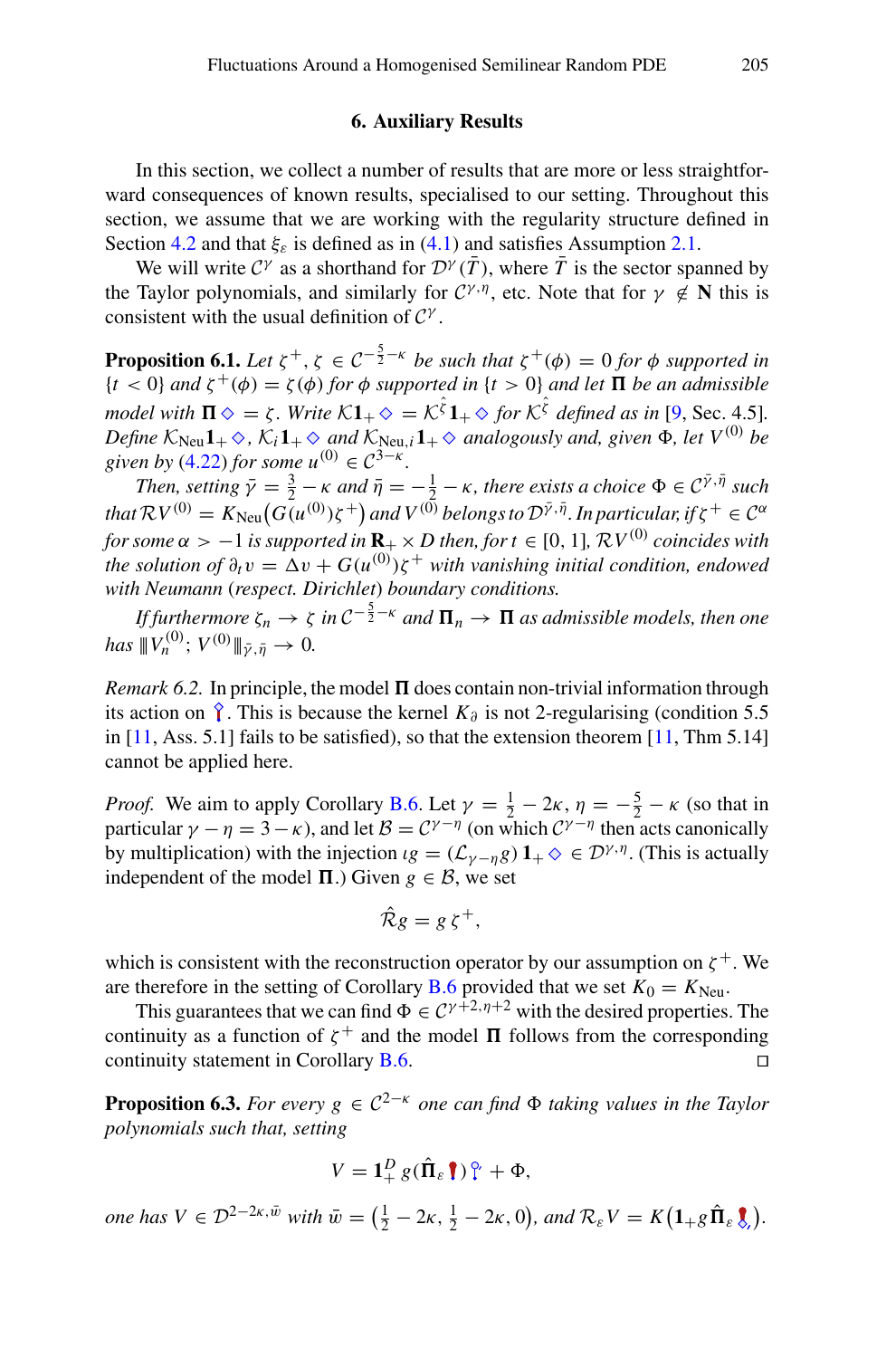*Proof.* We make use of [\[9](#page-65-3), Lem. 4.12] and Corollary [B.6.](#page-61-1) For this, similarly to above, we set  $B = C^{2-\kappa}$  and, for  $g \in B$ , we set

$$
\iota g \stackrel{\text{def}}{=} \mathbf{1}_+^D \mathcal{L}_{2-\kappa}(g \hat{\Pi}_{\varepsilon} \mathbf{I}) \odot, \qquad \hat{\mathcal{R}} g \stackrel{\text{def}}{=} \mathbf{1}_+ g \hat{\Pi}_{\varepsilon} \mathbf{I},
$$

Note that as a consequence of Proposition [A.2](#page-57-1) one has  $\hat{\Pi}_{\varepsilon} \parallel \in C^{\tilde{\gamma}, \tilde{w}}$  for any  $\tilde{\gamma} > 0$ and for  $\tilde{w} = \left(-\frac{1}{2} - \kappa\right)_3$ , where  $(\eta)_3 \stackrel{\text{def}}{=} (\eta, \eta, \eta)$ . Since deg  $\odot$ ,  $= -1 - \kappa$ , it follows from [\[9](#page-65-3), Lem. 4.3] that  $\iota g \in \mathcal{D}^{\gamma,w}$  for  $\gamma = 1 - 2\kappa$  and for  $w = \left(-\frac{3}{2} - 2\kappa\right)_3$ . It then follows from [\[9,](#page-65-3) Lem. 4.12] that one can find a modelled distribution  $V \in \mathcal{D}^{2-2\kappa,\bar{w}}$ with  $\bar{w} = (\frac{1}{2} - 2\kappa, \frac{1}{2} - 2\kappa, 0)$  of the form

$$
V = \mathbf{1}_+^D(g\,\hat{\Pi}_\varepsilon\,\hat{\P})\,\hat{Y} + \hat{\Phi},
$$

with  $\hat{\Phi}$  taking values in the Taylor polynomials and such that

$$
\mathcal{R}_{\varepsilon}V=K\hat{\mathcal{R}}g=K\big(1_{+}g\,\hat{\Pi}_{\varepsilon}\,\hat{\zeta}_{,}\big),
$$

<span id="page-55-0"></span>thus concluding the proof.  $\Box$ 

**Proposition 6.4.** *Equip the regularity structure*  $(T, \mathcal{G})$  *with an admissible model*  $\Pi$  *in the sense of Definition* [4.2](#page-20-1) *and let G be a modelled distribution of the form* 

$$
G = (\mathcal{L}(g_1)\hat{L} + \mathcal{L}(g_{2,i})\mathcal{K}_i(\circlearrowleft) + \mathcal{L}(g_3)),
$$

*for some functions g*<sub>1</sub>, *g*<sub>2</sub> ∈  $C^{2-\kappa}$  *and g*<sub>3</sub> ∈  $C^{\frac{3}{2}-\kappa,w}$  *with*  $w = \left(-\frac{1}{2}-\kappa, \frac{1}{2}-\kappa, \frac{1}{2}-\kappa\right)$ . *Then, there exists a unique modelled distribution which we call*  $\overline{R}(\diamondsuit_{\mathbf{G}})$  such that  $\mathcal{R}(\diamondsuit G) = \mathcal{R}(\diamondsuit G)$  *on test functions whose support does not intersect* **R**  $\times \partial D$ *and such that*

$$
\big(\mathcal{R}(\diamondsuit, G) - \Pi_x(\diamondsuit, G(x))\big)(\psi_x^{\lambda}) \lesssim \lambda^{-\frac{1}{2}-2\kappa}
$$

*locally uniformly over*  $x \in \mathbf{R} \times D$  *and uniformly over*  $\lambda \in (0, 1]$ *.* 

*Furthermore, there exists*  $V \in \mathcal{D}^{2-2\kappa,\bar{w}}$  *with*  $\bar{w} = \left(\frac{1}{2} - 2\kappa, \frac{1}{2} - 2\kappa, 0\right)$  *taking values in the translation invariant sector, and such that*  $RV = KR(\diamond, G)$ . The *function V is of the form*

$$
V = \mathbf{1}_{+} \mathcal{I}(\bigcirc, G) + \Phi,
$$

*with*  $\Phi$  *taking values in the Taylor polynomials, and the map*  $(g_1, g_2, g_3, \Pi) \mapsto V$ *is uniformly Lipschitz continuous on bounded sets.*

*Proof.* We use again the same strategy of proof as in Proposition [6.3,](#page-54-2) but this time we take as our space *B* the space of triples  $g = (g_1, g_2, i, g_3)$  as in the statement of the proposition and we set

$$
lg = 1_+ \odot G, \qquad \hat{\mathcal{R}}g = \mathcal{R}(\diamondsuit, G),
$$

where  $R$  is the reconstruction operator given by Theorem  $C.5$ . This time, we have deg  $\frac{8}{6} = -\frac{3}{2} - 2\kappa$  and deg  $\circledcirc$  =  $-1 - \kappa$ , so that it follows from [\[9](#page-65-3), Lem. 4.3] that  $\iota$ *g*,  $\diamondsuit$ ,  $G \in \mathcal{D}^{\gamma,w}$  for  $\gamma = \frac{1}{2} - 2\kappa$  and  $w = \left(-\frac{3}{2} - 2\kappa, -\frac{1}{2} - 2\kappa, -\frac{3}{2} - 2\kappa\right)$ .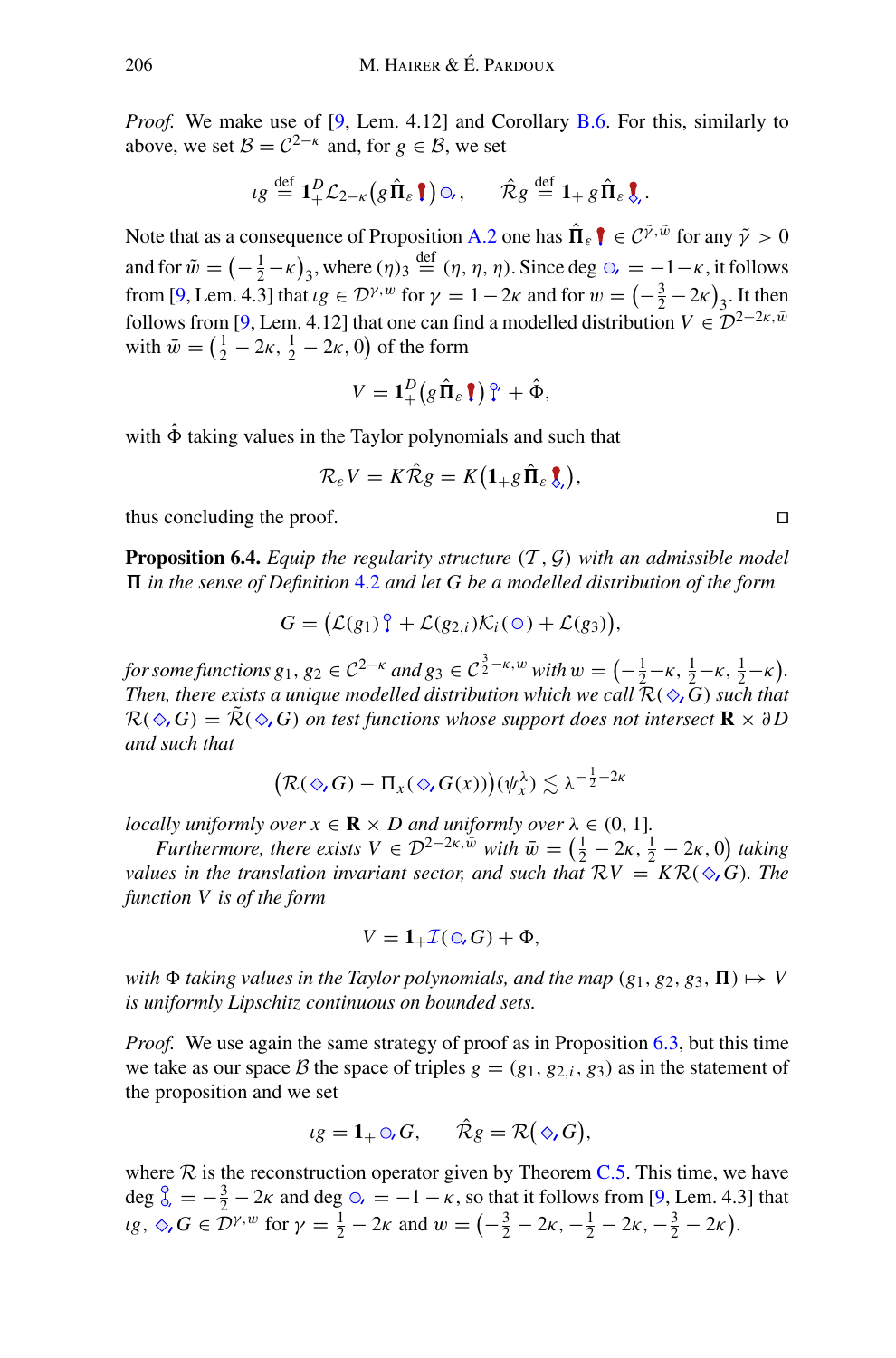This shows that Theorem  $C.5$  can indeed be applied to this situation since furthermore our admissible models are such that  $\Pi_{\varepsilon}(\diamondsuit, \tau)(\phi) = 0$  as soon as  $\phi$ is supported outside of  $\mathbf{R} \times D$ . The remainder of the proof then follows from an application of [\[9](#page-65-3), Lem. 4.12] in the same way as in the proof of Proposition [6.3.](#page-54-2)  $\Box$ 

*Remark 6.5.* Note that the results of [\[9](#page-65-3)] do not apply here since deg  $\frac{8}{6}$  and deg  $\frac{8}{6}$ , are both strictly below −1. Our saving grace is that the coefficients are sufficiently well-behaved near the boundary of the domain.

*Acknowledgements.* The authors gratefully acknowledge financial support from the Leverhulme Trust through a leadership award, from the European Research Council through a consolidator grant, Project 615897, and from the Royal Society through a research professorship. We are also grateful to Máté Gerencsér for allowing us to use his ideas for the results of "Appendix C" and to Ajay Chandra for discussions on the application of the results of [\[6](#page-65-13)].

**Open Access** This article is licensed under a Creative Commons Attribution 4.0 International License, which permits use, sharing, adaptation, distribution and reproduction in any medium or format, as long as you give appropriate credit to the original author(s) and the source, provide a link to the Creative Commons licence, and indicate if changes were made. The images or other third party material in this article are included in the article's Creative Commons licence, unless indicated otherwise in a credit line to the material. If material is not included in the article's Creative Commons licence and your intended use is not permitted by statutory regulation or exceeds the permitted use, you will need to obtain permission directly from the copyright holder. To view a copy of this licence, visit [http://creativecommons.org/](http://creativecommons.org/licenses/by/4.0/) [licenses/by/4.0/.](http://creativecommons.org/licenses/by/4.0/)

**Publisher's Note** Springer Nature remains neutral with regard to jurisdictional claims in published maps and institutional affiliations.

#### **Appendix A: Extension of the Kernel**

We fix a function  $K: \mathbf{R}^{d+1} \to \mathbf{R}$  which is smooth, non-anticipative (that is which is supported on positive times), even in the spatial variable, agrees with the heat kernel on [0, 1]  $\times$  [−1, 1]<sup>*d*</sup>, and is supported on [0, 2]  $\times$  [−2, 2]<sup>*d*</sup>. As usual, we write *K* =  $\sum_{n\geq0}$   $\tilde{K}_n$ with  $\tilde{K}_n$  satisfying the conditions of Definition [B.1](#page-56-0) with  $\beta = 2$ . We furthermore write

$$
K_i(x, y) = (y - x)_i K(y - x).
$$

In order to implement integration against the heat kernel with Neumann boundary conditions, we set

<span id="page-56-1"></span>
$$
K_{\text{Neu}}(z, z') = \sum_{n \ge 0} \sum_{R \in \mathcal{G}} \phi(2^n \|z - z'\|) \tilde{K}_n(z - R(z')), \tag{A.1}
$$

(recall that the reflection group *G* was defined in Section [4.1\)](#page-16-0) where  $\psi : \mathbf{R}_{+} \to \mathbf{R}_{+}$  is a smooth function such that  $\phi(r) = 1$  for  $r \le 2$  and  $\phi(r) = 0$  for  $r \ge 3$ . The kernel  $K_{\text{Dir}}$  is defined similarly.

<span id="page-56-0"></span>Furthermore, it is obvious that Assumption [B.1](#page-56-0) is satisfied with  $\beta = 2$ , since this is the case for *K* itself. Note that this would not be true if it weren't for the presence of the cutoff  $\phi$  in  $(A.1)$  since the kernel without cutoff has singularities at  $z = R(z')$  for all reflections  $R \in \mathcal{G}$ .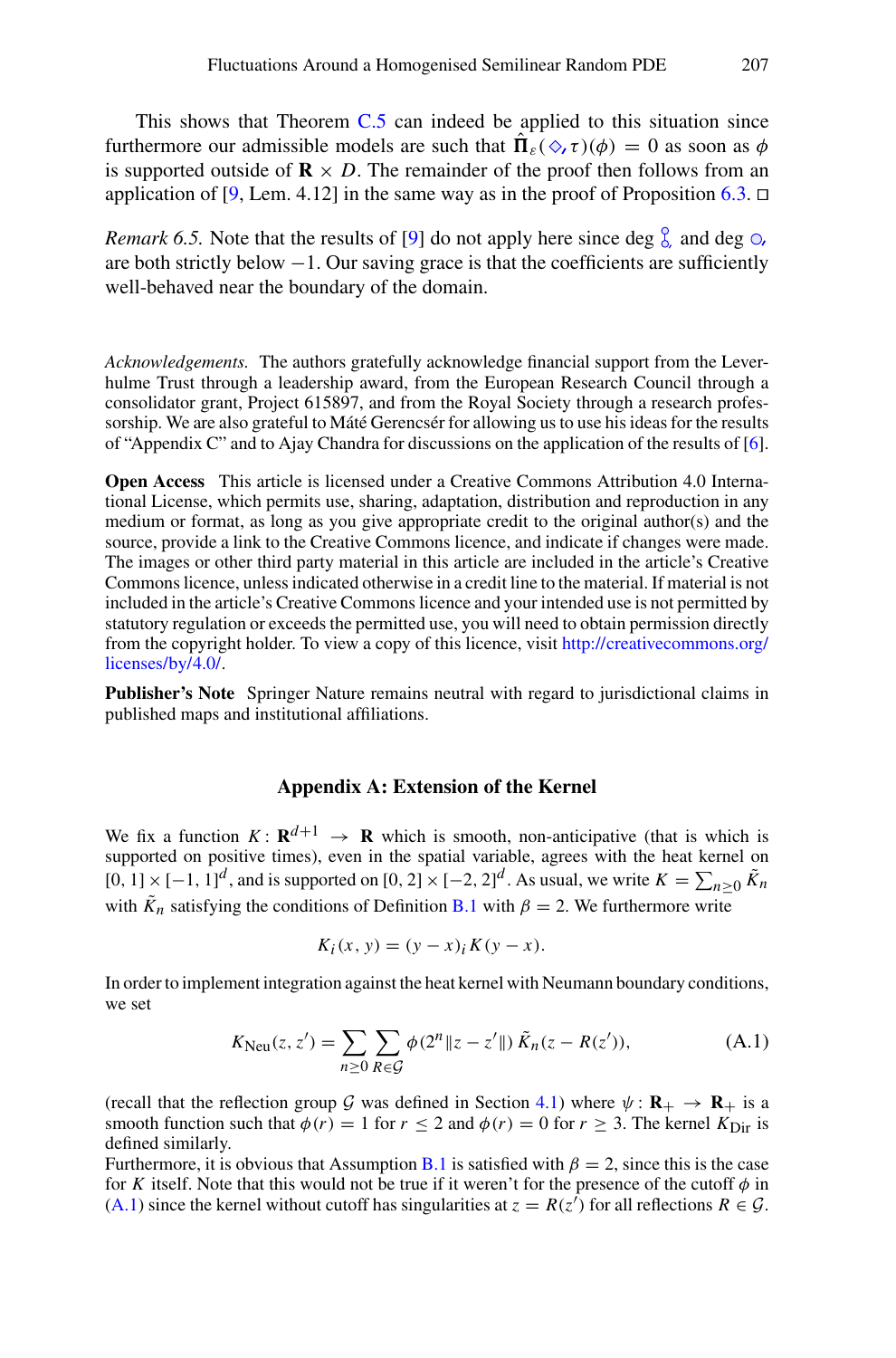**Proposition A.1.** *One has*  $K_{\text{Neu}}(z, z') = \sum_{R \in \mathcal{G}} K(z - R(z'))$  *for*  $z, z' \in ([0, 1] \times D)^2$ .

*Proof.* Recall that  $\tilde{K}_n$  is supported in the ball of radius  $2^{-n}$  and note that  $\|z - R(z')\| \geq \|z - z'\|$ *z*' || whenever both *z* and *z*' belong to **R**×*D*. As a consequence, for every *z*, *z*' ∈ ([0, 1]×*D*)<sup>2</sup>, every  $n \ge 0$  and every  $R \in \mathcal{G}$ , one has either  $\tilde{K}_n(z - R(z')) = 0$  or  $\phi(2^n ||z - z'||) = 1$ , so that one can replace  $\phi$  by 1 in [\(A.1\)](#page-56-1).

<span id="page-57-1"></span>In order to state the main result of this appendix, we write  $\tilde{D} = \mathbf{R}_{+} \times D$  as a shorthand.

**Proposition A.2.** *Let K*,  $K_{\partial}$ ,  $K_i$  *and*  $K_{\partial}$ *i be as above and let*  $\zeta$ ,  $\zeta^c \in C^{\alpha}$  *with*  $\alpha \leq -2$  *be such that*  $\zeta$  *is supported on*  $\tilde{D}$  *and*  $\zeta^c$  *is supported on its complement. Then, restricted to*  $\tilde{D}$ *, both*  $K\zeta^c$  *and*  $K_{\partial}\zeta$  *belong to*  $C^{\gamma,\hat{w}}$  *for*  $w = (\alpha + 2)_3$  *and any*  $\gamma > 0$ *. Furthermore, when restricted to*  $\tilde{D}^c$ ,  $K\zeta$  *belongs to*  $\mathcal{C}^{\gamma,w}$ *.* 

*The same statements hold when*  $\alpha \leq -3$  *with K and*  $K_{\partial}$  *replaced by*  $K_i$  *and*  $K_{\partial}$  *i respectively*  $and w = (\alpha + 3)_3.$ 

*Proof.* Consider the case  $z \notin \tilde{D}$ , so that

$$
(D^k K \zeta)(z) = \sum_{n \geq 0} \langle \zeta, D^k \tilde{K}_n(z - \cdot) \rangle.
$$

We now note that  $\langle \zeta, D^k \tilde{K}_n(z - \cdot) \rangle = 0$  whenever  $2^{-n} < d(z, \tilde{D})$ , while in general

<span id="page-57-4"></span>
$$
|\langle \zeta, D^k \tilde{K}_n(z-\cdot)\rangle| \lesssim 2^{-n(\alpha+2-|k|)},\tag{A.2}
$$

by definition of  $C^{\alpha}$ . It immediately follows that one has

<span id="page-57-3"></span>
$$
|(D^k K \zeta)(z)| \lesssim d(z, \tilde{D})^{\alpha+2-|k|}, \tag{A.3}
$$

so that one has indeed  $K\zeta \in C^{\gamma, (\alpha+2)_{3}}$  for every  $\gamma > 0$ . The case of  $K\zeta^{c}$ ,  $K_{i}\zeta$  and  $K_{i}\zeta^{c}$ is dealt with in exactly the same way.

Consider now the case  $z \in \tilde{D}$  and define

$$
\tilde{K}_n^R(z, z') = \phi(2^n |z - z'|) \tilde{K}_n(z - R(z')).
$$

We then have the identity

<span id="page-57-5"></span>
$$
(D^{k} K_{\partial} \zeta)(z) = \sum_{n \ge 0} \sum_{R \in \mathcal{G} \setminus \{\text{id}\}} \langle \zeta, D^{k} \tilde{K}_{n}^{R}(z, \cdot) \rangle. \tag{A.4}
$$

It follows again from the definition of  $C^{\alpha}$  that the bound [\(A.2\)](#page-57-4) holds with  $\tilde{K}_n(z - \cdot)$  replaced by  $\tilde{K}_n^R(z, \cdot)$ .

We also note that  $\tilde{K}_n^R(z, \cdot) = 0$  unless there exists a point  $z'$  such that one has on one hand  $\|z - z'\|$  ≤ 2<sup>−*n*</sup> and on the other hand  $\|z - R(z')\|$  ≤ 2<sup>−*n*</sup>. In particular, there exists a constant *C* such that, if  $d(z, \partial \tilde{D}) \ge C2^{-n}$ , one has  $\tilde{K}_n^R(z, \cdot) = 0$  unless  $R = id$  (which is excluded from the sum [\(A.4\)](#page-57-5)). If on the other hand  $d(z, \partial \tilde{D}) \leq C2^{-n}$ , then  $\tilde{K}_n^R(z, \cdot)$  is only non-zero for at most eight different reflections *R*. Combining these observations shows as before that the bound [\(A.3\)](#page-57-3) holds with *K* $\zeta$  replaced by  $K_{\partial} \zeta$ . The proof for  $K_{\partial}$  replaced by  $K_{\partial}$  is virtually identical. *K*∂,*<sup>i</sup>* is virtually identical.

<span id="page-57-0"></span>**Corollary A.3.** *For*  $\alpha \in (-3, -2]$  *and*  $\zeta \in C^{\alpha}$  *supported on*  $\mathbf{R}_{+} \times D$ *, one has*  $K_{\partial} \zeta \in C^{\alpha+2}$ *.* 

<span id="page-57-2"></span>*Proof.* This follows immediately from Proposition [A.2,](#page-57-1) combined with the fact that  $C^{\gamma,(\eta)}$  ⊂ *C*<sup>η</sup> whenever  $\gamma \geq \eta > -1$ .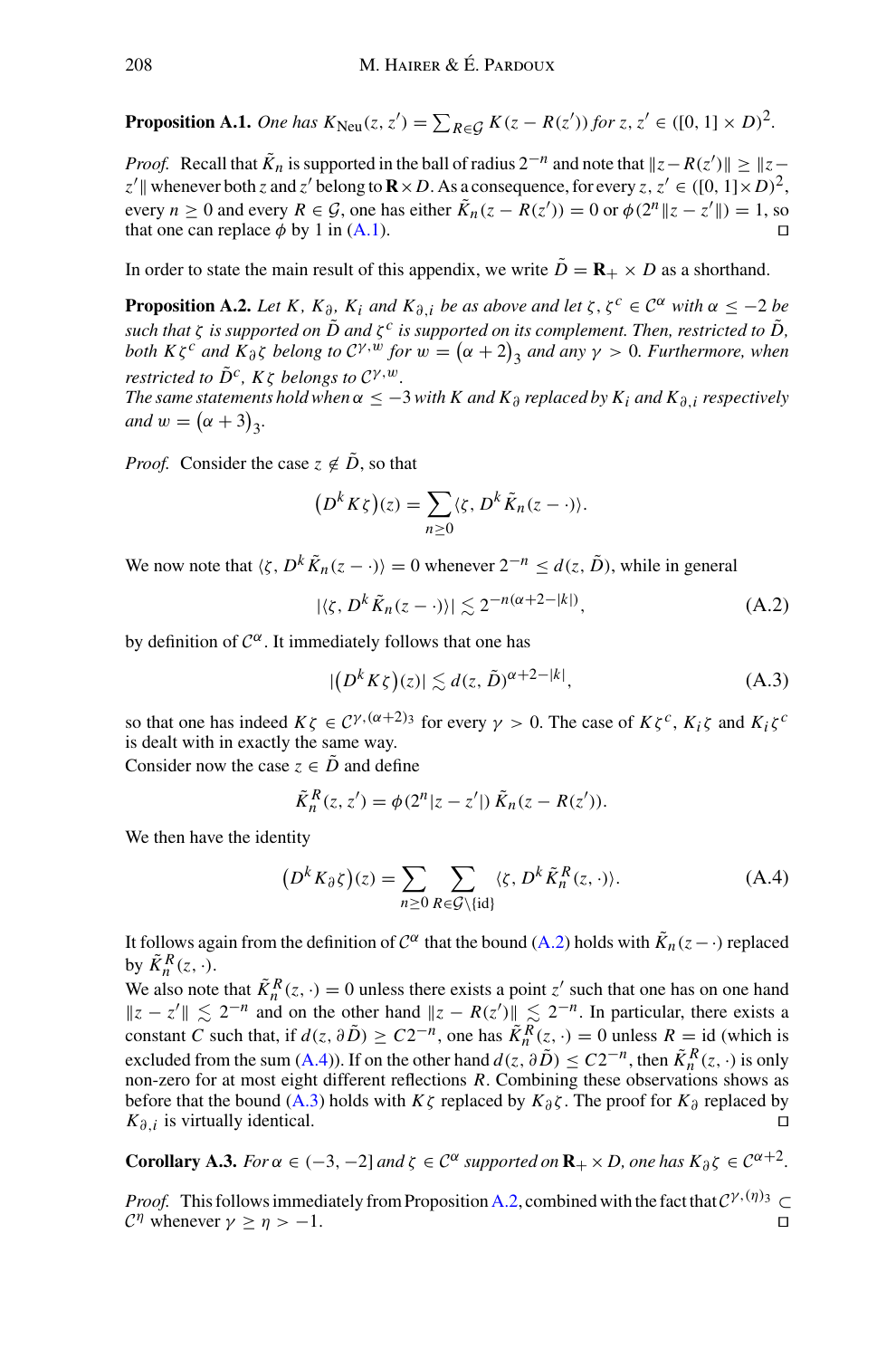**Proposition A.4.** *Let*  $\zeta \in C^{\alpha}$  *with*  $\alpha \le -2$  *be supported on*  $\mathbf{R}_-\times \mathbf{R}^d$ *. Then, restricted to*  $\mathbf{R}_+ \times \mathbf{R}^d$ ,  $K_{\text{Neu}}\zeta$  *belongs to*  $C^{\gamma,w}$  *for*  $w = (\alpha + 2, \gamma, \alpha + 2)$  *and any*  $\gamma > 0$ *.* 

*Proof.* With the same notations as above, we have for  $z = (t, x)$ ,

$$
(D^{k} K_{\text{Neu}} \zeta)(z) = \sum_{n \geq 0} \sum_{R \in \mathcal{G}} \langle \zeta, D^{k} \tilde{K}_{n}^{R}(z, \cdot) \rangle.
$$

As before, the summand vanishes as soon as  $2^{-n} \leq \sqrt{|t|}$  and, for all  $z \in \mathbb{R}_+ \times \mathbb{R}^d$  and *n*  $\geq$  0, only at most a fixed number of test functions  $\tilde{K}_n^R(z, \cdot)$  are non-vanishing, so that we obtain for  $t > 0$  the bound

$$
\left|\left(D^k K_{\text{Neu}}\zeta\right)(t,x)\right| \lesssim t^{\frac{\alpha+2}{2}-k_0}.
$$

This then implies the required bound by the definition of the spaces  $\mathcal{C}^{\gamma, w}$ .

# **Appendix B: Integration and Multiplication by Smooth Functions Almost Commute**

We will use a form of the multilevel Schauder theorem of [\[11](#page-65-8), Sec. 5] with slightly weaker assumptions on the kernel K. In this section, we fix a space-time scaling  $\frak{s}$  as in [\[11\]](#page-65-8). (In our case this would be the parabolic scaling  $\mathfrak{s} = (2, 1, \ldots, 1)$ .

**Definition B.1.** A function  $K: \mathbb{R}^d \times \mathbb{R}^d \to \mathbb{R}$  is said to be  $\beta$ -regularising if it can be decomposed as

$$
K(x, y) = \sum_{n \ge 0} \tilde{K}_n(x, y),
$$
 (B.1)

where the functions  $\tilde{K}_n$  have the following properties:

- For all  $n \geq 0$ , the map  $\tilde{K}_n$  is supported in the set  $\{(x, y) : ||x y||_{\mathfrak{s}} \leq 2^{-n}\}.$
- For any two multiindices  $k$  and  $\ell$ , there exists a constant  $C$  such that the bound

$$
\left| D_x^k D_y^\ell \tilde{K}_n(x, y) \right| \le C 2^{(|\mathfrak{s}| - \beta + |\ell|_{\mathfrak{s}} + |k|_{\mathfrak{s}})n}, \tag{B.2}
$$

holds uniformly over all  $n > 0$  and all  $x, y \in \mathbb{R}^d$ .

*Remark B.2.* This is identical to  $[11, Ass. 5.1]$  $[11, Ass. 5.1]$ , but with the last condition absent. It turns out that the only place where the third condition of  $[11, Ass. 5.1]$  $[11, Ass. 5.1]$  is ever used in  $[11, Sec. 5]$  is in the proof of [\[11,](#page-65-8) Lemma 5.19], which in turn is only used for the proof of the extension theorem, [\[11](#page-65-8), Thm 5.14].

We assume that we are given a regularity structure of the type studied in  $[5,11]$  $[5,11]$  $[5,11]$ , endowed with a family of integration maps  $\mathcal{I}_k$  for multiindices  $k \in \mathbb{N}^d$ . We also assume that we are given a model  $(\Pi, \Gamma)$  which is admissible for the collection of kernels  $K_k$  such that

$$
K_k(x, y) = (y - x)^k K_0(x, y).
$$
 (B.3)

We will furthermore assume that our regularity structure contains the polynomial structure on **R**<sup>*d*</sup> (for some fixed scaling) and that admissible models satisfy the usual identity  $\prod_x X^k \tau =$  $(-x)^k \Pi_x \tau$  for every  $\tau \in \mathcal{T}$ . Assuming that  $\mathcal{I}_0$  is of order  $\beta$ , we assume that  $\mathcal{I}_k$  is of order  $\beta + |k|$ <sub>5</sub>, which is compatible with [\(B.3\)](#page-57-3) in the sense that if  $K_0$  is  $\beta$ -regularising in the sense of Definition [B.1,](#page-56-0) then  $K_k$  is  $(\beta + |k|_{\mathfrak{s}})$ -regularising.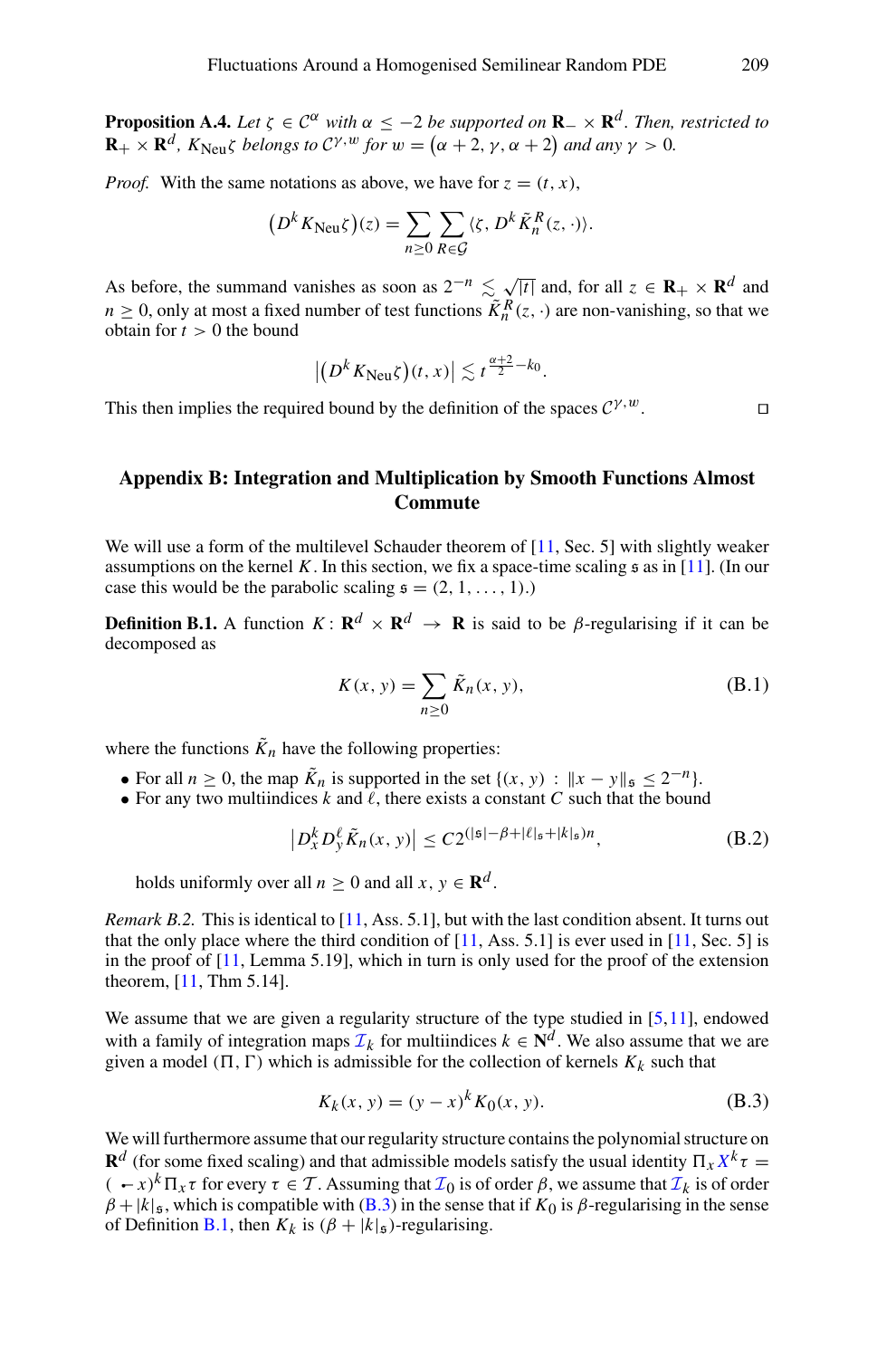**Lemma B.3.** Let  $K_0$  be a  $\beta$ -regularising kernel for some  $\beta > 0$  and let  $(\Pi, \Gamma)$  be an *admissible model for the collection of kernels Kk given in* [\(B.3\)](#page-57-3)*. Then, one has the identities*

$$
\Pi_x \mathcal{I}_k(X^\ell \tau) = \sum_{m \le \ell} {\ell \choose m} \Pi_x X^{\ell - m} \mathcal{I}_{k+m}(\tau),
$$
  

$$
\Gamma_{xy} \mathcal{I}_k(X^\ell \tau) - \mathcal{I}_k(\Gamma_{xy}(X^\ell \tau)) = \sum_{m \le \ell} {\ell \choose m} \Gamma_{xy} X^{\ell - m} (\Gamma_{xy} \mathcal{I}_{k+m}(\tau) - \mathcal{I}_{k+m}(\Gamma_{xy} \tau)).
$$
  
(B.4)

*Proof.* We first consider the identity for  $\Pi_x$ . We can assume that  $k = 0$  since the general case then follows at once by simply setting  $\tilde{\mathcal{I}}_{\ell} = \mathcal{I}_{k+\ell}$ . We also assume without loss of generality that  $\tau$  is homogeneous of degree  $\alpha$ , so that

<span id="page-59-0"></span>
$$
\left(\Pi_x \mathcal{I}_0(X^\ell \tau)\right)(y) = \int (z - x)^\ell K(y, z) \left(\Pi_x \tau\right)(dz)
$$

$$
-\sum_k \frac{1}{k!} \int (z - x)^\ell (y - x)^k D_x^k K(x, z) \left(\Pi_x \tau\right)(dz),
$$
(B.5)

where the sum is constrained by  $|k|_{\mathfrak{s}} < \alpha + \beta + |\ell|_{\mathfrak{s}}$ . On the other hand, one has

$$
\sum_{m} {\ell \choose m} (\Pi_x X^m \mathcal{I}_n(\tau)) (y)
$$
  
= 
$$
\sum_{m} {\ell \choose m} (y-x)^m \int (z-y)^{\ell-m} K(y, z) (\Pi_x \tau) (dz)
$$
  

$$
- \sum_{m,k} {\ell \choose m} (y-x)^m \int \frac{(y-x)^k}{k!} D_x^k ((z-x)^{\ell-m} K(x, z)) (\Pi_x \tau) (dz),
$$

where the sum this time is constrained by  $|k|_{\mathfrak{s}} < \alpha + \beta + |\ell - m|_{\mathfrak{s}}$ . The first term in this expression clearly equals the first term of  $(B.5)$  by the binomial theorem, so we only need to consider the second term. The integrand can be written as

$$
\sum_{m,k} \binom{\ell}{m} (y-x)^m \frac{(y-x)^k}{k!} D_x^k ((z-x)^{\ell-m} K(x, z))
$$
  
= 
$$
\sum_{m,k,p} \frac{(-1)^p \ell!}{m! (\ell-m-p)! p! (k-p)!} (y-x)^{k+m} (z-x)^{\ell-m-p} D_x^{k-p} K(x, z),
$$

where *p* is constrained by  $p \le k \wedge (\ell - m)$ . Setting  $q = k - p$  and  $r = k + m$ , this can be written as

$$
\sum_{q,r,p} \frac{(-1)^p \ell!}{(r-q-p)!(\ell-r+q)!p!q!} (y-x)^r (z-x)^{\ell-r+q} D_x^q K(x,z),
$$

where the sum is constrained by the fact that all three variables are positive mutiindices and furthermore

$$
|r|_{\mathfrak{s}} < \alpha + \beta + |\ell|_{\mathfrak{s}}, \quad p + q \le r, \quad r \le \ell + q.
$$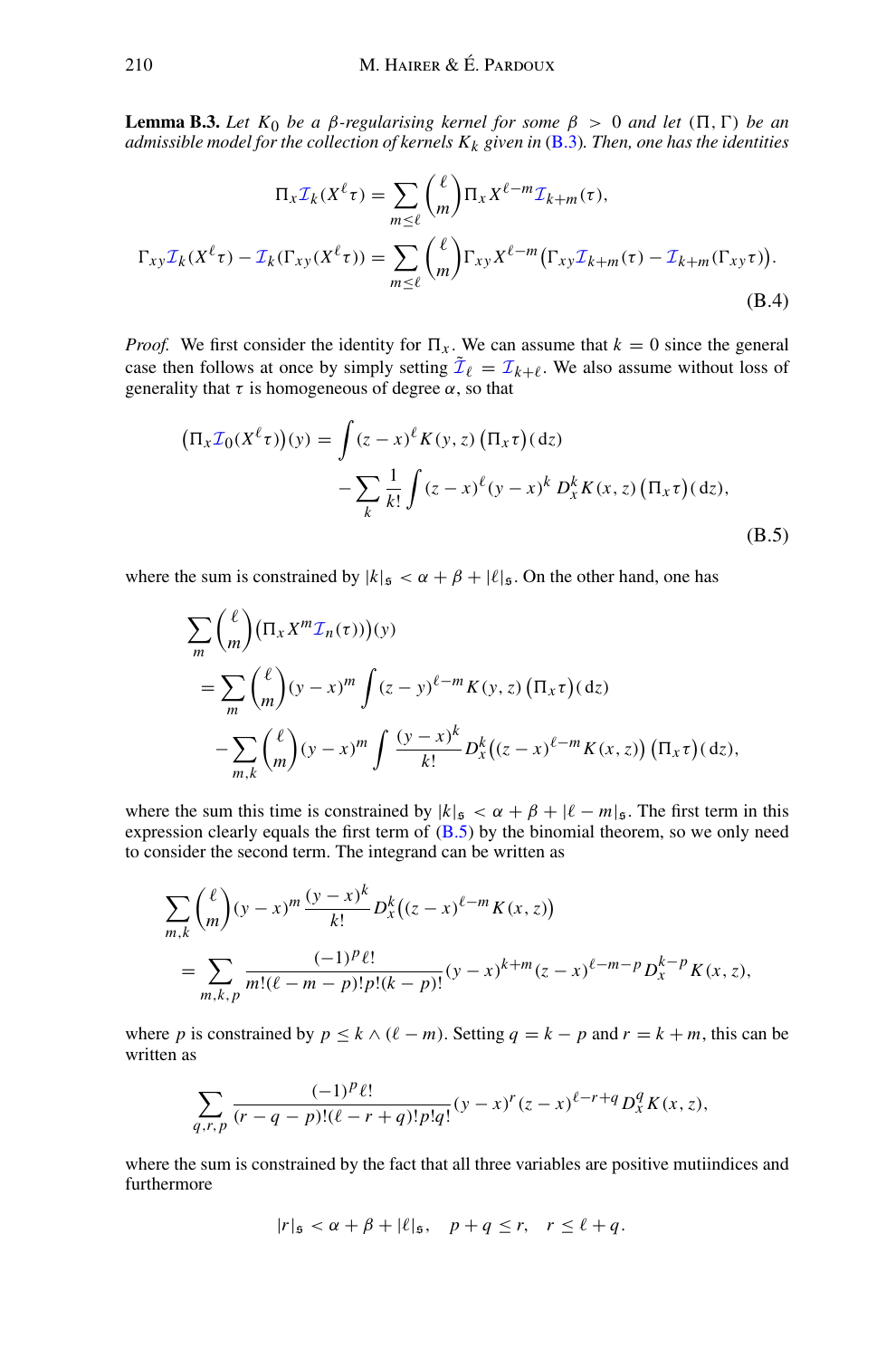It follows that for any fixed values of *q* and *r* the above sum vanishes, except when  $r - q = 0$ , so that it equals

$$
\sum_{q} \frac{1}{q!} (y-x)^q (z-x)^{\ell} D_x^q K(x,z),
$$

constrained by  $|q|_{\mathfrak{s}} < \alpha + \beta + |\ell|_{\mathfrak{s}}$ , which is precisely the integrand appearing in the second term of  $(B.5)$ .

The second identity immediately follows from the first one. Indeed, both sides take values in the Taylor polynomials by the definition of an admissible model. Furthermore, the first identity implies that

<span id="page-60-0"></span>
$$
\Pi_x \mathcal{I}(\Gamma_{xy}(X^{\ell}\tau)) = \sum_{p \leq \ell} {\ell \choose p} (x - y)^{\ell-p} \Pi_x \mathcal{I}(X^p \Gamma_{xy} \tau)
$$
  
\n
$$
= \sum_{p \leq \ell} \sum_{m \leq p} {\ell \choose p} {\ell \choose m} (x - y)^{\ell-p} \Pi_x X^{p-m} \mathcal{I}_m(\Gamma_{xy} \tau)
$$
  
\n
$$
= \sum_{m \leq \ell} \sum_{n \leq \ell-m} {\ell \choose m} {\ell-m \choose n} (x - y)^{\ell-m-n} \Pi_x X^n \mathcal{I}_m(\Gamma_{xy} \tau)
$$
  
\n
$$
= \sum_{m \leq \ell} {\ell \choose m} \Pi_x((\Gamma_{xy} X^{\ell-m}) \mathcal{I}_m(\Gamma_{xy} \tau)). \tag{B.6}
$$

As a consequence of combining this with the first identity of  $(B.4)$ , both sides of the second identity of [\(B.4\)](#page-57-5) are equal after applying  $\Pi_x$  to them. Since furthermore both sides belong to the space of Taylor polynomials on which  $\Pi_x$  is injective, the claim follows. to the space of Taylor polynomials on which  $\Pi_x$  is injective, the claim follows.

**Corollary B.4.** In the context of Lemma [B.3](#page-57-0), write  $K_k$  for the integration operator associated *to*  $I_k$  *as in* [\[11](#page-65-8)] *and write*  $L_\gamma$  *for the Taylor lift*  $C^\gamma \to \mathcal{D}^\gamma$ *. Then, for every*  $F \in \mathcal{D}_\chi^\gamma$  *with*  $\chi \leq 0 < \gamma$  and  $g \in C^{\theta-\chi}$  with  $\theta \in (0, \gamma]$  (and such that  $\theta + \beta \notin \mathbb{Z}$ ), one can find a  $f$ *unction*  $\phi \in C^{\theta+\beta}$  *such that, setting* 

<span id="page-60-2"></span>
$$
G = \mathcal{L}_{\theta + \beta} \phi + \sum_{|\ell|_{\mathfrak{s}} < \theta - \chi} \frac{1}{\ell!} \mathcal{L}_{\theta - \chi - |\ell|_{\mathfrak{s}}}(D^{\ell} g) \, \mathcal{K}_{\ell}(F),\tag{B.7}
$$

*one has*  $G \in \mathcal{D}^{\theta + \beta}$  *and*  $\mathcal{R}G = K(g\mathcal{R}F)$ *.* 

*Proof.* A straightforward calculation virtually identical to [\(B.6\)](#page-60-0) shows that, as a consequence of the first identity of Lemma [B.3,](#page-57-0) one has

<span id="page-60-1"></span>
$$
\Pi_x \mathcal{I}(\mathcal{L}_{\theta - \chi}(g)(x)F(x)) = \sum_{|\ell|_s < \theta - \chi} \frac{1}{\ell!} D^{\ell} g(x) \, \Pi_x \mathcal{I}_{\ell}(F(x)). \tag{B.8}
$$

For  $F \in \mathcal{D}_\chi^{\gamma}$ , write  $\mathcal{N}_k(F) = \mathcal{K}_k(F) - \mathcal{I}_k(F)$ , so that  $\mathcal{N}_k(F)$  takes values in the Taylor polynomials of degree at most  $\gamma + \beta$ , and set

$$
\Phi = \mathcal{N}_0(\mathcal{L}_{\theta-\chi}(g)F) - \sum_{|\ell|_{\mathfrak{s}} < \theta-\chi} \frac{1}{\ell!} \mathcal{L}_{\theta-\chi-|\ell|_{\mathfrak{s}}}(D^\ell g) \mathcal{N}_\ell(F).
$$

We then set

$$
G = \Phi + \sum_{|\ell|_{\mathfrak{s}} < \theta - \chi} \frac{1}{\ell!} \mathcal{L}_{\theta - \chi - |\ell|_{\mathfrak{s}}}(D^{\ell}g) \, \mathcal{K}_{\ell}(F)
$$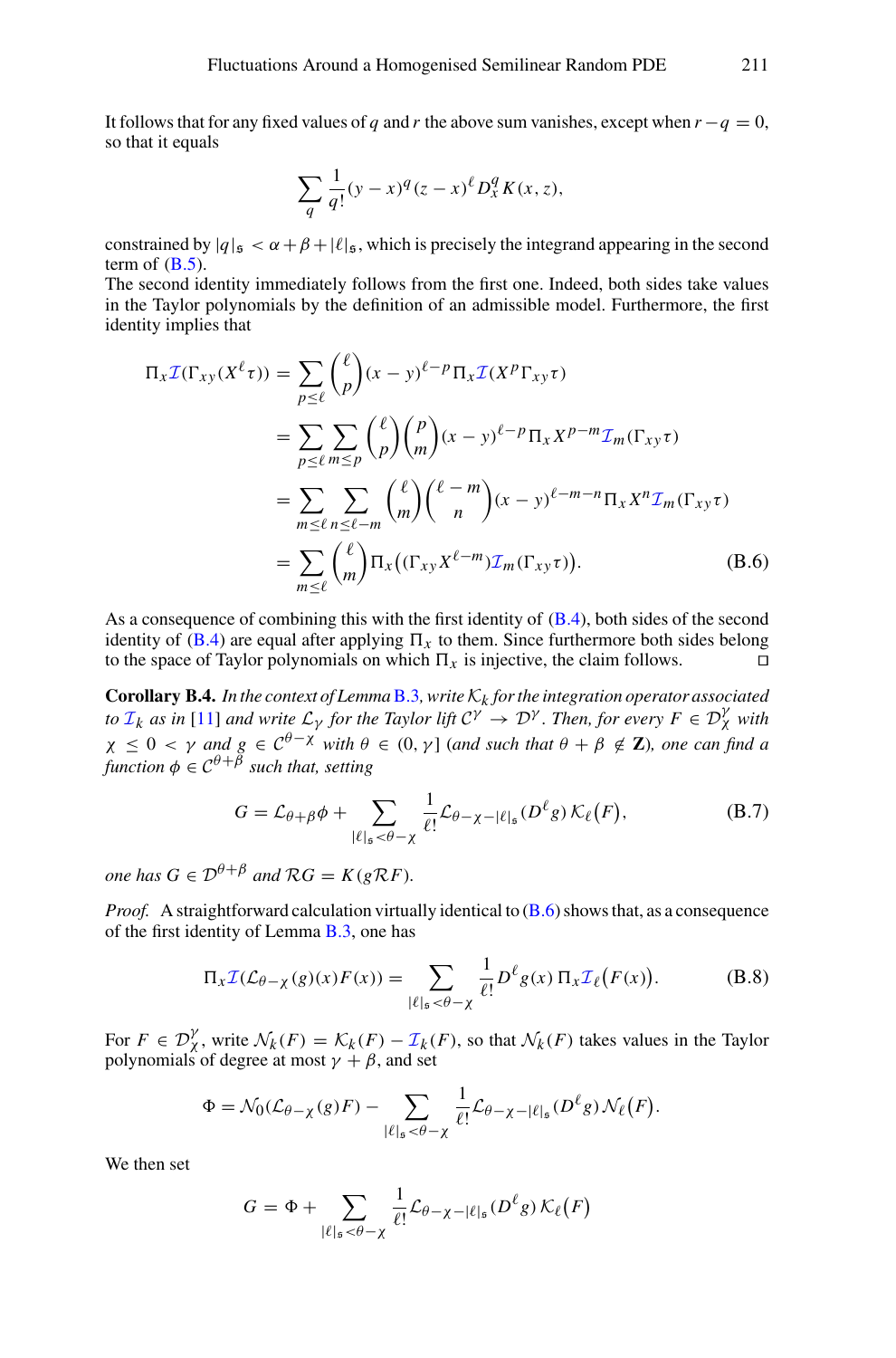$$
= \mathcal{N}_0(F) + \sum_{|\ell|_{\mathfrak{s}} < \theta - \chi} \frac{1}{\ell!} \mathcal{L}_{\theta - \chi - |\ell|_{\mathfrak{s}}}(D^\ell g) \mathcal{I}_{\ell}(F).
$$

Combining this with [\(B.8\)](#page-60-1), it follows that, setting  $\bar{G} = \mathcal{K}_0(\mathcal{L}_{\theta-\gamma}(g)F)$ , one has

<span id="page-61-2"></span>
$$
\Pi_x G(x) = \Pi_x \mathcal{N}_0(\mathcal{L}_{\theta - \chi}(g)F)(x) + \Pi_x \mathcal{I}(\mathcal{L}_{\theta - \chi}(g)(x)F(x)) = \Pi_x \bar{G}(x).
$$
 (B.9)

Combining this with the second identity of Lemma [B.3](#page-57-0) and writing  $\overline{Q}$  for the projection onto the Taylor polynomials, we conclude that

$$
\overline{Q}(G(x) - \Gamma_{xy}G(y)) = \overline{Q}(\overline{G}(x) - \Gamma_{xy}\overline{G}(y)).
$$

Since furthermore  $\bar{G}$  and each of the terms  $\mathcal{L}_{\theta-\chi-|\ell|_s}(D^{\ell}g) \mathcal{K}_{\ell}(F)$  belong to  $\mathcal{D}^{\theta+\beta}$ , we conclude that one necessarily has  $G \in \mathcal{D}^{\theta+\beta}$ . This in turn implies that  $\Phi \in \mathcal{D}^{\theta+\beta}$ , so that it is the lift of a function  $\phi \in C^{\theta+\beta}$ . By [\(B.9\)](#page-61-2), we furthermore have  $\mathcal{R}G = \mathcal{R}\bar{G} = K(g\mathcal{R}F)$ , thus concluding the proof thus concluding the proof.

One simple but very useful corollary of this result can be formulated as follows:

**Corollary B.5.** *Let*  $\zeta \in C^{\chi}$  *with*  $\chi \leq 0$ *, let* K and K<sub>k</sub> be as above, and let  $g \in C^{\theta-\chi}$  *with*  $\theta > 0$  and  $\theta + \beta \notin \mathbb{Z}$ *. Then,* 

<span id="page-61-0"></span>
$$
K(g\zeta) - \sum_{|\ell|_s < \theta - \chi} \frac{D^\ell g}{\ell!} K_\ell \zeta \in \mathcal{C}^{\theta + \beta}.
$$

*Proof.* It suffices to consider the case of a regularity structure with symbol  $\Sigma$  (plus Taylor polynomials and their products with  $\Xi$ ) and model mapping  $\Xi$  to  $\zeta$ . We then apply the reconstruction operator to both sides of  $(B.7)$  with  $F = \overline{E}$ .

In our context, we will need an analogous result, but for the spaces  $\mathcal{D}^{\gamma,\eta}$  of [\[11](#page-65-8), Sec. 6]. Furthermore, we will need to be able to cover situations in which [\[11,](#page-65-8) Prop. 6.16] does not apply because we consider elements taking values in a sector of regularity below  $-2$ , so that the reconstruction theorem  $[11,$  $[11,$  Prop. 6.9] fails. We therefore make use instead of  $[9,$ Lem. 4.12] which, given  $F \in \mathcal{D}^{\gamma,\eta}(V)$  with V of regularity  $\alpha > \eta$ , allows us to specify a distribution  $\zeta \in C^{\eta}$  such that  $(\mathcal{R}F)(\phi) = \zeta(\phi)$  for every test function  $\phi$  whose support does not intersect the plane  $P = \{(t, x) : t = 0\}$ . We then have the following result.

**Corollary B.6.** Let  $\gamma > 0$ , let V be a sector of regularity  $\alpha \leq 0$ , and let  $w = (\eta, \sigma, \mu)$  with  $\eta, \sigma, \mu \leq \alpha$  and  $\eta \leq \sigma \wedge \mu, \eta + \beta > -2, \sigma + \beta > -1$ *. For each admissible model*  $\Pi$ *, let B be a Banach space equipped with a bounded map*  $\iota: \mathcal{B} \to \mathcal{D}^{\gamma,w}(V)$ *. (Since the latter* depends on **Π** in general, this can also be the case for *B* and/or *ι*. In this case, we assume *that i is bounded independently of the underlying model.) Let furthermore*  $\hat{\mathcal{R}}$ :  $\mathcal{B} \to \mathcal{C}^{\eta}$  *be a continuous linear operator such that*  $(\hat{\mathcal{R}}F)(\phi) = (\mathcal{R} \iota F)(\phi)$  *for every*  $F \in \mathcal{B}$  *and every test function* φ *whose support does not intersect the two boundaries.*

*We furthermore assume that we have a continuous bilinear map*

<span id="page-61-1"></span>
$$
\mathcal{C}^{\gamma - \eta} \times \mathcal{B} \to \mathcal{B} \quad (g, F) \mapsto g F
$$

*such that*  $\iota(gF) = \mathcal{L}_{\gamma - \eta}(g) \iota F$  *and such that* 

$$
\hat{\mathcal{R}}(g\ F) = g\ \hat{\mathcal{R}}(F),
$$

*where the right hand side is meaningful thanks to the fact that*  $\gamma > 0$ *. Then, with*  $\bar{\gamma}$  *and*  $\bar{w}$  *as in* [\[9](#page-65-3), Lem. 4.12]*, one can find*  $\phi \in C^{\gamma, w}$  *such that the modelled distribution G given by* [\(B.7\)](#page-60-2) (*with suitably defined*  $K_{\ell}$ *, see the proof*) *belongs to*  $\mathcal{D}^{\bar{Y},\bar{w}}$  *and satisfies*  $\mathcal{R}G = K_0(g\hat{\mathcal{R}}F)$ *.*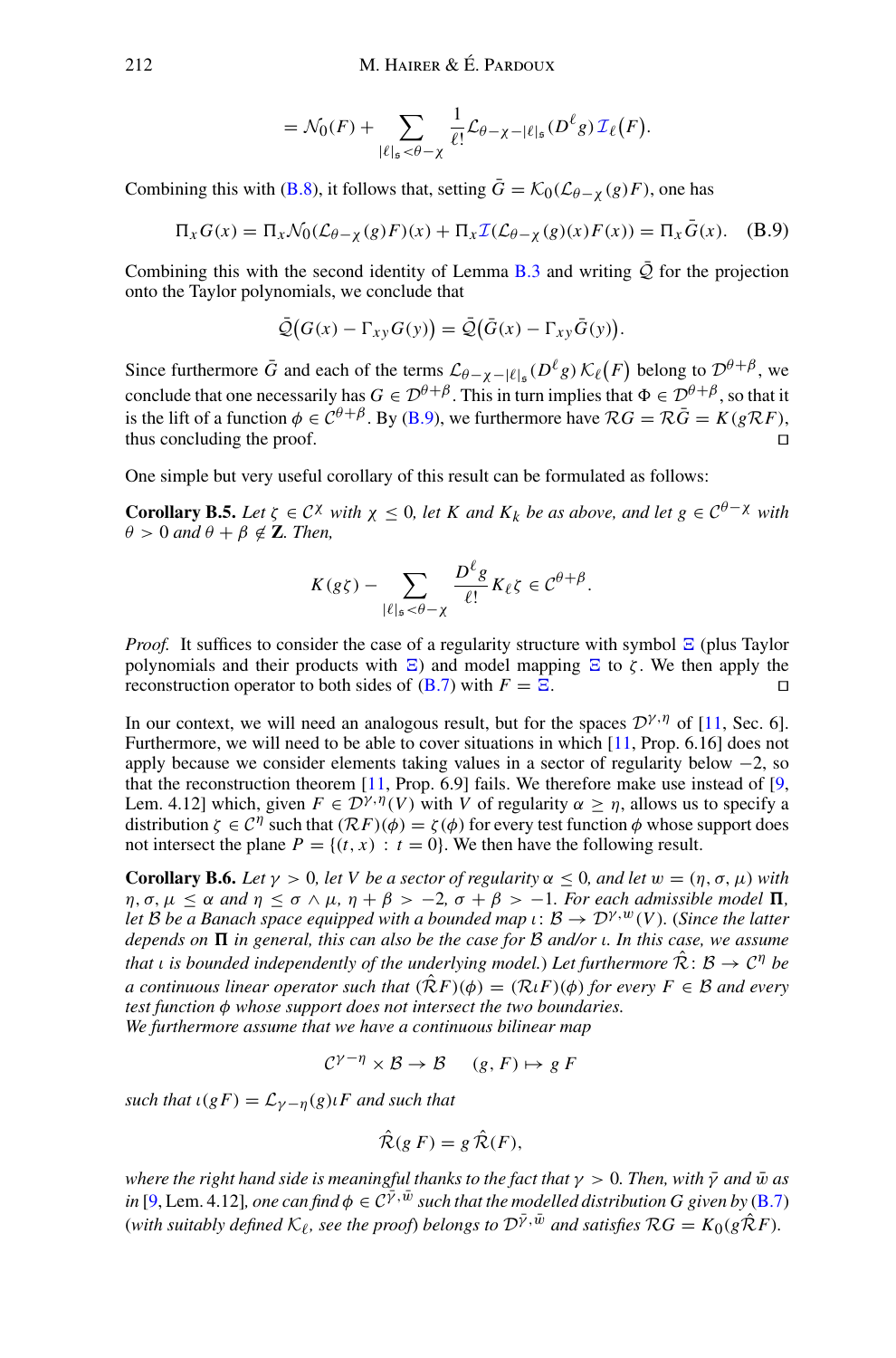*If furthermore one has a sequence of models*  $\Pi_n \to \Pi$  *with associated subspaces*  $\mathcal{B}_n \subset$  $\mathcal{D}^{\gamma,w}(V)$  *and reconstruction operators*  $\hat{\mathcal{R}}_n$ *, as well as a sequence*  $F_n \in \mathcal{B}_n$  *such that*  $||F_n; F||_{V,w} \to 0$  and  $||\hat{\mathcal{R}}_n F_n - \hat{\mathcal{R}} F||_n \to 0$ , then the sequence of modelled distributions  $G_n$ *constructed in the first part of the statement converges to G in the sense that*  $||G_n; G||_{\bar{v}, \bar{w}} \rightarrow$ 0*.*

*Proof.* The proof is virtually identical to that of Corollary [B.4.](#page-57-2) The only difference is that we use [\[9,](#page-65-3) Lem. 4.12] to define maps  $K_k : \mathcal{B} \to \mathcal{D}^{\bar{\gamma}_k, \bar{w}_k}$  (with  $\bar{\gamma}_k$  and  $\bar{w}_k$  defined like  $\bar{\gamma}$  and  $\overline{w}$ , but with β replaced by  $β + |k|_5$ ) such that  $\mathcal{RK}_kF = K_k\hat{\mathcal{R}}F$ . (Since  $η + β > -2$  by assumption, the assumptions of that lemma are satisfied and  $\mathcal{RK}_k F$  is always well-defined as a distribution on the whole space-time.)  $\Box$ 

#### **Appendix C: Reconstruction Theorem**

In this section, we present a version of the reconstruction theorem that allows to bypass to some extent the condition  $\nu > -1$  appearing in [\[9](#page-65-3)]. This appendix was written in collaboration with Máté Gerencsér. In this section we assume that  $P_0 = \{0\} \times \mathbb{R}^d$ ,  $P_1 = \mathbb{R} \times \partial D$ , and  $P = P_0 \cup P_1$ , and we write  $|x|_{P_i}$  for the parabolic distance between *x* and  $P_i$ . Generic points *x*, *y*, etc are *space-time* points.

Throughout this section, we fix a regularity structure  $(T, G)$  containing the polynomial structure and such that the product with elements of the polynomial structure  $\overline{T}$  is welldefined in *T*. We also only consider models such that  $\Gamma_{x,y}$  acts on  $\overline{T}$  by translations by  $y - x$ . Let us recall from [\[11,](#page-65-8) Sec 8] that, given any regularity structure  $(T, G)$ , a model  $(\Pi, \Gamma)$ can alternatively be described by a linear map  $\Pi: T \to \mathcal{D}'$ , together with a continuous map  $F: \mathbf{R}^d \to G$  such that, setting  $\Pi_x = \Pi F_x$ ,  $\Gamma_{xy} = (F_x)^{-1} F_y$ , the analytic bounds for models are satisfied. The main assumption we impose on our models in the present setting is the following:

**Assumption C.1.** Setting  $T_0 = \bigoplus_{\alpha \leq 1} T_\alpha$ , there exist linear maps  $\Pi^+$ ,  $\Pi^-$ :  $T_0 \to \mathcal{D}'$ with  $\Pi^+ + \Pi^- = \Pi \restriction T_<$  and such that

- $(\Pi^+\tau)(\psi) = 0$  for all  $\tau \in T_<$  and all  $\psi$  supported in  $\mathbf{R} \times D^c$  and  $(\Pi^-\tau)(\psi) = 0$  for all  $\psi$  supported in  $\mathbf{R} \times D$ ;
- Setting  $\Pi_X^+ = \Pi^+ F_X$ ,  $\Pi_X^- := \Pi^- F_X$  the pairs  $(\Pi^+, \Gamma)$  and  $(\Pi^-, \Gamma)$  are models on  $(T<sub>lt</sub>, G)$  in the sense of [\[11](#page-65-8)]. (But they are not admissible in general!)

We will always write  $\alpha$  for the lowest degree appearing in our ambient regularity structure *T*. We also fix  $\gamma > 0$  as well as exponents  $\eta$  and  $\sigma$  on which we make the following assumption:

**Assumption C.2.** The exponents satisfy the condition

$$
0 > \sigma > -1 \geq \underline{\alpha} \geq \eta > -2. \tag{C.1}
$$

We also use the shorthand  $w = (\eta, \sigma, \eta)$  similarly to [\[9\]](#page-65-3) (except that we make the simplifying assumption that the "corner exponent" coincides with  $\eta$  which is not essential but simplifies our argument). One crucial ingredient for our result is the following:

**Lemma C.3.** For every  $f \in \mathcal{D}^{\gamma,w}$ , there exist  $f_{\pm} \in \mathcal{D}^{\sigma,\eta}$  such that  $f_{+}(x) = f(x)$  for  $x \in \mathbf{R} \times D$  and  $f_-(x) = f(x)$  for  $x \in \mathbf{R} \times D^c$ .

*Proof.* It follows from the definition of the spaces  $\mathcal{D}^{\gamma,w}$  that the restriction of  $\mathcal{Q}_{< \sigma} f$  to either  $\mathbf{R} \times \bar{D}$  or  $\mathbf{R} \times \overline{D^c}$  belongs to  $\mathcal{D}^{\sigma,\eta}$ . In particular, components of f of degree below σ can be extended continuously to (**R**\{0}) × *D*. (Note that σ < 0 though!) The claim then follows from an adaptation of Whitney's extension theorem to the setting of regularity structures, see for example [\[18,](#page-65-17) Thm 5.3.16].  $\square$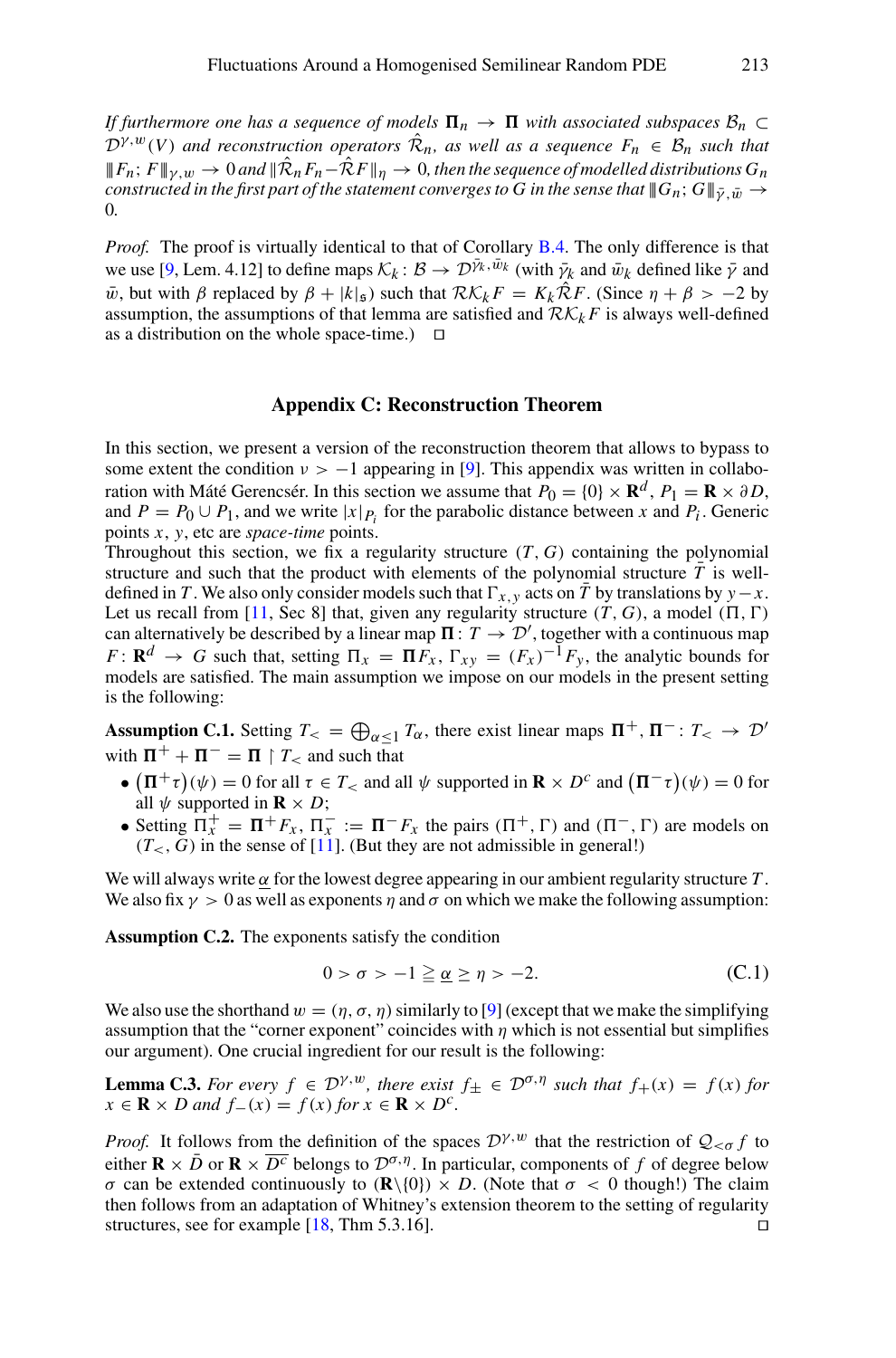*Remark C.4.* In general there is no reason for  $f_{+}$  and  $f_{-}$  to coincide on  $\mathbf{R} \times \partial D$ .

We define spaces  $\mathcal{C}^{\alpha,\eta}$  with  $n \leq \alpha < 0$  as consisting of those distributions  $\zeta \in \mathcal{C}^{\eta}(\mathbf{R}^{1+d}) \cap$  $C^{\alpha}$  (**R**<sup>1+*d*</sup>)</sub> $P_0$ ) such that

$$
\left|\zeta(\psi_x^{\lambda})\right| \lesssim \lambda^{\alpha} |x|_{P_0}^{\eta-\alpha},
$$

uniformly over *x* in compacts away from  $P_0$ ,  $2\lambda \in (0, 2 \wedge |x|_{P_0}]$ , and test functions  $\psi \in \mathcal{B}$ . Here and below we write *B* for the set of functions supported in the centred (parabolic) ball of radius 1 and with  $r$  derivatives bounded by 1, where  $r$  is some fixed sufficiently large value. Note that if  $\eta > -2$ ,  $\zeta \in C^{\alpha, \eta}$  is uniquely determined by its action on test functions supported outside  $P_0$ , see [\[11](#page-65-8)].

**Theorem C.5.** *Under Assumptions* [C.1](#page-56-0) *and* [C.2](#page-57-1)*, there then exists a unique continuous linear operator*  $\mathcal{R}: \mathcal{D}_{P}^{\gamma,w} \to \mathcal{C}^{\underline{\alpha},\eta}$  *such that*  $\mathcal{R}f(\psi) = \tilde{\mathcal{R}}f(\psi)$  *for all*  $\psi$  *supported in*  $\mathbf{R}^{d} \backslash P$ *, and such that one has the bound*

$$
\left(\mathcal{R}f - \Pi_x^+ f_+(x) - \Pi_x^- f_-(x)\right)(\psi_x^{\lambda}) \lesssim \lambda^{\sigma} |x|_{P_0}^{\mu - \sigma}
$$
\n(C.2)

*uniformly over*  $x \in P_1 \backslash P_0$  (*in compacts*)*, over*  $\lambda \in (0, 1]$  *such that*  $2\lambda \leq |x|_{P_0}$ *, and over*  $\psi \in \mathcal{B}$ *.* 

*Remark C.6.* We did not specify the continuity of the map *R* with respect to different models. We will continue to omit continuity statements in the sequel, on one hand for the sake of easing the presentation, and on the other hand due to the fact that since all the operations discussed here are linear, the "linearisation trick" of [\[14,](#page-65-1) Prop 3.11] automatically implies all the required continuity properties.

*Proof.* The proof is very similarly to that of [\[9,](#page-65-3) Thm 4.10], but due to the central role of the statement in our proof, we provide some detail. The uniqueness part is quite straightforward: take two  $C^{\alpha, \eta}$  distributions  $\xi_1, \xi_2$  that have the properties claimed for  $\mathcal{R} f$  in the theorem. Their difference then vanishes away from *P*, and thanks to the bound [\(C.2\)](#page-57-4), must belong to  $C^{\alpha, \eta}$ . Since  $\eta > -2$  however, such a distribution necessarily vanishes.

To construct  $\mathcal{R}$ , we use essentially the same construction as in the proof of [\[11,](#page-65-8) Prop. 6.9]. Similarly to the construction of the functions  $\phi_{x,n}$  performed there, we can find, for every  $n \in \mathbb{N}$ , a countable index set  $\mathbb{E}_n$  and functions  $\phi_{x,n}$  with  $n \in \mathbb{N}$  and  $x \in \mathbb{E}_n$  with the following properties. There exist constants  $c_i > 0$  such that:

- (i) For every  $n \in \mathbb{N}$  and  $x \in \mathbb{E}_n$  there exists  $\psi \in \mathcal{B}$ ,  $y \in \mathbb{R}^{d+1}$  with  $|y|_{P_1} = 2^{-n}$  such that, setting  $\lambda = 2^{-n-1}$ , one has  $\phi_{x,n} = c_1 \lambda^{d+2} \psi_y^{\lambda}$ .
- (ii) For every ball *B* of (parabolic) radius  $\lambda$ , there exist at most  $c_2\lambda^{d+1}$  elements  $x \in \mathbb{E}_n$ with  $\text{supp}\phi_{X,n} \cap B \neq \emptyset$ .
- (iii) For every  $y \in \mathbf{R}^{d+1}$  with  $0 < |y|_{P_1} \le 1$ , one has  $\sum_{n \in \mathbf{N}} \sum_{x \in \Xi_n} \phi_{x,n}(y) = 1$ .

(Note that the sum appearing in the last claim always converges since, by the first two properties, it is guaranteed to only contain finitely many terms.)

We now write  $\mathcal{R}_\pm$  for the reconstruction operators for  $\mathcal{D}^\gamma$  spaces with  $\gamma < 0$  associated to the models  $\Pi^{\pm}$  as in the second part of [\[11,](#page-65-8) Thm 3.10], we fix  $y \in \mathbb{R}^{d+1} \setminus P_0$ ,  $\lambda \leq 1 \wedge |y|_{P_0}/C$ for some large enough (but fixed) constant *C*, and  $\psi \in \mathcal{B}$ , and we define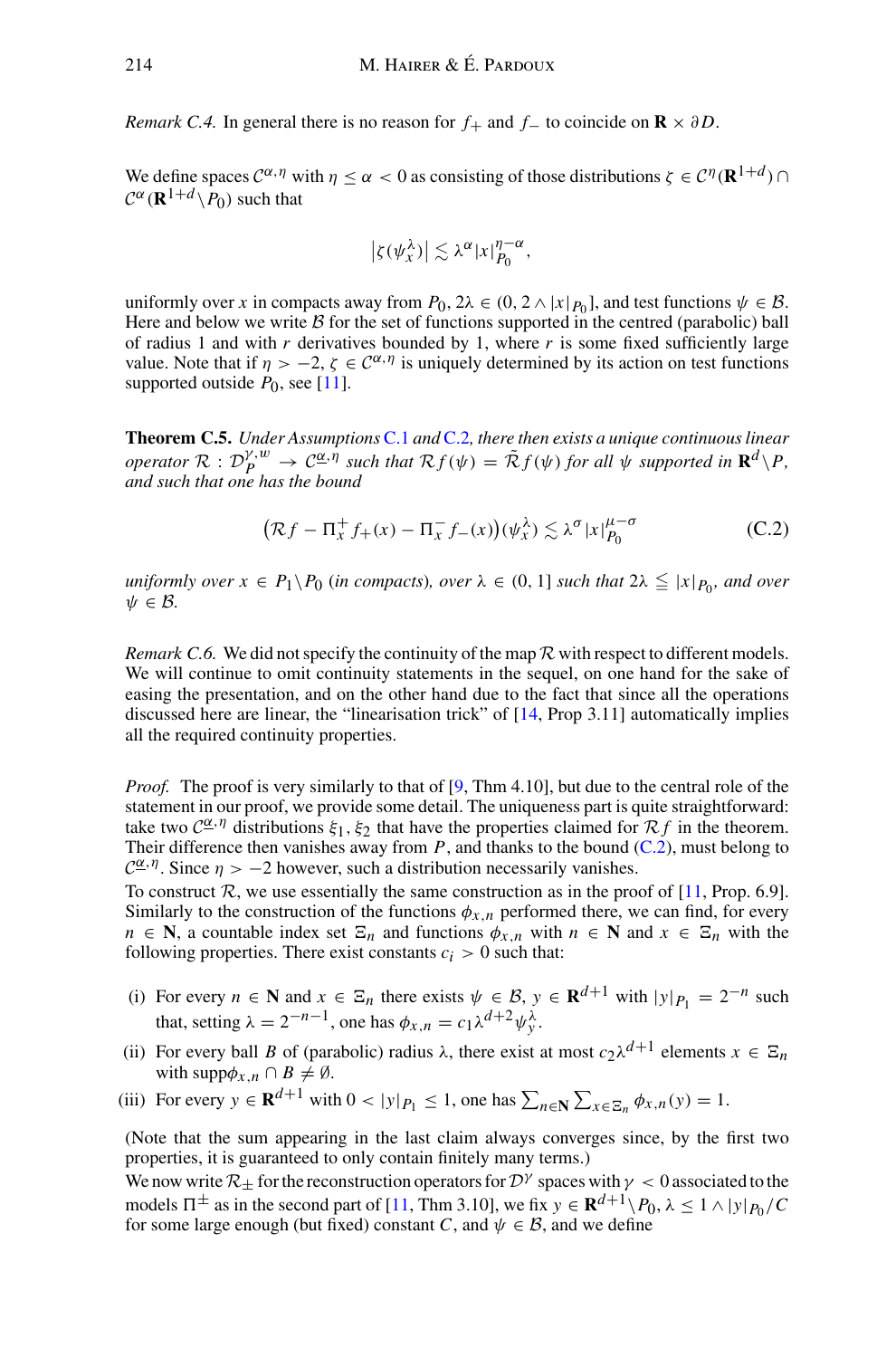$$
(\mathcal{R}f)(\psi_{\mathbf{y}}^{\lambda}) = (\mathcal{R}_{+}f_{+} + \mathcal{R}_{-}f_{-})(\psi_{\mathbf{y}}^{\lambda}) + \sum_{n \geq 0} \sum_{x \in \Xi_{n}} (\tilde{\mathcal{R}}f - \mathcal{R}_{+}f_{+} - \mathcal{R}_{-}f_{-})(\phi_{x,n}\psi_{\mathbf{y}}^{\lambda}).
$$

If one also has  $\lambda \le |y|_P$ , /2, then the second sum only contains finitely many terms and one has  $(R f)(\psi) = (\tilde{R} f)(\psi)$ . Since in this case it follows from [\[9,](#page-65-3) Def. 3.1] combined with [\[11,](#page-65-8) Lem. 6.7] that one has the bound

$$
|(\tilde{\mathcal{R}}f)(\psi_{y}^{\lambda})| \lesssim |y|_{P_0}^{\eta-\underline{\alpha}}\lambda^{\underline{\alpha}},
$$

it remains to consider the convergence of the second term. Since we can restrict ourselves to the case  $|y|_{P_1} \le 2\lambda$ , we can assume without loss of generality that  $y \in P_1 \setminus P_0$ . In particular, the terms in the sum vanish unless  $2^{-n} \lesssim \lambda$ .

We also note that for these terms, one can write

$$
\phi_{x,n}\psi_y^{\lambda} = \bar{\lambda}^{d+2}\lambda^{-d-2}\tilde{\psi}_z^{\bar{\lambda}},
$$

for some *z*, some  $\tilde{\psi} \in \mathcal{B}$ , and  $\bar{\lambda} = 2^{-n-1}$ . Provided that *C* is sufficiently large, properties (i) and (ii) guarantee furthermore that *z* is such that  $\bar{\lambda} \simeq |z|_{P_1} \leq |z|_{P_0}$ . It follows from this that, when restricted to the support of  $\tilde{\psi}^{\bar{\lambda}}$ , one has  $\|\mathcal{Q}_{<} \delta f\|_{\mathcal{D}^{\delta}} \lesssim |z|_{P_0}^{\eta-\sigma} \bar{\lambda}^{\sigma-\delta}$ , provided that  $\delta \in [\sigma, \gamma]$ , so that [\[11,](#page-65-8) Lem. 6.7] yields again

$$
\left| \left( \tilde{\mathcal{R}} f - \Pi_z f(z) \right) \left( \tilde{\psi}_z^{\bar{\lambda}} \right) \right| \lesssim |z|_{P_0}^{\eta - \sigma} \bar{\lambda}^{\sigma},
$$
  

$$
\left| \left( \mathcal{R}_{\pm} f_{\pm} - \Pi_z^{\pm} f_{\pm}(z) \right) \left( \tilde{\psi}_z^{\bar{\lambda}} \right) \right| \lesssim |z|_{P_0}^{\eta - \sigma} \bar{\lambda}^{\sigma}.
$$

Finally, since the support of  $\tilde{\psi}$  is either fully contained in  $\mathbf{R} \times D$  or fully contained in  $\mathbf{R} \times D^c$ , it follows that

$$
\left| \left( \Pi_z f(z) - \Pi_z^+ f_+(z) - \Pi_z^- f_-(z) \right) (\tilde{\psi}_z^{\tilde{\lambda}}) \right| = \sum_{\sigma \leq \alpha < \gamma} \left| \left( \Pi_z Q_\alpha f(z) \right) (\tilde{\psi}_z^{\tilde{\lambda}}) \right|
$$
\n
$$
\lesssim |z|_{P_0}^{\eta - \sigma} \sum_{\sigma \leq \alpha < \gamma} |z|_{P_1}^{\sigma - \alpha} \tilde{\lambda}^\alpha \lesssim |z|_{P_0}^{\eta - \sigma} \tilde{\lambda}^\sigma,
$$

and we conclude that

$$
\left| \left( \tilde{\mathcal{R}} f - \mathcal{R}_+ f_+ - \mathcal{R}_- f_- \right) \left( \phi_{x,n} \psi_y^{\lambda} \right) \right| \lesssim |z|_{P_0}^{\eta-\sigma} \lambda^{-d-2} 2^{-(\sigma+d+2)n}.
$$

Since there are at most  $2^{n(d+1)}$  such terms and since  $\sigma > -1$  by assumption, both the convergence of the sum and the required bound (C 2) follow convergence of the sum and the required bound  $(C.2)$  follow.

#### <span id="page-64-0"></span>**References**

- <span id="page-64-1"></span>1. Bal, G.: Homogenization with large spatial random potential. *Multiscale Model. Simul*. **8**(4), 1484–1510, 2010. <https://doi.org/10.1137/090754066>
- <span id="page-64-2"></span>2. Bruned, Y., Chandra, A., Chevyrev, I., Hairer, M.: Renormalising SPDEs in regularity structures. *ArXiv e-prints*. Journal EMS, to appear, 2017. [arXiv:1711.10239](http://arxiv.org/abs/1711.10239)
- <span id="page-64-3"></span>3. Bahouri, H., Chemin, J.-Y., Danchin, R.: *Fourier Analysis and Nonlinear Partial Differential Equations*, Volume 343 of *Grundlehren der Mathematischen Wissenschaften [Fundamental Principles of Mathematical Sciences]*. Springer, Heidelberg, 2011, xvi+523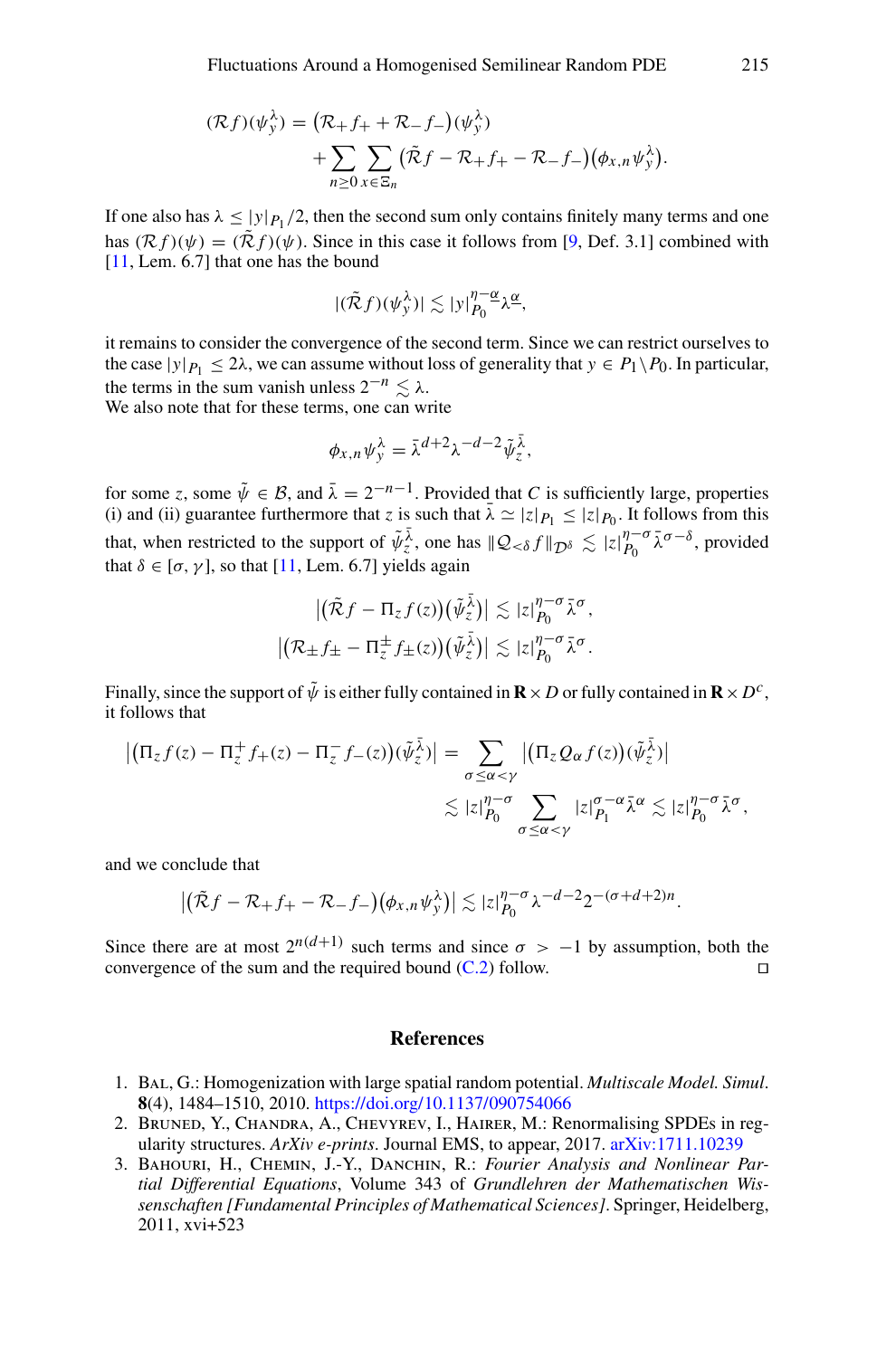- <span id="page-65-2"></span>4. Bal, G., Gu, Y.: Fluctuations of parabolic equations with large random potentials. *Stoch. Partial Differ. Equ. Anal. Comput*. **3**(1), 1–51, 2015. [https://doi.org/10.1007/s40072-](https://doi.org/10.1007/s40072-014-0040-8) [014-0040-8](https://doi.org/10.1007/s40072-014-0040-8)
- <span id="page-65-12"></span>5. BRUNED, Y., HAIRER, M., ZAMBOTTI, L.: Algebraic renormalisation of regularity structures. *Invent. Math*. **215**(3), 1039–1156, 2019. [https://doi.org/10.1007/s00222-018-](https://doi.org/10.1007/s00222-018-0841-x) [0841-x.](https://doi.org/10.1007/s00222-018-0841-x) [arXiv:1610.08468](http://arxiv.org/abs/1610.08468)
- <span id="page-65-13"></span>6. Chandra, A., Hairer, M.: An analytic BPHZ theorem for regularity structures, 2016. *ArXiv e-prints*. [arXiv:1612.08138v5.](http://arxiv.org/abs/1612.08138v5)
- <span id="page-65-9"></span>7. Chandra, A., Weber, H.: Stochastic PDEs, regularity structures, and interacting particle systems. *Ann. Fac. Sci. Toulouse Math. (6)* **26**(4), 847–909, 2017. [https://doi.org/](https://doi.org/10.5802/afst.1555) [10.5802/afst.1555.](https://doi.org/10.5802/afst.1555) [arXiv:1508.03616](http://arxiv.org/abs/1508.03616)
- <span id="page-65-10"></span>8. Friz, P.K., Hairer, M.: *A course on rough paths*. Universitext. Springer, Cham, 2014, xiv+251. With an introduction to regularity structures. [https://doi.org/10.1007/978-3-](https://doi.org/10.1007/978-3-319-08332-2) [319-08332-2](https://doi.org/10.1007/978-3-319-08332-2)
- <span id="page-65-3"></span>9. Gerencsér, M., Hairer, M.: Singular SPDEs in domains with boundaries. *Probab. Theory Relat. Fields* **173**(3–4), 697–758, 2019. [https://doi.org/10.1007/s00440-018-](https://doi.org/10.1007/s00440-018-0841-1) [0841-1.](https://doi.org/10.1007/s00440-018-0841-1) [arXiv:1702.06522](http://arxiv.org/abs/1702.06522)
- <span id="page-65-0"></span>10. Gu, Y., Tsai, L.-C.: Another look into the Wong–Zakai theorem for stochastic heat equation. *Ann. Appl. Probab*. **29**(5), 3037–3061, 2019. <https://doi.org/10.1214/19-AAP1474>
- <span id="page-65-8"></span>11. Hairer, M.: A theory of regularity structures. *Invent. Math*. **198**(2), 269–504, 2014. [https://doi.org/10.1007/s00222-014-0505-4.](https://doi.org/10.1007/s00222-014-0505-4) [arXiv:1303.5113](http://arxiv.org/abs/1303.5113)
- <span id="page-65-11"></span>12. HAIRER, M.: Regularity structures and the dynamical  $\Phi_4^4$  model. In: *Current Developments in Mathematics 2014*. Int. Press, Somerville, 1–49, 2016. [arXiv:1508.05261.](http://arxiv.org/abs/1508.05261)
- <span id="page-65-14"></span>13. Hairer, M.: An analyst's take on the BPHZ theorem. In *Computation and Combinatorics in Dynamics, Stochastics and Control*, Volume 13 of *Abel Symposium*. Springer, Cham, 429–476, 2018. [arXiv:1704.08634.](http://arxiv.org/abs/1704.08634)
- <span id="page-65-1"></span>14. Hairer, M., Pardoux, E.: A Wong–Zakai theorem for stochastic PDEs. *J. Math. Soc. Jpn*. **67**(4), 1551–1604, 2015. [https://doi.org/10.2969/jmsj/06741551.](https://doi.org/10.2969/jmsj/06741551) [arXiv:1409.3138](http://arxiv.org/abs/1409.3138)
- <span id="page-65-5"></span>15. Hairer, M., Quastel, J.: A class of growth models rescaling to KPZ. *Forum Math. Pi* **6**, e3, 112 (2018). [https://doi.org/10.1017/fmp.2018.2.](https://doi.org/10.1017/fmp.2018.2) [arXiv:1512.07845.](http://arxiv.org/abs/1512.07845)
- <span id="page-65-16"></span>16. Hairer, M., Shen, H.: The dynamical sine-Gordon model. *Commun. Math. Phys*. **341**(3), 933–989, 2016. [https://doi.org/10.1007/s00220-015-2525-3.](https://doi.org/10.1007/s00220-015-2525-3) [arXiv:1409.5724](http://arxiv.org/abs/1409.5724)
- <span id="page-65-6"></span>17. Kruskal Jr., J.B.: On the shortest spanning subtree of a graph and the traveling salesman problem. *Proc. Am. Math. Soc*. **7**, 48–50, 1956. [https://doi.org/10.1090/S0002-9939-](https://doi.org/10.1090/S0002-9939-1956-0078686-7) [1956-0078686-7](https://doi.org/10.1090/S0002-9939-1956-0078686-7)
- <span id="page-65-17"></span>18. Martin, J.: *Refinements of the Solution Theory for Singular SPDEs*. Ph.D. thesis, Humboldt-Universität zu Berlin, 2018. <https://d-nb.info/1182541526/34>
- <span id="page-65-7"></span>19. Peccati, G., Taqqu, M.S.: *Wiener chaos: moments, cumulants and diagrams*, vol. 1 of *Bocconi & Springer Series*. Springer, Milan; Bocconi University Press, Milan, 2011, xiv+274. A survey with computer implementation, Supplementary material available online. <https://doi.org/10.1007/978-88-470-1679-8>
- <span id="page-65-4"></span>20. Walsh, J. B.: An introduction to stochastic partial differential equations. In *École d'été de probabilités de Saint-Flour, XIV—1984*, Volume 1180 of *Lecture Notes in Mathematics*. Springer, Berlin, 265–439, 1986. <https://doi.org/10.1007/BFb0074920>
- <span id="page-65-15"></span>21. Whitney, H.: Analytic extensions of differentiable functions defined in closed sets. *Trans. Am. Math. Soc*. **36**(1), 63–89, 1934. 10.2307/1989708